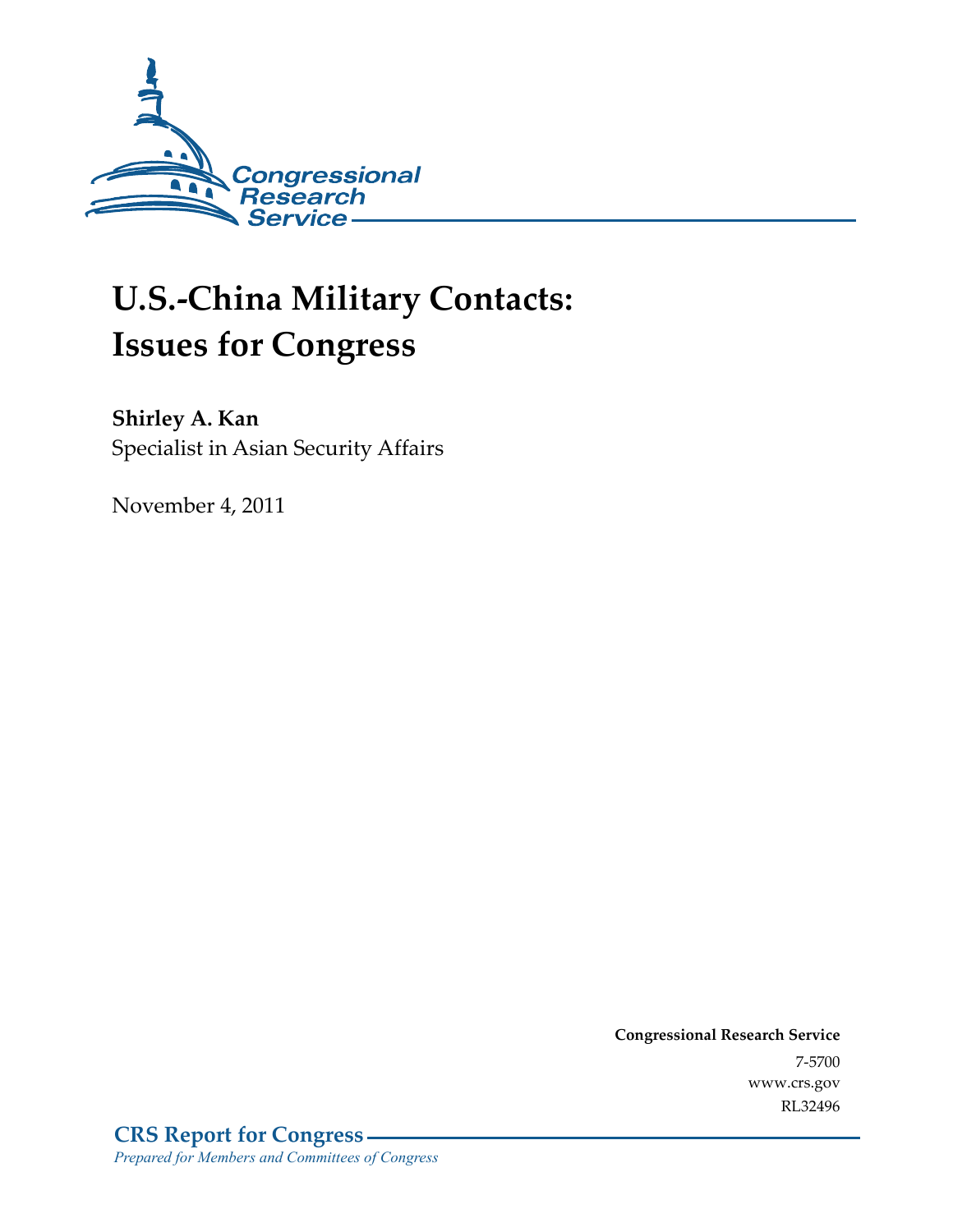## **Summary**

This CRS report, updated as warranted, discusses policy issues regarding military-to-military (mil-to-mil) contacts with the People's Republic of China (PRC) and provides a record of major contacts and crises since 1993. The United States suspended military contacts with China and imposed sanctions on arms sales in response to the Tiananmen Crackdown in 1989. In 1993, the Clinton Administration re-engaged with the top PRC leadership, including China's military, the People's Liberation Army (PLA). Renewed military exchanges with the PLA have not regained the closeness reached in the 1980s, when U.S.-PRC strategic cooperation against the Soviet Union included U.S. arms sales to China. Improvements and deteriorations in overall bilateral relations have affected military contacts, which were close in 1997-1998 and 2000, but marred by the 1995-1996 Taiwan Strait crisis, mistaken NATO bombing of a PRC embassy in 1999, the EP-3 aircraft collision crisis in 2001, and aggressive naval confrontations (including in 2009).

Issues for Congress include whether the Obama Administration has complied with legislation overseeing dealings with the PLA and pursued contacts with the PLA that advance a prioritized set of U.S. security interests, especially the operational safety of U.S. military personnel. Oversight legislation includes the Foreign Relations Authorization Act for FY1990-FY1991 (P.L. 101-246) and National Defense Authorization Act (NDAA) for FY2000 (P.L. 106-65). Skeptics and proponents of military exchanges with the PRC have debated whether the contacts have achieved results in U.S. objectives and whether the contacts have contributed to the PLA's warfighting capabilities that might harm U.S. security interests. Some have argued about whether the value that U.S. officials place on the contacts overly extends leverage to the PLA. Some believe talks can serve U.S. interests that include conflict avoidance/crisis management; militarycivilian coordination; transparency and reciprocity; tension reduction over Taiwan; weapons nonproliferation; nuclear/missile/space/cyber talks; counterterrorism; and POW/MIA accounting.

In January 2010, the PLA criticized U.S. arms sales to Taiwan and claimed to "suspend" many U.S.-PRC military contacts. Then, in 2011, the PLA hosted Secretary Gates in January, and the PLA Chief of General Staff visited in May. Admiral Mike Mullen visited China on July 9-13, 2011, the first visit by the Chairman of the Joint Chiefs of Staff since 2007. The PLA postponed some exchanges after the President notified Congress of arms sales to Taiwan in September 2011.

Policymakers could review the approach to mil-to-mil contacts, given concerns about crises. U.S. officials have faced challenges in cooperation from the PLA. The PLA has tried to use its suspensions of exchanges while blaming U.S. "obstacles" (including arms sales to Taiwan, legal restrictions on contacts, and the Pentagon's reports to Congress on the PLA). The PRC's harassment of U.S. surveillance ships (in 2009) and increasing assertiveness in maritime areas have shown the limits to mil-to-mil talks and PLA restraint. Still, at the Strategic and Economic Dialogue (S&ED) in July 2009, President Obama called for military contacts to diminish disputes with China. The NDAA for FY2010 (**P.L. 111-84**) amended P.L. 106-65 for the annual report on PRC military power to expand the focus to security developments involving the PRC, add cooperative elements, and fold in another report on mil-to-mil contacts. However, the Administration was late in submitting this report in 2010 and in 2011 (not until August). On May 26, 2011, the House passed **H.R. 1540**, the FY2012 NDAA, with sections relevant to this report and defense procurement. On June 22, the Senate Armed Services Committee reported **S. 1253**, without such language.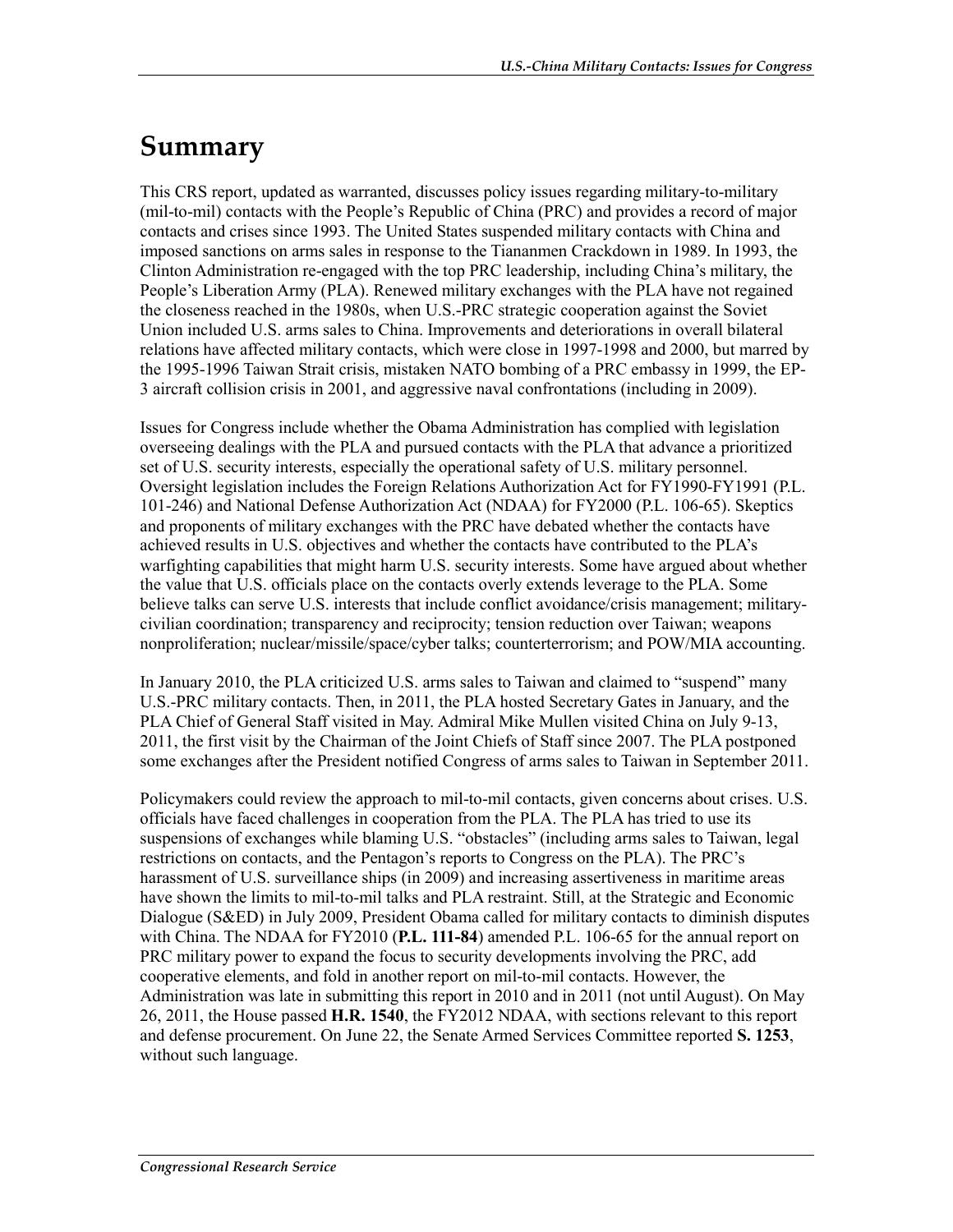## Contents

## Figures

|--|--|--|--|

## **Tables**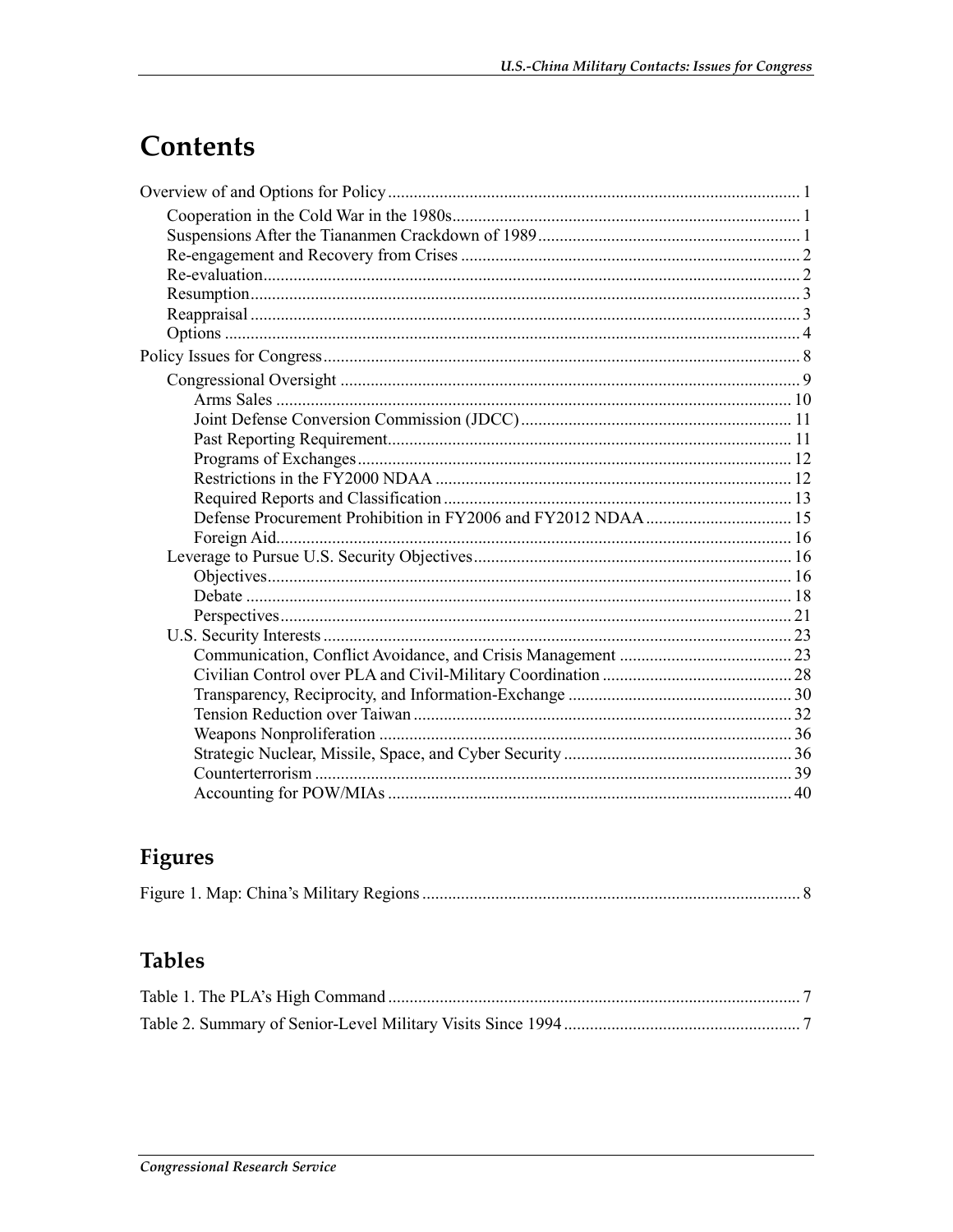## **Appendixes**

## **Contacts**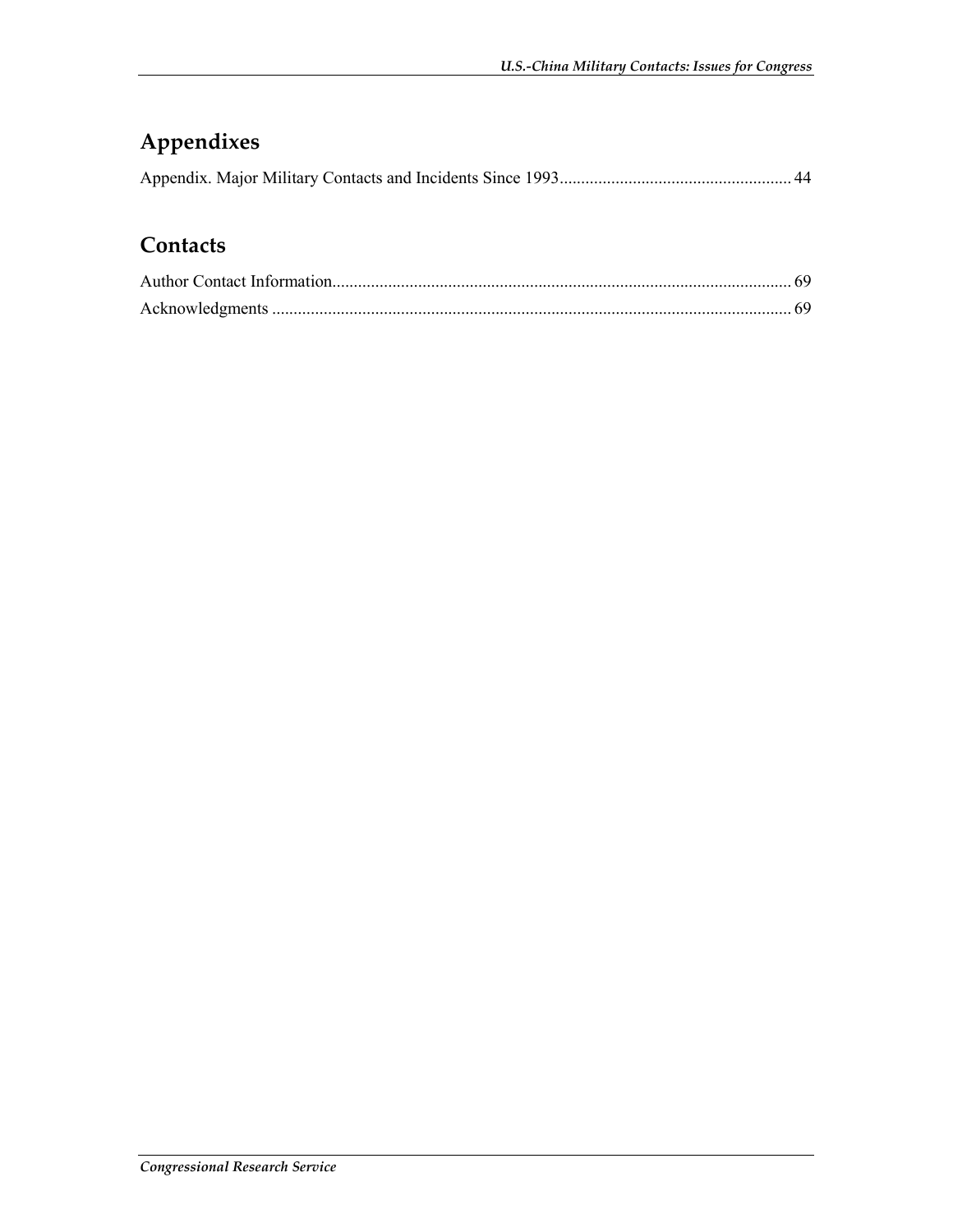## **Overview of and Options for Policy**

U.S. leaders have applied military contacts as one tool and point of leverage in the broader policy toward the People's Republic of China (PRC). The first part of this CRS Report discusses policy issues regarding such military-to-military (mil-to-mil) contacts. The second part provides a record of such contacts since 1993, when the United States resumed exchanges after suspending them in response to the Tiananmen Crackdown in 1989. Congress has exercised important oversight of the military relationship with China.

## **Cooperation in the Cold War in the 1980s**

Since the mid-1970s, even before the normalization of relations with Beijing, the debate over policy toward the PRC has examined how military ties might advance U.S. security interests, beginning with the imperatives of the Cold War.<sup>1</sup> In January 1980, Secretary of Defense Harold Brown visited China and laid the groundwork for a relationship with the PRC's military, collectively called the People's Liberation Army (PLA), intended to consist of strategic dialogue, reciprocal exchanges in functional areas, and arms sales. Furthermore, U.S. policy changed in 1981 to remove the ban on arms sales to China. Secretary of Defense Casper Weinberger visited Beijing in September 1983. In 1984, U.S. policymakers worked to advance discussions on military technological cooperation with China.<sup>2</sup> There were commercial sales to the PLA that included Sikorsky Aircraft's sale of 24 S-70C transport helicopters (an unarmed version of the Black Hawk helicopter) and General Electric's sale of five gas turbine engines for two naval destroyers.<sup>3</sup> Between 1985 and 1987, the United States also agreed to four programs of government-to-government Foreign Military Sales (FMS): modernization of artillery ammunition production facilities; modernization of avionics in F-8 fighters; sale of four Mark-46 antisubmarine torpedoes; and sale of four AN/TPQ-37 artillery-locating radars.<sup>4</sup>

### **Suspensions After the Tiananmen Crackdown of 1989**

The United States suspended mil-to-mil contacts and arms sales in response to the Tiananmen Crackdown in June 1989. (Although the killing of peaceful demonstrators took place beyond just Tiananmen Square in the capital of Beijing on June 4, 1989, the crackdown is commonly called the Tiananmen Crackdown in reference to the square that was the focal point of the nationwide pro-democracy movement.) Approved in February 1990, the Foreign Relations Authorization Act for FY1990-FY1991 (P.L. 101-246) enacted into law sanctions imposed on arms sales and other cooperation, while allowing for waivers in the general U.S. national interest. In April 1990, China

<sup>1</sup> Michael Pillsbury, "U.S.-Chinese Military Ties?", *Foreign Policy*, Fall 1975; Leslie Gelb, "Arms Sales," *Foreign Policy*, Winter 1976-77; Michael Pillsbury, "Future Sino-American Security Ties: The View from Tokyo, Moscow, and Peking," *International Security*, Spring 1977; and Philip Taubman, "U.S. and China Forging Close Ties; Critics Fear That Pace is Too Swift," *New York Times*, December 8, 1980.

<sup>&</sup>lt;sup>2</sup> Deputy Assistant Secretary of Defense for East Asian and Pacific Affairs James Kelly, Testimony before the House Foreign Affairs Subcommittee on Asian and Pacific Affairs, "Defense Relations with the People's Republic of China," June 5, 1984.

<sup>3</sup> *Wall Street Journal*, August 6, 1984, and August 2, 1985.

<sup>4</sup> Department of State and Defense Security Assistance Agency, "Congressional Presentation for Security Assistance, Fiscal Year 1992."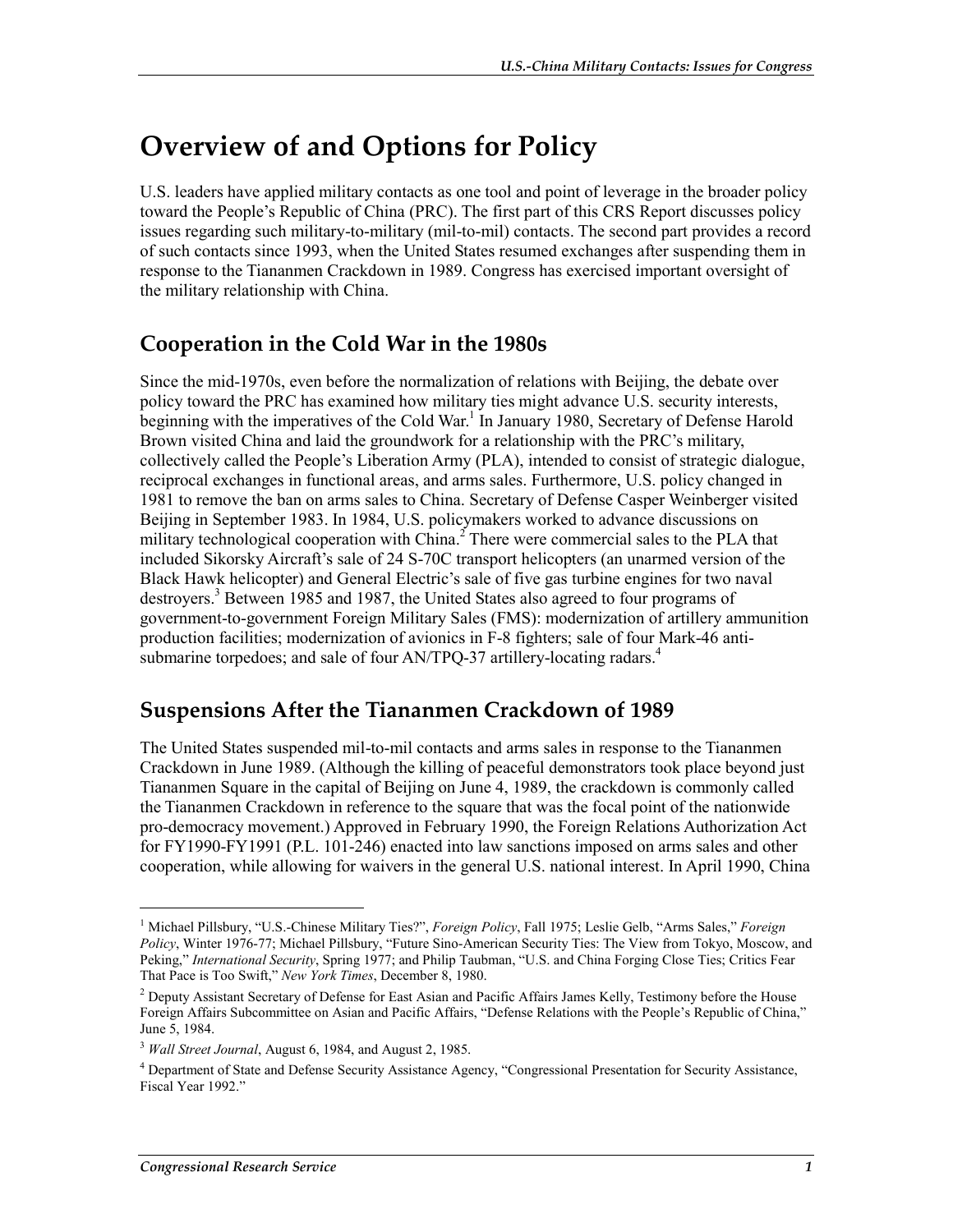canceled the program (called "Peace Pearl") to upgrade the avionics of the F-8 fighters.<sup>5</sup> In December 1992, President Bush decided to close out the four cases of suspended FMS programs, returning PRC equipment, reimbursing unused funds, and delivering sold items without support.<sup>6</sup>

### **Re-engagement and Recovery from Crises**

In the fall of 1993, the Clinton Administration began to re-engage the PRC leadership up to the highest level and across the board, including the PLA, after suspensions over the crisis in 1989. However, results were limited and the military relationship did not regain the closeness reached in the 1980s, when the United States and China cooperated strategically against the Soviet Union and such cooperation included arms sales to the PLA. Improvements and deteriorations in overall bilateral relations affected mil-to-mil contacts, which had close ties in 1997-1998 and 2000, but were marred by the 1995-1996 Taiwan Strait Crisis, mistaken NATO bombing of the PRC embassy in Yugoslavia in 1999, and the EP-3 aircraft collision crisis in 2001.

### **Re-evaluation**

In 2001, the George W. Bush Administration continued the policy of engagement with the PRC, while the Pentagon skeptically reviewed and cautiously resumed a program of mil-to-mil exchanges. Secretary of Defense Donald Rumsfeld reviewed the mil-to-mil contacts to assess the effectiveness of the exchanges in meeting U.S. objectives of reciprocity and transparency. Soon after the review began, on April 1, 2001, a PLA Navy F-8 fighter collided with a U.S. Navy EP-3 reconnaissance plane over the South China Sea.<sup>7</sup> Upon surviving the collision, the EP-3's crew made an emergency landing on China's Hainan island. The PLA detained the 24 U.S. Navy personnel for 11 days. Instead of acknowledging that the PLA had started aggressive interceptions of U.S. reconnaissance flights in December 2000 and apologizing for the accident, top PRC ruler Jiang Zemin demanded an apology and compensation from the United States. Rumsfeld limited mil-to-mil contacts after the crisis, subject to case-by-case approval, after the White House objected to a suspension of contacts with the PLA as outlined in an April 30 Defense Department memo. Rumsfeld told reporters on May 8, 2001, that he decided against visits to China by U.S. ships or aircraft and against social contacts, because "it really wasn't business as usual." Deputy Secretary of Defense Paul Wolfowitz reported to Congress on June 8, 2001, that mil-to-mil exchanges for 2001 remained under review by Secretary Rumsfeld and exchanges with the PLA would be conducted "selectively and on a case-by-case basis." The United States did not transport the damaged EP-3 out of China until July 3, 2001.

The Bush Administration hosted PRC Vice President Hu Jintao in Washington in the spring of 2002 (with an honor cordon at the Pentagon) and President Jiang Zemin in Crawford, TX, in October 2002. Afterwards, Secretary of Defense Rumsfeld, in late 2002, resumed the Defense Consultative Talks (DCT) with the PLA (first held in 1997) and, in 2003, hosted General Cao Gangchuan, a Vice Chairman of the Central Military Commission (CMC) and Defense Minister. (The CMC under the Communist Party of China (CPC) commands the PLA. The Ministry of Defense and its titles are used in contacts with foreign militaries.) General Richard Myers

<sup>5</sup> *Jane's Defense Weekly*, May 26, 1990.

<sup>&</sup>lt;sup>6</sup> Department of State, "Presidential Decision on Military Sales to China," December 22, 1992.

<sup>7</sup> CRS Report RL30946, *China-U.S. Aircraft Collision Incident of April 2001: Assessments and Policy Implications*, by Shirley A. Kan et al.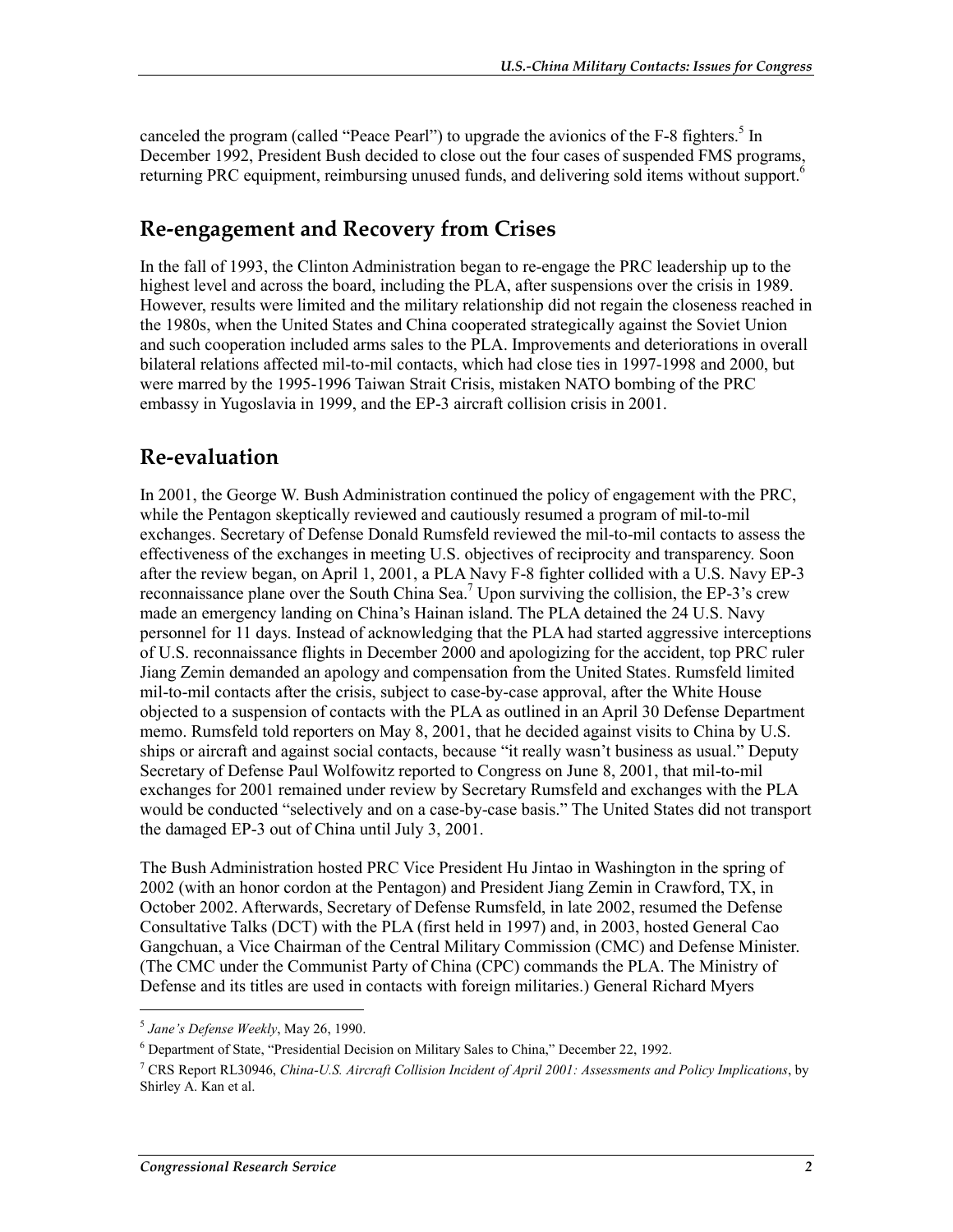(USAF), Chairman of the Joint Chiefs of Staff, visited China in January 2004, as the highest ranking U.S. military officer to do so since November 2000. (See **Table 1** on the PLA's high command and **Table 2** on the summary of senior-level military visits.)

Visiting Beijing in January 2004, Deputy Secretary of State Richard Armitage met with PRC leaders, including General Cao Gangchuan. Armitage acknowledged that "the military-to-military relationship had gotten off to a rocky start," but noted that the relationship had improved so that "it's come pretty much full cycle." He said that "we're getting back on track with the military-tomilitary relationship."<sup>8</sup>

## **Resumption**

Still, mil-to-mil interactions remained "exceedingly limited," according to the Commander of the Pacific Command, Admiral William Fallon, who visited China to advance mil-to-mil contacts in September 2005. He discussed building relationships at higher and lower ranks, cooperation in responding to natural disasters and controlling avian flu, and reducing tensions. Fallon also said that he would seek to enhance military-to-military contacts with China and invite PLA observers to U.S. military exercises, an issue of dispute in Washington.<sup>9</sup> In October 2005, Defense Secretary Donald Rumsfeld visited China, the first visit by a defense secretary since William Cohen's visit in 2000. After Rumsfeld's visit, which was long sought by the PLA for the perceived full resumption of the military relationship, General Guo Boxiong, a CMC Vice Chairman and the PLA's highest ranking officer visited the United States in July 2006, the first such visit since General Zhang Wannian's visit in 1998.

## **Reappraisal**

China's rising power with greater assertiveness and aggressiveness (particularly in maritime areas), refusal to discuss nuclear weapons, cyber threats, and repeated suspensions of visits showed limitations of the results of mil-to-mil exchanges. Also, a need arose for a review of the U.S. approach of a greater stress on cooperative contacts than the PLA's antagonistic attitude and leveraging of military contacts to influence U.S. policies. The PLA has repeatedly suspended milto-mil contacts while blaming U.S. "obstacles" (including U.S. reconnaissance, arms sales to Taiwan, legislated restrictions on contacts with the PLA, and the Pentagon's annual report to Congress on PRC Military Power). At a news conference on March 7, 2007, Defense Secretary Robert Gates said that he did not see China as a "strategic adversary" of the United States, but "a partner in some respects" and a "competitor in other respects." Gates stressed the importance of engaging the PRC "on all facets of our relationship as a way of building mutual confidence."

Nonetheless, U.S. officials expressed concern about inadequate "transparency" from the PLA, notably when it tested an anti-satellite (ASAT) weapon in January 2007. At a news conference in China on March 23, 2007, the Chairman of the Joint Chiefs of Staff, Marine General Peter Pace, said the primary concern for the bilateral relationship is "miscalculation and misunderstanding based on misinformation." Deputy Under Secretary of Defense Richard Lawless testified to the House Armed Services Committee on June 13, 2007, that "in the absence of adequate explanation

<sup>&</sup>lt;sup>8</sup> Department of State, "Deputy Secretary of State Richard Armitage's Media Round Table," Beijing, January 30, 2004.

<sup>&</sup>lt;sup>9</sup> U.S. Pacific Command, Adm. William J. Fallon, press conference, Hong Kong, September 11, 2005; and author's discussions with Pentagon officials.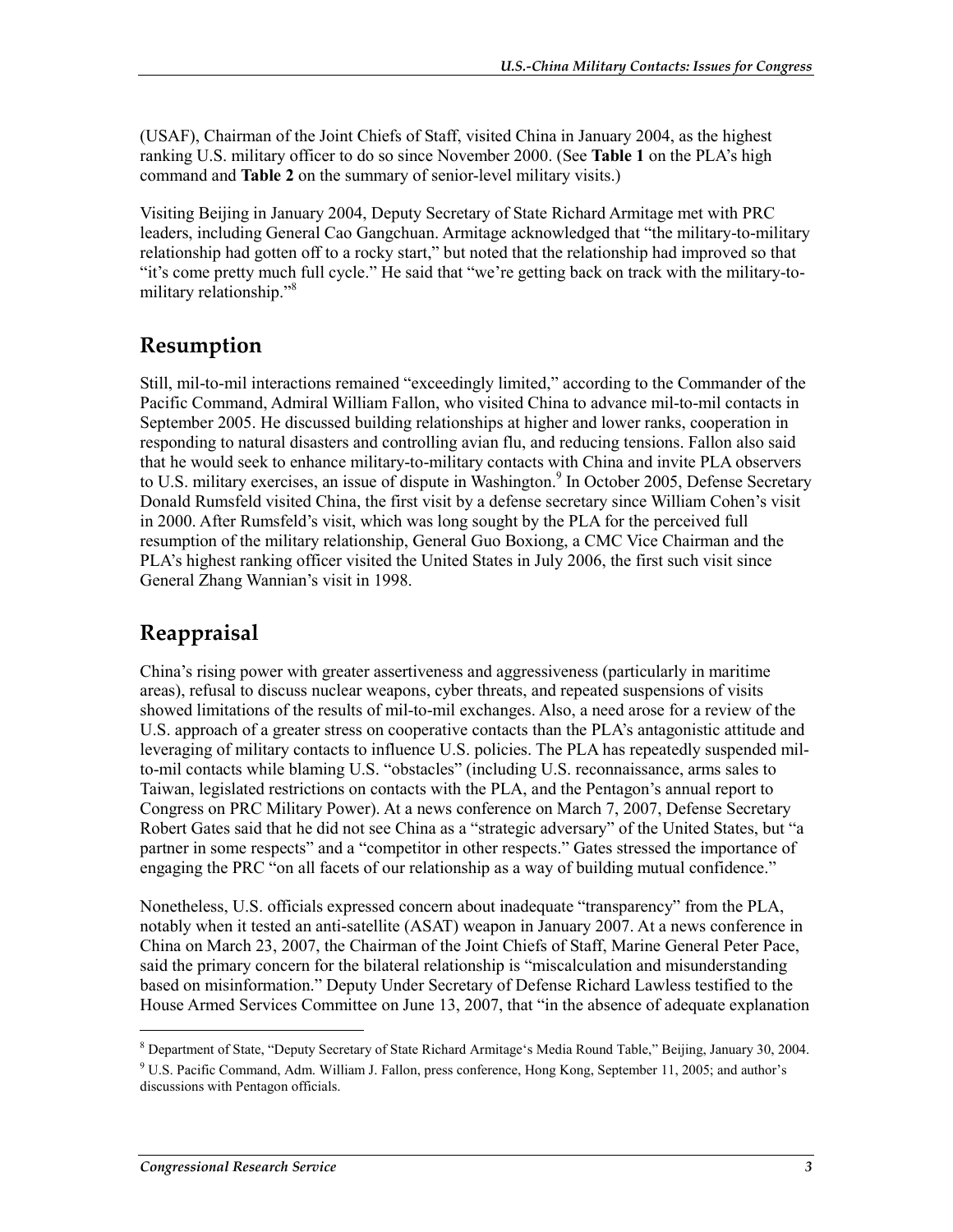for capabilities which are growing dynamically, both in terms of pace and scope, we are put in the position of having to assume the most dangerous intent a capability offers." He noted a lack of response from the PLA to an agreement at the U.S.-PRC summit in 2006 to discuss nuclear arms.

In November 2007, despite various unresolved issues, Secretary Gates visited China, and the PLA agreed to a long-sought U.S. goal of a "hotline." Later in the month, despite a number of senior U.S. visits to China (particularly by U.S. Navy Admirals and Secretary Gates) to promote the milto-mil relationship, the PRC denied port calls at Hong Kong for U.S. Navy minesweepers in distress and for the aircraft carrier USS *Kitty Hawk* for the Thanksgiving holiday and family reunions, according to the Pacific Command (PACOM)'s Commander and Chief of Naval Operations (CNO), Admirals Timothy Keating and Gary Roughead. The Pentagon protested to the PLA.10 Again after the President notified Congress about arms sales to Taiwan in October 2008 and January 2010, the PLA repeated cycles of suspensions of military exchanges in what the Pentagon called "continued politicization" of such contacts. In spite of its goal of cooperative engagement, the U.S. Navy faced the PRC's dangerous harassment of U.S. surveillance ships in March and May 2009. At the U.S.-PRC Strategic and Economic Dialogue (S&ED) in July 2009 in Washington, President Obama stressed military contacts to diminish disputes with China. Later in 2009, the National Defense Authorization Act (NDAA) for FY2010 (P.L. 111-84) amended the requirement in P.L. 106-65 for the report to Congress on PRC military power to expand the focus to security developments, add cooperative elements, and fold in another requirement to report on mil-to-mil contacts, including a new strategy on such contacts. Meanwhile, Admiral Robert Willard, PACOM Commander, initiated in Honolulu in January 2010 reviews of approaches toward the PRC and toward Taiwan (among other concerns like North Korea) by "Strategic Focus Groups (SFGs)" under a Director of Strategic Synchronization.

## **Options**

In a reassessment of the U.S. strategy toward and limitations of U.S. leverage in mil-to-mil contacts to resolve disputes, policymakers have a number of options. The PRC's reduced appreciation for mil-to-mil exchanges has accompanied its rising assertiveness. Some say China's rising influence has reduced U.S. influence in relative terms. Others say U.S. power and leadership remain dominant and valued by many countries to balance against China, with the potential for the United States to shape China's rise as a responsible and law-abiding power. In this context, one option is to stay the course in urging a more mature relationship to reduce miscalculations and misperceptions, while dealing with repeated cycles in which the PLA suspends contacts and then leverages the timing when it chooses to "resume" talks. A critical view questions whether the status quo can be sustainable for long without another confrontation with China and urges stepping up substantive talks about mutual concerns and relaxing restrictions on engagement with the PLA. A different critical view recognizes that over the longterm, the military relationship has remained rocky and has reflected realistically not only the antagonistic approach of the PLA but more broadly the PRC toward the United States. In this view, the crux of the challenge for the U.S. military is not misunderstanding or misperception but primarily competing (not common) interests. Alternatively, rather than either a major rise or retrenchment in reaching out to the PLA, the U.S. military could recalibrate by reducing eager requests and placing priority on the safety of U.S. military personnel in the air and at sea.

<sup>&</sup>lt;sup>10</sup> "Navy: China 'Not Helpful' on Thanksgiving," *Associated Press*, November 28, 2007; White House press briefing, November 28, 2007; *Washington Post*, November 29, 2007.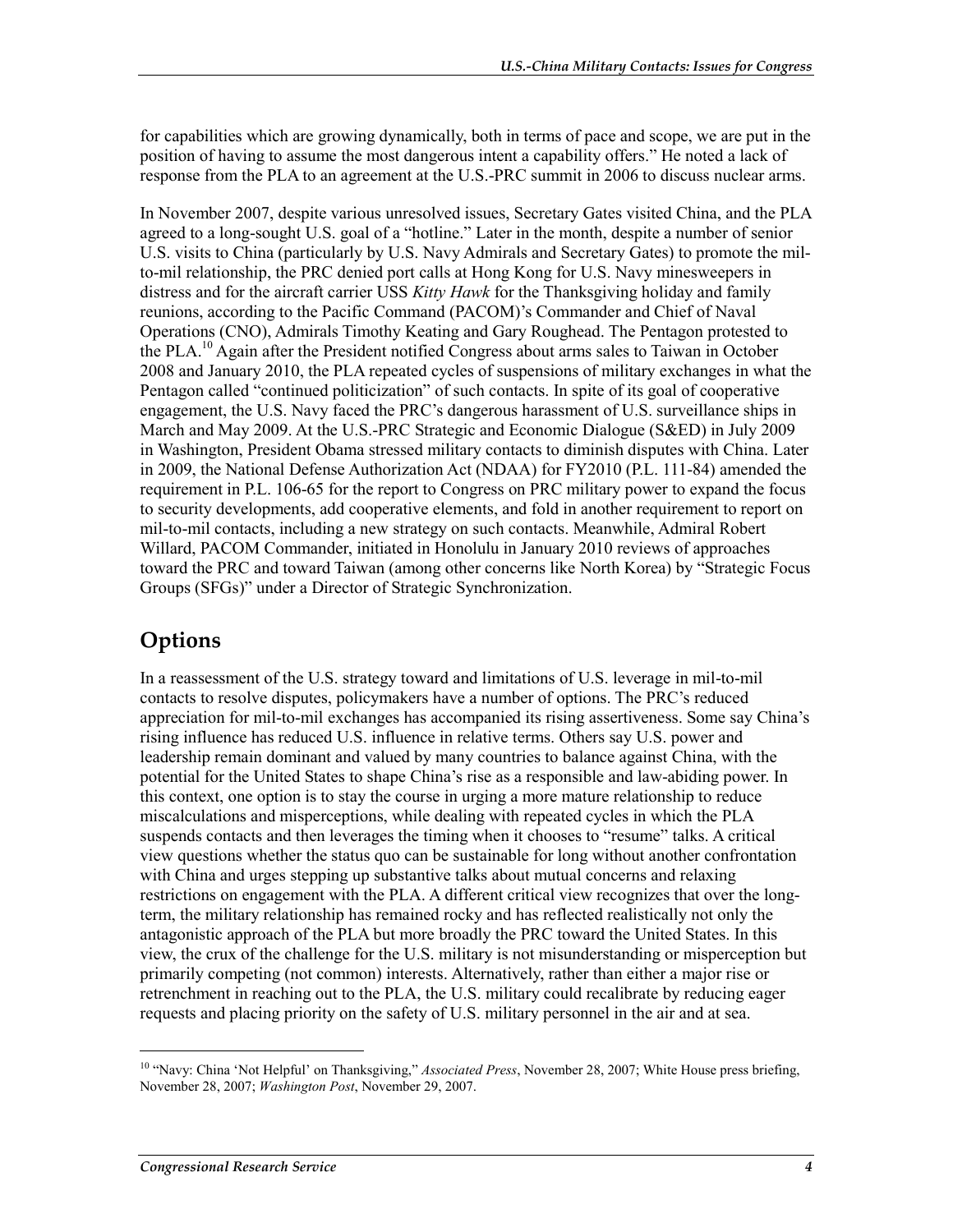More specific options include a shift to stress multilateral settings for engagement with the PLA, so that it has to engage with many countries which can amplify their concerns. However, U.S.- PRC disputes could remain unaddressed and affect any effective cooperation in international contexts. In its first long-distance operation, the PLA Navy has cooperated with the U.S. Navy and others to fight piracy in the Gulf of Aden since December 2008. Partly to address concerns of China's Asian-Pacific neighbors, the U.S. military could engage the PLA along with the 10 member Association of Southeast Asian Nations (ASEAN)<sup>11</sup> and the ASEAN Regional Forum (ARF). The International Institute for Strategic Studies has held the annual "Shangri-la Dialogue" of defense ministers in Singapore since 2002. China's absence from the forum until 2007 and refusals until 2011 to send the appropriate representation of the defense minister raised questions about China's willingness to engage with others on military matters and at an equal level.

Indeed, Defense Secretary Gates attended the Shangri-la Dialogue in June 2010 and critically declared that the United States will remain a power in the Pacific and that the South China Sea became an area of growing concern regarding the use of force, challenges to freedom of navigation, and intimidation of U.S. and other companies. Gates chastised the PLA for not following up with the top-level commitment by President Obama and Hu Jintao in 2009 to advance the mil-to-mil relationship. Hu is the CPC General-Secretary, CMC Chairman, and PRC President. Gates defended arms sales to Taiwan as part of U.S. policy since 1979 in part because of China's accelerating military buildup that largely has focused on Taiwan. He reiterated that his department sought sustained and reliable military contacts to reduce miscommunication, misunderstanding, and miscalculation. Such contacts would support regional security and a U.S.- PRC relationship that is positive in tone, cooperative in nature, and comprehensive in scope, Gates emphasized.<sup>12</sup> (President Obama has pursued a "positive, cooperative, and comprehensive" relationship with the PRC, but the PRC has translated "positive" with a Chinese word meaning "proactive.") The PLA sent a lower-level official (PLA Deputy Chief of General Staff and Air Force General Ma Xiaotian) to the meeting and declined to host Gates for a visit in China.

By early September 2010, PRC media reported General Ma as saying positive remarks about the U.S.-PRC military relationship, but the Defense Department spokesman cautioned on September 9 that Secretary Gates was not interested in merely "engagement for the sake of engagement." Gates again visited Asia in attending in Hanoi on October 11-12 the first ASEAN Defense Ministers' Meeting Plus (ADMM-Plus) between ASEAN and dialogue partners (Australia, China, India, Japan, Republic of Korea, New Zealand, Russia, and the United States). This time, the PLA sent appropriate representation. A CMC Member and the Defense Minister, General Liang Guanglie, spoke in a moderate tone even as several countries raised concerns about China's maritime claims. Further, Minister Liang invited Secretary Gates to visit in January 2011. On June 3-5, 2011, the PLA finally dispatched for the first time the Defense Minister to the Shangrila Dialogue. Defense Secretary Gates held a bilateral meeting with General Liang Guanglie.

Another option is for mil-to-mil to be integrated further into the overall bilateral relationship, pursued by the Obama Administration to shape China's rise as a peaceful, responsible, and rulesbased power. As Gates implied a civil-military divide, there could be useful reminders to the PLA to respect the top PRC leadership's commitment to U.S.-PRC military engagement, other aspects of PRC external policies, and international laws and norms. (Also see section below on "Civilian Control over PLA and Civil-Military Coordination.") Before Gates' visit in January 2011, Deputy

<sup>&</sup>lt;sup>11</sup> Brunei, Burma, Cambodia, Indonesia, Laos, Malaysia, the Philippines, Singapore, Thailand, and Vietnam.

<sup>&</sup>lt;sup>12</sup> Secretary of Defense Robert Gates, speech at Shangri-la Hotel, Singapore, June 5, 2010.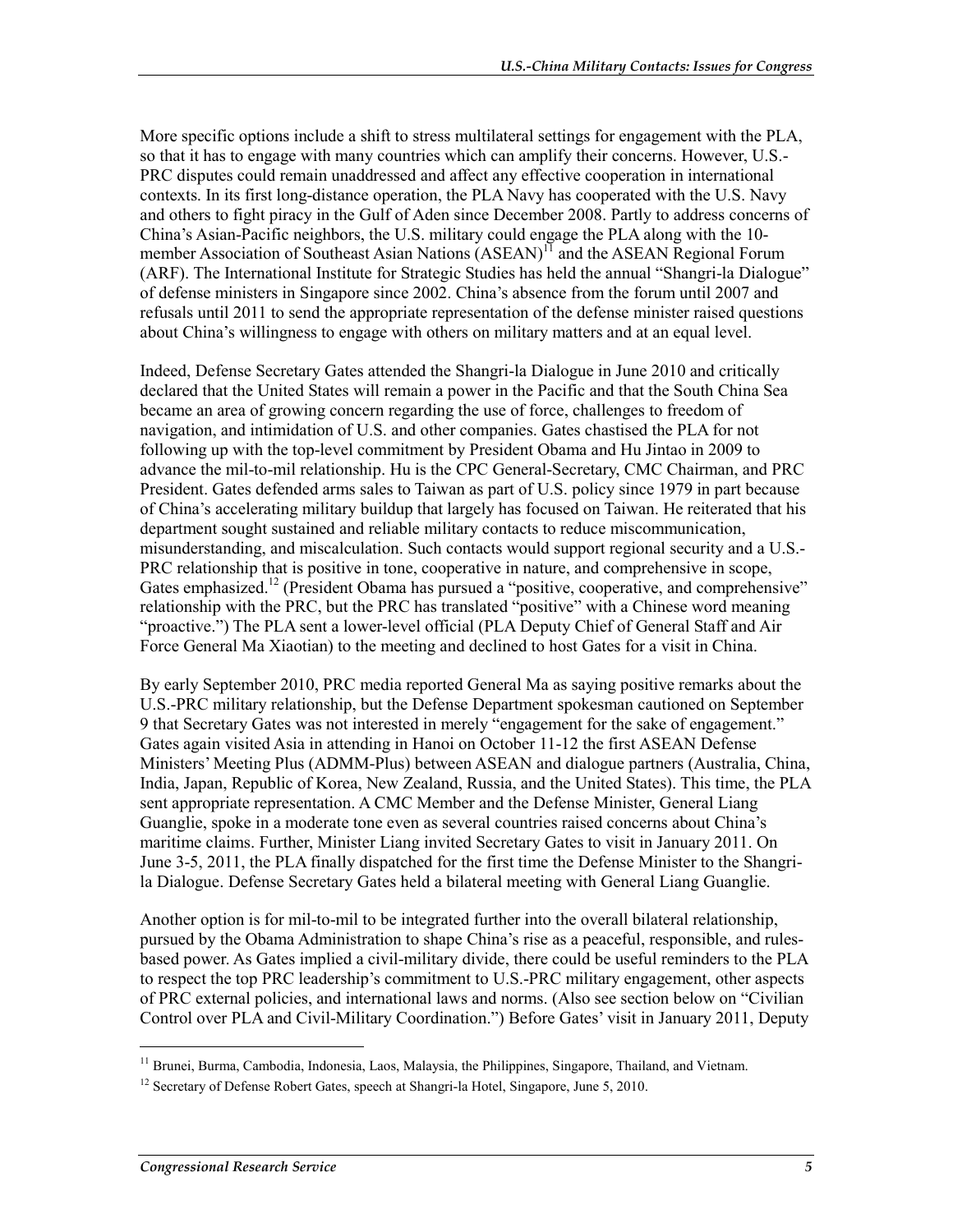Assistant Secretary of Defense Michael Schiffer said in a speech on January 6 that mil-to-mil should be a critical component of bilateral engagement. However, any setbacks to the military contacts could result in costs to the overall security, economic, and political relationship. There also could be a risk that military mistrust could drive the bilateral relationship.

At the Strategic and Economic Dialogue (S&ED) in Washington in July 2009, President Obama stressed that increased ties between our militaries could diminish causes for disputes while providing a framework for cooperation. The Under Secretary of Defense for Policy and the PACOM Commander attended that meeting, but the PLA reluctantly sent a lower-level official. For the next S&ED in Beijing in May 2010, the Pentagon sent the Assistant Secretary of Defense for Asian and Pacific Security Affairs and the PACOM Commander, even while the PLA suspended some exchanges in claimed objection to U.S. arms sales to Taiwan. Assistant Secretary of State Kurt Campbell asserted an "innovation" to include a senior PLA official (Deputy Chief of General Staff Ma Xiaotian) at the 3<sup>rd</sup> S&ED in Washington on May 9-10, 2011. Still, the Chief of General Staff planned his visit on May 15-22, days after the S&ED.

Specifically regarding the PLA's objection to U.S. arms sales to Taiwan, U.S. options include reconsidering the policy under the Taiwan Relations Act (TRA) of 1979, P.L. 96-8, to make available arms for Taiwan's self-defense. Others have called for breaking the cycles since 2008 in which Presidents Bush and Obama waited on pending arms sales programs to notify Congress all at one time, cycles that raised expectations in Beijing of changes in U.S. policy leading to escalations in Beijing's demands for compromises or negotiations. Another option would discuss with the PLA how the United States has responded to the PLA's threat posture against Taiwan.

|                | <b>Select Abbreviations</b>                                          |
|----------------|----------------------------------------------------------------------|
| <b>AMS</b>     | Academy of Military Science                                          |
| <b>CMC</b>     | <b>Central Military Commission</b>                                   |
| <b>COSTIND</b> | Commission of Science, Technology, and Industry for National Defense |
| <b>CPC</b>     | Communist Party of China                                             |
| <b>DCT</b>     | Defense Consultative Talks                                           |
| <b>DPCT</b>    | Defense Policy Coordination Talks                                    |
| <b>DPMO</b>    | Defense POW/Missing Personnel Office                                 |
| <b>GAD</b>     | General Armament Department                                          |
| <b>GLD</b>     | General Logistics Department                                         |
| <b>GPD</b>     | General Political Department                                         |
| <b>GSD</b>     | General Staff Department                                             |
| <b>MR</b>      | Military Region                                                      |
| <b>MMCA</b>    | Military Maritime Consultative Agreement                             |
| <b>NDU</b>     | National Defense University                                          |
| <b>PACOM</b>   | Pacific Command                                                      |
| <b>PLAAF</b>   | People's Liberation Army Air Force                                   |
| <b>PLAN</b>    | People's Liberation Army Navy                                        |
|                |                                                                      |

These options and concerns discussed in this Overview are discussed in greater depth in sections below as well as in relevant CRS Reports cited in specific sections.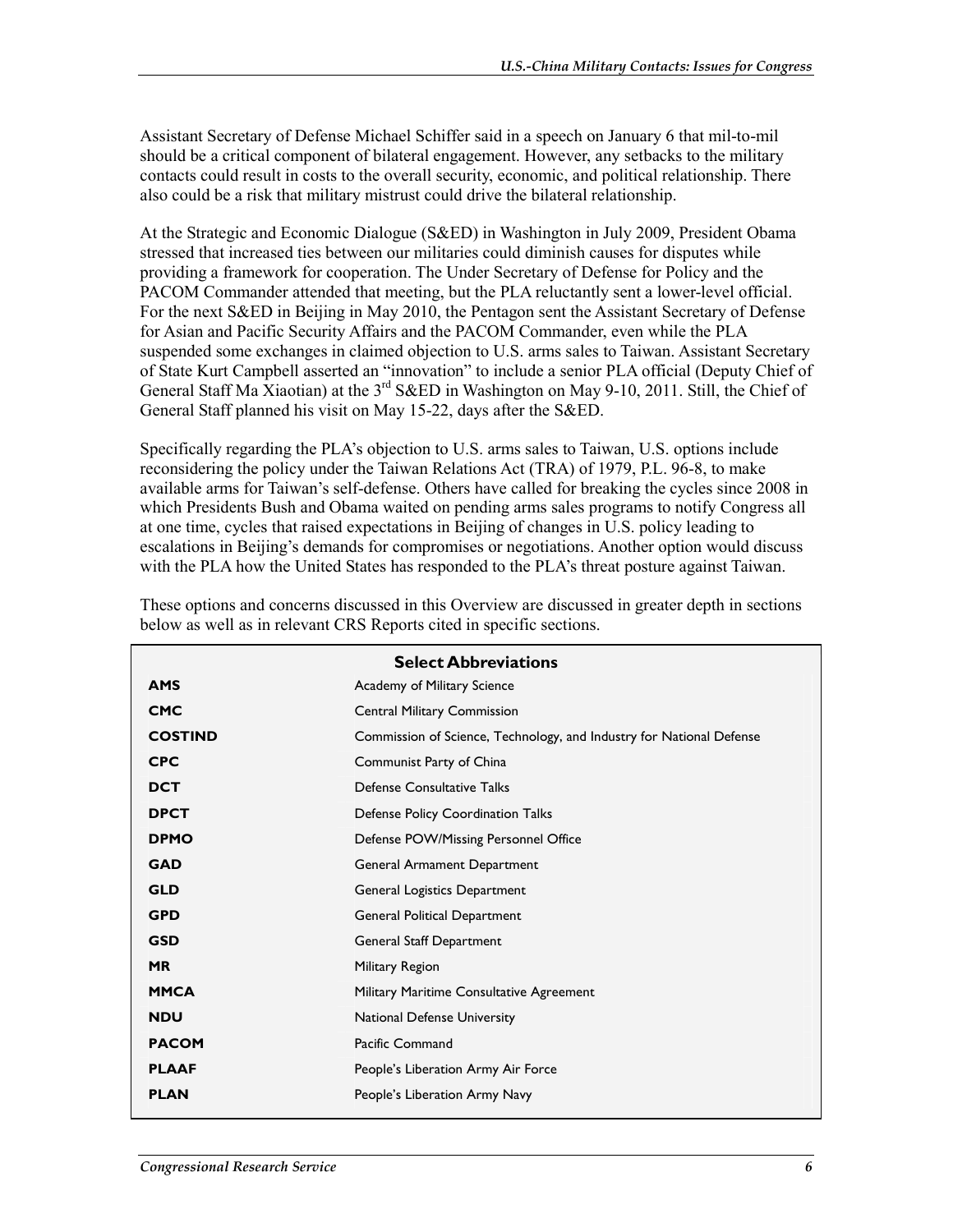| <b>Central Military Commission (CMC) of the CPC</b> |         |                    |                                                         |
|-----------------------------------------------------|---------|--------------------|---------------------------------------------------------|
| Chairman                                            |         | Hu lintao          | CPC General Secretary; PRC President                    |
| Vice Chm                                            |         | Xi Jinping         | CPC Politburo Standing Committee Member; Vice President |
| Vice Chm                                            | General | <b>Guo Boxiong</b> | <b>Politburo Member</b>                                 |
| Vice Chm                                            | General | Xu Caihou          | <b>Politburo Member</b>                                 |
| Member                                              | General | Liang Guanglie     | <b>Defense Minister</b>                                 |
| Member                                              | General | Chen Bingde        | Chief of General Staff (GSD)                            |
| Member                                              | General | Li linai           | Director of GPD                                         |
| Member                                              | General | Liao Xilong        | Director of GLD                                         |
| Member                                              | General | Chang Wanguan      | Director of GAD                                         |
| Member                                              | General | ling Zhiyuan       | Commander of the 2 <sup>nd</sup> Artillery              |
| Member                                              | Admiral | Wu Shengli         | Commander of the Navy                                   |
| Member                                              | General | Xu Qiliang         | Commander of the Air Force                              |

#### **Table 1. The PLA's High Command**

**Notes:** Jiang Zemin was installed as the previous chairman of the CPC's CMC in November 1989 and remained in this position after handing other positions as CPC general secretary and PRC president to Hu Jintao. Jiang had ruled as the general secretary of the CPC from June 1989 until November 2002, when he stepped down at the 16th CPC Congress in favor of Hu Jintao. Jiang concurrently represented the PRC as president from March 1993 until March 2003, when he stepped down at the 10th National People's Congress. At the 4th plenum of the 16th Central Committee in September 2004, Jiang resigned as CMC chairman, allowing Hu to complete the transition of power. At the same time, General Xu Caihou rose from a CMC member to a vice chairman, and the commanders of the PLA Air Force, Navy, and 2<sup>nd</sup> Artillery rose to be CMC members for the first time in the PLA's history, reflecting new appreciation and action to integrate the PLA as a joint force. Xi Jinping was named as a CMC Vice Chairman on October 18, 2010, further indicating that he would succeed Hu Jintao as the next CPC General-Secretary in 2012.

| Year | Defense Secretary/ Minister | <b>Highest Ranking Officer</b> | <b>Defense Consultative Talks</b> |
|------|-----------------------------|--------------------------------|-----------------------------------|
| 1994 | <b>William Perry</b>        |                                |                                   |
| 1995 |                             |                                |                                   |
| 1996 | Chi Haotian                 |                                |                                   |
| 1997 |                             | John Shalikashvili             | Ist DCT                           |
| 1998 | William Cohen               | Zhang Wannian                  | 2 <sup>nd</sup> DCT               |
| 1999 |                             |                                |                                   |
| 2000 | William Cohen               | Henry Shelton                  | 3rd DCT; 4th DCT                  |
| 2001 |                             |                                |                                   |
| 2002 |                             |                                | 5th DCT                           |
| 2003 | Cao Gangchuan               |                                |                                   |
| 2004 |                             | <b>Richard Myers</b>           | 6th DCT                           |
| 2005 | Donald Rumsfeld             |                                | 7th DCT                           |
| 2006 |                             | Guo Boxiong                    | 8th DCT                           |
| 2007 | <b>Robert Gates</b>         | Peter Pace                     | 9th DCT                           |
| 2008 |                             |                                |                                   |
| 2009 |                             |                                | 10th DCT                          |
| 2010 |                             |                                | II <sup>th</sup> DCT              |
| 2011 | <b>Robert Gates</b>         | Michael Mullen                 |                                   |

#### **Table 2. Summary of Senior-Level Military Visits Since 1994**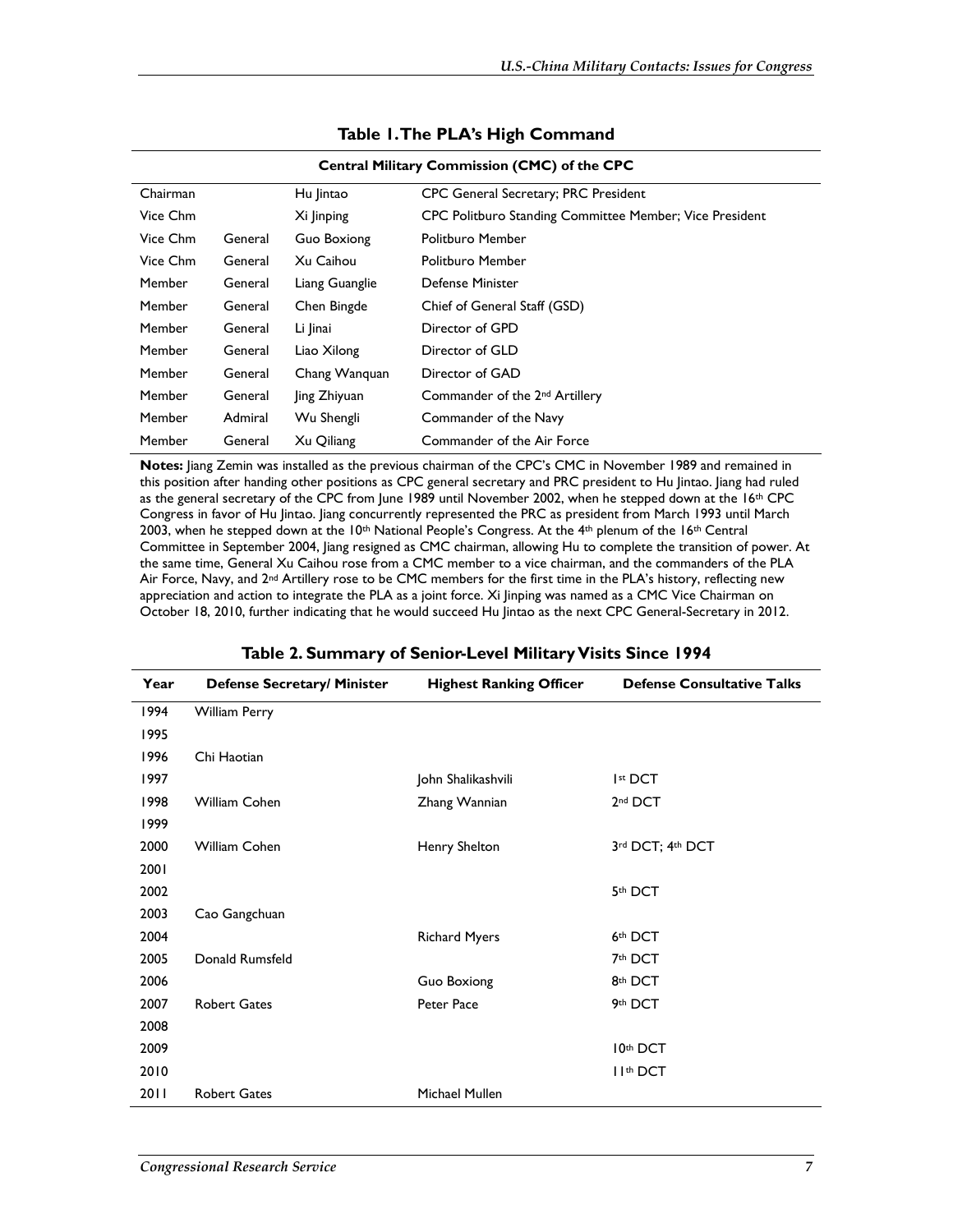

**Figure 1. Map: China's Military Regions** 

## **Policy Issues for Congress**

Skepticism in the United States about the value of military exchanges with China has increased with the experiences in the 1990s; crises like the PLA's missile exercises targeting Taiwan in 1995-1996, mistaken bombing of the PRC embassy in Belgrade in 1999, and the F-8/EP-3 collision crisis of 2001; and China's confrontations over maritime areas. Still, Presidents and some in Congress have striven to increase collaboration with the PLA. One long-standing issue has concerned whether travel to Asia includes visits only to China or visits also to allies.

In 2002, President George W. Bush decided to pursue a closer relationship with the PRC. As the Defense Department gradually resumed the mil-to-mil relationship in that context, policy issues for Congress included whether the Administration complied with legislation and used leverage effectively in its contacts with the PLA to advance a prioritized list of U.S. security interests, while balancing security concerns about the PLA's warfighting capabilities.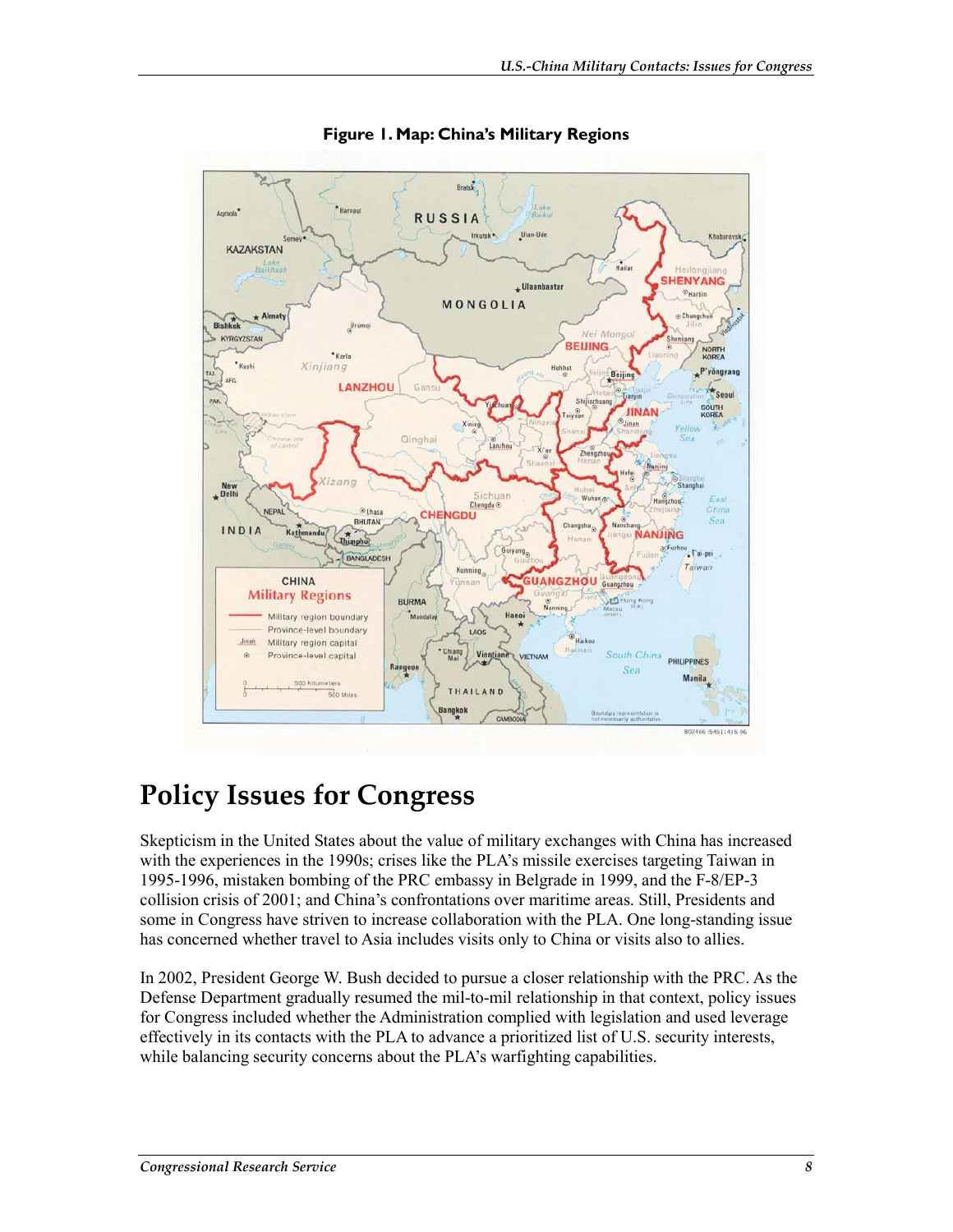President Barack Obama met with Hu Jintao at the G-20 summit in London on April 1, 2009, and they agreed to improve the mil-to-mil relationship and set up a Strategic and Economic Dialogue (S&ED). (As seen in **Table 1**, Hu Jintao is the CPC General-Secretary, CMC Chairman, and PRC President.) The S&ED combined the Bush Administration's Strategic Economic Dialogue chaired by the Secretary of the Treasury with the Senior Dialogue chaired by the Deputy Secretary of State, used the PRC's preferred term of "strategic" instead of "senior" dialogue, and elevated the Secretary of State to a co-chair. Speaking at the 1<sup>st</sup> S&ED in Washington in July 2009, President Obama stressed military contacts to diminish disputes with China, starting the integration of military talks in the S&ED and mil-to-mil in the overall relationship. The Administration also has raised attention to a need for the PLA to coordinate with the top leaders or civilian officials.

## **Congressional Oversight**

Congress has exercised oversight of various aspects of military exchanges with China. Issues for Congress include whether the Administration has complied with legislation overseeing dealings with the PLA and has determined a program of contacts with the PLA that advances, and does not harm, U.S. security interests. Section 902 of the Foreign Relations Authorization Act for FY1990- FY1991 (P.L. 101-246) prohibits arms sales to China, among other stipulations, in response to the Tiananmen Crackdown in 1989. Section 1201 of the National Defense Authorization Act for FY2000 (P.L. 106-65) restricts "inappropriate exposure" of the PLA to certain operational areas and requires annual reports on contacts with the PLA. Section 1211 of the National Defense Authorization Act for FY2006 (P.L. 109-163) prohibits procurement from any "Communist Chinese military company" for goods and services on the Munitions List, with exceptions for U.S. military ship or aircraft visits to the PRC, testing, and intelligence-collection; as well as waiver authority for the Secretary of Defense. The NDAA for FY2010 (P.L. 111-84) amended the requirement in P.L. 106-65 for the annual report on PRC military power to expand the focus to security developments involving the PRC, add cooperative elements, and fold in another requirement to report on mil-to-mil contacts, including a new strategy for such contacts.

One issue for Congress in examining the military relationship with the PRC is the role of Congress, including the extent of congressional oversight of the Administration's policy. Congress could, as it has in the past, consider the following options:

- Host PLA delegations on Capitol Hill or meet them at other venues
- Engage with the PLA as an aspect of visits by Codels to China
- Receive briefings by the Administration before and/or after military visits
- Hold hearings on related issues
- Investigate or oversee investigations of prisoner-of-war/missing-in-action (POW/MIA) cases (once under the specialized jurisdiction of the Senate Select Committee on POW/MIA Affairs)
- Write letters to Administration officials to express congressional concerns
- Require reports from the Pentagon, particularly in unclassified form
- Review interactions at the Asia-Pacific Center for Security Studies (APCSS) of the Pacific Command (PACOM) in Hawaii
- Fund or prohibit funding for certain commissions or activities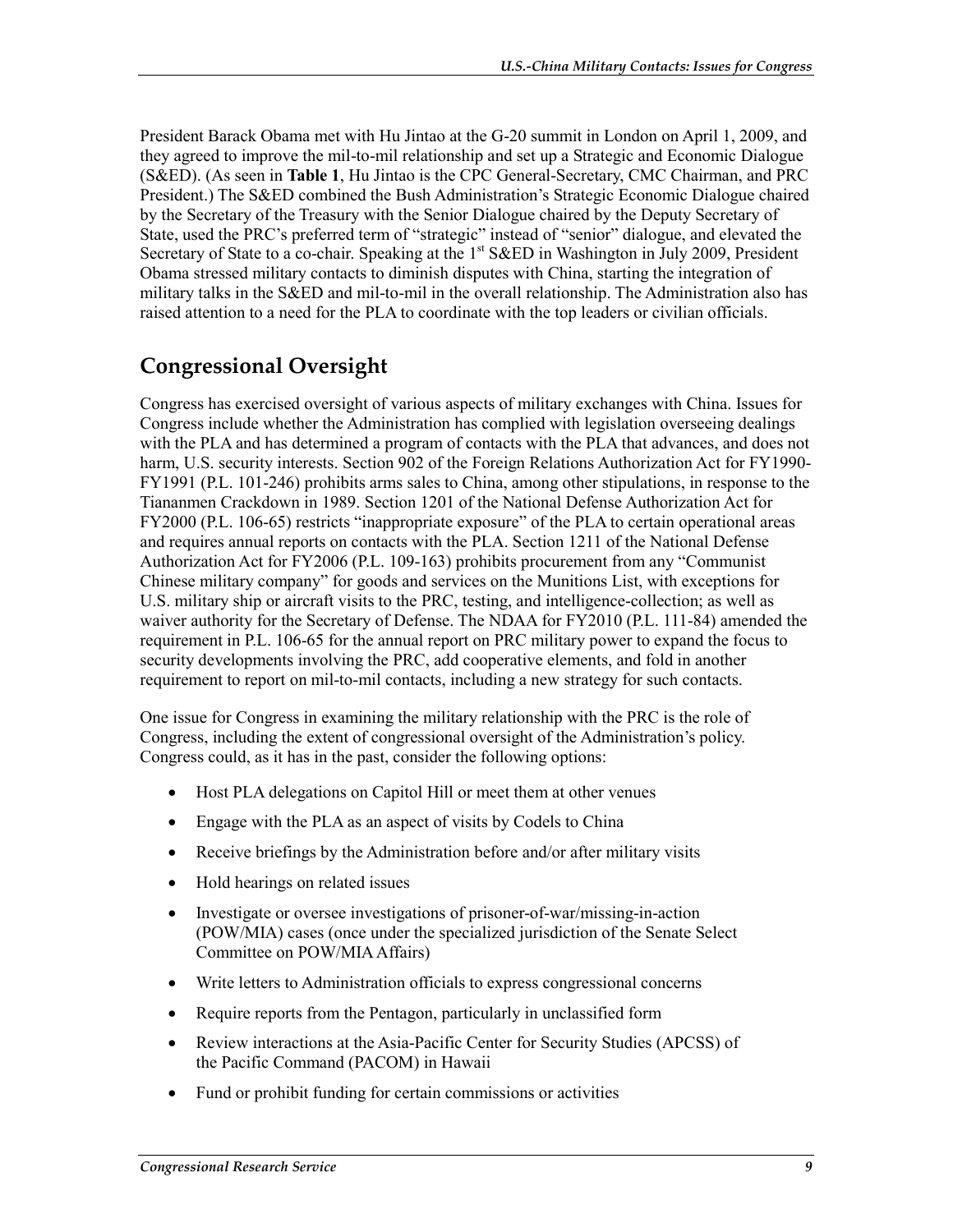- Pass legislation on sanctions and exchanges with the PLA
- Assess the Administration's adherence to laws on sanctions, contacts, and reporting requirements
- Obtain and review the Department of Defense (DOD)'s plan for upcoming milto-mil contacts, particularly proposed programs already discussed with the PLA

#### **Arms Sales**

Congress has oversight of sanctions imposed after the Tiananmen Crackdown of 1989 that were enacted in Section 902 of the Foreign Relations Authorization Act for FY1990 and FY1991 (**P.L. 101-246**). The sanctions continue to prohibit the issuance of licenses to export Munitions List items to China, including helicopters and helicopter parts, as well as crime control equipment. The President has used the waiver authority, occasionally and on a case-by-case basis.

The U.S. ban on arms sales also shores up U.S. credibility in opposing an end to the European Union's arms embargo against China similarly imposed for the Tiananmen Crackdown as well as in opposing Israel's certain arms transfers to the PLA. In January 2004, the European Union (EU) decided to reconsider whether to lift its embargo on arms sales to China. On January 28, 2004, a State Department spokesman acknowledged that the United States has held "senior-level" discussions with France and other countries in the EU about the issue of whether to lift the embargo on arms sales to China. He said, "certainly for the United States, our statutes and regulations prohibit sales of defense items to China. We believe that others should maintain their current arms embargoes as well. We believe that the U.S. and European prohibitions on arms sales are complementary, were imposed for the same reasons, specifically serious human rights abuses, and that those reasons remain valid today."13 At a hearing of the House International Relations Committee on February 11, 2004, Representative Steve Chabot asked Secretary of State Colin Powell about the EU's reconsideration of the arms embargo against China, as supported by France. Powell responded that he raised this issue with the foreign ministers of France, Ireland, United Kingdom, and Germany, and expressed opposition to a change in the EU's policy at this time in light of the PLA's missiles arrayed against Taiwan, the referendums on sensitive political issues then planned in Taiwan, and China's human rights conditions.<sup>14</sup>

In the most prominent cases concerning Israel, Israeli Prime Minister Ehud Barak on July 10, 2000, responded to objections from President Clinton and Congress and told PRC ruler Jiang Zemin in a letter that Israel canceled the nearly completed sale of the Phalcon airborne early warning system to the PLA. Moreover, the PLA procured from Israel some Harpy anti-radiation drones in 2002.<sup>15</sup> In 2004, the United States demanded that Israel not return to China some upgraded Harpy attack drones.

In addition, Section 6 of the Arms Export Control Act (**P.L. 90-629**) prohibits arms sales (through letters of offer, credits, guarantees, or export licenses) governed by the Act to any country that is determined by the President to be engaged in a consistent pattern of intimidation or harassment

<sup>&</sup>lt;sup>13</sup> Department of State, press briefing by Richard Boucher, spokesman, January 28, 2004.

<sup>14</sup> See CRS Report RL32870, *European Union's Arms Embargo on China: Implications and Options for U.S. Policy*, by Kristin Archick, Richard F. Grimmett, and Shirley A. Kan.

<sup>15</sup> *Washington Times*, July 2, 2002; *Guangzhou Daily*, July 4, 2002; *Ha'aretz*, Tel Aviv, July 25, 2002; *Flight International*, November 5-11, 2002; and Defense Secretary's report on "PRC Military Power," submitted in July 2003.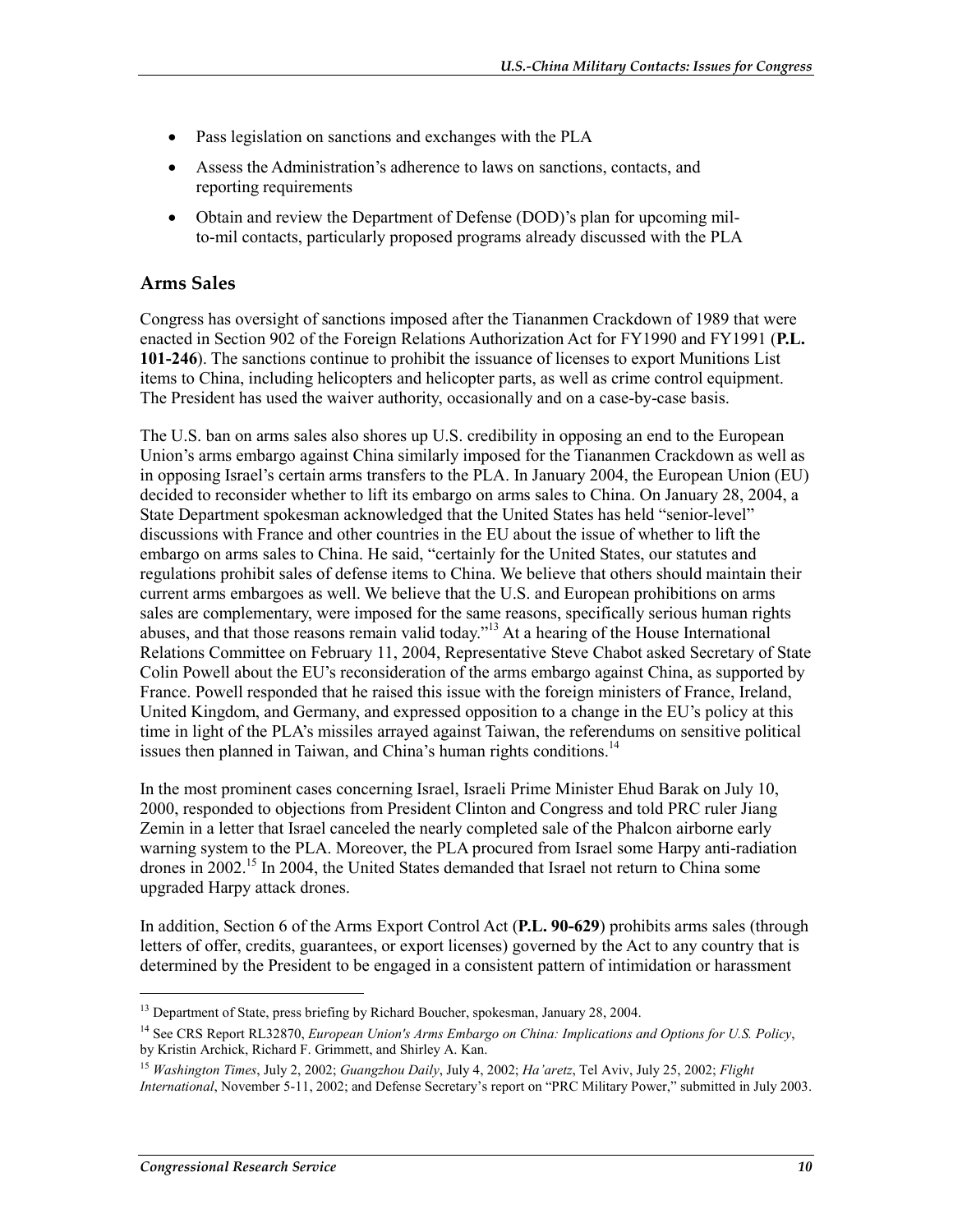directed against individuals in the United States. The President is required to report any such determination to the House Speaker and Chairman of the Senate Foreign Relations Committee. (As examples, as discussed elsewhere, in 2010, PRC diplomats harassed U.S. executives over arms sales to Taiwan, and Defense Secretary Gates objected to PRC intimidation of U.S. firms.)

#### **Joint Defense Conversion Commission (JDCC)**

In China in 1994, Secretary of Defense William Perry and PLA General Ding Henggao, Director of the Commission of Science, Technology, and Industry for National Defense  $(COSTIND)^{16}$  set up the U.S.-China Joint Defense Conversion Commission (JDCC). Its stated goal was to facilitate economic cooperation and technical exchanges and cooperation in the area of defense conversion.

However, on June 1, 1995, the House National Security Committee issued H.Rept. 104-131 (for the National Defense Authorization Act for FY1996) and expressed concerns that this commission led to U.S. assistance to PRC firms with direct ties to the PLA and possible subsidies to the PLA. The committee inserted a section to prohibit the use of DOD funds for activities associated with the commission. The Senate's bill had no similar language. On January 22, 1996, conferees reported in H.Rept. 104-450 that they agreed to a provision (Section 1343 in **P.L. 104- 106**) to require the Secretary of Defense to submit semi-annual reports on the commission. They also noted that continued U.S.-PRC security dialogue "can promote stability in the region and help protect American interests and the interests of America's Asian allies." Nonetheless, they warned that Congress intends to examine whether that dialogue has produced "tangible results" in human rights, transparency in military spending and doctrine, missile and nuclear nonproliferation, and other important U.S. security interests. Then, in the National Defense Authorization Act for FY1997 (**P.L. 104-201**), enacted in September 23, 1996, Congress banned DOD from using any funds for any activity associated with the commission until 15 days after the first semi-annual report is received by Congress. In light of this controversy, Secretary Perry terminated the JDCC and informed Congress in a letter dated July 18, 1996. Chairman Floyd Spence of the House Committee on National Security had the General Accounting Office (GAO) audit the activities of the JDCC, as reported in GAO/NSIAD-96-230R of September 30, 1996.

#### **Past Reporting Requirement**

Also in 1996, the House National Security Committee issued H.Rept. 104-563 (for the National Defense Authorization Act of FY1997) that sought a "full accounting and detailed presentation" of all DOD interaction with the PRC government and PLA, including technology-sharing, conducted during 1994-1996 and proposed for 1997-1998, and required a classified and unclassified report by February 1, 1997. DOD submitted the unclassified report on February 21, 1997, and did not submit a classified version, saying that the unclassified report was comprehensive and that no contacts covered in the report included the release of classified material or technology sharing.

<sup>16</sup> CRS Report 96-889, *China: Commission of Science, Technology, and Industry for National Defense (COSTIND) and Defense Industries*, by Shirley A. Kan.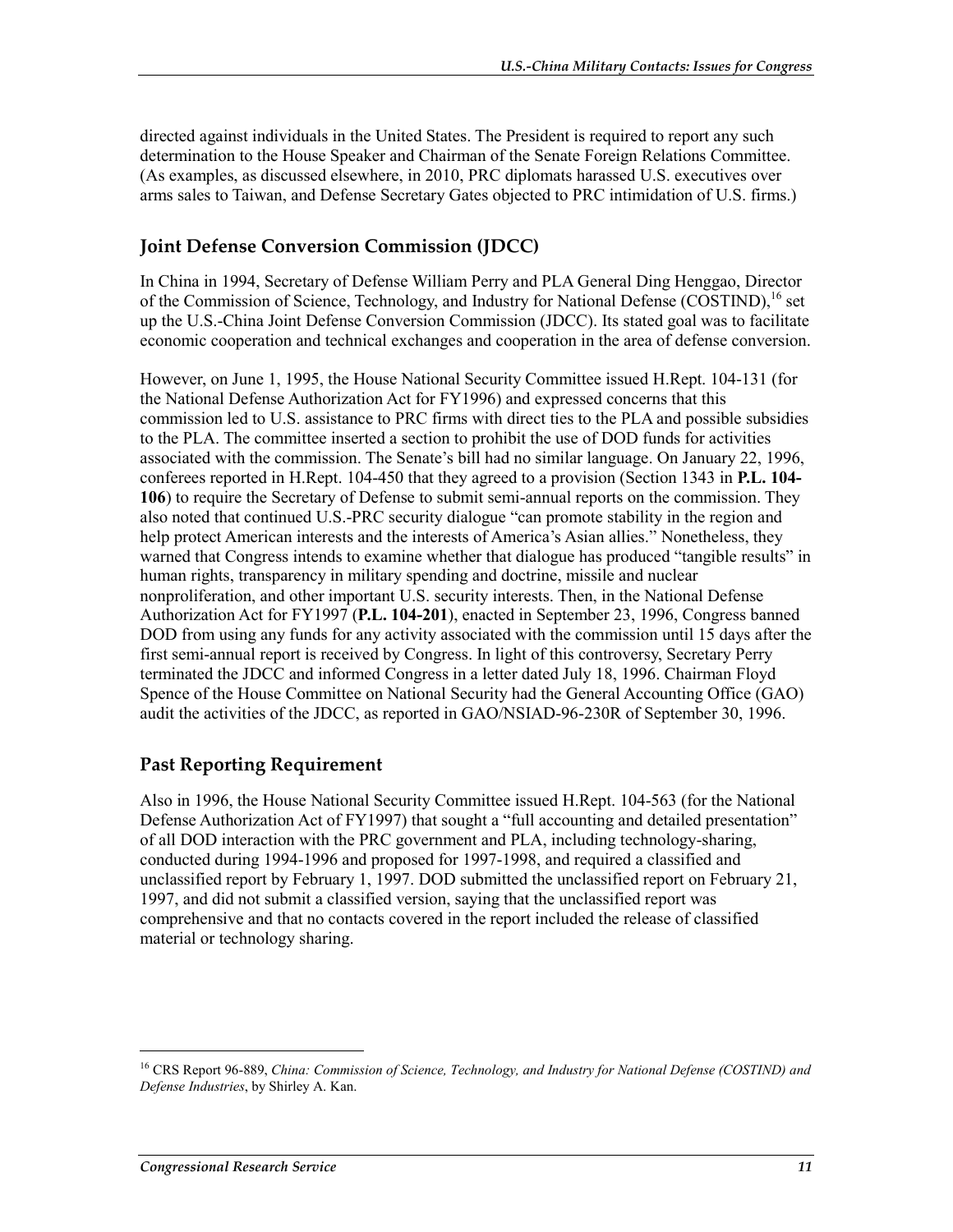#### **Programs of Exchanges**

Certain Members of Congress have written to the Secretary of Defense to express concerns that mil-to-mil exchanges have not adequately benefitted U.S. interests. In early 1999, under the Clinton Administration, the *Washington Times* disclosed the existence of a "Gameplan for 1999 U.S.-Sino Defense Exchanges," and Pentagon spokesperson Kenneth Bacon confirmed that an exchange program had been under way for years.<sup>17</sup> Representative Dana Rohrabacher wrote a letter to Secretary of Defense William Cohen, saying that "after reviewing the 'Game Plan,' it appears evident that a number of events involving PLA logistics, acquisitions, quartermaster and chemical corps representatives may benefit PLA modernization to the detriment of our allies in the Pacific region and, ultimately, the lives of own service members." He requested a detailed written description of various exchanges.<sup>18</sup>

In December 2001, under the Bush Administration, Senator Bob Smith and Representative Dana Rohrabacher wrote to Secretary of Defense Donald Rumsfeld, expressing concerns about renewed military contacts with the PRC. They contended that military exchanges failed to reduce tensions (evident in the EP-3 crisis), lacked reciprocity, and provided militarily-useful information to the PLA. They charged that the Clinton Administration "largely ignored" the spirit and intent of legislation governing military exchanges with the PLA, including a "violation" of the law by allowing the PLA to visit the Joint Forces Command in August 2000, and, as initiators of the legislation, they "reminded" Rumsfeld of the congressional restrictions.<sup>19</sup>

#### **Restrictions in the FY2000 NDAA**

Enacted on October 5, 1999, based on an amendment introduced by Representative Tom DeLay, the FY2000 National Defense Authorization Act (NDAA) set parameters to contacts with the PLA. Section 1201(a) of the NDAA for FY2000 (**P.L. 106-65**) prohibits the Secretary of Defense from authorizing any mil-to-mil contact with the PLA if that contact would "create a national security risk due to an inappropriate exposure" of the PLA to any of the following **12 operational areas** (with exceptions granted to any search and rescue or humanitarian operation or exercise):

- Force projection operations
- Nuclear operations
- Advanced combined-arms and joint combat operations
- Advanced logistical operations
- Chemical and biological defense and other capabilities related to weapons of mass destruction
- Surveillance and reconnaissance operations
- Joint warfighting experiments and other activities related to transformations in warfare
- Military space operations

<sup>17</sup> Bill Gertz, "Military Exchanges with Beijing Raises Security Concerns," *Washington Times*, February 19, 1999.

<sup>&</sup>lt;sup>18</sup> Dana Rohrabacher, letters to William Cohen, March 1, 1999 and March 18, 1999.

<sup>&</sup>lt;sup>19</sup> Bob Smith and Dana Rohrabacher, letter to Donald Rumsfeld, December 17, 2001.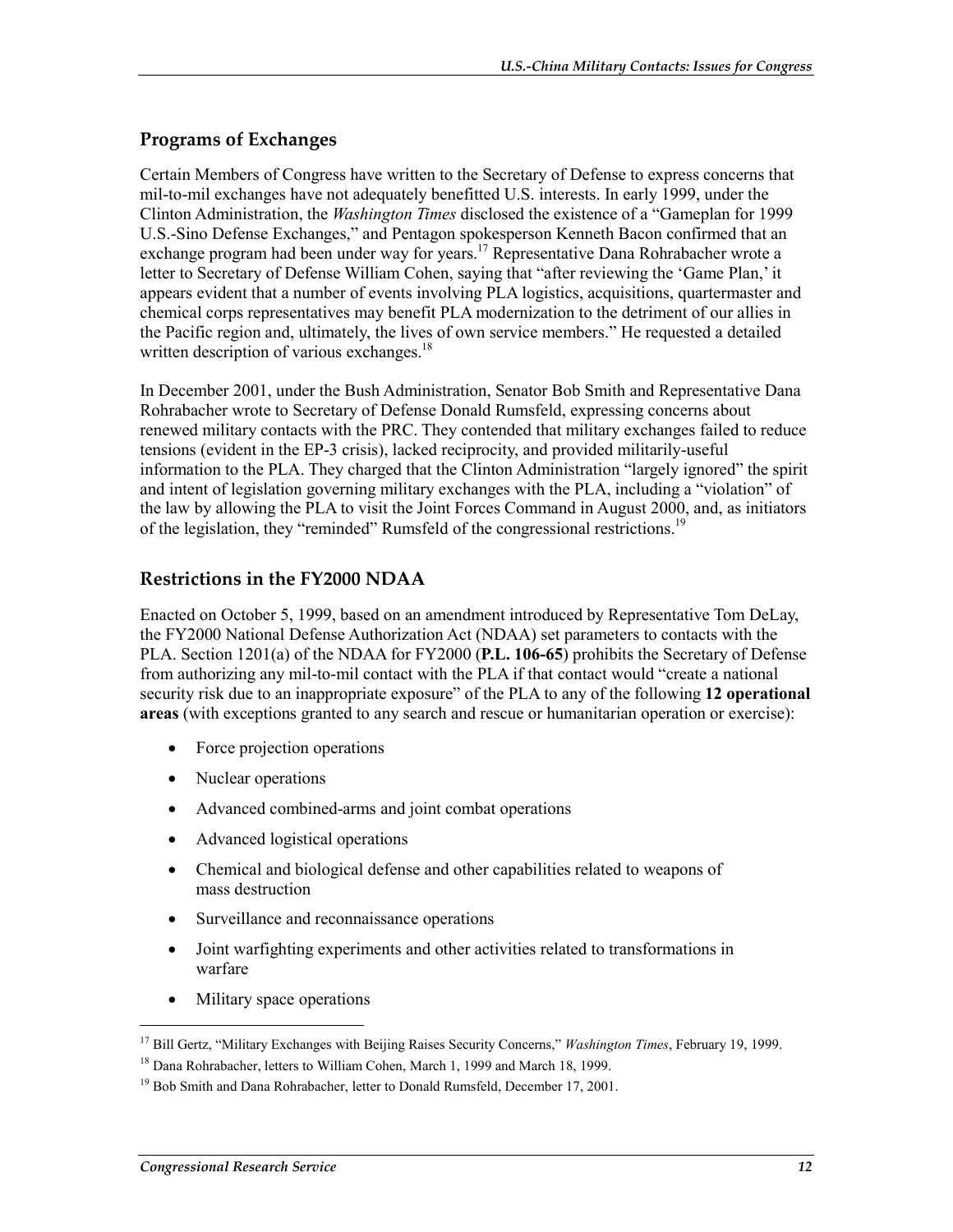- Other advanced capabilities of the Armed Forces
- Arms sales or military-related technology transfers
- Release of classified or restricted information
- Access to a DOD laboratory

Section 1201(d) of the FY2000 NDAA required the Secretary of Defense—rather than an authority in Congress or an objective observer outside of the Defense Department—to submit an annual written certification by December 31 of each year as to whether any military contact with China that the Secretary of Defense authorized in that year was a "violation" of the restrictions. On May 26, 2011, the House passed **H.R. 1540**, the FY2012 NDAA, with Section 1071(s) that would remove subsection (d) that required the annual certification.

The PLA has objected to the U.S. law as an "obstacle" to the mil-to-mil relationship, blaming the U.S. side. Under the Bush and Obama Administrations, the Pentagon cautioned that it would not be necessary to change or lift the law to enhance exchanges, while the law contains prudent parameters that do not ban all contacts. A third option would be for Congress or the Secretary of Defense to clarify what type of mil-to-mil contact with the PLA would "create a national security risk due to an inappropriate exposure." At a hearing of the House Armed Services Committee on March 9, 2006, Admiral Fallon, Commander of the Pacific Command (PACOM), raised with Representative Victor Snyder the issue of whether to modify this legislation to relax restrictions on contacts with the PLA.<sup>20</sup> At a hearing of the House Armed Services Committee on June 13, 2007, Deputy Under Secretary of Defense Richard Lawless contended that limitations in the law should not change. The PACOM Commander, Admiral Robert Willard, testified that he agreed with Secretary Gates that "no exchanges today approach the point where the provisions would prohibit the activity," at a hearing of the House Armed Services Committee on January 13, 2010.

#### **Required Reports and Classification**

Section 1201(f) of the NDAA for FY2000 (**P.L. 106-65**) required an unclassified report by March 31, 2000, on past military-to-military contacts with the PRC. The Office of the Secretary of Defense submitted this report in January 2001.

Section 1201(e) required an annual report, by March 31 of each year starting in 2001, from the Secretary of Defense on the Secretary's assessment of the state of mil-to-mil exchanges and contacts with the PLA, including past contacts, planned contacts, the benefits that the PLA expects to gain, the benefits that DOD expects to gain, and the role of such contacts for the larger security relationship with the PRC. The law did not specify whether the report shall be unclassified and/or classified. In the report submitted in January 2001 (on past mil-to-mil exchanges), the Pentagon stated that "as a matter of policy, all exchange activities are conducted at the unclassified level. Thus, there is no data included on the section addressing PLA access to classified data as a result of exchange activities." On June 8, 2001, Deputy Secretary of Defense Paul Wolfowitz signed and submitted an unclassified report on the mil-to-mil exchanges in 2000 under the Clinton Administration and did not provide a schedule of activities for 2001, saying that the 2001 program was under review by the Secretary of Defense.

<sup>&</sup>lt;sup>20</sup> House Armed Services Committee, hearing on the FY2007 Budget for PACOM, March 9, 2006. Adm. Fallon also discussed a consideration of modifying the law in an interview: Tony Capaccio, "Fallon Wants to Jumpstart Military Contacts between U.S., China," *Bloomberg*, March 13, 2006.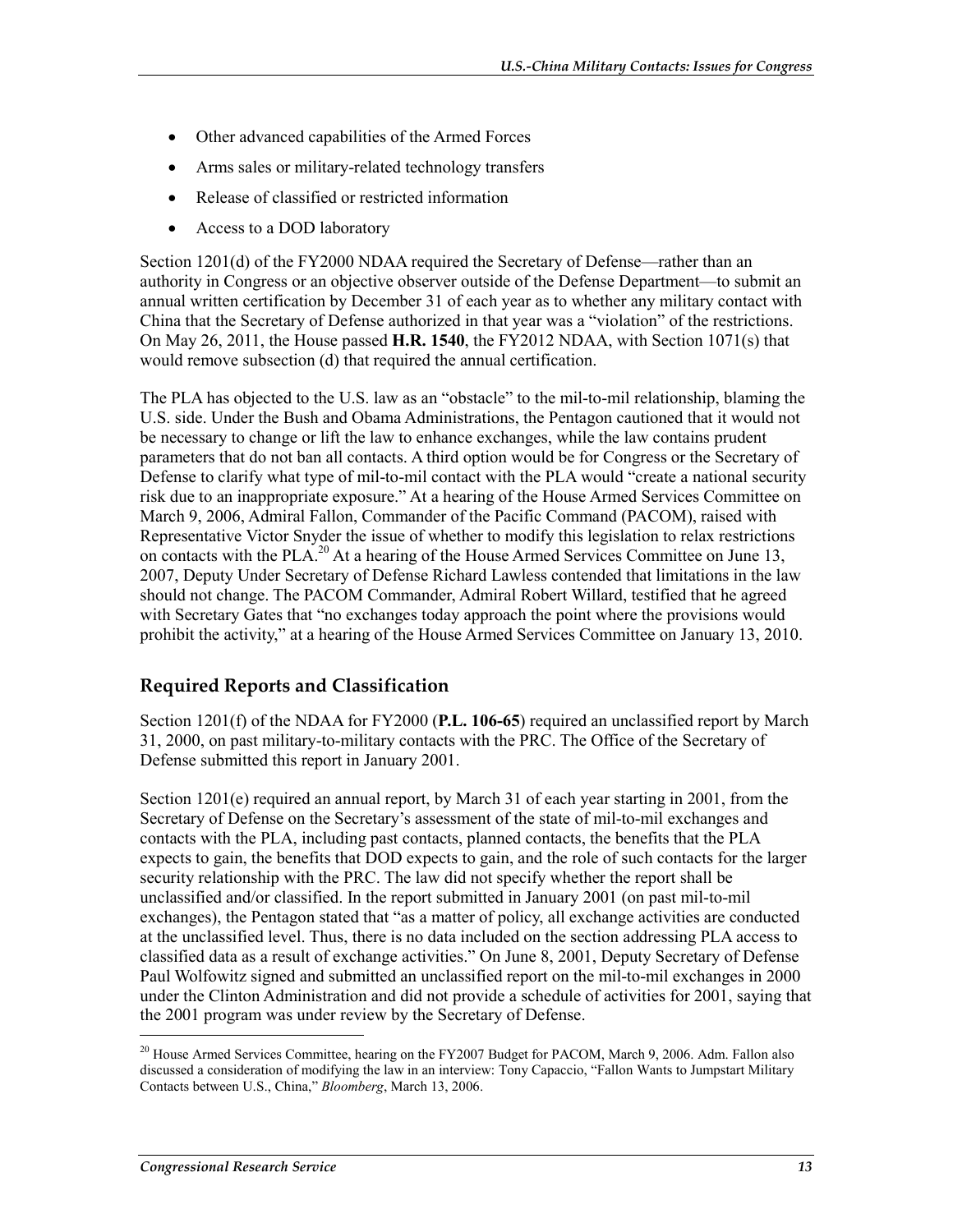However, concerning contacts with the PLA under the Bush Administration, Secretary of Defense Donald Rumsfeld submitted reports on military exchanges with China in May 2002, May 2003, and May 2005 (for 2003 and 2004) that were classified "Confidential" and not made public.<sup>21</sup> In July 2006, Secretary of Defense Donald Rumsfeld submitted an unclassified report on contacts in 2005.22 Secretary of Defense Robert Gates submitted an unclassified report in June 2007 for 2006<sup>23</sup> In March 2008, Deputy Defense Secretary Gordon England submitted an unclassified report to Congress for  $2007.<sup>24</sup>$ 

Under President Obama, Defense Secretary Gates submitted an unclassified report to Congress on March 31, 2009.<sup>25</sup> On June 25, 2009, the House passed H.R. 2647, NDAA for FY2010, with Section 1233 to change the requirement in Section 1202(a) of P.L. 106-65 for an annual report (required by Congress by March 1 each year) on "PRC military power" to expand the focus to security developments involving the PRC, add cooperative elements, fold in the separate requirement to report on mil-to-mil contacts (in Section 1201 of P.L. 106-65), and require a new comprehensive and coordinated strategy for such contacts. On July 23, the Senate passed its version that did not include such changes to the reporting requirements. Reconciling differences, the Senate receded. On October 7, 2009, Members issued the conference report that retained the House-passed section and encouraged the Defense Secretary to examine further the implications of China's psychological, media, and legal warfare on U.S. military affairs. In this legislation, enacted as **P.L. 111-84** on October 28, 2009, Congress changed the title of the report to "Annual Report on Military and Security Developments Involving the People's Republic of China."

However, the Defense Department was late in submitting the report in 2010 and 2011, while arguing it was in interagency coordination.<sup>26</sup> The Pentagon also has contended that a report that has the backing of the full Administration after coordination becomes a more authoritative U.S. report. Moreover, P.L. 111-84 required consultation with the Secretaries of Energy and State. Still, inter-agency coordination could start earlier for the process to meet the required deadline.

In June 2010, the Senate Armed Services Committee reported (S.Rept. 111-201 on S. 3454) the NDAA for FY2011 that expressed its displeasure with the Defense Department for failing to submit the annual report by the deadline of March 1. In July, five Senators wrote to Defense Secretary Gates to express "serious concern" over the "failure" of the Department of Defense (DoD) to submit the 2010 report on PRC Military Power and to ask him to submit it to Congress

 $\overline{a}$ 

<sup>21</sup> Bill Gertz and Rowan Scarborough, "Inside the Ring," *Washington Times*, May 17, 2002; author's discussions with the Defense Department and Senate Armed Services Committee.

<sup>&</sup>lt;sup>22</sup> Secretary of Defense, "Report to Congress Pursuant to Section 1201(e) of the FY2000 National Defense Authorization Act (P.L. 106-65)," July 19, 2006.

<sup>&</sup>lt;sup>23</sup> Secretary of Defense, "Report to Congress Pursuant to Section 1201(e) of the FY2000 National Defense Authorization Act (P.L. 106-65)," June 22, 2007.

<sup>&</sup>lt;sup>24</sup> Deputy Secretary of Defense, "Report to Congress Pursuant to Section 1201(e) of the FY 2000 National Defense Authorization Act (P.L. 106-65)," March 31, 2008.

<sup>&</sup>lt;sup>25</sup> Robert Gates, "Annual Report on the Current State of U.S. Military-to-Military Exchanges and Contacts with the People's Liberation Army, 2008," March 31, 2009.

 $^{26}$  In some other delays related to policy toward the PRC, President Obama did not notify Congress of major pending arms sales to Taiwan under Foreign Military Sales in 2009, submitting his first notifications all on one day on January 29, 2010. In September 2009, President Obama sent his advisor, Valerie Jarrett, and Under Secretary of State Maria Otero to Dharamsala, India, to talk to the Dalai Lama about putting off his visit to the White House until after the President's visit to the PRC in November 2009. President Obama met with the Dalai Lama in the White House on February 18, 2010. Into its second year, the Administration did not appoint commissioners to the Congressional-Executive Commission on China (CECC) until mid-December 2010, after an annual report of October 10, 2010.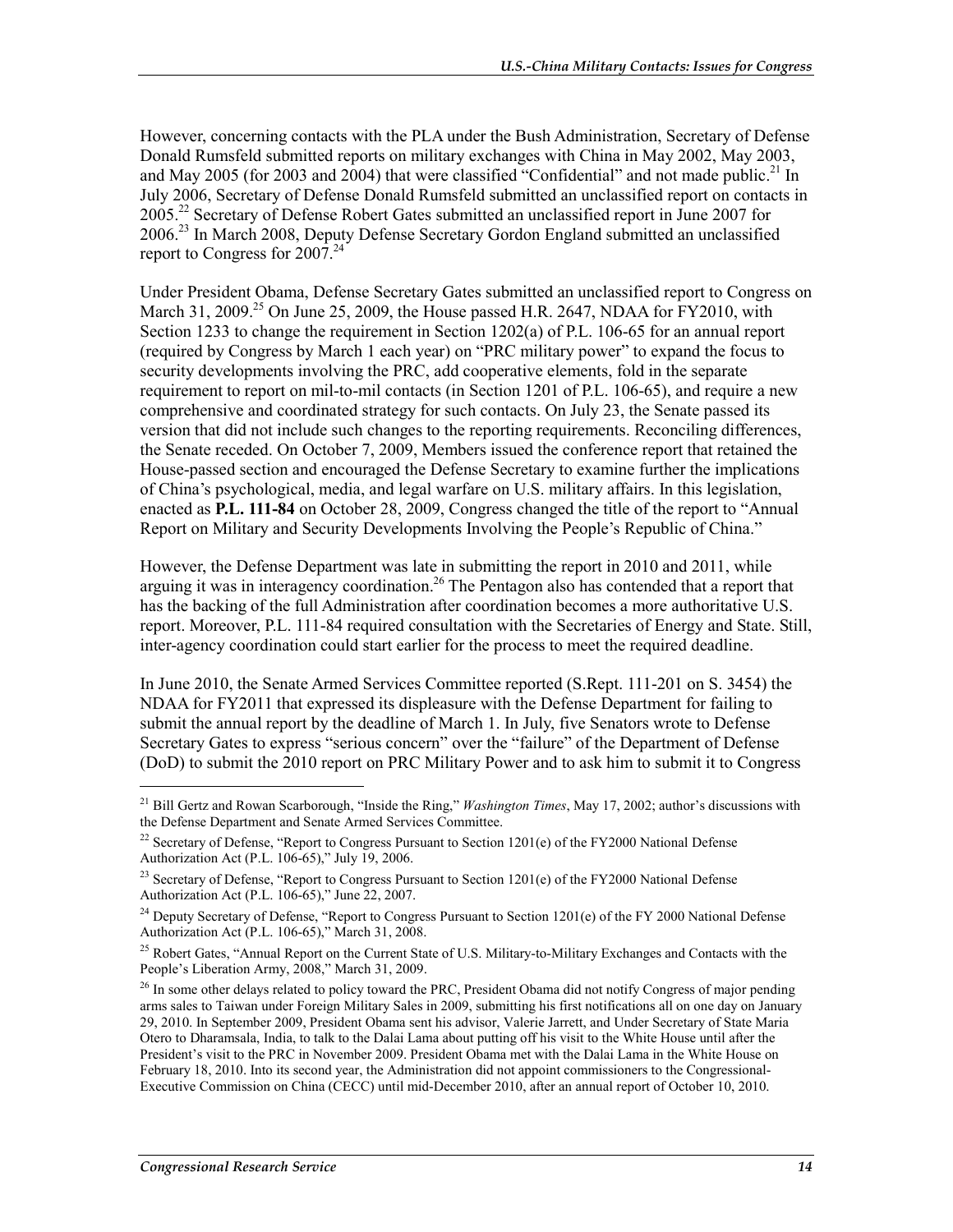immediately with an explanation as to the "significant delay." They noted that the report was then almost five months overdue and that a draft report was already completed with the department several months ago. The Senators stressed that "since the responsibility for this report lies within the DoD alone, we ask for your assurance that White House political appointees at the National Security Council or other agencies have not been allowed to alter the substance of the report in an effort to avoid the prospect of angering China."<sup>27</sup> The Secretary submitted the unclassified report on August 16, 2010, incorporating reports on PRC military power and on military contacts.<sup>28</sup>

Assistant Secretary of Defense Wallace Gregson wrote to Congress on February 25, 2011, that the Pentagon needed additional time for inter-agency coordination of the annual report. On May 3, Representative Randy Forbes of the House Armed Services Committee and Congressional China Caucus wrote to Secretary Gates, expressing concern for the Defense Department's "continued disregard" of the deadline for the annual report on China and that the department failed to inform Congress with timely reports on needs and threats in the Pacific. Under Secretary of Defense for Policy Michele Flournoy responded on May 23 and cited inter-agency coordination for the continued delay. On August 22, Representative Forbes wrote to Defense Secretary Leon Panetta, suggesting that the continued delay was not caused by interagency or analytical challenges, but rather the Administration's willingness to let its compliance with laws be superseded by the diplomatic calendar with the PRC. The Secretary finally submitted the report on August 24.<sup>29</sup>

On May 11, 2011, at the mark-up of **H.R. 1540**, the NDAA for FY2012, the House Armed Services Committee adopted Representative Forbes' amendment to change the name of the report back to "Military Power of the People's Republic of China" and require information on cyber and espionage threats. On May 26, the House passed H.R. 1540 with the language in Section 1227. On June 22, the Senate Armed Services Committee reported **S. 1253**, without such language.

#### **Defense Procurement Prohibition in FY2006 and FY2012 NDAA**

Section 1211 of the NDAA for FY2006 (signed into law as **P.L. 109-163** on January 6, 2006) prohibits procurement from any "Communist Chinese military company" for goods and services on the Munitions List, with exceptions for U.S. military ship or aircraft visits to the PRC, testing, and intelligence-collection; as well as waiver authority for the Secretary of Defense. Original language reported by the House Armed Services Committee in H.R. 1815 on May 20, 2005, would have prohibited the Secretary from any procurement of goods or services from any such company. S. 1042 did not have similar language. During conference (H.Rept. 109-360), the Senate receded after limiting the ban to goods and services on the Munitions List; providing for exceptions for procurement in connection with U.S. military ship or aircraft visits, testing, and intelligence-collection; and authorizing waivers.

In May 2011, the House adopted an amendment to **H.R. 1540**, the NDAA for FY2012, proposed by Representatives Rosa DeLauro and Frank Wolf, to broaden the ban against procurement of PRC defense articles to include all entities owned or controlled by PLA, the PRC government, or an entity affiliated with PRC defense industries. The bill would require the Defense Secretary to report to Congress on any waiver. On May 26, the House passed the language in Section 1234.

<sup>&</sup>lt;sup>27</sup> John Cornyn, John McCain, James Risch, Pat Roberts, and James Inhofe, letter to Robert Gates, July 23, 2010.

<sup>&</sup>lt;sup>28</sup> Secretary of Defense, "Military and Security Developments Involving the PRC 2010," August 16, 2010.

<sup>&</sup>lt;sup>29</sup> Secretary of Defense, "Military and Security Developments Involving the PRC 2011," August 24, 2011.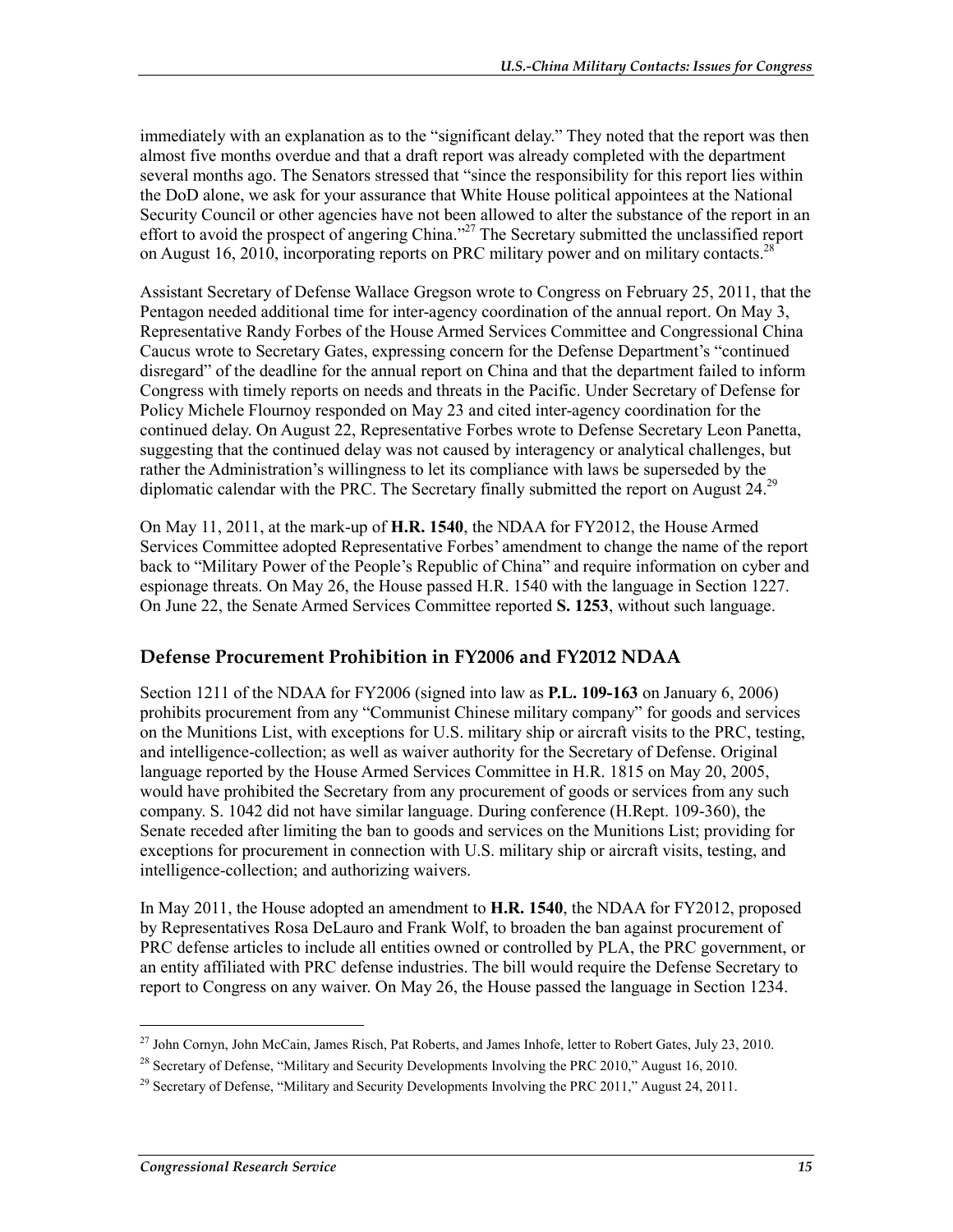On July 22, Representatives Randy Forbes and Madeleine Bordallo led 17 Members to write to the Secretary of the Air Force to seek an explanation for the procurement of T-53A trainers from Cirrus Aircraft, which was acquired by the Aviation Industry Corporation of China (AVIC).

#### **Foreign Aid**

Section 620(h) of the Foreign Assistance Act of 1961 (**P.L. 87-195**) requires the President to ensure that U.S. foreign aid is not used to promote or assist the foreign aid projects or activities of any Communist country. Section 7071(g) of the Consolidated Appropriations Act of 2010 (**P.L. 111-117**) stipulated that Section 620(h) shall apply to foreign aid projects of activities of the PLA, including those by any entity owned or controlled by or an affiliate of the PLA.

### **Leverage to Pursue U.S. Security Objectives**

#### **Objectives**

At different times, under successive Administrations, DOD has pursued exchanges with the PLA to various degrees of closeness as part of the policy of engagement in the bilateral relationship with China. The record of the mil-to-mil contacts can be used to evaluate the extent to which those contacts provided tangible benefits to advance U.S. security goals.

The Pentagon's last East Asia strategy report, issued by Secretary of Defense Cohen in November 1998, placed "comprehensive engagement" with China in third place among nine components of the U.S. strategy. It said that U.S.-PRC dialogue was "critical" to ensure understanding of each other's regional security interests, reduce misperceptions, increase understanding of PRC security concerns, and build confidence to "avoid military accidents and miscalculations." While calling the strategic non-targeting agreement announced at the summit in June 1998 a "symbolic" action, it asserted that the action "reassured both sides and reaffirmed our constructive relationship." The report further pointed to the presidential hotline set up in May 1998, Military Maritime Consultative Agreement (MMCA), and Defense Consultative Talks (DCT) as achievements in engagement with the PLA.<sup>30</sup>

Under the Bush Administration, in a report to Congress on June 8, 2001, required by the NDAA for FY2000, P.L. 106-65, Deputy Secretary of Defense Paul Wolfowitz wrote that military exchanges in 2000 sought to:

- foster an environment conducive to frank, open discussion;
- complement the broader effort to engage the PRC;
- reduce the likelihood of miscalculations regarding cross-strait issues.

Deputy Secretary of Defense Paul Wolfowitz told reporters on May 31, 2002, that "we believe that the contact between American military personnel and Chinese military personnel can reduce misunderstandings on both sides and can help build a better basis for cooperation when opportunities arise. So we'd like to enhance those opportunities for interaction but we believe that to be successful we have to have principles of transparency and reciprocity. It's very important

<sup>30</sup> Secretary of Defense, *The United States Security Strategy for the East Asia-Pacific Region*, 1998.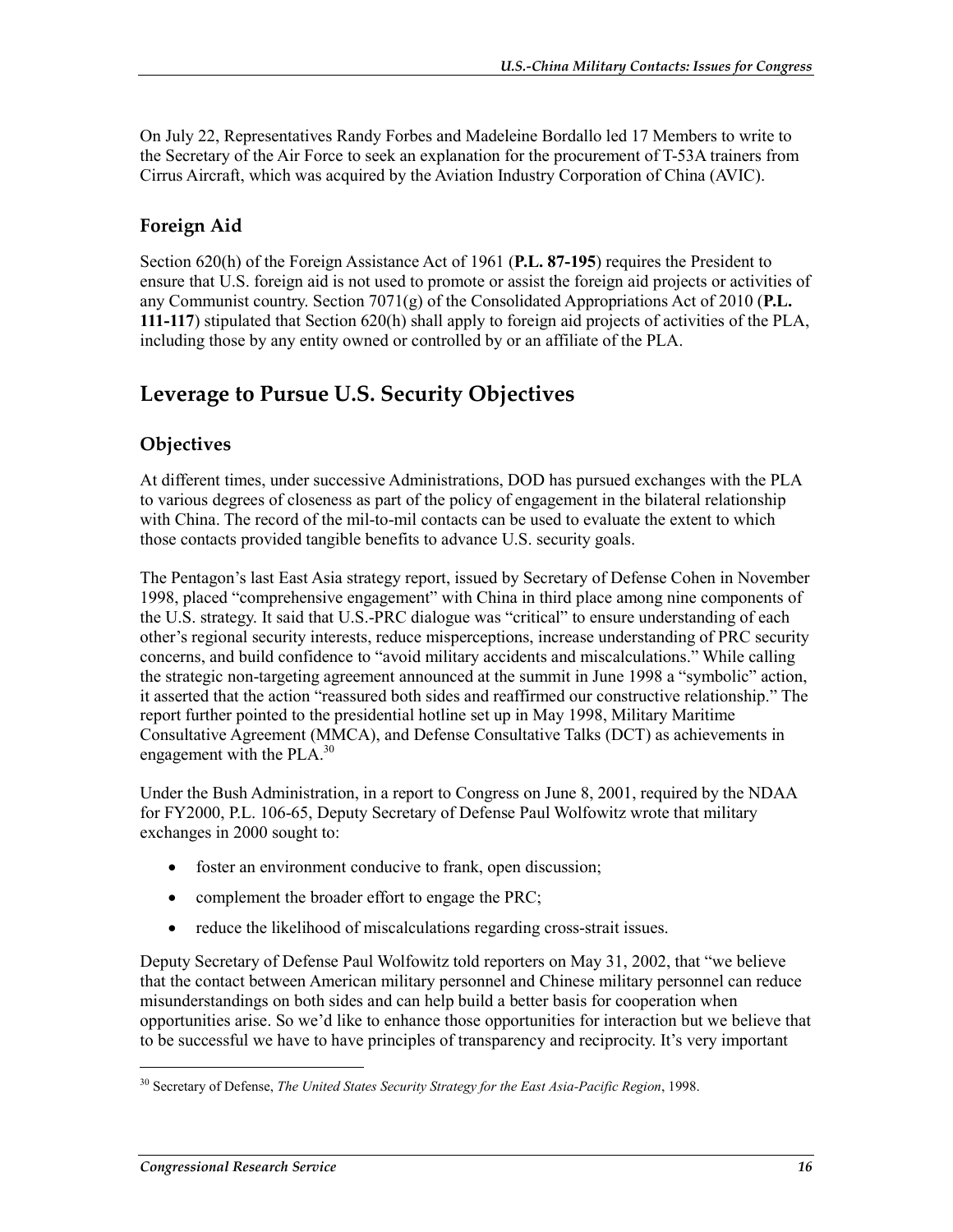that there's mutual benefit to both sides.... The more each country knows about what the other one is doing, the less danger is there, I believe, of misunderstanding and confrontation."<sup>31</sup>

In agreeing to discuss a resumption of mil-to-mil contacts, Secretary of Defense Donald Rumsfeld told reporters on June 21, 2002, that Assistant Secretary of Defense Peter Rodman would talk to the PLA about the principles of transparency, reciprocity, and consistency for milto-mil contacts that Rumsfeld stressed to Vice President Hu Jintao at the Pentagon in May 2002.

After the fifth DCT in December 2002, Under Secretary of Defense for Policy Douglas Feith said that if contacts are structured property, "they will serve our interests, they will serve our common interests. And the principal interest is in reducing the risks of mistake, miscalculation, and misunderstanding. If these military-to-military exchanges actually lead to our gaining insights into Chinese thinking and policies and capabilities and the like, and they can gain insights into ours, then it doesn't mean we'll necessarily agree on everything, but it at least means that as we're making our policies, we're making them on the basis of accurate information.<sup>332</sup>

In March 2008, Deputy Secretary of Defense Gordon England defined these principal U.S. objectives in the annual report to Congress on contacts with the PLA:

- support the President's overall policy goals regarding China;
- prevent conflict by clearly communicating U.S. resolve to maintain peace and stability in the Asia-Pacific region;
- lower the risk of miscalculation between the two militaries;
- increase U.S. understanding of China's military capabilities and intentions;
- encourage China to adopt greater openness and transparency in its military capabilities and intentions;
- promote stable U.S.-China relations;
- increase mutual understanding between U.S. and PLA officers;
- encourage China to play a constructive and peaceful role in the Asia-Pacific region; to act as a partner in addressing common security challenges; and to emerge as a responsible stakeholder in the world.

As discussed above on the required report, the NDAA for FY2010, **P.L. 111-84**, required the Defense Secretary to address the U.S. **strategy** for engagement with the PLA. In his report submitted on August 16, 2010, Secretary Gates told Congress that "sustainable and reliable" military-to-military ties are an important component of the overall U.S.-China relationship and are "necessary" for the relationship to be "comprehensive." Gates also cautioned that such military contacts are "not ends in and of themselves" and that "a sustained exchange program has been difficult to achieve." He sought to expand practical cooperation in areas in which U.S. and PRC national interests converge and to discuss candidly those areas in which there is disagreement. He noted the challenges for the risk that "misapprehension or miscalculation" could lead to crisis or conflict. In laying out **priorities**, the Defense Department identified these:

<sup>&</sup>lt;sup>31</sup> Department of Defense, "Deputy Secretary Wolfowitz's Interview with Phoenix Television," May 31, 2002.

<sup>&</sup>lt;sup>32</sup> Department of Defense, "Under Secretary Feith's Media Roundtable on U.S.-China Defense Consultative Talks," December 9, 2002.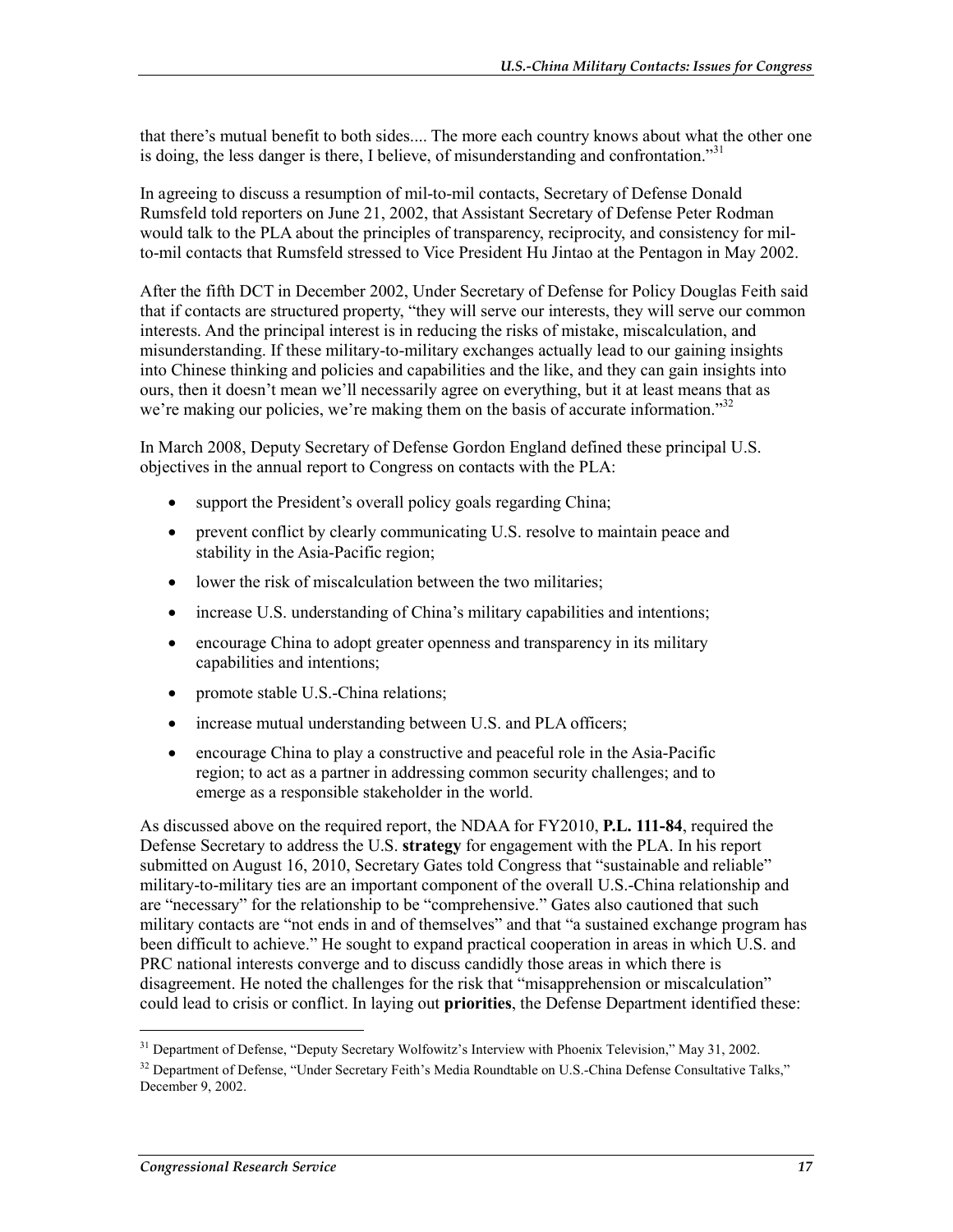- build cooperative capacity (based on international anti-piracy operations in the Gulf of Aden),
- foster institutional understanding (particular in nuclear, space, and cyber strategies and policies), and
- develop common views (on international security like nuclear nonproliferation in North Korea and Iran, and stability in Afghanistan and Pakistan, but also "respectful discussion" of differences over China's claim to Exclusive Economic Zones and harassment of U.S. ships and aircraft exercising international freedom of navigation, while the United States remains "vigilant" in watching for PRC behavior that puts at risk the safety of U,S. military personnel).<sup>33</sup>

In August 2011, Defense Secretary Leon Panetta submitted an annual report on the PLA, which specified the mil-to-mil relationship as a critical part of the Administration's strategy to shape China's rise in a way that maximizes cooperation and mitigates risks.

#### **Debate**

U.S. security objectives in mil-to-mil contacts with China have included gaining insights about the PLA's capabilities and concepts; deterrence against a PLA use of force or coercion against Taiwan or U.S. allies; reduction in tensions in the Taiwan Strait; strategic arms control; weapons nonproliferation in countries such as like North Korea, Iran, and Pakistan; closer engagement with top PRC leaders; freedom of navigation and flight; preventing dangers to U.S. military personnel operating in proximity to the PLA; minimizing misperceptions and miscalculations; and accounting for American POW/MIAs.

**Skeptics** of U.S.-PRC mil-to-mil contacts say they have had little value for achieving these U.S. objectives. Instead that they contend that the contacts served to inform the PLA as it builds its warfighting capability against the United States, viewed by the PLA as a potential adversary. There was concern that exchanges seemed to reward belligerence. They oppose rehabilitation of PLA officers involved in the Tiananmen Crackdown. They question whether the PLA has shown transparency and reciprocated with equivalent or substantive access, and urge greater attention to U.S. allies over China. From this perspective, the ups and downs in the military relationship reflect its use as a tool in the political relationship, in which the PRC at times had leverage over the United States. Thus, they contend, a realistic appraisal of the nature of the PLA threat would call for caution in military contacts, perhaps limiting them to exchanges such as strategic talks and senior-level talks, rather than operational areas that involve military capabilities.

A former U.S. Army Attache in Beijing wrote in 1999 that under the Clinton Administration, military-to-military contacts allowed PLA officers "broad access" to U.S. warships, exercises, and even military manuals. He argued that "many of the military contacts between the United States and China over the years helped the PLA attain its goals [in military modernization]." He called for limiting exchanges to strategic dialogue on weapons proliferation, Taiwan, the Korean peninsula, freedom of navigation, missile defense, etc. He urged policymakers not to "improve the PLA's capability to wage war against Taiwan or U.S. friends and allies, its ability to project

<sup>&</sup>lt;sup>33</sup> Secretary of Defense, "Annual Report to Congress: Military and Security Developments Involving the People's Republic of China 2010," August 16, 2010.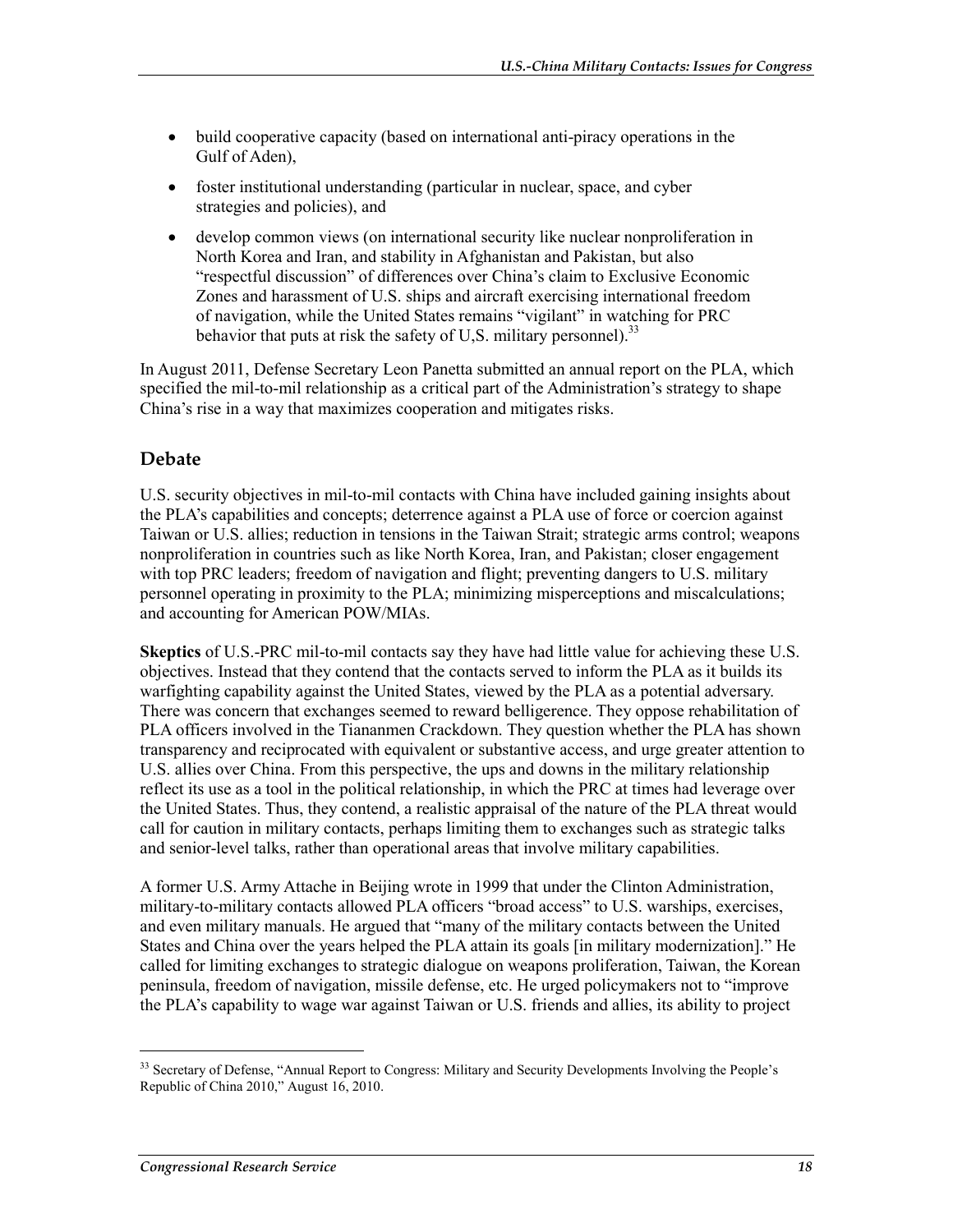force, or its ability to repress the Chinese people."<sup>34</sup> He also testified to Congress in 2000 that the PLA conceals its capabilities in exchanges with the United States. For example, he said, the PLA invited General John Shalikashvili, Chairman of the Joint Chiefs of Staff, to see the capabilities of the  $15<sup>th</sup>$  Airborne Army (in May 1997), but it showed him a highly scripted routine. Furthermore, the PLA allowed Secretary of Defense Cohen to visit an Air Defense Command Center (in January 1998), but it was "a hollow shell of a local headquarters; it was not the equivalent of America's National Command Center" that was shown to PRC leaders.<sup>35</sup>

In 2000, Randy Schriver, a former official in the Office of the Secretary of Defense, discussed lessons learned in conducting military exchanges during the Clinton Administration and argued for limiting such exchanges. Schriver assessed senior-level talks as exchanges of talking points rather than real dialogue, but nonetheless helpful. He considered the MMCA a successful confidence-building measure (not knowing the EP-3 aircraft collision crisis would occur less than one year later in April 2001). He also said it was positive to have PLA participation in multilateral fora and to expose younger PLA officers to American society. However, Schriver said that the United States "failed miserably" in gaining a window on the PLA's modernization, gaining neither access as expected nor reciprocity; failed to shape China's behavior while allowing China to shape the behavior of some American "ardent suitors"; and failed to deter the PLA's aggression while whetting the PLA's appetite in planning against a potential American adversary. He disclosed that the Pentagon needed to exert control over the Pacific Command's contacts with the PLA, with the Secretary of Defense issuing a memo to set guidelines. He also called for continuing consultations with Congress.<sup>36</sup>

Warning of modest expectations for military ties and that such exchanges often have been suspended to signal messages or retaliate against a perceived wrong action, former Deputy Assistant Secretary of Defense Kurt Campbell contended in late 2005 that security ties can only follow, not lead, the overall bilateral relationship.<sup>37</sup> After serving as Deputy Assistant Secretary of State for East Asian and Pacific Affairs in the Bush Administration, Randy Schriver observed in 2007 that military engagement with China has continued to pursue the "same modest, limited agenda that has been in place for close to 20 years," despite a visit by Secretary of Defense Robert Gates in November 2007. In 2011, Schriver called for reducing military contacts.<sup>38</sup>

**Proponents** of military exchanges with the PRC point out that contacts with the PLA cannot be expected to equal contacts with allies in transparency, reciprocity, and consistency. They argue that the mil-to-mil contacts nonetheless promote U.S. interests and allow the U.S. military to gain

 $\overline{a}$ 

<sup>&</sup>lt;sup>34</sup> Larry Wortzel, "Why Caution is Needed in Military Contacts with China," Heritage Foundation Backgrounder, December 2, 1999.

<sup>&</sup>lt;sup>35</sup> Larry Wortzel, Director of the Asian Studies Center at the Heritage Foundation, testimony on "China's Strategic Intentions and Goals" before the House Armed Services Committee, June 21, 2000.

<sup>&</sup>lt;sup>36</sup> Randy Schriver, former Country Director for China in the Office of the Secretary of Defense during the Clinton Administration, and later Deputy Assistant Secretary of State for East Asian and Pacific Affairs during the Bush Administration, discussed military contacts with China at an event at the Heritage Foundation on July 27, 2000. See Stephen Yates, Al Santoli, Randy Schriver, and Larry Wortzel, "The Proper Scope, Purpose, and Utility of U.S. Relations with China's Military," *Heritage Lectures*, October 10, 2000.

<sup>&</sup>lt;sup>37</sup> Kurt Campbell (Deputy Assistant Secretary of Defense for East Asia and the Pacific in 1995-2000) and Richard Weitz, "The Limits of U.S.-China Military Cooperation: Lessons From 1995-1999," *Washington Quarterly*, Winter 2005-2006.

<sup>&</sup>lt;sup>38</sup> Randall Schriver, "The Real Value in Gates' Asia Trip," *Taipei Times*, November 16, 2007; "Bound to Fail," *Washington Times*, July 26, 2011.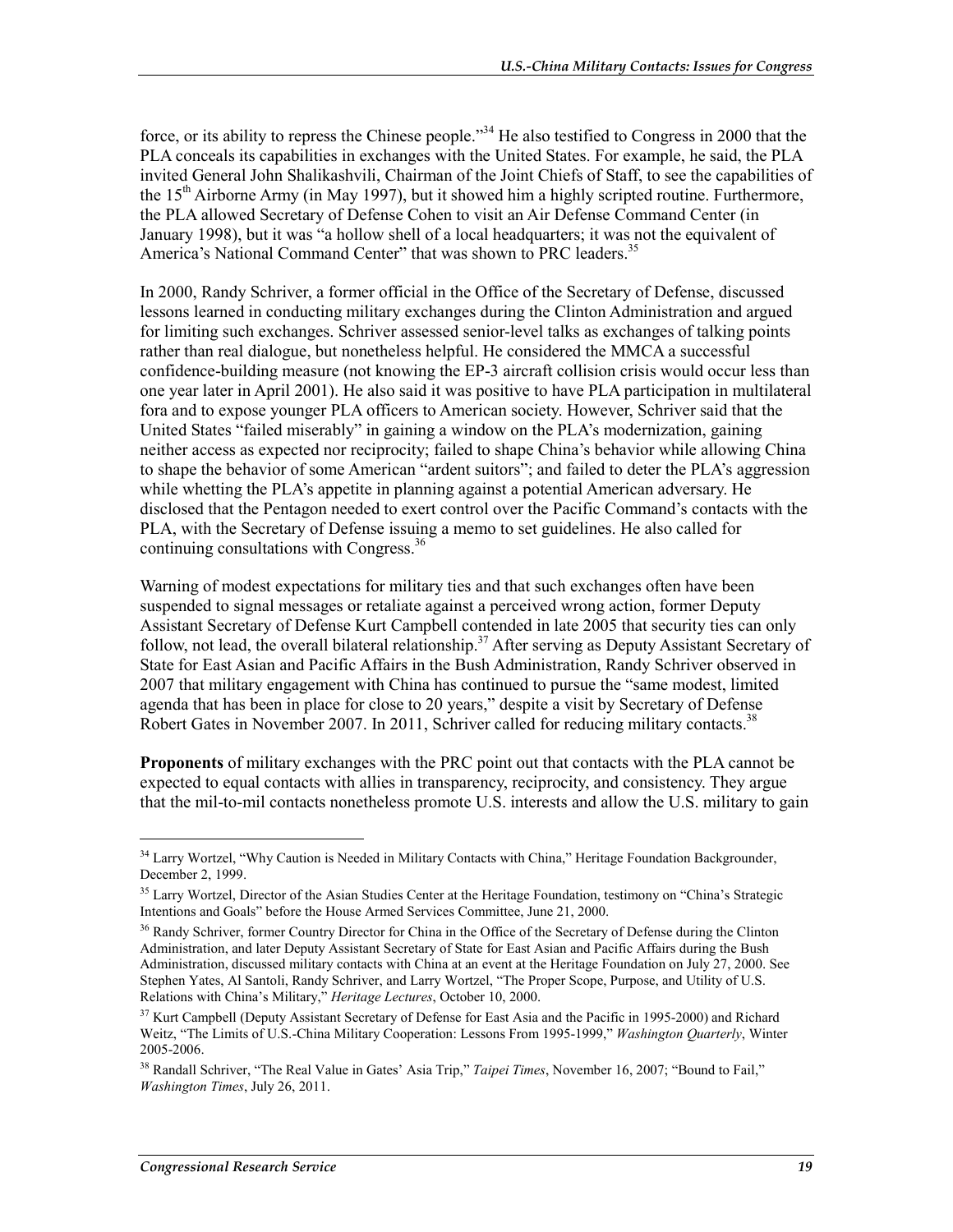insights into the PLA, including its top leadership, that no other bilateral contacts provide. U.S. military attaches, led by the Defense Attache at the rank of brigadier general or rear admiral, have contacts at levels lower than the top PLA leaders and are subject to strict surveillance in China. In addition to chances for open intelligence collection, the military relationship can minimize miscalculations and misperceptions, and foster pro-U.S. leanings and understanding, particularly among younger officers who might lead in the future. Proponents caution against treating China as if it is already an enemy, since the United States seeks China's cooperation on international security issues. There might be benefits in cooperation in military medicine to prevent pandemics of diseases, like avian flu. During the epidemic of SARS (severe acute respiratory syndrome) in 2003, it was a PLA doctor, Dr. Jiang Yanyong, who revealed the PRC leadership's coverup of SARS cases at premier PLA hospitals.<sup>39</sup> Rather than bilateral exchanges, the U.S. military could engage with the PLA in multilateral venues. On October 28, 2010, the PLA hosted in Beijing the first "Pan Asian-Pacific Conference on Military Medicine." Further, since the early 1990s, Congress and the Defense Department have viewed China as the key to getting information to resolve the cases of POW/MIAs from the Korean War 1950-1953.

Citing several exchanges in 1998 (Commander of the Pacific Command's visit that included the first foreign look at the  $47<sup>th</sup>$  Group Army, a U.S. Navy ship visit to Shanghai, and naval consultative talks at Naval Base Coronado), the U.S. Naval Attache in Beijing wrote that "the process of mutual consultation, openness, and sharing of concerns and information needed to preclude future misunderstandings and to build mutual beneficial relations is taking place between the U.S. and China's armed forces, especially in the military maritime domain." He stressed that "the importance of progress in this particular area of the Sino-American relationship cannot be overestimated."<sup>40</sup>

Two former U.S. military attaches posted to China maintained in a report that "regardless of whether it is a high-level DoD delegation or a functional exchange of medical officers, the U.S. military does learn something about the PLA from every visit." They advocated that "the United States should fully engage China in a measured, long-term military-to-military exchange program that does not help the PLA improve its warfighting capabilities." They said, "the most effective way to ascertain developments in China's military and defense policies is to have face-to-face contact at multiple levels over an extended period of time." Thus, they argued, "even though the PLA minimizes foreign access to PLA facilities and key officials, the United States has learned, and can continue to learn, much about the PLA through its long-term relationship.<sup> $14$ </sup>

Another former U.S. military attache in Beijing (from 1992 to 1995) acknowledged that he saw many PLA drills and demonstrations by "showcase" units and never any unscripted training events. Nonetheless, he noted that in August 2003, the PLA arranged for 27 military observers from the United States and other countries to be the first foreigners to observe a PLA exercise at its largest training base (which is in the Inner Mongolia region under the Beijing Military Region). He wrote that "by opening this training area and exercise to foreign observers, the Chinese military leadership obviously was attempting to send a message about its willingness to be more 'transparent' in order to 'promote friendship and mutual trust between Chinese and

<sup>39</sup> John Pomfret, "Doctor Says Health Ministry Lied About Disease," *Washington Post*, April 10, 2003; "Feature: A Chinese Doctor's Extraordinary April in 2003," *People's Daily*, June 13, 2003.

<sup>40</sup> Captain Brad Kaplan, USN, "China and U.S.: Building Military Relations," *Asia-Pacific Defense Forum*, Summer 1999.

<sup>&</sup>lt;sup>41</sup> Kenneth Allen and Eric McVadon, "China's Foreign Military Relations," Stimson Center, October 1999.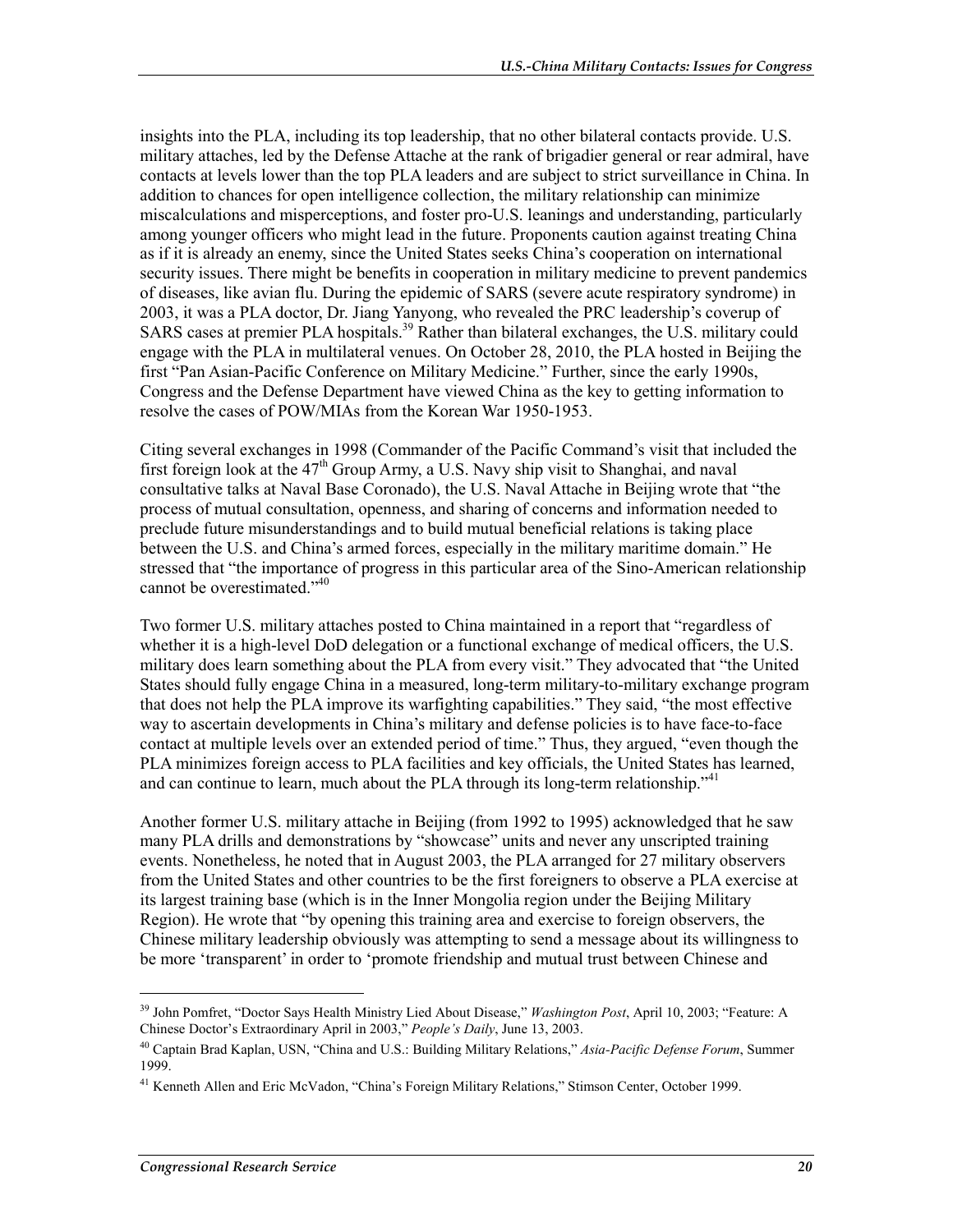foreign armed forces."42 However, in a second PLA exercise opened to foreign observers, the "Dragon 2004" landing exercise at the Shanwei amphibious operations training base in Guangdong province in September 2004, only seven foreign military observers from France, Germany, Britain, and Mexico attended, with no Americans (if invited).<sup>43</sup>

A retired admiral and PACOM Commander, Dennis Blair, co-chaired a task force on the U.S.- China relationship. Its report of April 2007 recommended a sustained high-level military strategic dialogue to complement the "Senior Dialogue" started by the Deputy Secretary of State in 2005 and the "Strategic Economic Dialogue" launched by the Secretary of Treasury in 2006.<sup>44</sup> After visiting China in 2011 as Chairman of the Joint Chiefs of Staff, Admiral Michael Mullen argued in an opinion for sustained dialogue in the face of disputes and potential common interests.<sup>45</sup>

#### **Perspectives**

Aside from a debate about how to engage with the PLA, some officials and observers warn about challenges that stem from the different perspectives between the U.S. military and PLA. A stillsalient study prepared for the Defense Department's Office of Net Assessment in 1997 focused on a long-standing concern about China's misperceptions that could pose dangers to U.S. security interests.<sup>46</sup> In particular, the study focused on five "dangerous misperceptions:" (1) overestimating U.S. hostility; (2) over-estimating U.S. weakness; (3) over-estimating U.S. decline; (4) under-estimating costs of war; and (5) under-estimating fears of neighbors to China's rising military power. As implications for U.S. contacts with the PLA, the study suggested that the Defense Department review past exchanges and plan future exchanges to rebut more directly and effectively the most dangerous misperceptions held by China's military. Nonetheless, the study cautioned that while U.S. engagement with China softened its hostility and suspicion of the United States in the 25 years after the "Shanghai Communique," it was remarkable how little China's fundamental perceptions of world politics changed. U.S. policymakers would have to consider prudently that another 25 years of "strategic dialogue" and military exchanges would not eliminate completely the PRC's dangerous misperceptions. U.S. policy might need to anticipate the persistence of such misperceptions and potential miscalculations (including China's use of force) that could surprise the United States and the failure of U.S. efforts to deter the PLA.

In 1999, the Center for Naval Analyses found in a study that U.S. and PRC approaches to military exchanges were "diametrically opposed," thus raising tension at times. While the United States has pursued a "bottom-up" effort starting with lower-level contact to work toward mutual understanding and then strategic agreement, the PRC has sought a "trickle-down" relationship in which agreement on strategic issues results in understanding and then allows for specific activities later. The study said that "the PLA leadership regards the military relationship with the U.S. as a political undertaking for strategic reasons—not a freestanding set of military initiatives conducted by military professionals for explicitly military reasons. Fundamentally, the military relationship is a vehicle to pursue strategic political ends." While recognizing that using the

<sup>42</sup> Dennis Blasko, "Bei Jian 0308: Did Anyone Hear the Sword on the Inner Mongolian Plains?" *RUSI Chinese Military Update*, October 2003.

<sup>43</sup> *Xinhua*, September 2; *Liberation Army Daily*, September 3; *Jane's Defense Weekly*, September 22, 2004.

<sup>44</sup> Dennis Blair and Carla Hills, Task Force of the Council on Foreign Relations, "U.S.-China Relations: An Affirmative Agenda, A Responsible Course," April 10, 2007.

<sup>45</sup> Mike Mullen, "A Step Toward Trust with China," *New York Times*, July 25, 2011.

<sup>46</sup> Michael Pillsbury, "Dangerous Chinese Misperceptions: the Implications for DOD," 1997.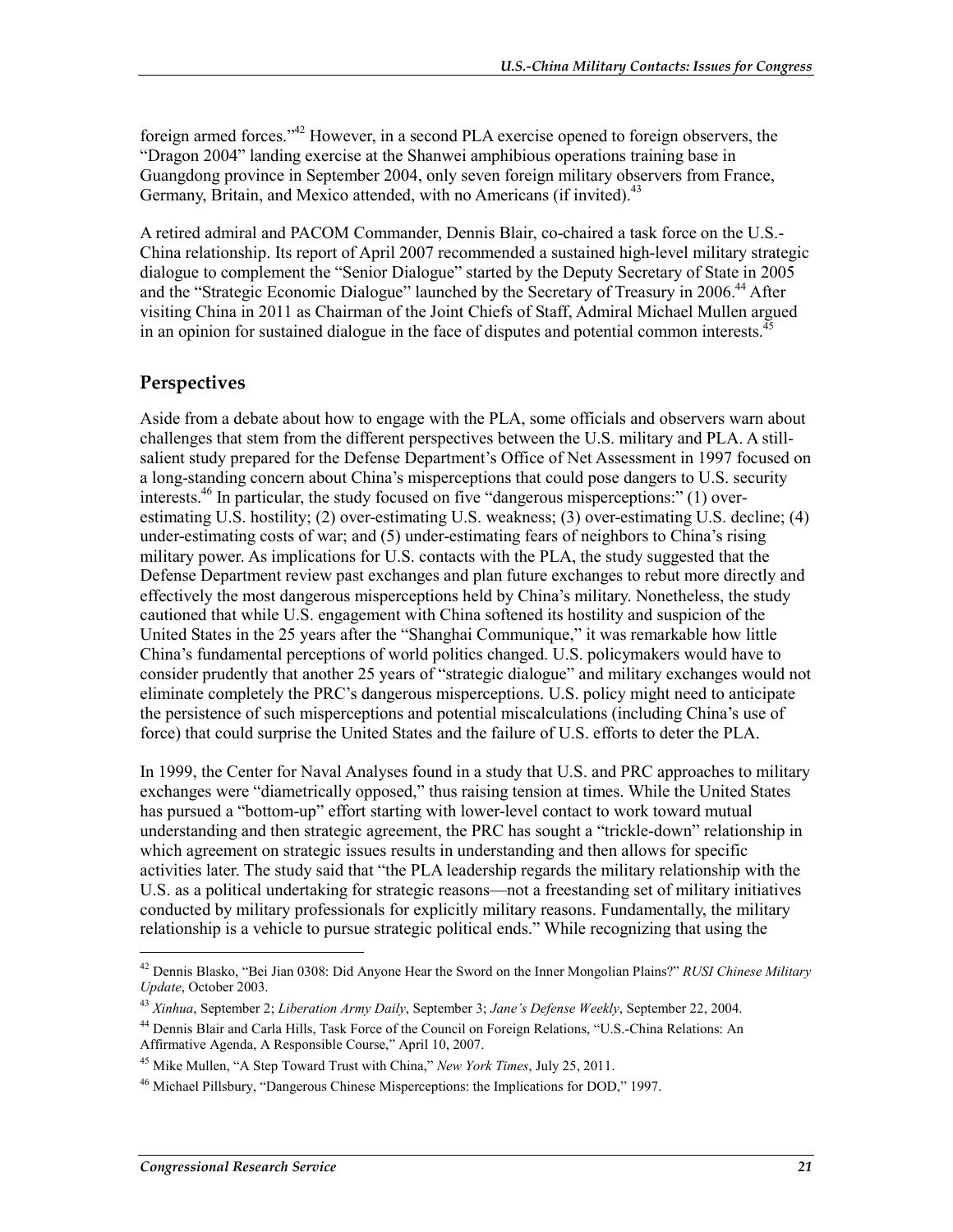military relationship to enhance military modernization is extremely important to the PLA, the study contended that "it is not the key motive force driving the PLA's engagement with DOD." The report also argued that because the PLA suspects the United States uses the military relationship for deterrence, intelligence, and influence, "it seems ludicrous for them to expose their strengths and weaknesses to the world's 'sole superpower.'" It noted that using "reciprocity" as a measure of progress was "sure to lead to disappointment."47

In August 2011, the Defense Intelligence Officer for East Asia and a former Army Attache in Beijing wrote about multiple lessons learned that the PRC's cultural approach to relations treats them as tough business negotiations. He warned U.S. officials that "the key is to conclude all negotiations with a true win-win solution, not the promise of favor in the future.<sup>748</sup>

After decades of U.S. efforts to engage the PLA, including increasing "habits of cooperation," the U.S. military has continued to face challenges in mil-to-mil engagement with the PRC. Perspectives of the U.S. military and the PLA have remained critically divergent. Contrary to some expectations in the 1990s, mil-to-mil engagement has failed to deter the PRC from robust, rapid PLA modernization and what some officials have observed as assertive actions in maritime areas of dispute. Some participants in the mil-to-mil engagement have observed that the PLA has reduced the value placed on engaging with the United States, even as the PLA's modernization, roles, and interaction in the world increased. The Chairman of the Joint Chiefs of Staff, Admiral Mike Mullen, issued strategic guidance for 2011 that placed priority on U.S. security interests in the Middle East, Afghanistan, and Pakistan. Still, he noted an increased focus on Asia-Pacific in balancing risks from an "aggressive" North Korea and a "more assertive" China and in defending international freedom of navigation. Others, however, have noted that China has been assertive in various cycles over many years. (See the **Appendix** on confrontations with the U.S. military.) Even if the PLA has not increased assertive actions, its capabilities and range have improved.

Even on relatively innocuous and cooperative efforts such as the parallel anti-piracy naval operations in the Gulf of Aden since late 2008, the PLA has not described them as useful for milto-mil engagement or cooperation with the U.S. military (at odds with U.S. goals and views). U.S. engagement with the PLA in anti-piracy included hosting the commander of the PLA Navy's task force at the Headquarters of the U.S. Fifth Fleet in Bahrain in December 2010. In February 2011, Admiral Mike Mullen, Chairman of the Joint Chiefs of Staff, issued the National Military Strategy in which he stated the goals of a deeper military relationship to "expand areas of mutual interest and benefit, improve understanding, reduce misperception, and prevent miscalculation" as well as promotion of "common interests through China's cooperation in countering piracy and proliferation of WMD, and using its influence with North Korea to preserve stability on the Korean peninsula." However, on March 31, 2011, the PLA issued its 2010 Defense White Paper which included a new discussion of the PLA Navy's anti-piracy operation but did not portray this area as one for U.S.-PRC military cooperation. Indeed, the Defense White Paper did not even mention contact with the U.S. military in discussing contacts with various foreign navies.

At the release of that Defense White Paper, a key researcher of the PLA's Academy of Military Science (AMS), Chen Zhou, candidly highlighted a key difference between China and others. He said that unlike "Western" militaries that seek transparency as the premise for military mutual

<sup>&</sup>lt;sup>47</sup> David Finkelstein and John Unangst, "Engaging DoD: Chinese Perspectives on Military Relations with the United States," CNA Corporation, October 1999.

<sup>48</sup> COL (retired) Frank Miller, "Negotiating with the Chinese," *International Affairs*, FAO Association, August 2011.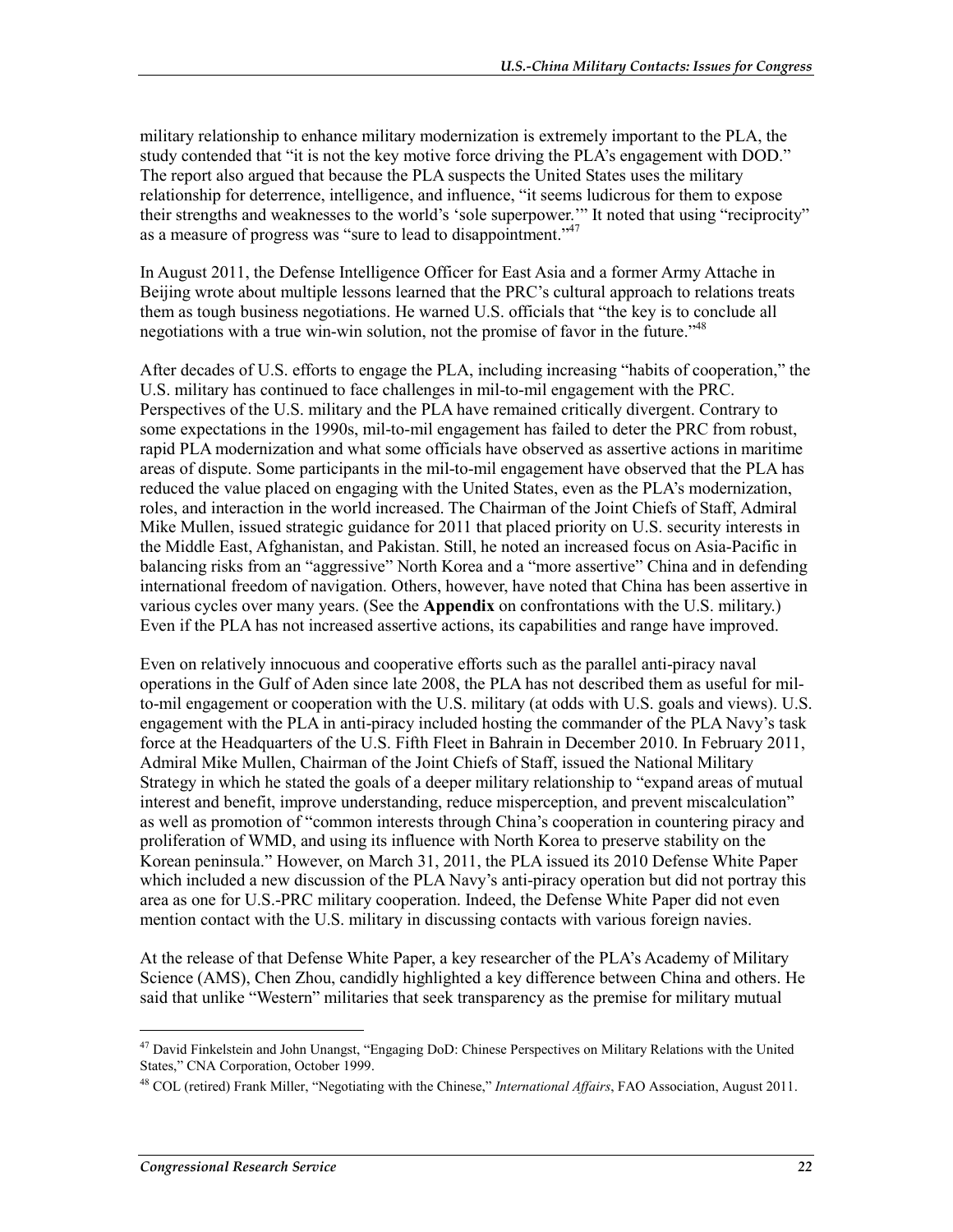trust, the PLA saw mutual trust as the requirement for transparency. He called for first developing common interests and respecting each other's strategic interests.<sup>49</sup>

Recognizing the challenges in cooperation and divergent perspectives with the PLA, the Obama Administration has tried to apply lessons learned to mil-to-mil engagement with China. While the United States has sought to build confidence in avoiding crises, the PLA has avoided giving confidence. On the eve of Secretary Gates' visit in January 2011, Deputy Assistant Secretary of Defense Michael Schiffer acknowledged some distance before achieving a deep and real "strategic understanding" between our two countries. He presented the U.S. view that mil-to-mil should be a "critical component" of the U.S.-PRC relationship; mil-to-mil should be sustained, reliable, and continuous; mil-to-mil should not be used as a "reward or favor" or "punishment or a penalty" to the United States; and mil-to-mil should not be viewed as separate from the overall bilateral relationship. The U.S. approach sought a framework to institutionalize mil-to-mil and integration of the PLA into the stated goal of "comprehensive" cooperation with China.<sup>50</sup>

## **U.S. Security Interests**

With lessons learned, a fundamental issue in overall policy toward China is how to use U.S. leadership and leverage in pursuing a prudent program of military contacts that advances, and does not harm, a prioritized list of U.S. security interests. The Pentagon could pursue such a program with focused control by the Office of the Secretary of Defense (OSD); with consultation with Congress and public disclosures; and in coordination with allies and partners, such as Japan, South Korea, Australia, Singapore, and Taiwan. Such a program might include these objectives.

#### **Communication, Conflict Avoidance, and Crisis Management**

#### *Confrontations and Safety*

The various crises of direct confrontation between the U.S. military and PLA might call for greater cooperation with China to improve communication, conflict avoidance, and crisis management. Given confrontations in the maritime areas (particularly in 2001 and 2009), some stress that the foremost U.S. interest would be to safeguard the safety of U.S. military personnel. There are increasing concerns that options pursued thus far still leave critical challenges.

Analysts in China have studied the government's strengths and weaknesses in crisis management in light of the EP-3 crisis in 2001.<sup>51</sup> Nonetheless, the crisis over the EP-3 aircraft collision and subsequent confrontations have shown the limits in benefits to the United States of pursuing personal relationships with PLA leaders, the consultations under the Military Maritime Consultative Agreement (MMCA), as well as the presidential hotline. From the beginning of the crisis, PRC ruler Jiang Zemin pressed the United States with a hard-line stance, while PLA

<sup>49</sup> Interview in *Jiefangjun Bao [Liberation Army Daily]*, April 1, 2011.

 $50$  Author's consultations; Deputy Assistant Secretary of Defense for East Asia, "Building Greater Cooperation in the U.S.-China Military-to-Military Relationship in 2011," Institute for International Strategic Studies, Washington, DC, January 6, 2011.

 $51$  Author's discussions with government-affiliated research organizations in China in 2002.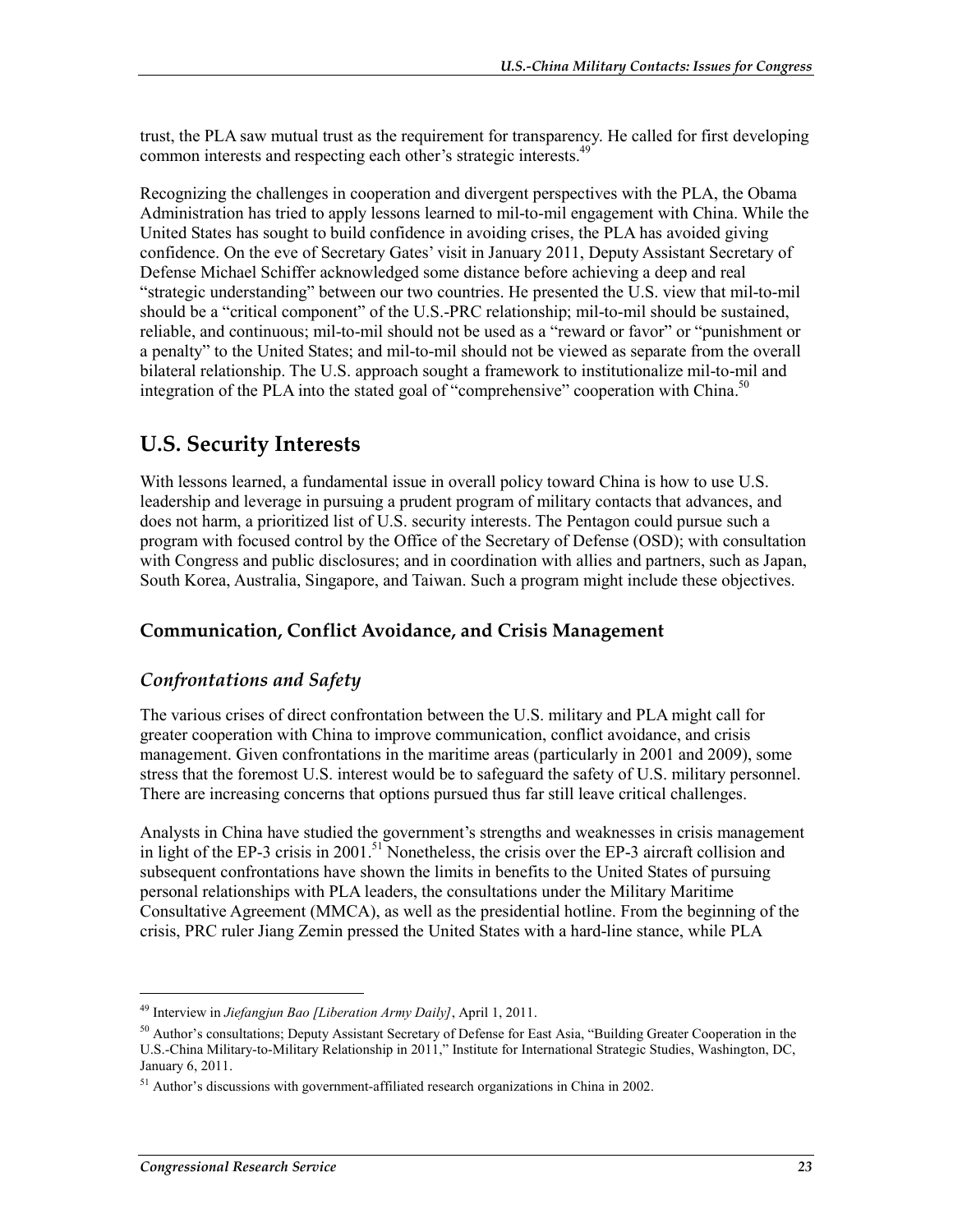generals followed without any greater inflammatory rhetoric.<sup>52</sup> (See the **Appendix** for text boxes that summarize the major bilateral tensions in crises or confrontations.)

#### *Telephones*

During his second visit to China as PACOM Commander in December 1997, Admiral Prueher said that "I remember wishing I had your telephone number," in response to a PLA naval officer's question about Prueher's thinking during the Taiwan Strait crisis in 1995-1996.<sup>53</sup> After becoming ambassador to China in December 1999, Prueher was nonetheless frustrated when the Ministry of Foreign Affairs and the PLA would not answer the phone or return phone calls in the immediate aftermath of the EP-3 collision crisis in April 2001.<sup>34</sup> Personal ties were not useful in crises.<sup>55</sup>

Still, some continue to believe there could be benefits in fostering relationships with PLA officers, both at the senior level and with younger, future leaders. While in Beijing in January 2004, the Chairman of the Joint Chiefs of Staff, General Myers, said that "it's always an advantage to be able to pick up a telephone and talk to somebody that you know fairly well. The relationship that I have with General Liang [Chief of General Staff], the relationship that Defense Secretary Rumsfeld has with his counterpart, General Cao, is going to be helpful in that regard."<sup>56</sup> Likewise, visiting Beijing in September 2005, Admiral William Fallon, PACOM Commander, hoped for the value for his regional responsibilities to "pick up the telephone and call someone I already know."57 During his visit to Beijing in July 2011, the Chairman of the Joint Chiefs of Staff, Admiral Michael Mullen, still said he wished that he could "pick up the phone" in a crisis.<sup>58</sup>

#### *MMCA*

1

Much attention has been on the MMCA for resolving tension and preventing crisis or conflict. The MMCA, initialed at the first DCT in December 1997 and signed by Secretary Cohen in Beijing in January 1998, only arranged meetings to discuss maritime and air safety (i.e., to talk about talking). There was no agreement on communication during crises or rules of engagement. Despite the 2001 crisis, the Defense Department encountered difficulties with the PLA in discussions under the MMCA, including simply setting up meetings and PLA objections to U.S. activities in China's claimed 200-nautical mile exclusive economic zone (EEZ) (even beyond the territorial sea up to 12 nautical miles from the coast).<sup>59</sup> In spite of the MMCA meetings since the

<sup>52</sup> CRS Report RL30946, *China-U.S. Aircraft Collision Incident of April 2001: Assessments and Policy Implications*, by Shirley A. Kan et al.

<sup>53</sup> LTC Frank Miller (U.S. Army ), "China Hosts Visit by the U.S. Commander in Chief, Pacific," *Asia Pacific Defense Forum*, Spring 1998. The article ended by saying that "perhaps the most important result of Adm. Prueher's December 1997 trip to China is that, should there be another crisis like the March 1996 Taiwan Strait Missile Crisis, Adm. Prueher now has the phone number."

<sup>54</sup> John Keefe, "Anatomy of the EP-3 Incident, April 2001," Center for Naval Analyses report, January 2002.

<sup>55</sup> CDR Thomas Henderschedt and LTC Chad Sbragia, "China's Naval Ambitions," *Armed Forces Journal*, September 2010.

<sup>56</sup> Jim Garamone, "China, U.S. Making Progress on Military Relations," *AFPS*, January 15, 2004.

<sup>57</sup> Pacific Command, Adm. William J. Fallon, "Roundtable at Embassy PAS Program Room," Beijing, September 7, 2005. Fallon also said he consulted "extensively" with retired Adm. Prueher, former Commander of PACOM.

<sup>58</sup> Admiral Michael Mullen, Media Roundtable, Beijing, China, July 10, 2011.

<sup>59</sup> Chris Johnson, "DOD Will Urge China to Conduct Joint Search and Rescue Exercise," *Inside the Navy*, March 13, 2006.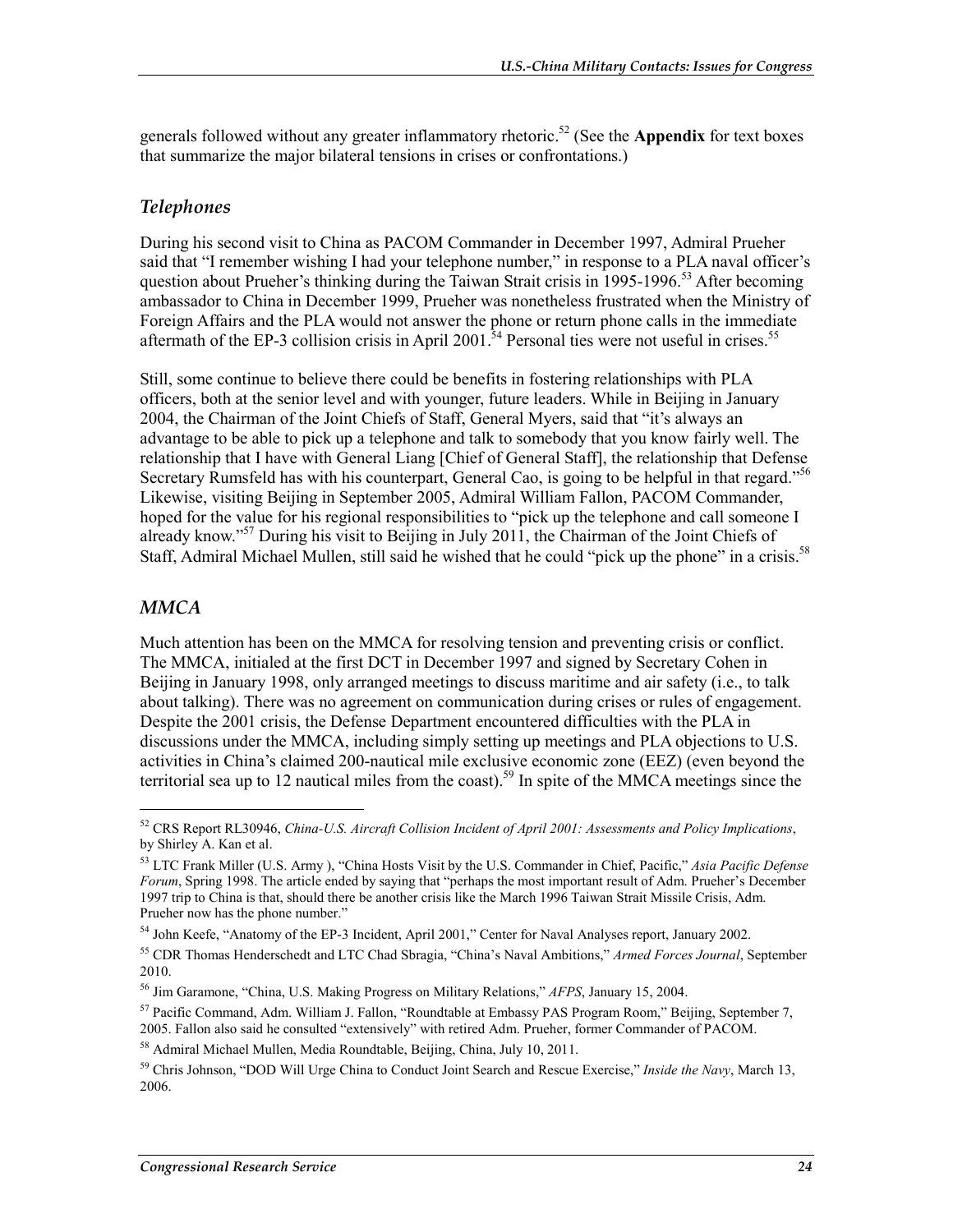late 1990s, the U.S. Navy and Air Force have faced increasing challenges to operational safety and freedom of navigation. The Defense Secretary told Congress in an annual report submitted in August 2010 that "the United States and China continue to have differences over the rights of coastal states in their exclusive economic zones, and the appropriate response to such differences." The report also emphasized that "the United States remains vigilant in its watch for behavior that puts at risk the safety of U.S. soldiers, sailors, airmen, and marines, or is in clear violation of international norms. The Department will continue to use all available channels, in particular an invigorated MMCA and Defense Policy Coordination Talks process, to communicate the U.S. Government position on these and other matters to the PLA, while taking advantage of opportunities for the two sides to discuss practical ways to reduce the chances for misunderstanding and miscalculation between our armed forces."<sup>60</sup>

However, another assessment is that not only have dangerous confrontations occurred despite the MMCA but that the tension have been based on different national interests rather than any misperception or misunderstanding. The PLA has tried purposefully to keep U.S. military operations farther from China and restrict them even beyond the PRC's territorial seas. The Defense Secretary reported to Congress in August 2010 that his department did not observe a resurgence of harassment by PRC fishing vessels of U.S. naval auxiliary ships conducting routine and lawful military operations beyond the PRC's territorial seas that occurred in spring 2009. Still, he warned that such harassment could occur again. Moreover, two months after the Secretary's report to Congress, at an annual meeting of the MMCA in Honolulu in October 2010, the U.S. military raised concerns to the PLA about several recent incidents involving unsafe and unprofessional actions by PRC ships as well as aircraft that risked the lives of U.S. sailors and airmen in the Navy and Air Force. The PLA repeated complaints about U.S. maritime and air reconnaissance by U.S. ships and planes. Critically, the PLA rejected the possibility of accidents, blaming continued U.S. operations for any risks, so that another collision would be only the United States' fault. The PLA also has limited its primary representation to the PLAN in attending MMCA meetings, while the U.S. side has interacted with the PLA at a joint level led by PACOM. In 2010, PLA fighters conducted unusually close intercepts of U.S. military aircraft operating in international airspace, in addition to harassment by PRC ships of U.S. survey ships operating outside of PRC territorial seas, reported the Secretary of Defense to Congress in August 2011.

Still, some progress might have been made in the U.S. stress on safety and preventing accidents. At the end of 2010, PLA General Liang Guanglie (a CMC Member and PRC Defense Minister) acknowledged the risk of accidents. He used the phrase "an accidental discharge of gunfire in cleaning a gun" to refer to inadvertent accidents that could lead to military tension.<sup>61</sup> Even if there might be better mutual understanding, however, the  $7<sup>th</sup>$  Fleet Commander, Vice Admiral Scott Van Buskirk, said in February 2011 that the PLAN ignores ship-to-ship communication in the Asian region, even if it agrees to such contact in anti-piracy operations in the Gulf of Aden.<sup>62</sup>

On June 29, 2011, Taiwan's F-16 fighters flew to intercept PLA Air Force Su-27 fighters that crossed a median line in the Taiwan Strait to confront a U.S. U-2 reconnaissance plane. On July 22, Secretary of State Hillary Clinton issued a statement that stressed respect for freedom of navigation as well as over-flight in the South China Sea, and three days later, met with PRC State Councilor Dai Bingguo in Shenzhen and stressed freedom of navigation. In August, the two sides

<sup>60</sup> Secretary of Defense, "Military and Security Developments Involving the PRC 2010," August 16, 2010.

<sup>61</sup> Interview with Defense Minister Liang Guanglie published in *Renmin Ribao* [People's Daily], December 29, 2010.

<sup>62</sup> *Wall Street Journal*, February 21, 2011; and *South China Morning Post*, Hong Kong, February 22, 2011.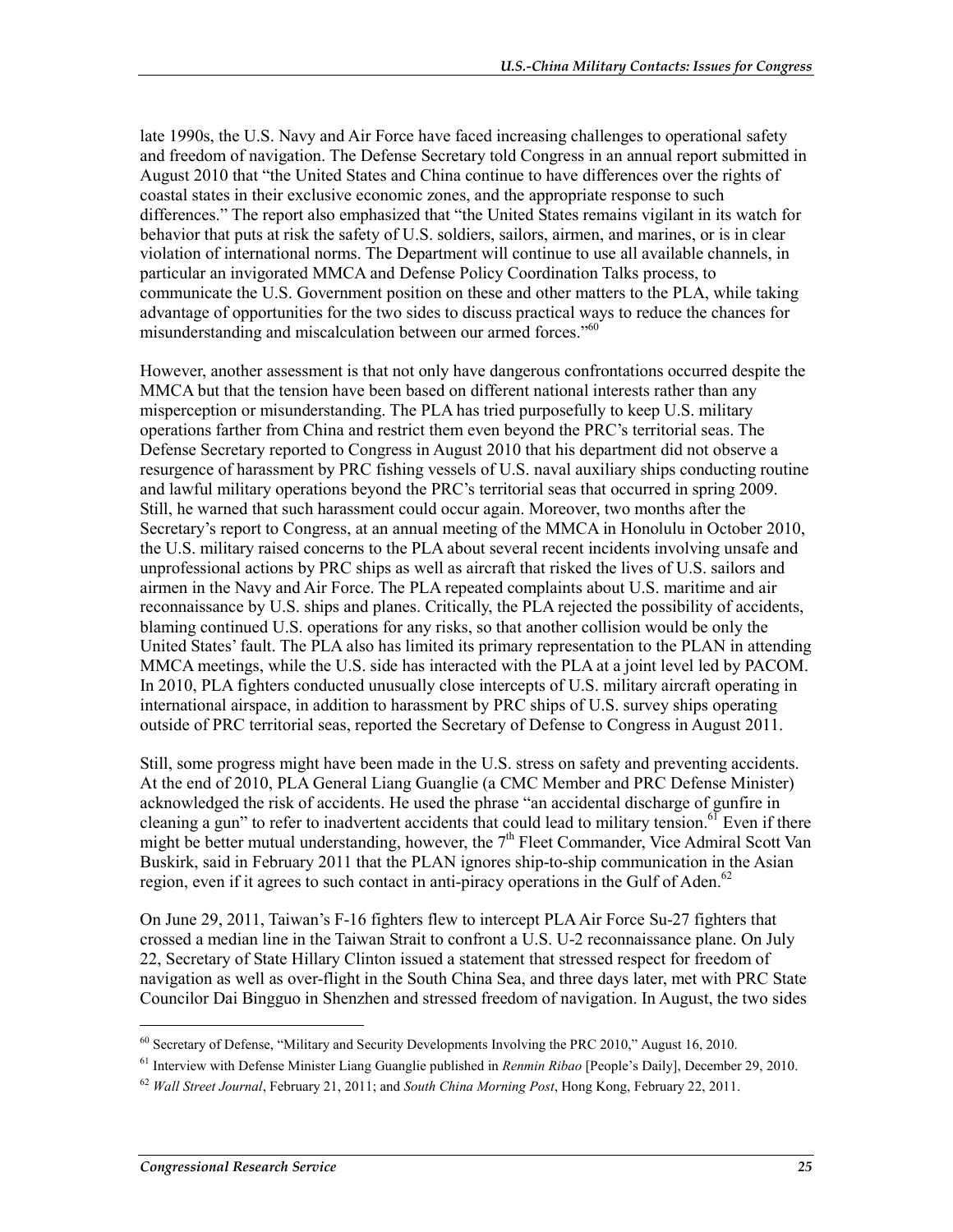held an MMCA working group meeting in Qingdao and discussed disputes over the PLA's complaints against U.S. reconnaissance flights. Again, there was no plenary in 2011.

#### *DPCT*

In early 2005, U.S. defense and PLA officials held a Special Policy Dialogue to discuss policy disputes and end an impasse in talks over safety and operational concerns under the MMCA. The separate discussions continued in the first Defense Policy Coordination Talks (DPCT) held in Washington in December 2006. The first combined exercise held under the MMCA, a search and rescue exercise (SAREX), did not take place until the fall of 2006, after eight years of talks. By 2007, the MMCA's status and value were in greater doubt, and no MMCA working groups or plenary meetings took place that year.

On February 25-26, 2008, in Qingdao, PACOM's Director for Strategic Planning and Policy (J-5), USMC Major General Thomas Conant, and PLA Navy Deputy Chief of Staff Zhang Leiyu led an annual meeting under the MMCA, the first since 2006. The PLA sought to amend the MMCA. The U.S. side opposed PLA proposals to discuss policy differences at the MMCA meetings and to plan details of future military exercises.63 The PLA and U.S. military have clashed over the PRC's disputes with foreign countries over the freedom of navigation in the high seas.

By 2011, the PLA seemed to downgrade the DPCT as merely "working-level" talks between the U.S. Deputy Assistant Secretary of Defense and the Director of the PLA's Foreign Affairs Office. The practice was at odds with the reaffirmation during Secretary Gates' visit in early 2011, when Defense Minister Liang Guanglie agreed that the DCT, DPCT, and MMCA were important talks.

#### *INCSEA*

1

For his nomination hearing to be the PACOM Commander on March 8, 2007, Admiral Timothy Keating answered questions from the Senate Armed Services Committee by claiming that a dangerous incident similar to the EP-3 crisis would be "less likely." He also proposed negotiating with the PLA an "Incidents at Sea" (INCSEA) protocol, like the 1972 one with the Soviet Union.

After the Pentagon reported in March 2009 that PRC ships were aggressively harassing U.S. ocean surveillance ships (including the USNS Impeccable) in the Yellow Sea and South China Sea, some observers raised again the issue of whether to agree with the PLA on an INCSEA. For example, retired Rear Admiral Eric McVaden suggested that an INCSEA could compel China's top leaders to agree to avoid collisions or escalations of tensions, as well as provide rules and a safety valve. However, skeptics said that the question was not whether there was an agreement or dialogue. For example, former Deputy Assistant Secretary of State Randy Schriver pointed out that the MMCA would have been called an INCSEA (but the United States wanted to avoid "Cold War connotations") and that the MMCA had limited usefulness because China has more interest in stopping U.S. reconnaissance than any interest in the agreement that it had signed. Thus, he contended that the MMCA already has provided the mechanism for dealing with incidents at sea. The problem has been that the PLA is not interested in a "rules-based, operator-to-operator

<sup>&</sup>lt;sup>63</sup> Major General Thomas Conant and Rear Admiral Zhang Leiyu, "Summary of Proceedings of the Annual Meeting Under the Agreement Between the Ministry of National Defense of the People's Republic of China and the Department of Defense of the United States of America on Establishing a Consultative Mechanism to Strengthen Military Maritime Safety," Qingdao, February 26, 2008.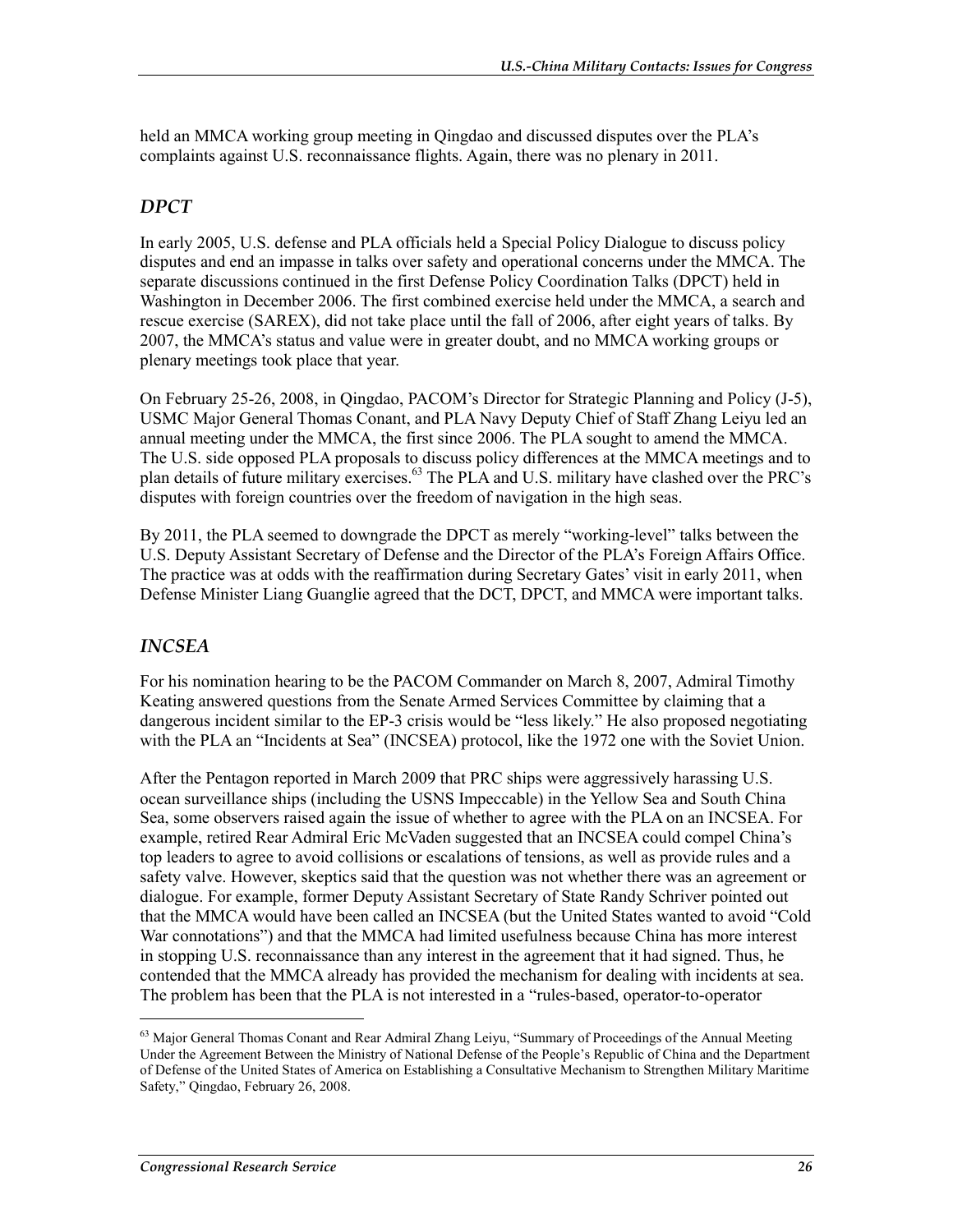approach to safety on the high seas."<sup>64</sup> In early 2011, Chief of Naval Operations (CNO) Gary Roughead explained another opposition to an INCSEA. Admiral Roughead said that an INCSEA with only the PLAN would result in a separate and exclusive agreement, set the PLA apart when all militaries ought to adhere to the same international "rules of the road," and define the relationship with the PLA as abnormal, aggressive, and a specter of that with the Soviet Union.<sup>65</sup>

#### *Hotline, or Defense Telephone Link (DTL)*

After staff-level preliminary discussions in 2003, Under Secretary of Defense Douglas Feith formally proposed a hotline for crisis management and confidence building with the PLA at the DCT in February 2004. However, the PLA did not give a positive signal until a defense ministerial conference in Singapore in June 2007, when Lt. General Zhang Qinsheng, Deputy Chief of General Staff, said that the PLA would discuss such a hotline. During Defense Secretary Robert Gates' visit to China in November 2007, the PLA agreed in principle to set up a defense telephone link (DTL) with the Pentagon. The two sides signed an agreement in February 2008. Then, in May 2008, PACOM's Commander, Admiral Keating, used the hotline in its first operational use to communicate with PLA Deputy Chief of General Staff Ma Xiaotian about the U.S. Air Force's use of two C-17 transports to deliver earthquake relief supplies to Sichuan.

However, during the confrontation in March 2009 when PRC ships aggressively harassed the U.S. surveillance ships, Secretary Gates told reporters on March 18, 2009, that he did not use the hotline. Indeed, not until May 2011 did the PLA agree to actually use the DTL, as promised by visiting Chief of General Staff Chen Bingde, according to Chairman of the Joint Chiefs of Staff Mullen (remarks on July 10, 2011). Further, some observers urged that PACOM and the Pentagon prepare transcripts of all uses of the DTL as records of communication with the PLA.

#### *ATC*

1

Another area for possible improved communication and prevention of accidents is air traffic control in China, which is controlled by the PLA Air Force. In December 2006, the PLA suddenly shut down the busy Pudong International Airport near Shanghai and at least three other airports under the Nanjing Military Region, ostensibly for training.<sup>66</sup> In December 2010, PRC media revealed the set up of a new national air traffic control system and that it was one of the highpriority, militarily-significant, and centrally-directed "863 Projects."

#### *Sanya Initiative and Other Informal Talks*

Some believe that more dialogue, even unofficial talks involving U.S. retired senior generals and admirals or nongovernmental "track two" researchers, could be useful to build understanding and avoid conflict with the PLA. $^{67}$  Others question the use of private channels that could undermine or influence U.S. policies, send mixed messages, and confuse unofficial with official work, particularly since the PLA would have only ostensibly unofficial representatives. In January 2010,

<sup>64</sup> Quoted in the "Nelson Report," March 11, 2009.

<sup>65</sup> Quoted in an interview with the *Financial Times*, January 18, 2011.

<sup>66</sup> Bruce Stanley, "China's Congested Skies," *Wall Street Journal*, February 16, 2007.

<sup>67</sup> Michael Swaine (Carnegie Endowment), "Avoiding U.S.-China Military Rivalry," *Diplomat*, February 16, 2011.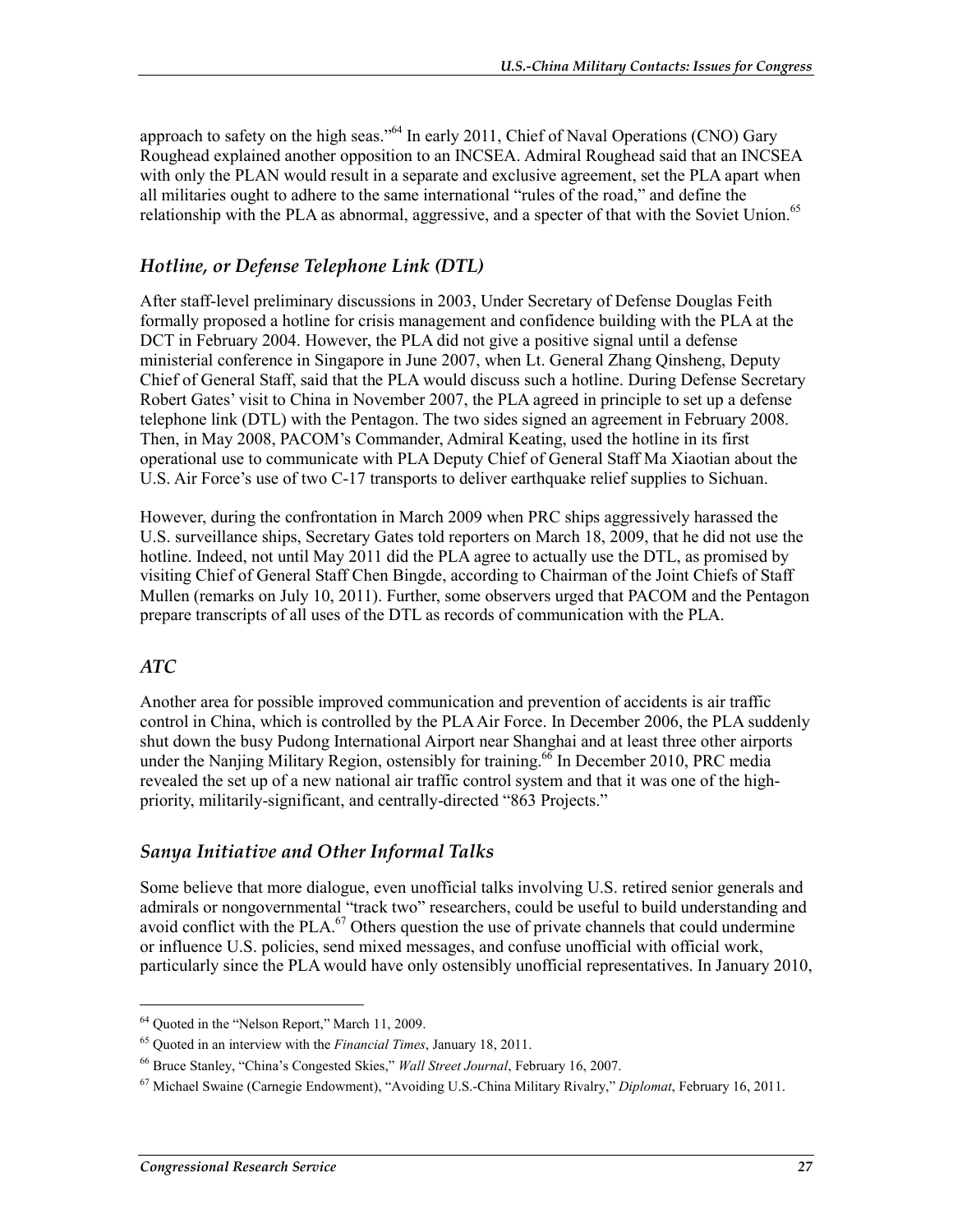a delegation from the China Foundation for International and Strategic Studies (CFISS) visited Washington with a delegation that included PLA major generals and other officers. They got meetings with Under Secretaries of Defense, the Principal Deputy Assistant Secretary of Defense for Asian and Pacific Security Affairs, Deputy Secretary of State, Assistant Secretary of State for East Asian and Pacific Affairs, and National Security Council officials.<sup>68</sup>

Even for dealing with possible crises, Admiral Keating revealed in 2007 that he used a unofficial network of retired Admirals who had commanded PACOM and met with PLA commanders.<sup>69</sup> The PLA has pursued this track, including a visit to Beijing in November 2010 of a group led by retired PACOM Commander and Admiral Thomas Fargo. Their host, General Li Jinai, a CMC Member and Director of the GPD, asked the visitors to use their "personal influence" on mil-tomil ties. The China Association for International Friendly Contact (CAIFC) sponsored the group.

In addition, a "Sanya Initiative" (a dialogue first held at the Sanya resort on Hainan island) began in February 2008. Xiong Guangkai (President of the China Institute for International Strategic Studies and former Deputy Chief of General Staff in charge of intelligence) led the PLA side. Bill Owens (retired admiral and former Vice Chairman of the Joint Chiefs of Staff) led the U.S. side. The PLA side asked the U.S. participants to help with PRC objections to U.S. policies and laws: namely the Taiwan Relations Act (TRA), Pentagon's report to Congress on PRC Military Power, and legal restrictions on military contacts in the NDAA for FY2000.<sup>70</sup> A second meeting was held on October 16-22, 2009, at PACOM in Honolulu, Washington, and New York. Despite the unofficial talks, PACOM Commander (Admiral Tim Keating), Chairman of the Joint Chiefs of Staff (Admiral Mike Mullen), Vice Chairman of the Joint Chief of Staff (General James Cartwright), Deputy Secretary of Defense William Lynn, Secretary of State Hillary Clinton, and Assistant Secretary of State Kurt Campbell met with the Sanya group. Afterwards, Bill Owens published an opinion to oppose the TRA as harming the relationship with China that has rising wealth and influence.<sup>71</sup> Observers noted Owen's business interests in China as a Managing Director of AEA Investors in Hong Kong. In May 2010, Owens told the press that he was "grieved" by mil-to-mil suspensions over arms sales to Taiwan, including postponement of another meeting of his Sanya Initiative, when he met with CMC Vice Chairman Xu Caihou in Beijing.<sup>72</sup> Owens and his group went to Beijing for a third round of the Sanya talks in October 2010, and they met with CMC Member and GPD Director Li Jinai.

#### **Civilian Control over PLA and Civil-Military Coordination**

Related to the U.S. security interest in preventing inadvertent or predictable conflict or crises with China, the Obama Administration has sought "comprehensive" engagement and bilateral dialogues that advance coordination between the PLA and the PRC's top leadership or its civilian officials in foreign affairs, including through the structure of the S&ED (as discussed above on "Options"). Another goal has been the expansion of cooperation in overlapping interests.

<sup>68</sup> The National Committee on U.S.-China Relations hosted the Track II Dialogue on Northeast Asian Security.

<sup>69</sup> Forum on "Evolving and Enhancing Military Relations," George Bush U.S.-China Relations Conference 2007, Washington, DC, October 24, 2007.

<sup>70</sup> *People's Daily*, February 24, 2008; Sanya Initiative, "Key Outcomes and Summary Report," March 2008; Jennifer Harper, "Retired U.S. Brass to Defend Chinese Military," *Washington Times*, April 4, 2008; CSIS, "A Briefing on the Sanya Initiative," June 6, 2008; author's consultations, March 2009.

<sup>71</sup> Bill Owens, "America Must Start Treating China as a Friend," *Financial Times*, November 17, 2009.

<sup>72</sup> *South China Morning Post*, May 23, 2010; *Xinhua*, May 26, 2010.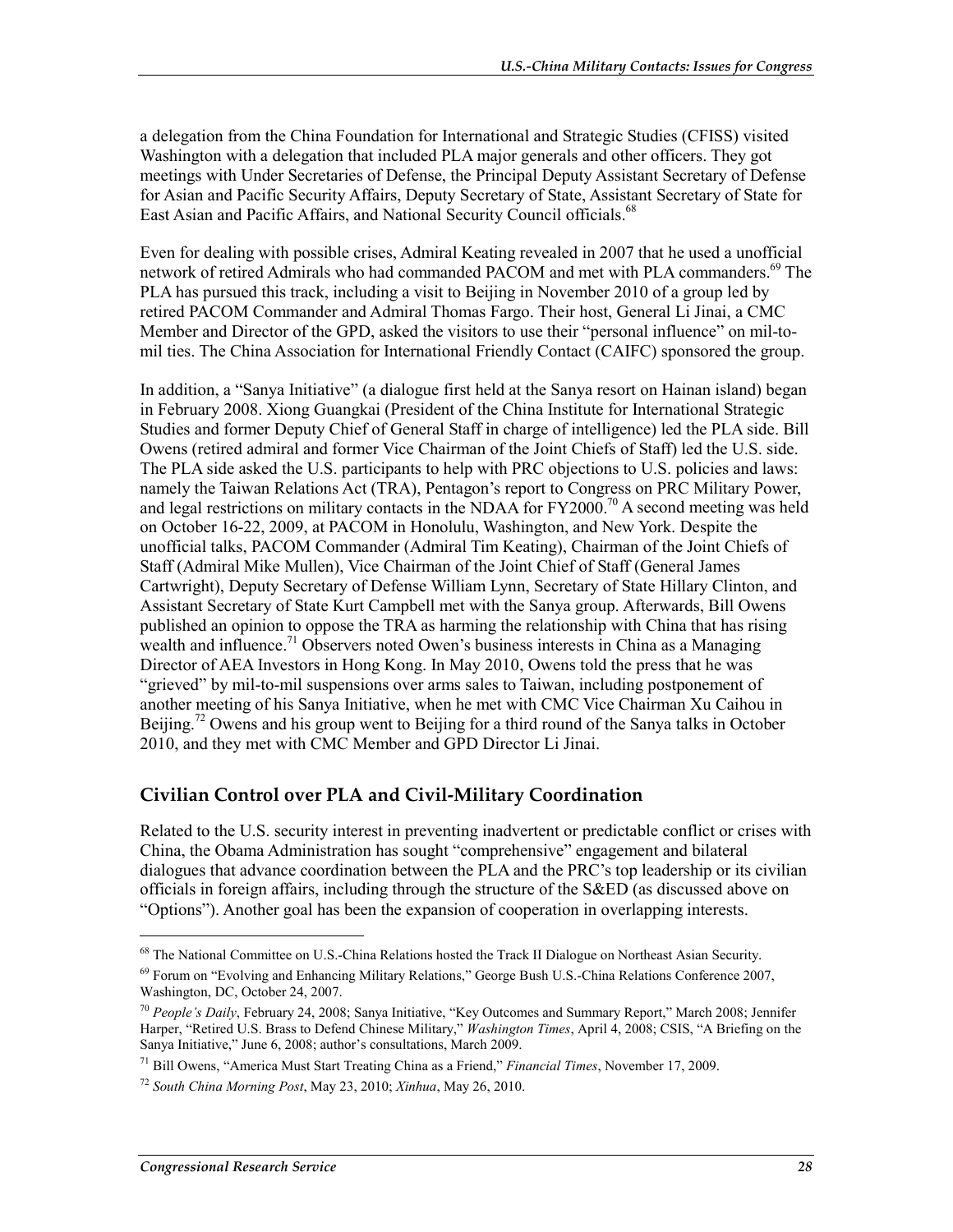As mentioned above, when the PLA declined to host Defense Secretary Gates in 2010, he implied a divide between the PLA and the top PRC leadership. Then, on July 20, 2010, the United States and Republic of Korea (ROK) announced combined military exercises in the seas to the west and east of the ROK, commonly called the Yellow Sea and Sea of Japan, in response to North Korea's attack on the South Korean naval ship *Cheonan* on March 26 that killed 46 sailors. However, even before the announcement and even though the exercises were not about China, PLA General Ma Xiaotian on July 1 expressed "opposition" to the expected U.S.-ROK exercises in the Yellow Sea. A week after that, the Foreign Ministry shifted from "concern" to "opposition" to any foreign military ships and aircraft entering or flying over the Yellow Sea. The PRC especially objected to the aircraft carrier *USS George Washington* joining exercises in the Yellow Sea, even off the coast of South Korea. Still, while more assertive in its voice on policy, the PLA's resistance or opposition might not be a constant or dominant voice in PRC policymaking, as seen in the belated invitation to Gates for his visit in January 2011. After North Korea again attacked South Korea on November 23, 2010, launching artillery on Yeonpyeoung Island that killed two South Korean marines and even two civilians, the PLA was relatively quiet in public after the prompt U.S. and ROK announcement the next day that the *USS George Washington* would exercise with the ROK navy in the Yellow Sea from November 28 to December 1, as first indicated back in July. Meanwhile, the PRC Foreign Ministry shifted its stance from "taking note" of the U.S.-ROK exercise to "opposing" any military action in "China's" EEZ without China's permission. Secretary Gates pointedly asked Hu Jintao about a test of a J-20 stealth fighter conducted during Gates' visit in January 2011, and Gates said that Hu seemed surprised when asked about the test. Gates clarified on June 2 that he did not believe that the PLA was not responsive to PRC leaders. He said that the PLA did not seem to go out of its way to inform regularly the political leadership.

In the two U.S.-PRC Joint Statements of November 2009 and January 2011, top PRC leader Hu Jintao agreed to state with President Obama that "China welcomes the United States as an Asia-Pacific nation that contributes to peace, stability, and prosperity in the region." In contrast, the PLA in March 2011 issued the 2010 Defense White Paper that did not include that sentiment but did print implied and explicit criticism of the United States. The Joint Statement of January 2011 did not note a "strategic dialogue" that Gates proposed earlier that month during his visit.

However, questions were not new about the PLA's actions separate from top PRC policymaking. A more crucial concern about Hu Jintao's command of the PLA already was raised after the summit in April 2006 at which he discussed with President Bush about starting a strategic nuclear dialogue, but the Commander of the PLA Second Artillery has declined to visit. Then, in January 2007, the PLA conducted its first successful, direct-ascent anti-satellite (ASAT) weapon test, but the Foreign Ministry remained silent to the world about it for 12 days.<sup>73</sup> There could have been a division of labor where PLA and CPC leaderships pursued parallel relationships with foreign countries, not only with the United States. For example, in May 2003, PLA General Cao Gangchuan (a CMC Vice Chairman and Defense Minister) and PRC President Hu Jintao simultaneously visited Moscow, Russia, but PRC media reported their visits separately with no joint meetings. There could have been a lack of *coordination* between the PLA and civilian officials in the weaker Foreign Ministry, though the CMC Chairman and CPC General-Secretary remained in ultimate *control* of the PLA. Moreover, the PLA's priority programs for military modernization, including ASAT weapons, have been coordinated and controlled by a militarycivilian Central Special Committee (CSC) in line with the PRC's long-standing stress on

<sup>73</sup> See CRS Report RS22652, *China's Anti-Satellite Weapon Test*, by Shirley A. Kan.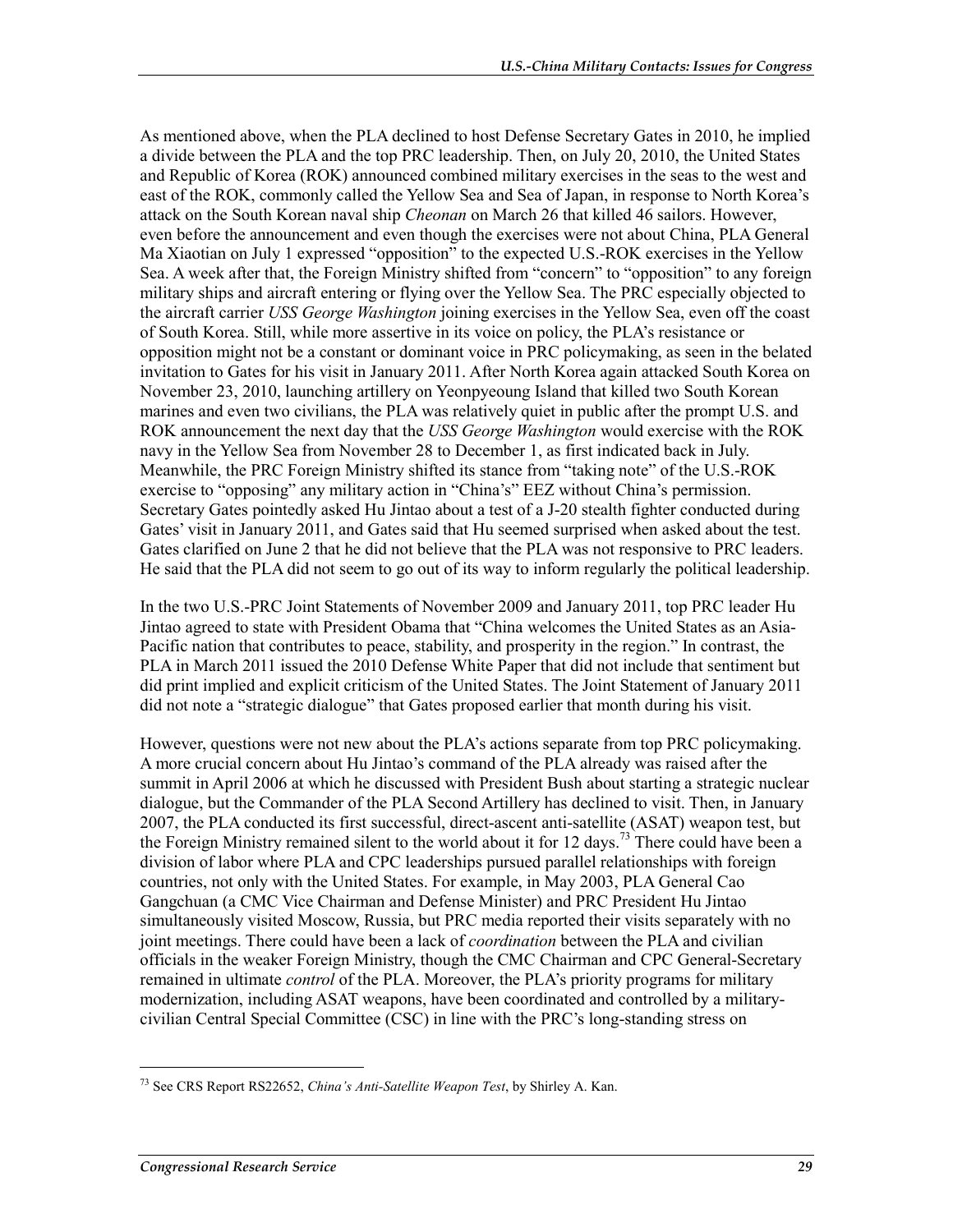"Military-Civilian Integration."<sup>74</sup> In any case, by 2010, U.S. officials have noted the PLA's stronger voice and capabilities, when established international laws and norms matter.

The PLA can coordinate with civilian authorities when it chooses to do so. In March 2009, PRC Y-12 maritime surveillance aircraft, a PLAN frigate, PRC patrol and intelligence collection ships, and trawlers coordinated in increasingly aggressive and dangerous harassment of unarmed U.S. ocean surveillance ships, the USNS *Victorious* and USNS *Impeccable*, during routine operations in international waters in the Yellow Sea and South China Sea. In January 2011, Wu Shengli, CMC Member and PLAN Commander, spoke at a meeting on the PLAN's "escort" mission, or anti-piracy operations, in the Gulf of Aden and referred to "close coordination" between the PLAN and shipping companies, and Ministries of Foreign Affairs and Transportation. In another example, in April 2011, the PLAN held a military-civilian exercise in the South China Sea. The next month, the Deputy Director of the civilian China Marine Surveillance (CMS) forces referred to facing foreign "naval exercises" in 2010 in the Yellow Sea.<sup>75</sup> The PLA's 2010 Defense White Paper of March 2011 asserted coordination and control between the PLA and other authorities.

#### **Transparency, Reciprocity, and Information-Exchange**

Critics of military exchanges with China have charged that the United States gained limited information about the PLA, while granting greater access to the PLA than the access we received. A related question in the debate has concerned the extent to which the issues of reciprocity and transparency should affect or impede efforts to increase mutual understanding with the PLA.

According to the Pentagon's report submitted to Congress in January 2001, in 1998, the PLA denied requests by the U.S. Air Force Chief of Staff, General Ryan, to fly in an SU-27 fighter, see integration of the SU-27s into units, and see progress in development of the F-10 fighter. Also in 1998, the PLA denied a U.S. request for Secretary of Defense Cohen to visit China's National Command Center. Still, the PLA requested access to U.S. exercises showing warfighting capabilities, with two cases of denial by the Pentagon in 1999: PLA requests to send observers to the U.S. Army's premier National Training Center (NTC) at Fort Irwin in California and to the Red Flag air combat training exercise at Nellis Air Force Base in Nevada (see **Table 2** on PLA delegation's visit in March 1999).

Regarding controversial access to the U.S. Army's NTC, visits by the PLA in the 1990s included those in November 1994 and December 1997.<sup>76</sup> Then, in December 1998, the Army reportedly resisted a PLA request for greater, unprecedented access to the NTC in 1999, because the PLA asked for access greater than that granted to other countries, the PLA would gain information to enhance its warfighting, and the PLA was unlikely to reciprocate with similar access for the U.S. military. The PLA wanted to observe, with direct access, the  $3<sup>rd</sup>$  Infantry Division (Mechanized) and the  $82<sup>nd</sup>$  Airborne Division in a training exercise. Army officials reportedly felt pressured by

<sup>74</sup> Tai Ming Cheung, *Fortifying China* (Cornell University Press, 2009); Trefor Moss, "Rumours of PLA Dissent Are Greatly Exaggerated," *Jane's Defence Weekly*, February 23, 2011. A PRC researcher close to the PLA conceded the need for improved coordination in foreign policy to manage crises, Zhang Tuosheng, in *Shijie Zhishi* in January 2011.

<sup>75</sup> *Jiefangjun Bao*, January 15, 2011; "Military Report," *CCTV-7*, April 23, 2011; *China Daily*, May 2, 2011.

<sup>&</sup>lt;sup>76</sup> The PLA's visit to the NTC in November 1994 was not the first time that the PLA observed U.S. military training at Fort Irwin. In August 1985, the United States allowed the PLA to observe military training at Fort Benning, GA; Fort Bragg, NC; and Fort Irwin, CA. See Colonel Jer Donald Get, "What's With the Relationship Between America's Army and China's PLA?" Army War College monograph, September 15, 1996.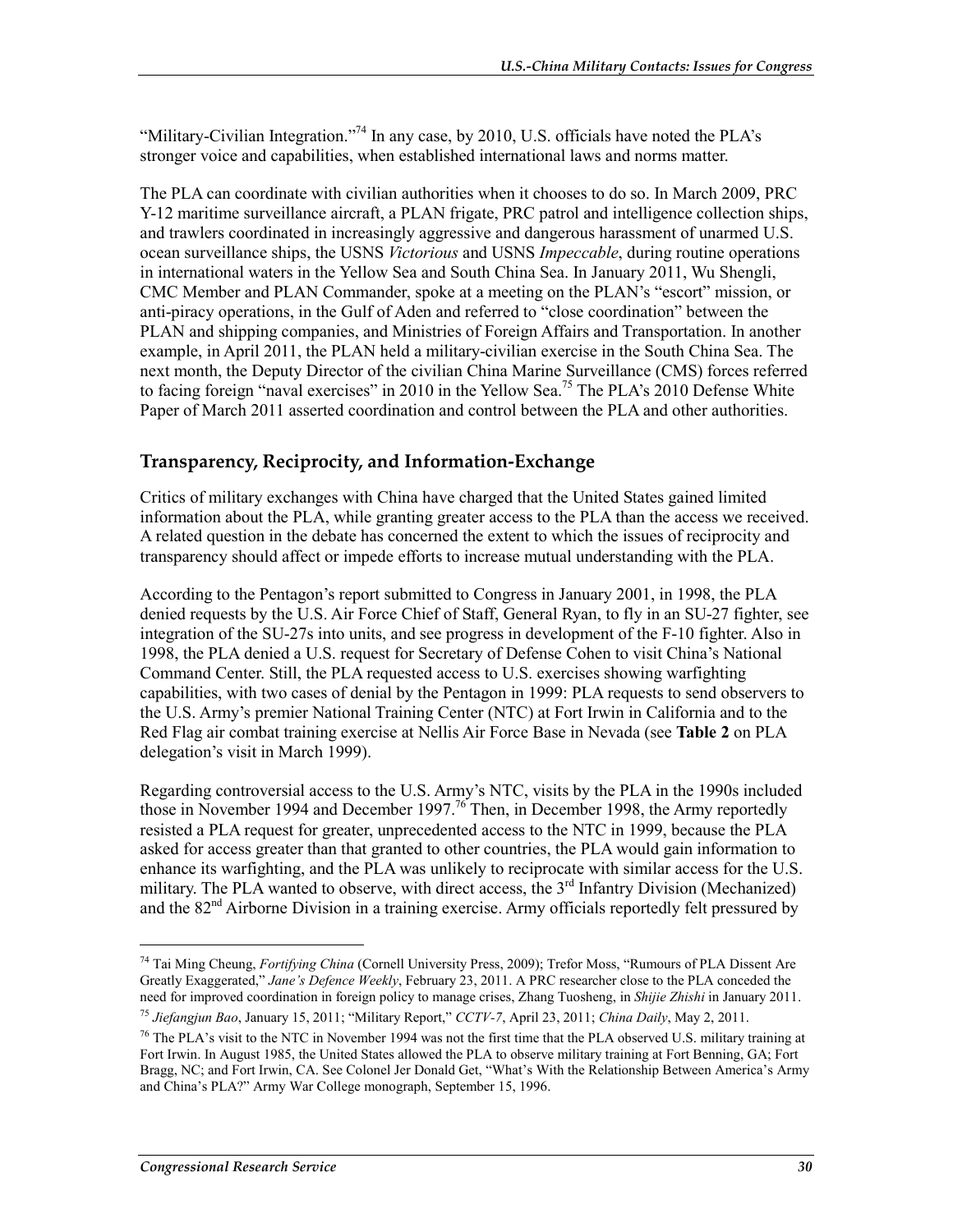Admiral Prueher at PACOM and Secretary Cohen to grant the request. In the end, the Pentagon announced on March 17, 1999, that it denied the PLA's request.<sup>7</sup>

The Defense Department's 2003 report to Congress on PRC military power charged that "since the 1980s, U.S. military exchange delegations to China have been shown only 'showcase' units, never any advanced units or any operational training or realistic exercises."<sup>78</sup> However, a Rand study in 2004 argued that the DOD's statement "appears to be inaccurate." Rand reported that between 1993 and 1999, U.S. visitors went to 51 PLA units. (PLA delegations visited 71 U.S. military units between 1994 and 1999.) The report recommended that "the best way of dealing with the reciprocity and transparency issue is to remove it as an issue." It called for proper planning and a focus on educational exchanges.<sup>79</sup> Still, reciprocal exchanges at military educational institutions has been challenged by the PLA's separation of foreign military and PLA students, with foreign students grouped in their own classes and facilities, while U.S. schools tended to integrate U.S. and foreign students. It was not until March 2009, that the PLA reportedly started to follow international practice to mix foreign and PLA students in the same class, at the Air Force Command College of the PLAAF.<sup>80</sup>

In 2005, the PRC did not allow U.S. forces to observe the major combined PLA-Russian military exercise, "Peace Mission 2005," and prohibited U.S. participation in the multilateral humanitarian exercise in Hong Kong, in which U.S. forces had joined for years in the past.<sup>81</sup> Still, PACOM Commander, Admiral Fallon, invited PLA observers to the U.S. "Valiant Shield" exercise that brought three aircraft carriers to waters off Guam in June 2006. In August 2007, U.S. observers were not invited to monitor the PRC-Russian combined exercise "Peace Mission 2007."

Nonetheless, U.S. participants in contacts with the PLA have reported gaining insights into PLA capabilities and concepts. The record of military contacts since 1993 (in the **Appendix** of this report) showed some instances when the PLA allowed U.S. officials to be first-time foreign visitors with first-time "**unprecedented access**." These examples included the following:

- Satellite Control Center in Xian (1995)
- Guangzhou Military Region headquarters (1997)
- Beijing Military Region's Air Defense Command Center (1998)
- $\bullet$  47<sup>th</sup> Group Army (1998)
- Armored Force Engineering Academy (2000)
- Training base in Inner Mongolia (2003), with multinational access
- Zhanjiang, homeport of the PLAN's South Sea Fleet (2003)
- Beijing Aerospace Control Center (2004)

<sup>77</sup> Sean Naylor, "Chinese Denied Full Access to the NTC," *Army Times*, March 29, 1999.

<sup>78</sup> Department of Defense, "Report on PRC Military Power," July 2003.

<sup>&</sup>lt;sup>79</sup> Kevin Pollpeter, "U.S. China Security Management: Assessing the Military-to-Military Relationship," RAND Corporation, 2004.

<sup>80</sup> *Jiefangjun Bao [Liberation Army Daily]*, July 16, 2010.

<sup>&</sup>lt;sup>81</sup> Assistant Secretary of Defense Peter Rodman, remarks to the U.S.-China Economic and Security Review Commission, March 16, 2006.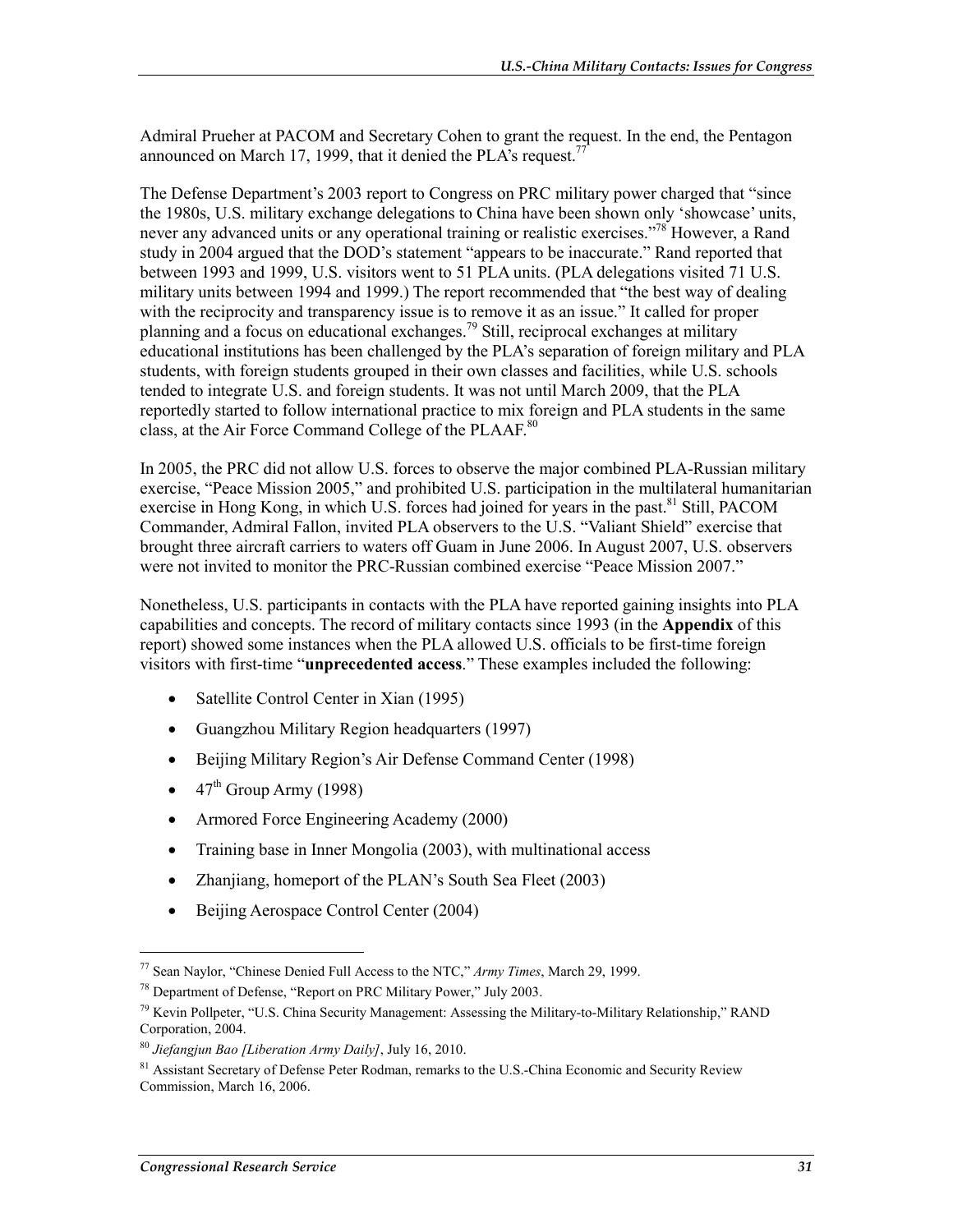- $2<sup>nd</sup>$  Artillery (missile corps) headquarters (2005)
- $39<sup>th</sup>$  Group Army (2006)
- FB-7 fighter at  $28<sup>th</sup>$  Air Division (2006)
- Su-27 fighter and T-99 tank (2007)
- Jining Air Force Base (2007)
- Song-class submarine and Luzhou-class destroyer (2007)
- CSS-7 (M-11) short-range ballistic missile and Yuan-class submarine (2011).

#### **Tension Reduction over Taiwan**

Tensions over Taiwan have continued to flare since the mid-1990s, with many observers fearing the possibility of war looming between the United States and China—two nuclear powers. The Bush Administration maintains that it has managed a balanced policy toward Beijing and Taipei that preserves peace and stability. Nonetheless, in April 2004, Assistant Secretary of State James Kelly testified to Congress that U.S. efforts at deterring China's coercion "might fail" if Beijing becomes convinced that it must stop Taiwan from advancing on a course toward permanent separation from China.<sup>82</sup> Kelly also noted that the PRC leadership accelerated the PLA buildup after 1999. The Pentagon reported to Congress in May 2004 that the PLA has "accelerated" modernization, including a missile buildup, in response to concerns about Taiwan.<sup>83</sup>

Under the Taiwan Relations Act (TRA), P.L. 96-8, that has governed U.S. policy toward Taiwan since 1979, Congress has oversight of the President's management of the cross-strait situation under the rubric of the "one China" policy.<sup>84</sup> While considering contacts with the PLA, the United States, after the 1995-1996 Taiwan Strait Crisis, has increased arms sales to and ties with Taiwan's military.<sup>85</sup> Policy considerations include offering arms sales and cooperation to help Taiwan's self-defense; securing leverage over Beijing and Taipei; deterring aggression or coercion; discouraging provocations from Beijing or Taipei; and supporting cross-strait dialogue and confidence-building measures (CBMs). In educational exchanges with the PLA, questions have concerned whether to allow PLA officers to attend U.S. military academies, colleges, or universities, and how that change could affect attendees from Taiwan's military; and whether to allow attendees from Taiwan at PACOM's Asia-Pacific Center for Security Studies (APCSS).

Concerning the APCSS courses in Honolulu, the Bush Administration's policy change to allow attendance from Taiwan affected the PLA's attendance and interactions among the U.S., PRC, and other Asian militaries. In November 2001, the Department of Defense directed APCSS to allow people from Taiwan to participate in courses and conferences. Acknowledging the potential difficulty for continuing participation by the PLA, the policy called for alternating invitations to the PRC and Taiwan. In the summer of 2002, three fellows from Taiwan attended the Executive Course, the first time that Taiwan sent students to APCSS. Ostensibly objecting to alternating

 $\overline{\phantom{a}}$ 

 $82$  Testimony at a hearing on "The Taiwan Relations Act: The Next 25 Years," before the House International Relations Committee, April 21, 2004.

<sup>&</sup>lt;sup>83</sup> Defense Department, "Annual Report on PRC Military Power," May 29, 2004.

<sup>84</sup> See CRS Report RL30341, *China/Taiwan: Evolution of the "One China" Policy—Key Statements from Washington, Beijing, and Taipei*, by Shirley A. Kan.

<sup>85</sup> See CRS Report RL30957, *Taiwan: Major U.S. Arms Sales Since 1990*, by Shirley A. Kan.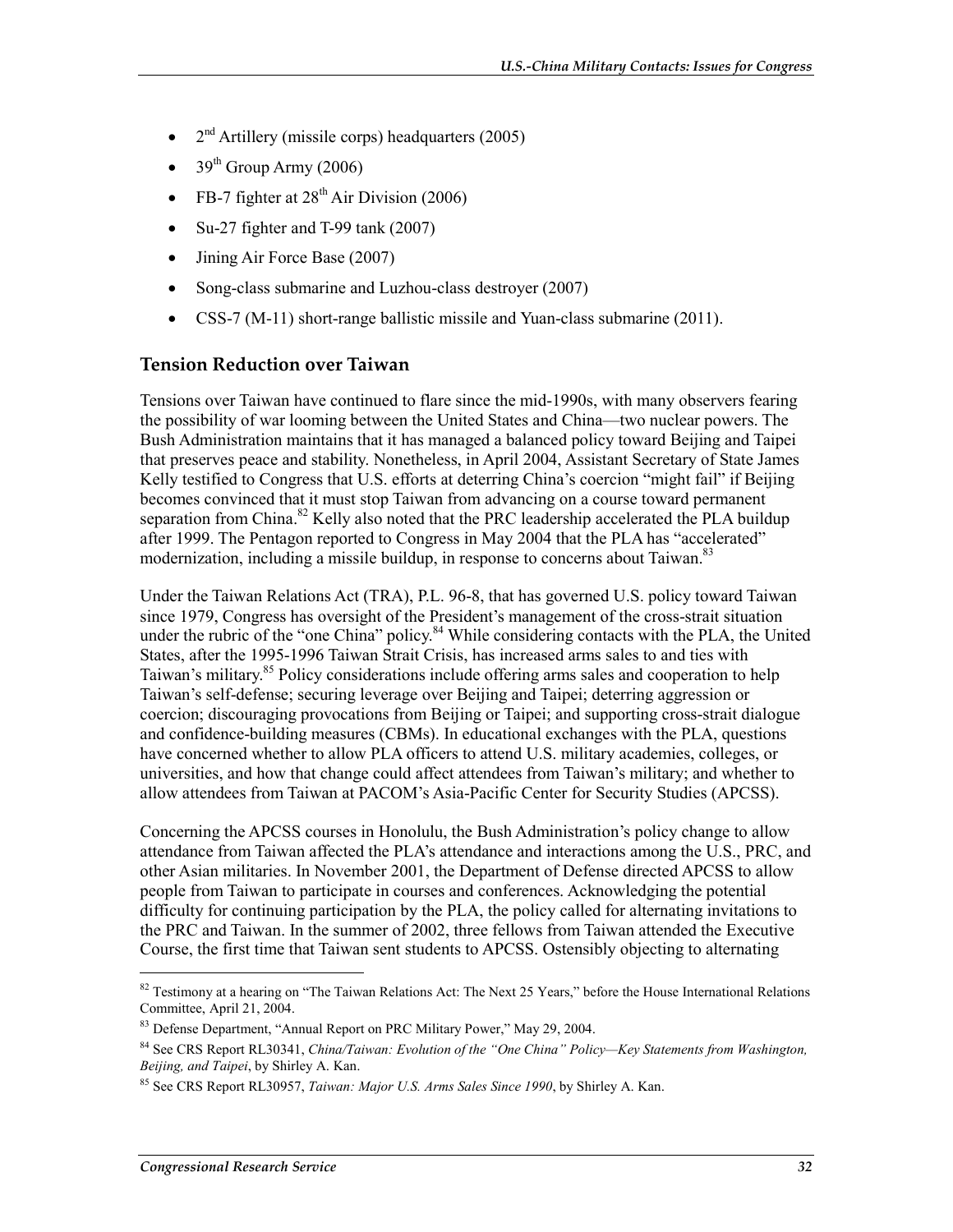attendance with Taiwan's representatives, the PLA stopped sending representatives to APCSS, after attending courses from 1999 to mid-2002. Nonetheless, by 2010, the U.S. military assessed that Taiwan's attendance was a convenient excuse and complaint, even as the PRC has sent non-PLA students to APCSS since 2008 (and APCSS has complied with the PRC's goals and control of attendance by a PRC organization). Moreover, the PLA's NDU had set up its own International Symposium Course (ISC) in 1999 modeled after APCSS to "train" foreign military officers such that the PLA controls discussions between its officers and foreign counterparts  $^{86}$ 

While the Mutual Defense Treaty of 1954 terminated at the end of 1979 and the TRA does not commit the United States to defend Taiwan, the TRA states that it is U.S. policy, *inter alia*:

- to consider any non-peaceful efforts to determine the future of Taiwan, including boycotts or embargoes, a threat to the peace and security of the Western Pacific region and of "grave concern" to the United States;
- to provide Taiwan with arms of a defensive character (making available to Taiwan such defense articles and defense services in such quantity as may be necessary to enable Taiwan to maintain a sufficient self-defense capability);
- to maintain the U.S. capacity to resist any resort to force or other forms of coercion that would jeopardize the security, or the social or economic system, of the people on Taiwan.

There is a question about the extent of the U.S. role in supporting cross-strait dialogue. In Shanghai in July 2000, visiting Secretary of Defense Cohen said that the Clinton Administration viewed the newly elected President Chen Shui-bian of Taiwan as offering hope for cross-strait reconciliation. Cohen stepped out of the narrow mil-to-mil context and met with Wang Daohan, chairman of the PRC's Association for Relations Across the Taiwan Strait (ARATS). This meeting raised questions about the U.S. role in more actively encouraging cross-strait talks. Cohen said that Chen showed flexibility after becoming president and that there was a window of opportunity for changes.87 In contrast, in Beijing in February 2004, visiting Under Secretary of Defense Feith said he did not discuss the contentious issue raised by PLA leaders "at length" concerning referendums in Taiwan—an issue over which the PRC threatened to use force. Feith said he did not discuss the issue because it was not defense-related.<sup>88</sup>

There are complications in consideration of the question of Taiwan in the U.S.-PRC military relationship. Not discussing Taiwan leaves the primary dispute subject to misperception or miscalculation. However, linking the Taiwan question can raise tensions and frustrations over a disagreement that military exchanges cannot solve. A 2007 study co-authored by former PACOM Commander Dennis Blair called for discussion of the PLA's missile buildup against Taiwan and greater efforts to reduce tensions across the Taiwan Strait.<sup>89</sup>

<sup>86</sup> Consultation at the Biennial Conference at APCSS on July 16-18, 2002, and with former PACOM staff; Colonel (retired) Frank Miller's presentation at Army War College, October 2010; consultation at PACOM, November 2010.

<sup>&</sup>lt;sup>87</sup> Department of Defense, "Secretary Cohen's Press Conference at the Shanghai Stock Exchange," Shanghai, China, July 14, 2000.

<sup>88</sup> Joe McDonald (AP), "Feith Voices Concern Over Chinese Missiles," *Army Times*, February 11, 2004.

<sup>89</sup> Dennis Blair and Carla Hills, co-chairs of a task force at the Council on Foreign Relations, "U.S.-China Relations: An Affirmative Agenda, A Responsible Course," April 10, 2007.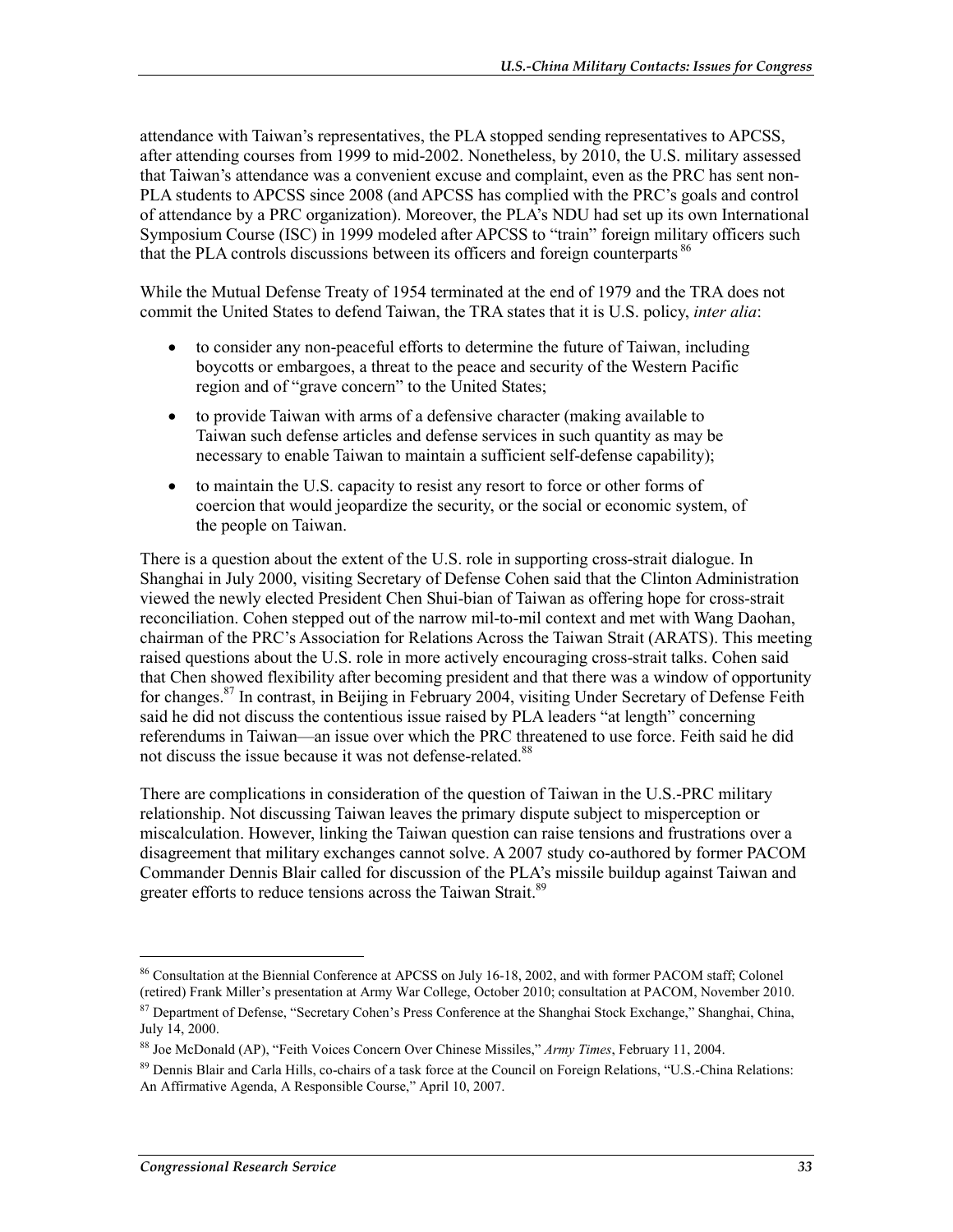The PLA has suspended military exchanges in retaliation for steps in U.S. policy toward Taiwan, especially continued arms sales. However, even as the PLA signaled its displeasure and urged U.S. cooperation in "peace and stability" in the Taiwan Strait, cutting off exchanges played a counterproductive role by raising U.S.-PRC tension. Moreover, the PRC's implicit linkage has targeted the U.S. Navy in particular, precisely the service advocating engagement with the PLA.

After Taiwan's President Chen Shui-bian proposed in June 2007 that Taiwan hold a referendum on membership in the U.N. under the name "Taiwan" on the day of the next presidential election (scheduled for March 22, 2008), Beijing opposed it as a step toward Taiwan's de jure independence. While joining the PRC in opposing the referendum, the Bush Administration continued the U.S. policy of providing some security assistance to Taiwan. After notifications to Congress of arms sales to Taiwan in September and November 2007, the PRC protested by refusing to hold military-to-military exchanges, including an annual MMCA meeting scheduled for October 2007. The PRC also denied port visits at Hong Kong in November 2007 by U.S. Navy minesweepers in distress (USS *Patriot* and USS *Guardian*) and by the carrier group led by the USS *Kitty Hawk* for the Thanksgiving holiday and family reunions, leading to official protests by the Pentagon to the PLA.

After sailing away from the denied port call in Hong Kong toward Japan, the USS *Kitty Hawk* sailed through the Taiwan Strait, raising objections in China with claims in PRC media of the strait as China's "internal waterway." When asked at a news conference in Beijing on January 15, 2008, visiting PACOM Commander, Admiral Keating said, "we don't need China's permission to go through the Taiwan Strait. It's international water. We will exercise our free right of passage whenever and wherever we choose as we have done repeatedly in the past and we'll do in the future." Two days later, when asked whether ships need the PRC's permission to sail through the Taiwan Strait, China's foreign ministry spokesperson did not reject the idea of permission from Beijing while claiming the strait as a "highly sensitive area."

After the Bush Administration notified Congress of some pending arms sales to Taiwan on October 3, 2008, the PLA suspended some but not all military exchanges and nonproliferation talks. The Defense Department spokesman said that the PRC canceled or postponed several meetings in "continued politicization" of the military-to-military exchanges.<sup>91</sup>

After tentative support in 2008 in both Beijing and Taipei for cross-strait confidence building measures (CBMs), PACOM's Admiral Keating raised the question of a U.S. role when he offered in February 2009 to host talks between the PLA and Taiwan's military.<sup>91</sup> However, Reagan's "Six" Assurances" to Taiwan in 1982 included one of not "mediating" between Beijing and Taipei.

Meanwhile, President Obama did not notify Congress of any Foreign Military Sales (FMS) to Taiwan in 2009. After President Obama's five notifications on January 29, 2010, the PRC threatened the next day to respond in four ways: postpone "partial" military-to-military exchanges; postpone deputy ministerial level meetings on international security, arms control, and weapons nonproliferation; impose sanctions on U.S. defense firms involved in the arms sales to Taiwan; and react in interactions on international and regional problems. The State Department issued a statement, regretting that the PRC government announced plans to curtail military-tomilitary and other security-related exchanges and to take action against U.S. firms that supply

<sup>90</sup> Statement quoted in "China Cancels Military Contacts with U.S. in Protest," *AP*, October 6, 2008.

<sup>91</sup> Quoted in "Optimism Grows for U.S.-China Military Talks," *New York Times*, February 19, 2009.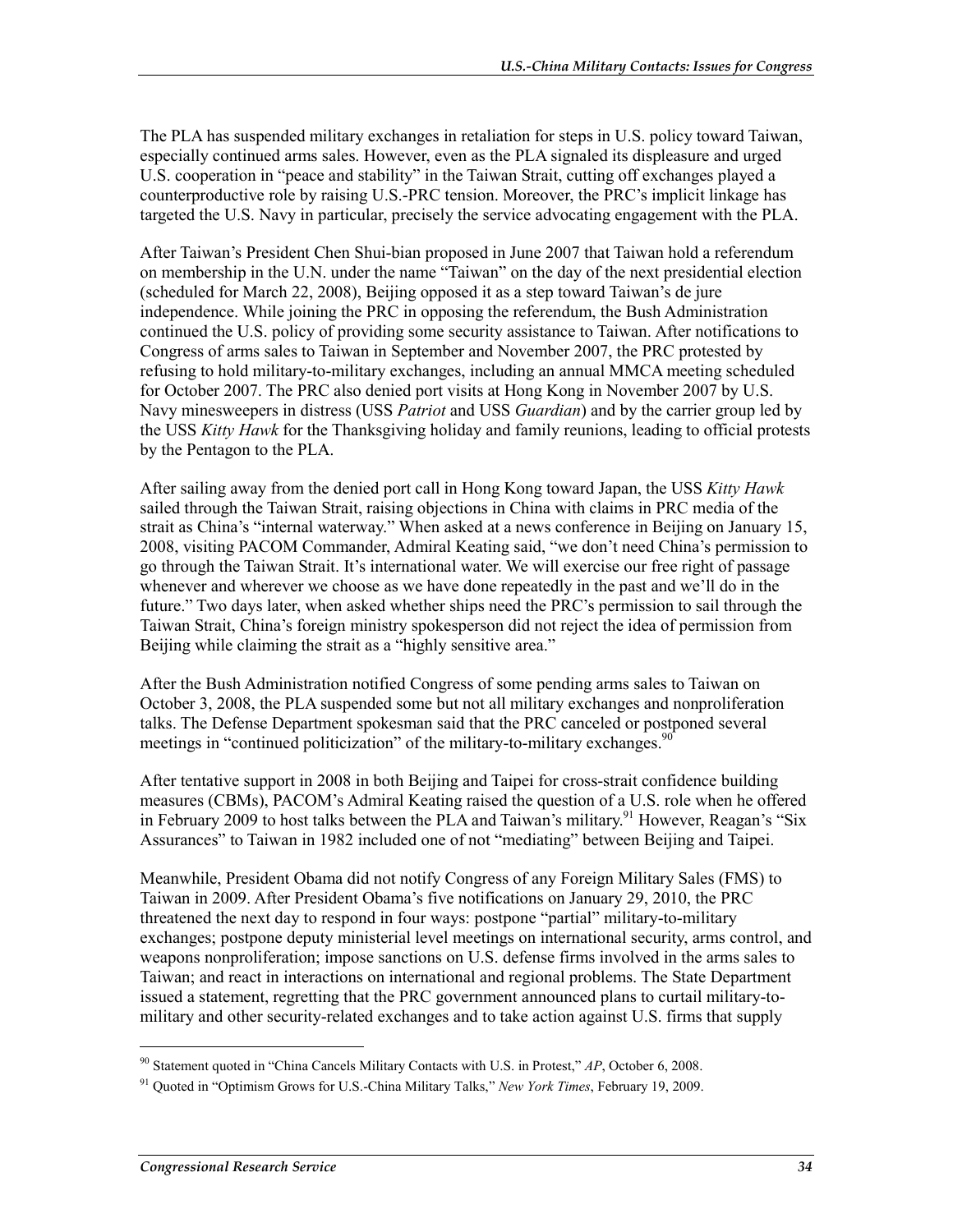defensive articles to Taiwan, because U.S. policy contributes to stability and security.<sup>92</sup> The PRC's immediate response was the postponement of Deputy Secretary of State James Steinberg's meetings in Beijing in February (that later took place in early March). The threat to U.S. firms was new in public but already existed and remained vague (with possible, partial impact on two companies, Boeing and General Electric) and risked backfiring on Beijing (in trade or other ties). Further, the PRC Embassy in Washington even called at least one U.S. defense firm's executive directly on a personal phone on a weekend in early February with an implied warning. The company countered that the PRC already had a "blacklist" against some U.S. firms, the embassy's contact was highly inappropriate, and the senior diplomat should direct the PRC's messages instead to the State Department. The firm informed State of the harassment of U.S. executives.

The impact on mil-to-mil meetings was mixed, since there were tentative major mutual visits in discussion but they were not scheduled and then canceled by the PLA. As the Chairman of the Joint Chiefs of Staff Admiral Mike Mullen said at a press conference on February 22, he was not aware of any mil-to-mil activities that had been ongoing and then called off. The PRC allowed a ship visit (by the USS *Nimitz*) to Hong Kong in February. In the spring, there were minor meetings at which the PLA declined to participate (such as a conference at the Naval War College) or host (such as visits by the students of the National War College and CAPSTONE class for flag/general officers). Yet, Deputy Assistant Secretary of Defense for POW/MIA Personnel Affairs Bob Newberry visited Beijing in April to discuss with PLA officials accounting for missing personnel. In May, PACOM Commander Admiral Robert Willard and Assistant Secretary of Defense Wallace Gregson visited Beijing for the Strategic and Economic Dialogue and met with PLA Deputy Chief of General Staff Ma Xiaotian (Air Force General) and Rear Admiral Guan Youfei who blasted the U.S. side for numerous faults.<sup>93</sup> In June, when Secretary Gates traveled to Singapore for the "Shangri-la Dialogue" of defense ministers, the PLA sent a lower-level official (Ma) to the meeting and declined to host Gates for a visit. Still, while the PLA and others pointed to U.S. arms sales as the reason for the PLA's snub, another factor could have been the timing of a visit, right after South Korea announced on May 20 the finding that North Korea sank the South Korean naval ship Cheonan on March 26. The PRC continued to support North Korea and could have found it useful also to blame U.S. arms sales to Taiwan. PRC Defense Minister Liang Guanglie later attributed timing difficulties in not hosting Gates in June.<sup>94</sup> Also in June, a PLA attaché with the rank of Senior Colonel based in Washington spoke officially and in uniform at the U.S. Army Training and Doctrine Command (TRADOC) in Virginia. Finally, if the PLA believed that U.S. arms sales to Taiwan actually countered PRC interests, the PLA or the broader PRC authorities have not retaliated against Taiwan for requesting or buying defense items. PRC threats or steps have been directed against the United States but not Taiwan.

Meanwhile, the Obama Administration resurrected an approach from the Clinton Administration, as discussed above, whereby the mil-to-mil relationship involved PRC/CPC officials on Taiwan. In September 2010, Deputy Assistant Secretary of Defense Michael Schiffer visited Beijing to discuss military exchanges but also included a meeting at the Taiwan Affairs Office (TAO). At the same time, the PLA expressed the desire to resume all military-to-military exchanges.

After President Obama notified Congress of major arms sales to Taiwan on September 21, 2011, the PLA postponed the visits of the PACOM Commander (Admiral Robert Willard) and U.S.

<sup>92</sup> Quoted by *Reuters,* January 30, 2010.

<sup>93</sup> John Pomfret, "In Chinese Admiral's Outburst, a Lingering Distrust of U.S.," *Washington Post*, June 8, 2010.

<sup>94</sup> *Nihon Keizai Shimbun*, Tokyo, June 12, 2010.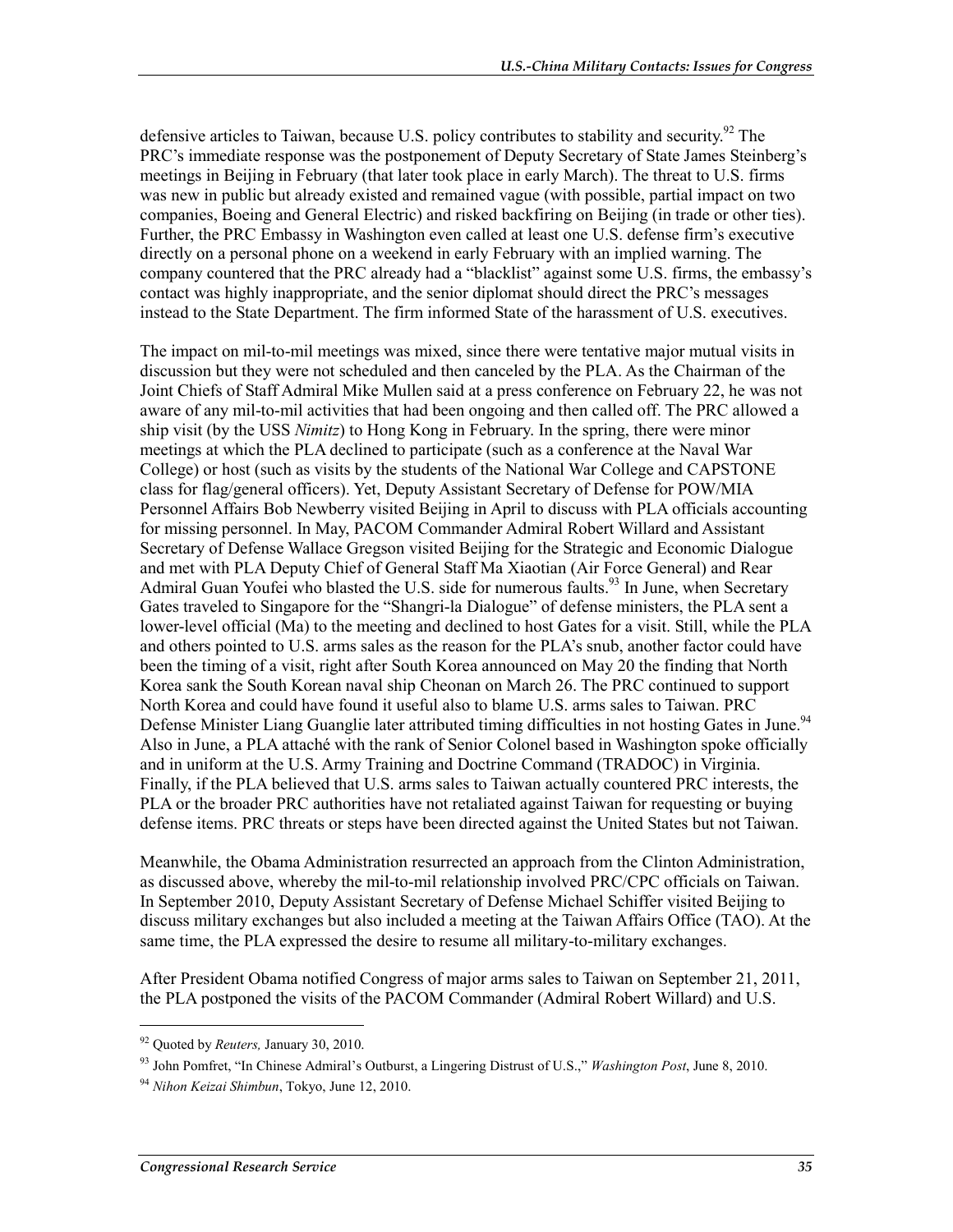Army Band (to reciprocate for the PLA band's visit); a combined anti-piracy naval drill in the Gulf of Aden; and a combined medical rescue exercise with the PLA's naval hospital ship. That PLAN ship, named the "Peace Ark," conducted an emergency medical drill in the Pacific Ocean on September 22, as it sailed to visit Latin American countries.

# **Weapons Nonproliferation**

Despite past engagement with the PLA to seek cooperation in weapons nonproliferation, the United States continues to have concerns about PRC entities and has repeatedly imposed sanctions. Secretary of Defense Cohen visited China and urged its commitment to weapons nonproliferation. China did not join in the U.S.-led Proliferation Security Initiative (PSI) announced by President Bush in May 2003 (to interdict dangerous shipments).

There is a debate about the policy of engaging China—and the PLA—in a multilateral effort to achieve the dismantlement of North Korea's nuclear weapons and nuclear programs. In April 2003, China hosted trilateral talks among the United States, China, and North Korea. Then, China hosted the first round of Six-Party Talks in August 2003 that also included Japan, South Korea, and Russia. The following month, PLA units replaced paramilitary People's Armed Police (PAP) units along China's border with North Korea, apparently to signal to Pyongyang the seriousness of the tensions and warn against provocative actions. Beijing has hosted additional rounds of Six-Party Talks. After the third round, PRC leaders hosted North Korea's defense minister in July 2004. There have been questions about whether China has been adequately assertive in using its economic and political leverage over North Korea and whether China shares the U.S. priority of the complete, verifiable, and irreversible dismantlement—not just a freeze—of North Korea's nuclear weapons programs. China, nonetheless, has stated the common goal of a nuclear-free Korean peninsula and demonstrated its displeasure with North Korea after its missile and nuclear tests in 2006, including when CMC Vice Chairman Guo Boxiong visited Washington in 2006.<sup>95</sup>

# **Strategic Nuclear, Missile, Space, and Cyber Security**

As for a strategic nuclear dialogue, the Clinton Administration had included nuclear forces as a priority area for expanded military discussions, including during the visits to China in 1998 of Secretary of Defense Cohen and President Clinton. In his visit to China in 1998, President Clinton announced a bilateral "agreement" not to target strategic nuclear weapons against each other. However, the short statement was symbolic and lacked implementation.

Since then, concerns have increased about China's modernizing strategic nuclear force and its "No First Use" policy, including whether it is subject to debate. In July 2005, PLA Major General Zhu Chenghu, a dean at the PLA's National Defense University, told western journalists in Beijing that "if the Americans draw their missiles and position-guided ammunition into the target zone on China's territory, I think we will have to respond with nuclear weapons," and he included the PLA's naval ships and fighters as China's "territory." Zhu added that if the United States is determined to intervene in a Taiwan scenario, "we will be determined to respond, and we Chinese will prepare ourselves for the destruction of all cities east of Xian [an ancient capital city in northcentral China]. Of course, the Americans will have to be prepared that hundreds of, or two

<sup>95</sup> CRS Report RL31555, *China and Proliferation of Weapons of Mass Destruction and Missiles: Policy Issues*, by Shirley A. Kan.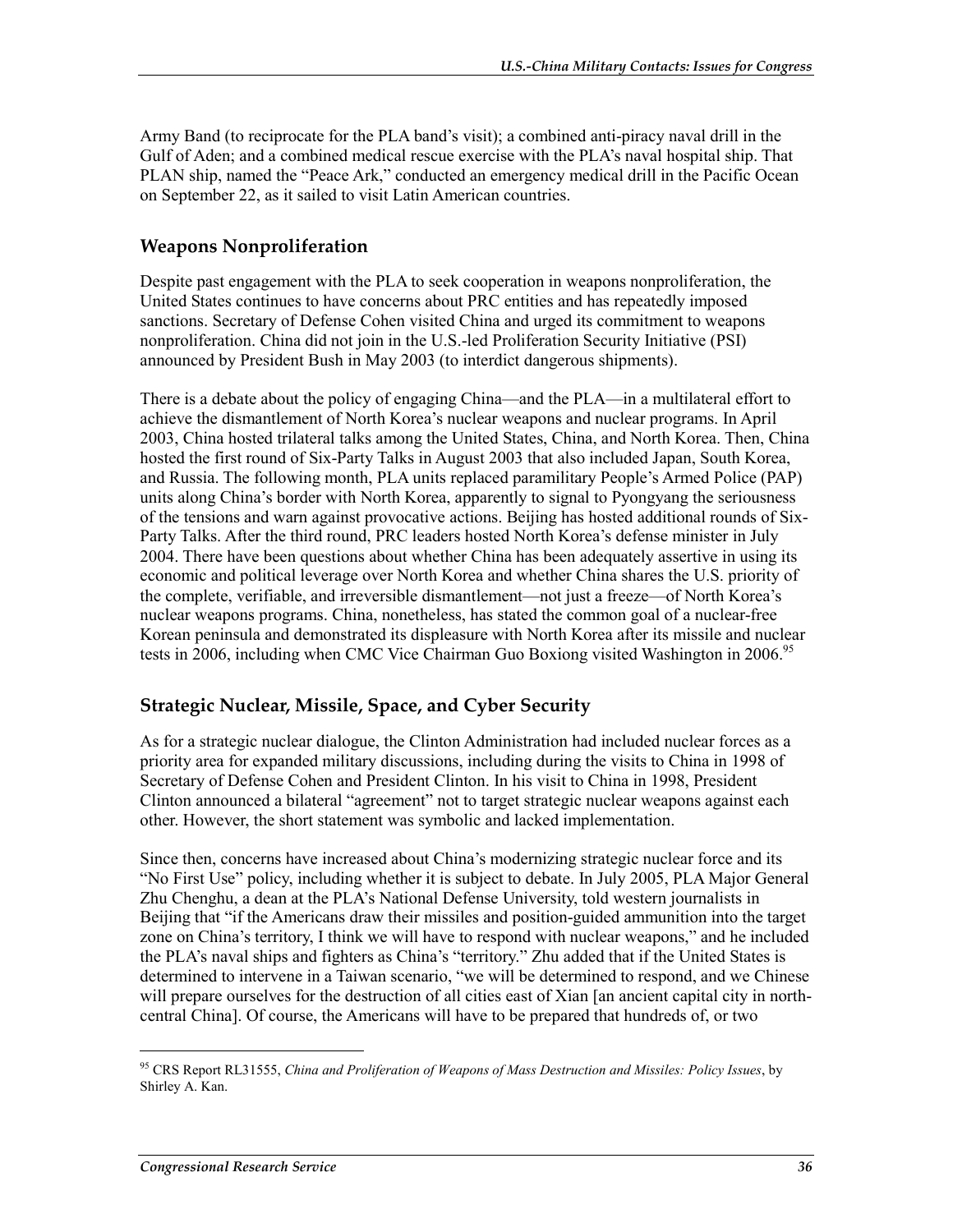hundreds of, or even more cities will be destroyed by the Chinese." Zhu also dismissed China's "No First Use" policy, saying that it applied only to non-nuclear states and could be changed. China's experts argued that Zhu's comments reflected China's concerns about the challenges presented by U.S. defense policy and nuclear strategy for China's policy.<sup>96</sup> Aside from such sensationalistic statements, the Defense Department's 2011 report to Congress on the PLA noted that "some PLA officers have written publicly of the need to spell out conditions under which China might need to use nuclear weapons first; for example, if an enemy's conventional attack threatened the survival of China's nuclear force, or of the regime itself. However, there has been no indication that national leaders are willing to attach such nuances and caveats to China's 'no first use' doctrine."

Moreover, there has been a challenge to engage with the Commander of the Second Artillery. When Defense Secretary Rumsfeld visited China in October 2005, the PLA accorded him the honor of being the first foreigner to visit the Second Artillery's headquarters. Its commander, General Jing Zhiyuan, assured Rumsfeld that China would not be the first to use nuclear weapons.<sup>97</sup> General Jing later hosted the Chairman of the House Armed Services Committee, Representative Ike Skelton, at the Second Artillery's headquarters in August 2007.<sup>98</sup>

The Bush Administration invited General Jing to visit the Strategic Command (STRATCOM), as discussed during a summit between Presidents Bush and Hu Jintao in Washington in April 2006. Two months later, Assistant Secretary of Defense Peter Rodman visited Beijing for the DCT and discussed the invitation to the 2<sup>nd</sup> Artillery Commander. In October 2006, the STRATCOM commander, General James Cartwright (USMC), expressed interest in engaging with the PLA on space issues, including how the two sides could avoid and handle collisions or interference between satellites, and perceptions of attacks on satellites.<sup>99</sup> However, General Jing declined to schedule a visit.<sup>100</sup> On January 11, 2007, the PLA conducted its first successful direct ascent antisatellite (ASAT) weapons test by launching a missile with a kinetic kill vehicle to destroy a PRC satellite.<sup>101</sup> On June 13, 2007, Deputy Under Secretary of Defense Richard Lawless testified to the House Armed Services Committee that the PLA would not set a date to hold a dialogue on nuclear policy, strategy, and doctrine. Lawless said that PLA strategic forces have improved the capability to target the U.S. mainland.102 General Jing Zhiyuan has traveled outside of China, but not to the United States, including a trip to Sweden and Bulgaria in November 2007. The PLA's refusal raised questions about China's intentions and Hu Jintao's control over the PLA.

The PLA took some modest steps in December 2007, when the PLA delegation to the 9<sup>th</sup> DCT included 2nd Artillery Deputy Chief of Staff Yang Zhiguo. In April 2008, the PLA and the Defense Department held talks in Washington on nuclear strategy at the "experts" level. The PLA

 $\overline{a}$ 

<sup>96</sup> Jason Dean, "Chinese General Lays Nuclear Card on U.S.' Table," *Wall Street Journal*, July 15, 2005; Danny Gittings, "General Zhu Goes Ballistic," *Wall Street Journal*, July 18, 2005; World Security Institute China Program, "Opening the Debate on U.S.-China Nuclear Relations," *China Security*, Autumn 2005.

<sup>&</sup>lt;sup>97</sup> General Jing's reiteration of the "no first use" pledge was cited by one official PRC media report: "Rumsfeld Visits China; The Chinese Side Reiterates It Will Not Use Nuclear Weapons First," *Zhongguo Tongxun She [New China News Agency]*, October 20, 2005.

<sup>98</sup> *Xinhua* and *Associated Press*, August 27, 2007.

<sup>99</sup> Jeremy Singer, "Cartwright Seeks Closer Ties with China, Russia," *Space News*, October 16, 2006.

<sup>100</sup> Bill Gertz, "Chinese General's U.S. Visit for Nuke Talks Deferred," *Washington Times*, January 15, 2007.

<sup>101</sup> See CRS Report RS22652, *China's Anti-Satellite Weapon Test*, by Shirley A. Kan.

<sup>&</sup>lt;sup>102</sup> House Armed Services Committee, hearing on China: Recent Security Developments, June 13, 2007.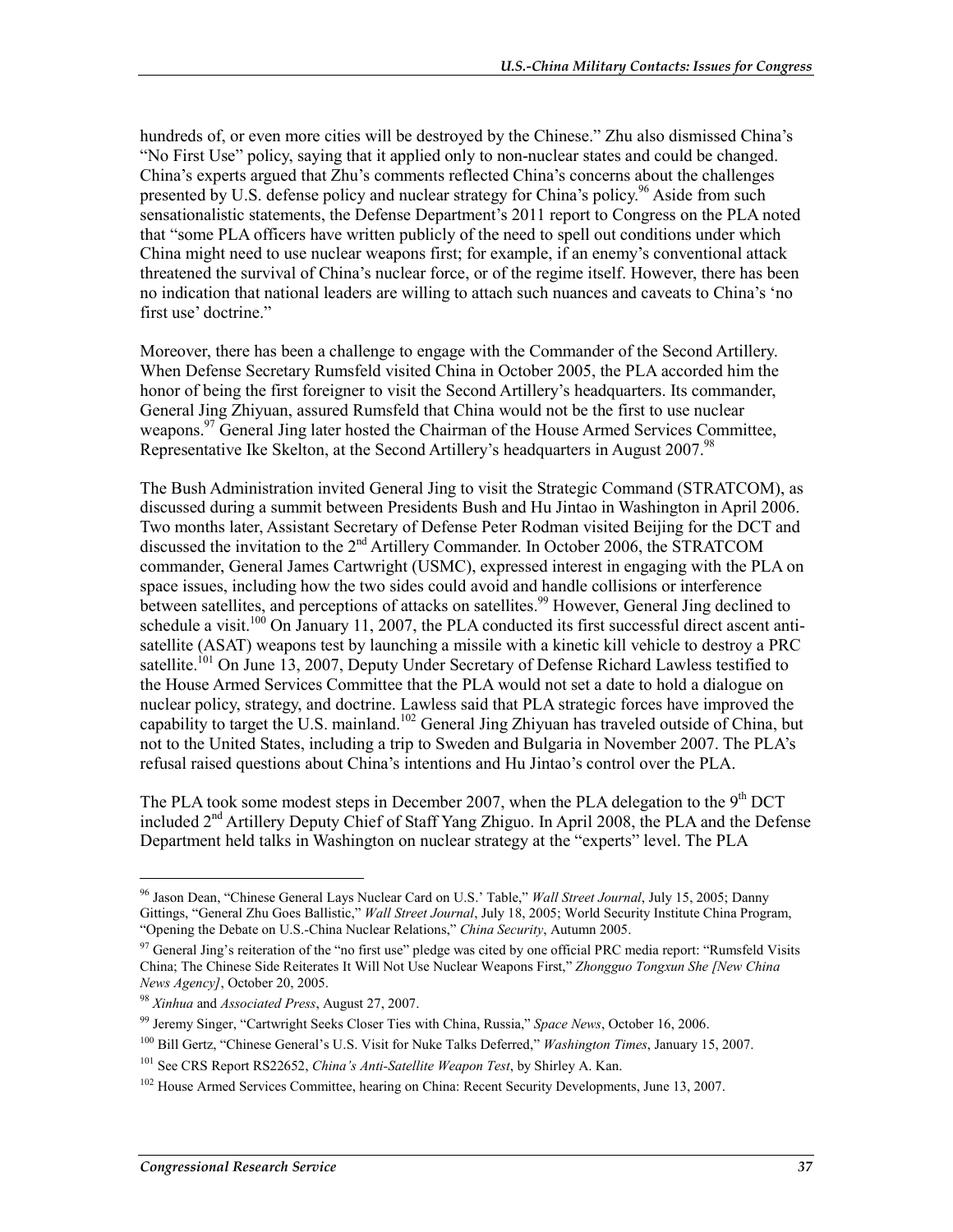proposed to change the Pentagon-PLA defense policy talks into a "Strategic Dialogue," that would include nuclear policy. In early 2009, the National Security Council's Senior Director for Asia, Dennis Wilder, said that the PLA was intentionally being mysterious to have an advantage and expressed concerns about miscalculation and doubts China would engage in arms control.<sup>103</sup> General Jing Zhiyuan visited Tanzania and Uganda in October 2008, but not the United States. In July 2009, General Jing visited Serbia and Ukraine.

Under the Obama Administration, at a summit in Beijing in November 2009, President Obama repeated what President Clinton said about non-targeting of nuclear arms. In the first U.S.-PRC "Joint Statement" since 1997, Obama and Hu Jintao issued a "Joint Statement" which reaffirmed the U.S-PRC "commitment" of June 27, 1998, "not to target at each other the strategic nuclear weapons under their respective control." The two countries also claimed "common interests" in promoting the peaceful use of outer space.

While in India in January 2010, Secretary of Defense Robert Gates said that the United States sought to start a routine, in-depth dialogue with the PRC on strategic intentions and plans, in order to avoid miscalculations or misunderstandings and safeguard global stability. He cited his experience with the value of strategic arms talks with the Soviet Union. In April, Assistant Secretary of State for East Asian and Pacific Affairs Kurt Campbell also lamented that lagging behind a number of dialogues with the PRC has been the military dialogue, and lagging further beyond overall military talks has been a nuclear dialogue. The next month, Campbell said that the U.S. side proposed that Defense Department officials going to the S&ED in Beijing brief the PLA on the Quadrennial Defense Review (QDR) and Nuclear Posture Review (NPR) (of February and April 2010).<sup>104</sup> However, the PLA did not accept such DOD briefings on the agenda of the S&ED. The NPR called for a dialogue with China on "strategic stability"<sup>105</sup> to provide a mechanism for each side to communicate its views about the other's strategies, policies, and programs on nuclear weapons and other strategic capabilities, thereby enhancing confidence, improving transparency, and reducing mistrust. A model for U.S.-PLA discussion could be the PRC-Russian agreement of October 2009, on mutual notifications of launches of ballistic missiles and space launch vehicles.

The Defense Secretary reported to Congress in August 2010 that after the first round of talks on nuclear policy and strategy in April 2008, the PLA has not agreed to further talks. Secretary Gates raised this concern with CMC Vice Chairman General Xu Caihou, when he visited in October 2009. General Chilton hosted General Xu for a brief visit at STRATCOM. Further, the report named as a priority a strategic dialogue in nuclear, space, and cyber topics. However, the U.S. proposal has met resistance from the PLA. Meanwhile, General Jing of the  $2<sup>nd</sup>$  Artillery visited Hungary and Belarus in July 2010, but not the United States. After that in 2010, there were some PLA occasions in Beijing at which General Jing was the only one of the CMC who was absent.

<sup>103</sup> Quoted in "Bush Official Urges China to Lift Nuclear Secrecy," *AP*, January 14, 2009.

<sup>&</sup>lt;sup>104</sup> Defense Department, "Press Conference with Secretary Gates from India," January 20, 2010; "China and Nuclear Talks," *Washington Times*, April 29, 2010; State Department, "Briefing on the Upcoming U.S.-China Strategic and Economic Dialogue," May 19, 2010.

<sup>105</sup> On "strategic stability," see, for example, Brad Roberts, "Strategic Deterrence Beyond Taiwan," in *Beyond the Strait: PLA Missions Other Than Taiwan* (Army War College, April 2009); Li Bin and Nie Hongzhen, "An Investigation of China-U.S. Strategic Stability," Union of Concerned Scientists, May 2009; M. Taylor Fravel and Evan Medeiros, "China's Search for Assured Retaliation," *International Security*, Fall 2010; Dean Cheng, "Chinese Views on Deterrence," *Joint Forces Quarterly*, 1<sup>st</sup> Quarter 2011; Lora Saalman, "China and the U.S. Nuclear Posture Review," Carnegie-Tsinghua Center for Global Policy, February 2011.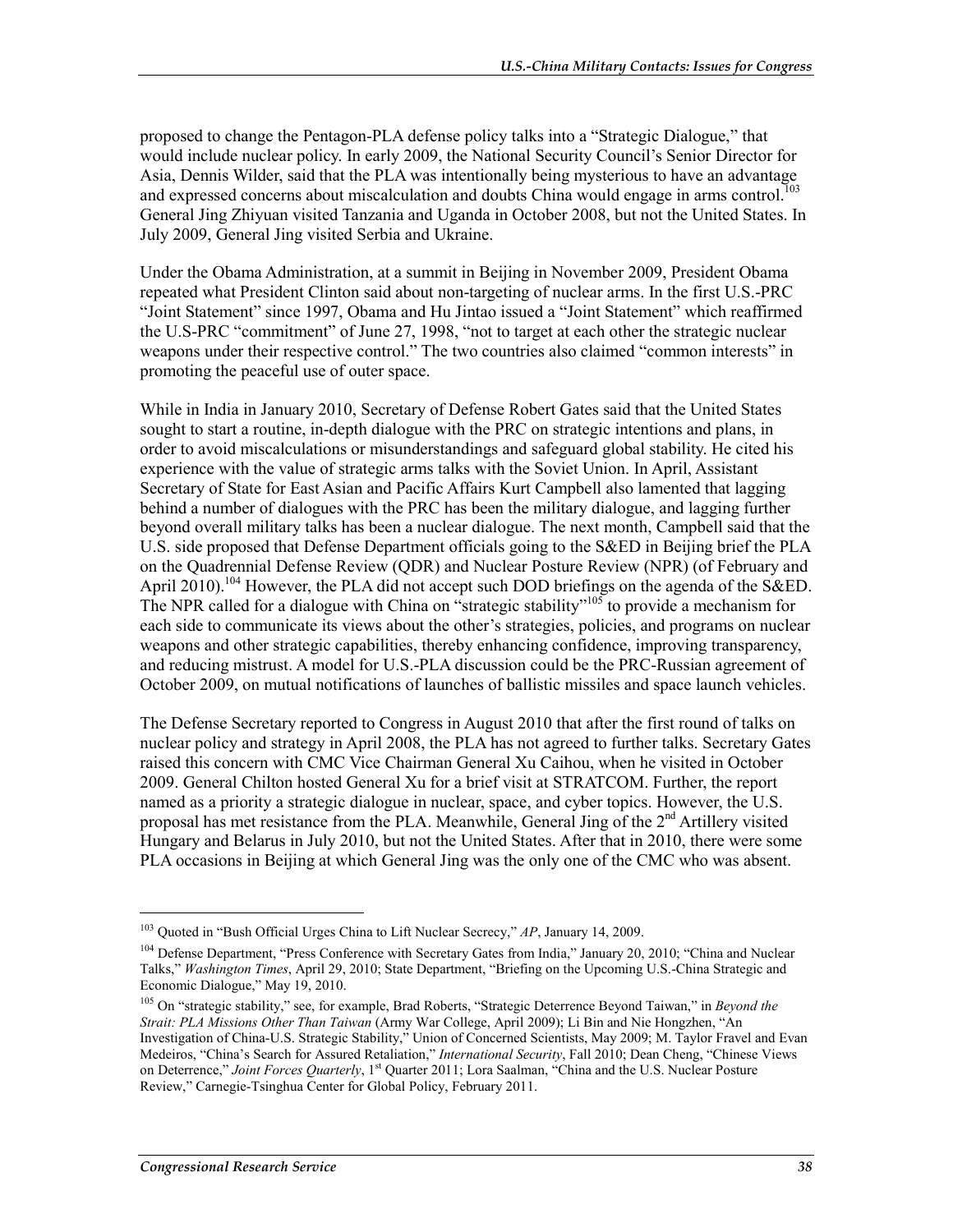During his visit in early 2011, Secretary Gates again proposed a Strategic Dialogue and invited General Jing to visit. The PLA agreed to "study" the proposal. However, even before Gates met with Jing, the PLA issued a press statement to sum up Gates' visit. Moreover, the U.S.-PRC Joint Statement of January 19, 2011, issued at Hu Jintao's state visit did not note a "strategic dialogue" or a PLA visit to STRATCOM. Indeed, on April 27, the PLA's spokesman failed to acknowledge even consideration of a strategic dialogue or a visit by General Jing. Still, at the  $3<sup>rd</sup> S&ED$  in Washington on May 9-10, the Defense and State Departments started the first Strategic Security Dialogue (SSD) with the PRC that brought together the PLA and the Foreign Ministry. The Defense Department contended that this SSD stemmed from Gates' proposal for strategic talks. The SSD discussed cyber and maritime disputes. The Defense Secretary's 2011 report on the PLA told Congress that the PLA's writings have covered capabilities for cyber warfare. In November 2011, the National Counterintelligence Executive submitted the first unclassified report to Congress since 2008 on economic espionage and the first to focus on cyber espionage.

# **Counterterrorism**

The PRC's cooperation in counterterrorism after the attacks on September 11, 2001, has not included military cooperation with the U.S. military. The U.S. Commanders of the Central and Pacific Commands, General Tommy Franks and Admiral Dennis Blair, separately confirmed in April 2002 that China did not provide military cooperation (nor was it requested) in Operation Enduring Freedom against Al Qaeda in Afghanistan (e.g., basing, staging, or overflight) and that China's shared intelligence was not specific enough. Also, the Pentagon issued a report in June 2002 on the international coalition fighting terrorism and did not include China among the countries providing military contributions. China has provided diplomatic support, cited by the State Department. U.S.-PRC counterterrorism cooperation has been limited, while U.S. concerns have increased about the PRC's increased influence in the Shanghai Cooperation Organization (SCO) and its call for U.S. withdrawals from Central Asia, and about PRC-origin small arms and anti-aircraft missiles found in Afghanistan and Iraq.<sup>106</sup>

Some have urged caution in military cooperation with China on this front, while others see benefits for the U.S. relationship with China and the war on terrorism. Senator Bob Smith and Representative Dana Rohrabacher wrote Secretary of Defense Rumsfeld in late 2001, to express concerns about renewed military contacts with China. In part, they argued that "China is not a good prospect for counterterrorism cooperation," because of concerns that China has practiced internal repression in the name of counterterrorism and has supplied technology to rogue regimes and state sponsors of terrorism.<sup>107</sup> In contrast, a report by Rand in 2004 urged a program of security management with China that includes counterterrorism as one of three components.<sup>108</sup>

As preparations intensified for the summer Olympic Games in Beijing in 2008, a policy issue concerned the extent to which the United States, including the U.S. military, should support security at the games to protect U.S. citizens and should cooperate with the PLA and the paramilitary PAP. With concerns about internal repression by the PRC regime in the Tiananmen Crackdown of June 1989 and after, U.S. sanctions (in Section 902 of the Foreign Relations Authorization Act for FY1990-FY1991, P.L. 101-246) have denied the export to China of defense

<sup>106</sup> See CRS Report RL33001, *U.S.-China Counterterrorism Cooperation: Issues for U.S. Policy*, by Shirley A. Kan.

<sup>&</sup>lt;sup>107</sup> Senator Bob Smith and Representative Dana Rohrabacher, letter to Secretary of Defense Donald Rumsfeld, December 17, 2001.

<sup>108</sup> Rand, "U.S.-China Security Management: Assessing the Military-to-Military Relationship," July 2004.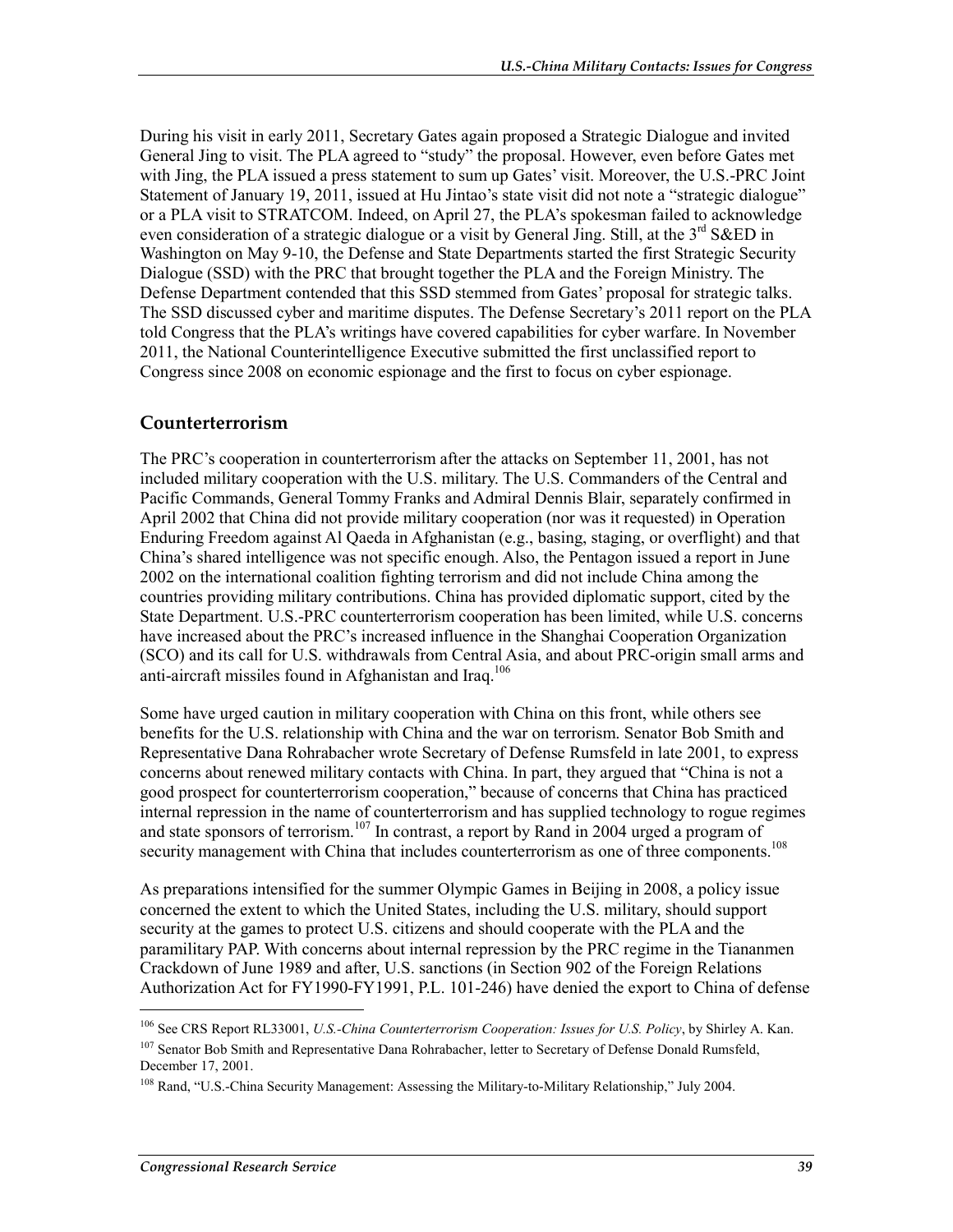articles/services, including helicopters, as well as crime control equipment. Presidential waivers are authorized. A precedent was set in 2004, when various U.S. departments, including the Department of Defense, provided security assistance for the Olympic games in Athens, Greece, in 2004. On June 22, 2006, at a hearing of the House Armed Services Committee, Brigadier General John Allen, the Principal Director for Asian and Pacific Affairs at the Office of the Secretary of Defense, testified that the Pentagon started discussions with China regarding security cooperation for the 2008 Olympics. However, Deputy Under Secretary of Defense Richard Lawless testified to the House Armed Services Committee on June 13, 2007, that China did not accept offers from the Defense Department to assist in Olympic security.

In February 2009, U.S. policymakers proposed a non-lethal supply route from China to Afghanistan, partly due to worry about the vulnerable route through Pakistan. The proposal did not see progress, but seemed less urgent after Kyrgyzstan in June reversed its threat in February to evict U.S. forces from Manas air base. Speaking at the annual Shangri-la Dialogue in Singapore in May 2009, Defense Secretary Gates said that he would welcome China's help in Afghanistan, including for security assistance of civilian efforts there.<sup>109</sup>

Any military cooperation with China would involve stark differences on human rights. The United States takes into account the role of the PRC's armed forces, including the paramilitary PAP, in internal security (including against Tibetan and Uighur peoples in the western regions). After an earthquake in Port-Au-Prince, Haiti, in January 2010, the Army's 82<sup>nd</sup> Airborne had soldiers conduct the first U.S. combined patrol with U.N. peacekeepers there. However, the U.N. unit was a PAP unit deployed in police uniforms of the Ministry of Public Security  $(MPS)^{10}$ 

# **Accounting for POW/MIAs**

For humanitarian reasons or to advance the broader U.S.-PRC relationship, the PLA has been helpful in U.S. efforts to resolve POW/MIA cases from World War II, the Vietnam War, and the Cold War. In February 2001, the Defense Department characterized PRC assistance to the United States in recovering remains from World War II as "generous," citing the missions in 1994 in Tibet and in 1997-1999 in Maoer Mountain in southern China.<sup>111</sup>

However, for 16 years—even as the survivors of those lost in the Korean War were aging and dying—the United States faced a challenge in securing the PLA's cooperation in U.S. accounting for POW/MIAs from the Korean War. Despite visits by the Director of the Defense POW/MIA Office (DPMO) and other military officials to China and improved bilateral relations, the United States was not able to announce progress in obtaining cooperation from the PLA until 2008.

In April 1992, a military official in Eastern Europe supplied a report to then Secretary of Defense Dick Cheney, alleging that "several dozen" American military personnel captured in the Korean War (1950-1953) were sent to a camp in the Northeastern city of Harbin in China where they were used in psychological and medical experiments before being executed or dying in captivity.112 In May 1992, the State Department raised the issue of POW/MIAs with the PRC,

<sup>109</sup> Vijay Joshi, "U.S. Urges Europe, China to Step up Afghan Help," *AP*, May 30, 2009.

<sup>110 &</sup>quot;China, U.S. Peacekeepers Conduct Joint Patrol in Haiti," *Xinhua*, January 29, 2010. Dennis Blasko, ex-Army Attache, noted that this MPS unit belonged to the PAP Yunnan Border Defense unit and may wear MPS uniforms.

<sup>&</sup>lt;sup>111</sup> Department of Defense, news release, "China Provides World War II U.S. Aircraft Crash Sites," February 8, 2001.

<sup>112</sup> Melissa Healy, "China Said to Have Experimented on U.S. POWs," *Los Angeles Times*, July 4, 1992.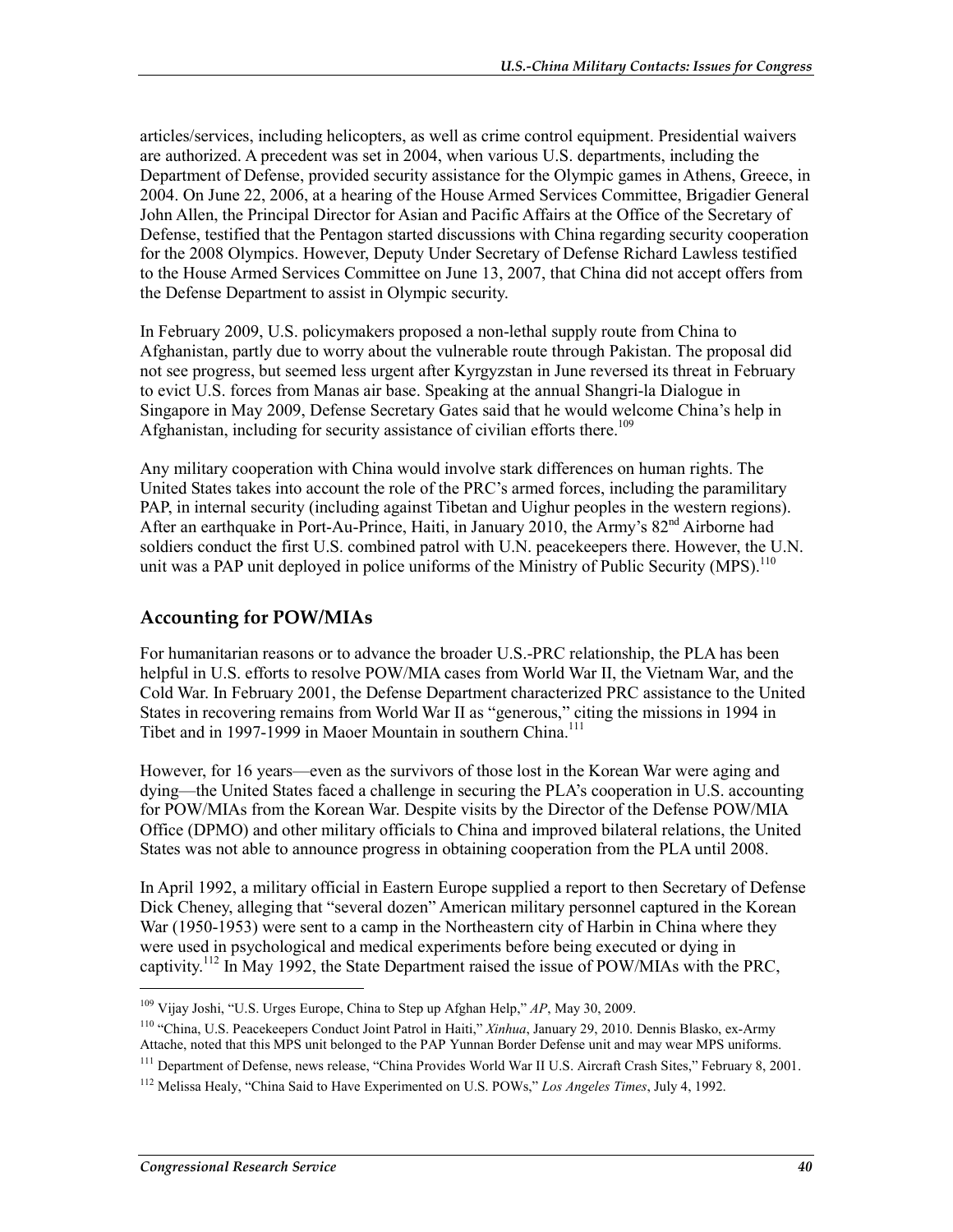saying it was a "matter of the highest national priority," and in June 1992, the Senate Select Committee on POW/MIA Affairs received information from the Russian government indicating that over 100 American POWs captured in the Korean War were interrogated by the Soviet Union and possibly sent to China.<sup>113</sup> The United States also presented to the PRC a list of 125 American military personnel still unaccounted for since the Korean War, who were believed to have been interrogated in the Soviet Union and then sent to China. China responded to the United States that it did not receive anyone on that list from the former Soviet Union.<sup>114</sup> But that response apparently did not address whether China received American military personnel from North Korea or China itself transferred them.

Upon returning from North Korea and Southeast Asia in December 1992, Senator Robert Smith, Vice Chairman of the Select Committee on POW/MIA Affairs, disclosed that officials in Pyongyang admitted that "hundreds" of American POWs captured in the Korean War were sent to China and did not return to North Korea. According to Smith, North Korean officials said that China's PLA operated POW camps in North Korea during the Korean War and the Cold War and detained Americans in China's northeastern region. Moreover, North Korean officials told Smith that some American POWs could have been sent to the Soviet Union for further interrogations. Smith advocated that the U.S. government press the PRC government for information on POWs rather than accept the PRC's denials that it had POWs or information about them, saying "this is where the answers lie."<sup>115</sup> (The Senate created the Select Committee on POW/MIA Affairs in August 1991, chaired by Senator John Kerry. It concluded in December 1992, after gaining "important new information" from North Korea on China's involvement with U.S. POWs.<sup>116</sup>)

Secretary of Defense Cohen visited China in 1998 and stressed cooperation on POW/MIA cases one of four priorities in exchanges with the PLA. After visiting China in January 1999 to seek the PLA's cooperation in opening its secret archives on the Korean War, the Director of DPMO, Robert Jones, said that "we believe that Chinese records of the war may hold the key to resolving the fates of many of our missing servicemen from the Korean War." DPMO's spokesman, Larry Greer, reported that the PRC agreed to look into the U.S. request to access the archives.<sup>11</sup>

In March 2003, DPMO Director Jerry Jennings visited China and said that PRC records likely hold "the key" to resolving some POW/MIA cases from the Korean War.<sup>118</sup> Just days after the Chairman of the Joint Chiefs of Staff, General Myers, visited Beijing in January 2004, PRC media reported on January 19, 2004, that the government declassified the first batch of over 10,000 files in its archives on the PRC's foreign relations from 1949 to 1955. However, this step apparently excluded wartime records, and General Myers did not announce cooperation by China in providing information in its archives related to American POW/MIAs from the Korean War.<sup>119</sup> The PRC later announced in July 2004 the declassification of a second batch of similar files. In

 $\overline{a}$ 

<sup>113</sup> Mark Sauter, "POW Probe Extends to Korea, China," *Tacoma News-Tribune*, June 21, 1992.

<sup>114 &</sup>quot;No U.S. POWs in China," *Beijing Review*, July 27-August 2, 1992.

<sup>115</sup> Carleton R. Bryant, "N. Korea: POWs Sent to China: Senator Says U.S. Must Prod Beijing," *Washington Times*, December 23, 1992.

<sup>116</sup> Report of the Select Committee on POW/MIA Affairs, S.Rept. 103-1, January 3, 1993. Also see CRS Report RL33452, *POWs and MIAs: Status and Accounting Issues*, by Charles A. Henning.

<sup>117</sup> Sue Pleming, "U.S. Asks China for Access to Korean POW Files," *Reuters*, February 4, 1999.

<sup>&</sup>lt;sup>118</sup> Department of Defense, "U.S., China Agree to Enhanced Cooperation on POW/MIA Matters," March 29, 2003.

<sup>119</sup> Author's consultation with DPMO, January 29, 2004.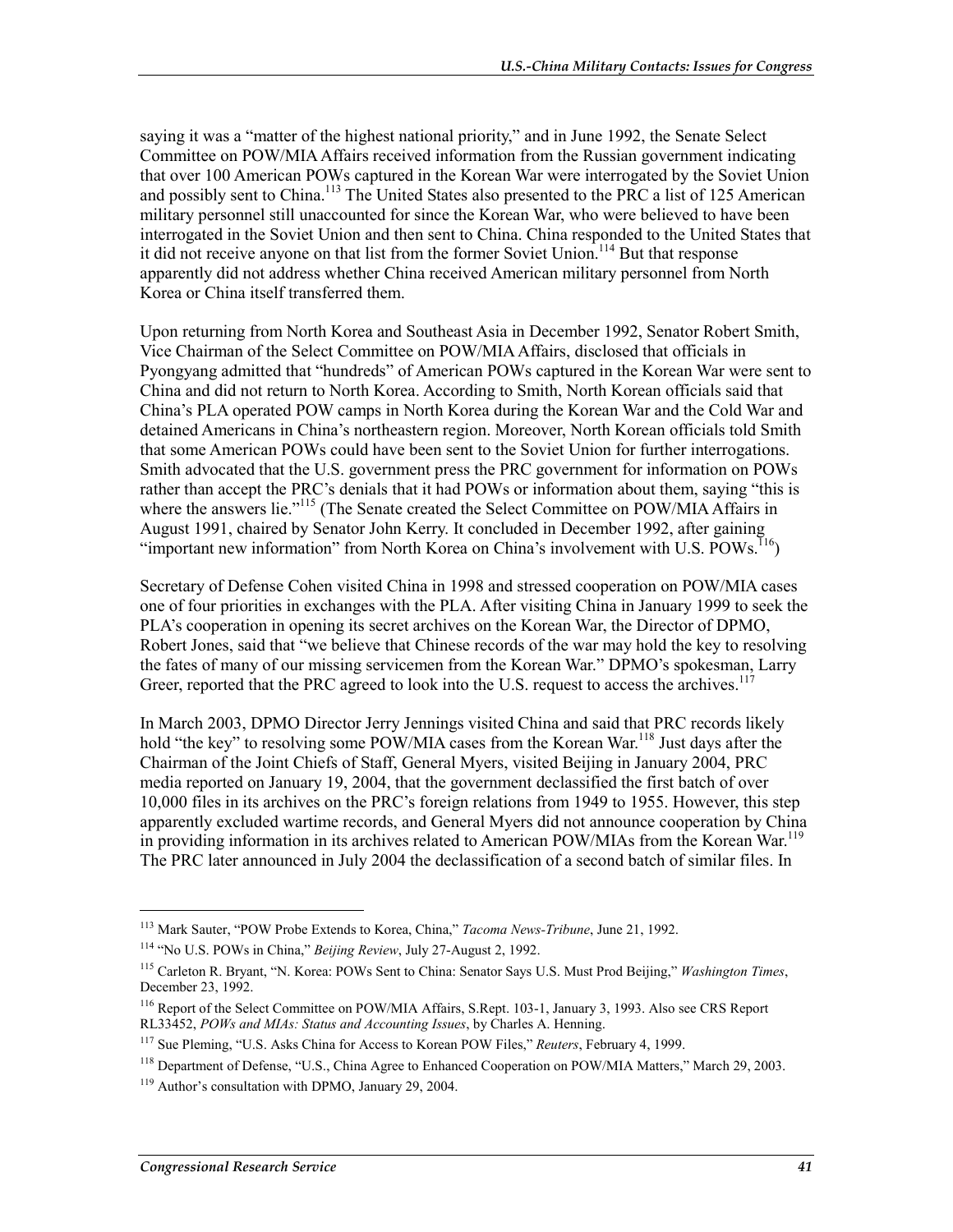February 2005, DPMO acknowledged that PRC cooperation on Korean War cases remained the "greatest challenge."<sup>120</sup>

Visiting Beijing with Defense Secretary Donald Rumsfeld in October 2005, Pentagon officials again raised the issue of access to China's Korean War archives believed to hold documents on American POWs.<sup>121</sup> In July 2006, General Guo Boxiong (the top PLA officer) visited the United States and agreed to open PLA archives on the Korean War. However, in his June 2007 report to Congress on military contacts, Secretary Gates reported that the PLA's help "yielded mixed results." PLA cooperation with DPMO was "limited" in 2006, despite General Guo's promise.

There was some progress in February 2008, when China finally agreed to allow access to the PLA archives on the Korean War. However, the PLA did not grant direct U.S. access to the records, as asked by the Defense Department. The DPMO would have to request searches done by PRC researchers at the archives, and the PLA would control and turn over deemed acceptable records. The two sides also had to negotiate the frequency, amount, and expenses of the PLA's searches. Deputy Assistant Secretary of Defense for POW/MIA Affairs Charles Ray signed an initial Memorandum in Shanghai on February 29, 2008, which was followed by a detailed memorandum on April 24, 2008.122 Despite the PRC's refusal to cooperate for many years, a PRC Foreign Ministry spokesman claimed China agreed out of "humanitarianism.<sup>7123</sup> The United States also has had a challenge in seeking information on POW camps run by the PLA in North Korea.

DPMO agreed to pay for PLA for its research in the amount of \$75,000 semi-annually, at no more than \$150,000 each fiscal year. Under the agreed arrangement, the two sides have held annual meetings in the United States and the PRC, and the PLA has provided progress reports and annual reports. On July 10, 2008, the House Armed Services Subcommittee on Military Personnel held a hearing on POWs and MIAs, with discussion of POW/MIAs taken to China during the Korean War, including Sergeant Richard Desautels who was buried in China in 1953. In mid-2009, the PLA finally provided to the DOD initial information, but that report consisted of 25 pages of summaries of supposedly classified documents on U.S. POW/MIAs from the Korean War (and not the documents), after the United States paid the PLA \$150,000.<sup>124</sup> Still, DPMO has gotten some progress from the PLA in its willingness over cooperation since 2008. During CMC Vice Chairman General Xu Caihou's visit in October 2009, he provided information to Defense Secretary Gates about a site in Guangdong province where a U.S. aircraft crashed, part of new insights for the Defense Department which had thought the plane crashed into the sea. The PLA

 $\overline{a}$ 

<sup>&</sup>lt;sup>120</sup> DPMO, "Personnel Accounting Progress in China as of February 4, 2005," February 2005.

<sup>121</sup> Robert Burns, "Pentagon Seeking Access to Chinese Records on War MIAs," *AP/Arizona Republic*, October 23, 2005; and author's discussions with DPMO.

<sup>&</sup>lt;sup>122</sup> "Pentagon Cites MIA Deal With China," AP, February 25, 2008, quoting DPMO spokesman Larry Greer; and Defense Department, "U.S. and China Sign POW/ MIA Arrangement," news release, February 29, 2008. DPMO signed two memoranda with the PLA and its Archives Department: "Memorandum of Arrangement Between the Department of Defense, the United States of America, and the Ministry of National Defense, the People's Republic of China, to Establish and Develop Military Archives Cooperation Activities to Search for Information Relating to U.S. Military Personnel Missing in Action Before, During, and After the Korean War," February 29, 2008; and "Memorandum of Arrangement on Developing Military Archive Cooperation Between the U.S. Department of Defense Prisoner of War/Missing Personnel Office and the People's Liberation Army Archives Department on Information Relating to U.S. Military Personnel Missing in Action Before, During, and After the Korean War," April 24, 2008.

<sup>123 &</sup>quot;PRC Will Continually Help Look for Remains of U.S. Soldiers Killed in Korean War," *Xinhua*, February 28, 2008.

<sup>124 &</sup>quot;Inside the Ring," *Washington Times*, July 16, 2009; PLA Archives Department, "Achievement Document of Military Archives Cooperation Between the People's Republic of China and the United States of America, October 2008 – April 2009."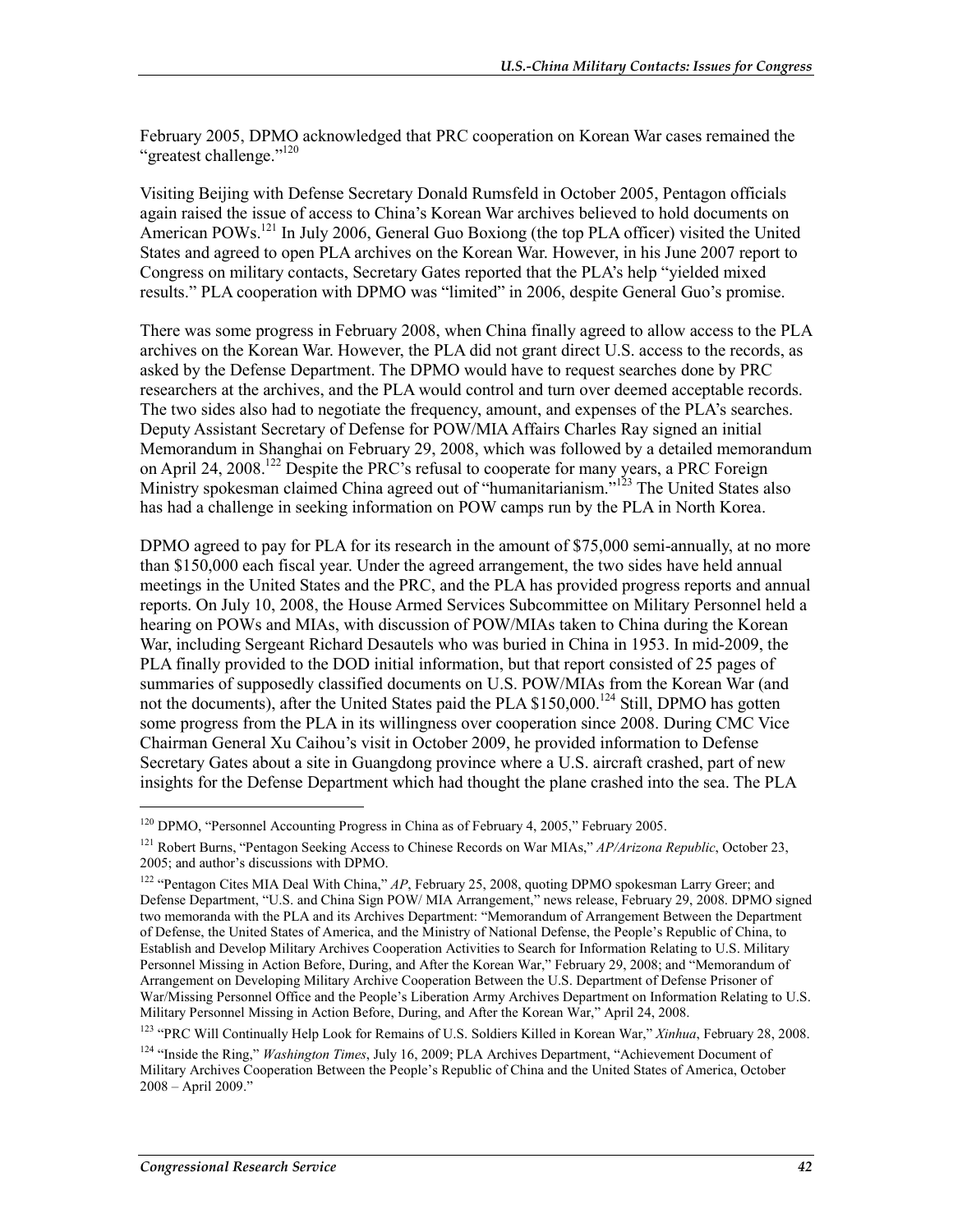also provided new information on five cases of aircraft that crashed in China and North Korea. The PLA Archives Department provided its second annual report in 2010, but there was a gap of five months (April-September 2009) between the first and second reports from the PLA.125 The memorandum signed in April 2008 was in effect for a period of three years, so it expired in April 2011. A follow-on memorandum to continue cooperation could be signed later in 2011.

<sup>125</sup> DPMO, "Personnel Accounting Progress in China," April 7, 2011; PLA Archives Department, "The Achievement Document of Military Archives Cooperation Between the People's Republic of China and the United States of America, September 2009 – August 2010."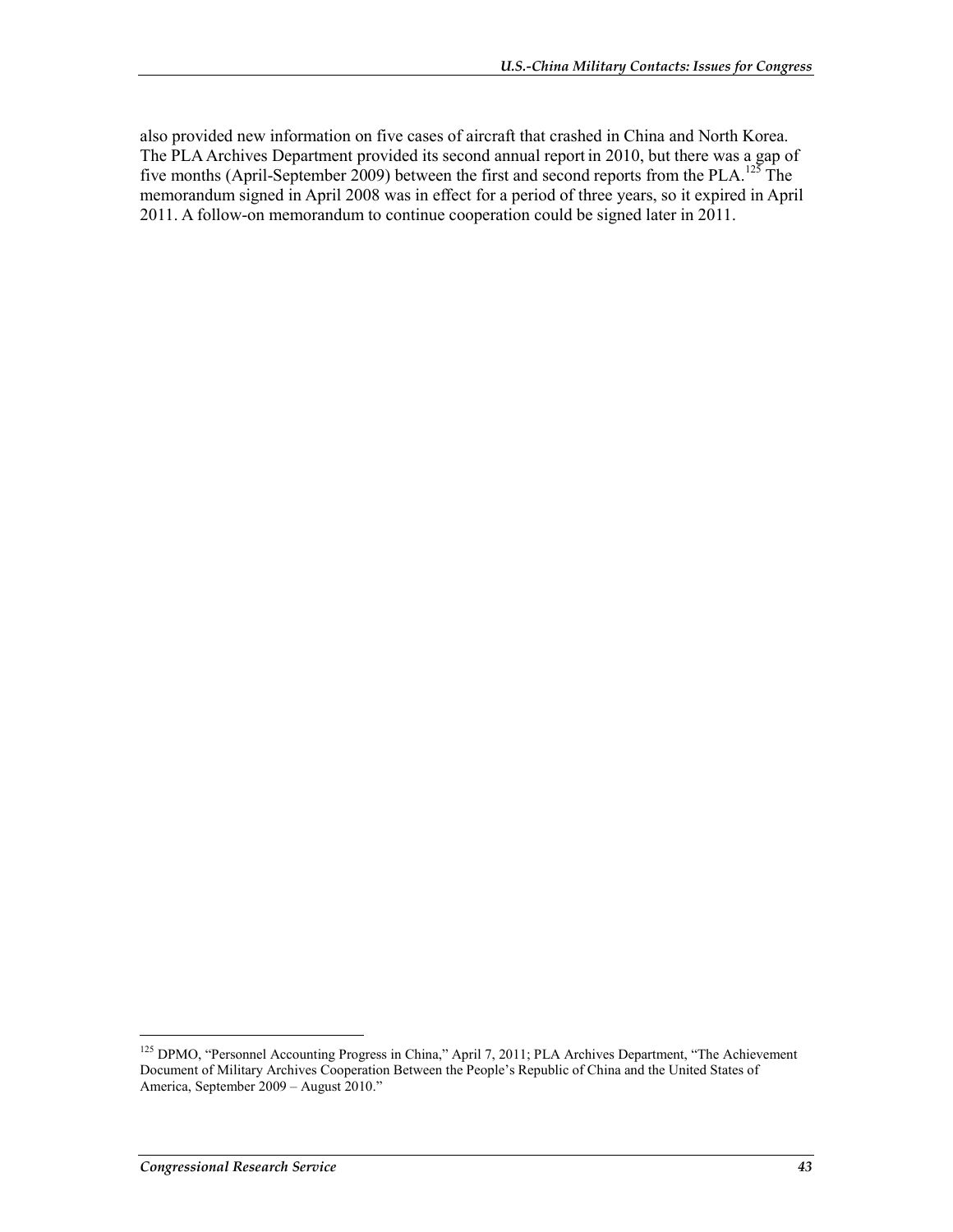# **Appendix. Major Military Contacts and Incidents Since 1993**

The scope of this record of mil-to-mil contacts focuses on senior-level visits, strategic talks, functional exchanges, agreements, commissions, and training or exercises. This compiled record does not provide a detailed list of all mil-to-mil contacts (that also include confidence building measures, educational exchanges that include visits by students at U.S. military colleges and the U.S. Capstone educational program for new general/flag officers, the numerous port calls in Hong Kong that continued after its hand-over from British to PRC control in July 1997, disaster relief missions, multilateral conferences, "track two" discussions sponsored by former Defense Secretary William Perry, etc.). There is no security assistance, as U.S. sanctions against arms sales have remained since 1989. Sources include numerous official statements, reports to Congress, documents, U.S. and PRC news stories, interviews, and observations. Specific dates are provided to the extent possible, while there are instances in which just the month is reported. Text boxes summarize major bilateral tensions in crises or confrontations as a context for the alternating periods of enthusiastic and skeptical contacts.

## **1993**

In July 1993, the Clinton Administration suspected that a PRC cargo ship, called the Yinhe, was going to Iran with chemicals that could be used for chemical weapons and sought to inspect its cargo. In an unusual move, on August 9, China first disclosed that it protested U.S. "harassment" and finally allowed U.S. participation in a Saudi inspection of the ship's cargo on August 26, 1993. Afterward, the State Department said that the suspected chemicals were not found on the ship at that time. The PRC has raised this Yinhe incident as a grievance against the United States and the credibility of U.S. intelligence in particular.

| November 1-2  | Assistant Secretary of Defense for International Security Affairs Chas Freeman visited China,<br>renewing mil-to-mil ties for the first time since the Tiananmen Crackdown in June 1989. Freeman<br>met with General Liu Huaqing (a Vice Chairman of the CMC), General Chi Haotian (Defense<br>Minister), Lieutenant General Xu Huizi (Deputy Chief of General Staff), and Lieutenant General<br>Huai Guomo (Vice Chairman of the Commission of Science, Technology, and Industry for<br>National Defense, or COSTIND).                                                                             |
|---------------|-----------------------------------------------------------------------------------------------------------------------------------------------------------------------------------------------------------------------------------------------------------------------------------------------------------------------------------------------------------------------------------------------------------------------------------------------------------------------------------------------------------------------------------------------------------------------------------------------------|
| 1994          |                                                                                                                                                                                                                                                                                                                                                                                                                                                                                                                                                                                                     |
| January 17-21 | Lieutenant General Paul Cerjan, President of the National Defense University (NDU), visited<br>China to advance professional military exchanges with the PLA's NDU. Cerjan visited the Nanjing<br>MR and saw the 179 <sup>th</sup> Infantry Division.                                                                                                                                                                                                                                                                                                                                               |
| March 11-14   | Under Secretary of Defense for Policy Frank Wisner visited China, along with Secretary of State<br>Warren Christopher.                                                                                                                                                                                                                                                                                                                                                                                                                                                                              |
| July 6-8      | Commander of the Pacific Command (PACOM), Admiral Charles Larson, visited China and held<br>talks with PLA Deputy Chief of General Staff, General Xu Huizi.                                                                                                                                                                                                                                                                                                                                                                                                                                         |
| August 15-18  | The Director of the PRC's National Bureau of Surveying and Mapping (NBSM) visited the United<br>States and signed an agreement for a cooperative program with the Defense Mapping Agency, the<br>predecessor of the National Imagery and Mapping Agency (NIMA), regarding the global<br>positioning system (GPS). The agreement refers to the "Protocol for Scientific and Technical<br>Cooperation in Surveying and Mapping Studies Concerning Scientific and Technical Cooperation<br>in the Application of Geodetic and Geophysical Data to Mapping, Charting, and Geodetic<br>(MC&G) Programs." |
| August 15-25  | Deputy Chief of General Staff, General Xu Huizi, visited the United States and met with Defense<br>Secretary William Perry and General John Shalikashvili, Chairman of the Joint Chiefs of Staff, in                                                                                                                                                                                                                                                                                                                                                                                                |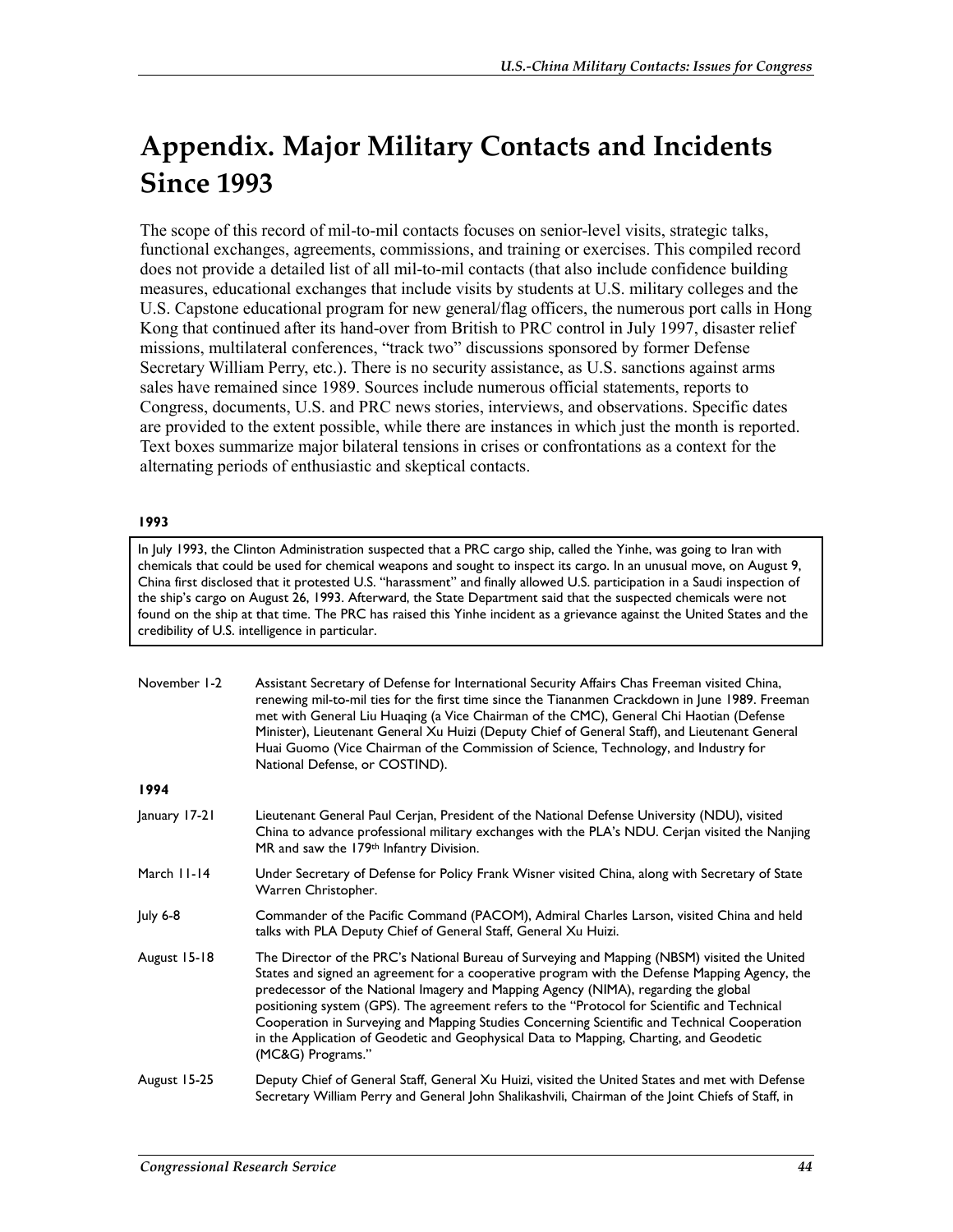Washington, DC, and PACOM Commander, Admiral Richard Macke, in Hawaii.

- September 7-29 In a POW/MIA operation, a U.S. Army team traveled to Tibet with PLA support to recover the remains of two U.S. airmen whose C-87 cargo plane crashed into a glacier at 14,000 feet in Tibet on December 31, 1944, during a flight over the "hump" back to India from Kunming, China, in World War II.
- September 19-24 Chief of Staff of the U.S. Air Force, General Merrill McPeak, visited China and met with PLA Air Force Commander, General Cao Shuangming.
- October 16-19 Secretary of Defense William Perry visited China and met with Generals Liu Huaqing (CMC Vice Chairman) and Chi Haotian (Defense Minister). On October 17, Perry and PLA General Ding Henggao, Director of COSTIND, conducted the first meeting of the newly-established U.S.-China Joint Defense Conversion Commission. They signed the "U.S.-China Joint Defense Conversion Commission: Minutes of the First Meeting, Beijing, October 17, 1994."

In a confrontation in the Yellow Sea on October 27-29, 1994, the U.S. aircraft carrier battle group led by the USS *Kitty Hawk* discovered and tracked a Han-class nuclear attack submarine of the PLA Navy. In response, the PLA Air Force sent fighters toward the U.S. aircraft tracking the submarine. Although no shots were fired by either side, China followed up the incident with a warning, issued to the U.S. Naval Attache over dinner in Beijing, that the PLA would open fire in a future incident.

| November 5-10              | The Director of the Defense Intelligence Agency (DIA), Lieutenant General James Clapper, visited<br>China. He met with the GSD's Second Department (Intelligence) and the affiliated China Institute<br>for International Strategic Studies (CIISS), saw the 179 <sup>th</sup> Division in Nanjing, and received a<br>briefing on tactical intelligence.                                                                                                                                                                              |
|----------------------------|---------------------------------------------------------------------------------------------------------------------------------------------------------------------------------------------------------------------------------------------------------------------------------------------------------------------------------------------------------------------------------------------------------------------------------------------------------------------------------------------------------------------------------------|
| November 11-15             | The Administrator of the Federal Aviation Administration, David Hinson, and the Defense<br>Department's Executive Director of the Policy Board on Federal Aviation, Frank Colson, visited<br>China to formulate the "U.S.-China 8-Step Civil-Military Air Traffic Control Cooperative Plan"<br>agreed to during establishment of the Joint Defense Conversion Commission.                                                                                                                                                             |
| November 19-26             | The PLA sent a delegation of new general and flag officers to the United States (similar to the U.S.<br>Capstone program), led by Lieutenant General Ma Weizhi, Vice President of the NDU. They<br>visited: Fort Irwin (including the National Training Center); Nellis Air Force Base (and observed a<br>Red Flag exercise); Washington, DC (for meetings at NDU and Pentagon, including with the Vice<br>Chairman of the Joint Chiefs of Staff, Admiral William Owens); and Norfolk Naval Base (and<br>toured an aircraft carrier). |
| December                   | A delegation from NIMA visited China to sign a GPS survey plan and discuss provision of PRC<br>data on gravity for a NIMA/NASA project on gravity modeling and establishment of a GPS<br>tracking station near Beijing.                                                                                                                                                                                                                                                                                                               |
| December 10-13             | Assistant Secretary of Defense for Strategy and Requirements Ted Warner visited China to<br>conduct briefings on the U.S. defense strategy and budget as part of a defense transparency<br>initiative, based on an agreement between Secretary Perry and General Chi Haotian in October<br>1994.                                                                                                                                                                                                                                      |
| 1995                       |                                                                                                                                                                                                                                                                                                                                                                                                                                                                                                                                       |
| January 28-<br>February 10 | PLA Major General Wen Guangchun, Assistant to the Director of the General Logistics<br>Department (GLD), visited the United States at the invitation of the Office of the Under<br>Secretary of Defense for Acquisition and Technology. The U.S. military provided briefings on<br>logistics doctrine and systems and allowed the PLA visitors to observe U.S. military logistics<br>activities and installations.                                                                                                                    |
| February 6-10              | U.S. Air Force Deputy Chief of Staff for Plans and Operations, Lieutenant General Joseph Ralston,<br>led a delegation of officials from the Department of Defense, Federal Aviation Administration, and<br>Department of Commerce to visit China. They studied the PRC's civil-military air traffic control<br>system and discussed future cooperation.                                                                                                                                                                               |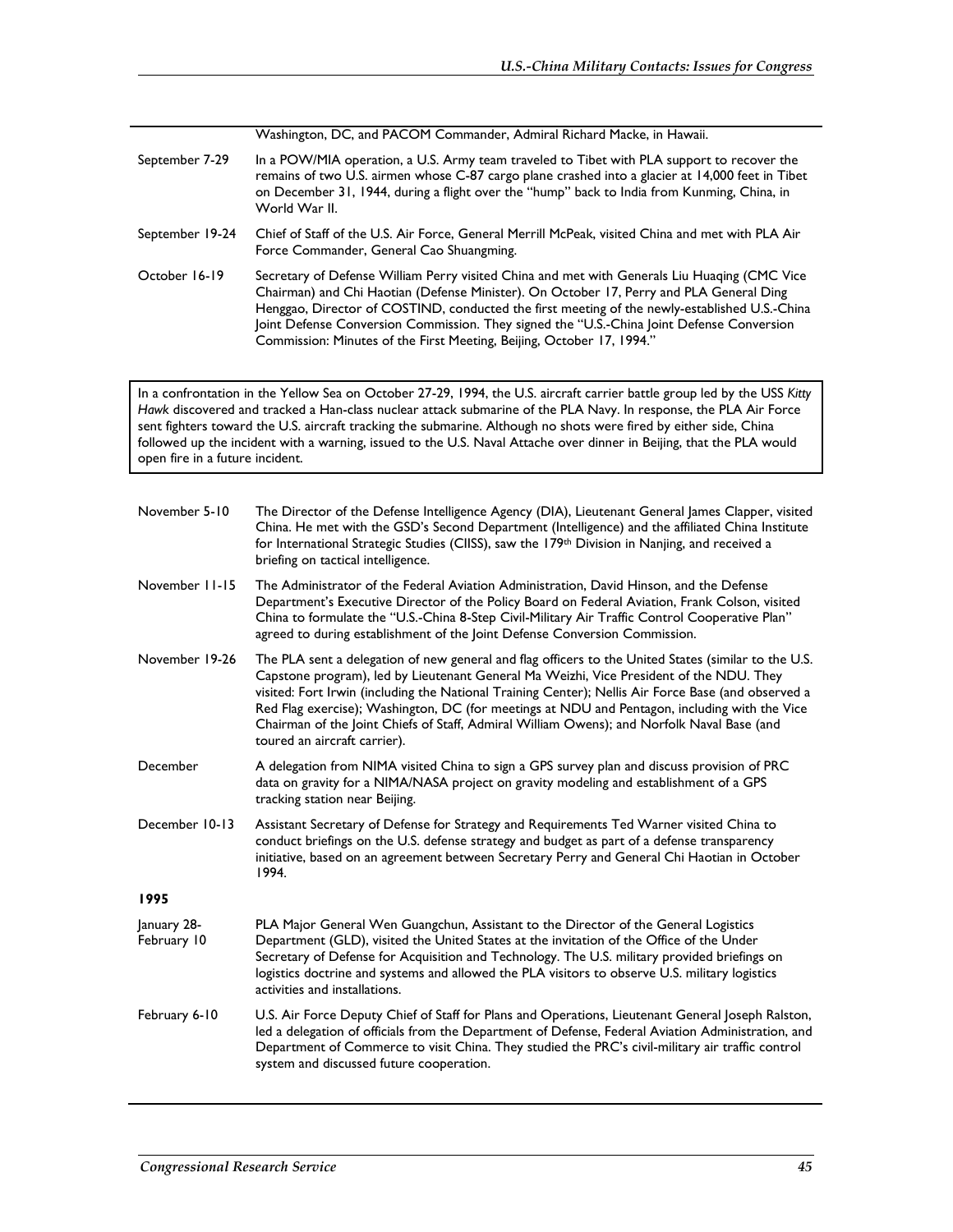In early February 1995, the PLA Navy occupied Mischief Reef in the Spratly Islands in the South China Sea, although Mischief Reef is about 150 miles west of the Philippines' island of Palawan but over 620 miles southeast of China's Hainan island off its southern coast. China seized a claim to territory in the South China Sea against a country other than Vietnam for the first time and challenged the Philippines, a U.S. treaty ally. Some Members of Congress introduced resolutions urging U.S. support for peace and stability. Three months later, on May 10, 1995, the Clinton Administration issued a statement opposing the use or threat of force to resolve the competing claims, without naming China.

| February 24-<br>March 7 | President of the PLA's NDU, Lieutenant General Zhu Dunfa, visited West Point in New York;<br>NDU and Pentagon in Washington, DC; Maxwell Air Force Base in Alabama; Naval Air Station<br>North Island (and boarded an Aegis-equipped cruiser), Marine Recruit Depot, and Camp<br>Pendleton Marine Corps Base in California; and PACOM in Hawaii.                                                                                                                                         |
|-------------------------|------------------------------------------------------------------------------------------------------------------------------------------------------------------------------------------------------------------------------------------------------------------------------------------------------------------------------------------------------------------------------------------------------------------------------------------------------------------------------------------|
| March 22-24             | The USS Bunker Hill (Aegis-equipped, Ticonderoga-class cruiser) visited Qingdao, in the first U.S.<br>Navy ship visit to China since 1989. The senior officer aboard, Rear Admiral Bernard Smith,<br>Commander of Carrier Group Five, met with Vice Admiral Wang Jiying, Commander of the PLA<br>Navy (PLAN)'s North Sea Fleet.                                                                                                                                                          |
| March 25-28             | A Deputy Director of COSTIND, Lieutenant General Huai Guomo, visited Washington to meet<br>with officials at the Department of Commerce, Department of Defense, and people in the private<br>sector to discuss possible projects for the Joint Defense Conversion Commission.                                                                                                                                                                                                            |
| March 26-April 2        | Lieutenant General Xiong Guangkai, PLA Assistant Chief of General Staff (with the portfolio of<br>military intelligence), visited the United States, reciprocating for Assistant Secretary of Defense<br>for Strategy and Requirements Ted Warner's visit to Beijing in December 1994. Xiong provided<br>briefings on the PLA's defense strategy and budget, and the composition of the armed forces, and<br>received briefings on U.S. national and global information infrastructures. |
| March 28-April 4        | A delegation from the PRC's National Bureau of Surveying and Mapping visited the United States<br>to hold discussions with NIMA and release PRC gravity data for analysis.                                                                                                                                                                                                                                                                                                               |
| April 19                | Vice Minister of the PRC's General Administration of Civil Aviation (CAAC) Bao Peide visited the<br>United States to meet with the Federal Aviation Administration and U.S. companies. U.S. Air<br>Force Deputy Chief of Staff for Plans and Operations, Lieutenant General Ralph Eberhart, briefed<br>the PRC delegation on U.S. Air Force air traffic control programs.                                                                                                                |
| April 25-30             | PACOM Commander, Admiral Richard Macke, visited China, hosted by PLA Deputy Chief of<br>General Staff, General Xu Huizi.                                                                                                                                                                                                                                                                                                                                                                 |
| May 17-22               | PLA Air Force Commander, Lieutenant General Yu Zhenwu, visited the United States, hosted by<br>the U.S. Air Force Chief of Staff. Originally scheduled to last until May 27, the PLA ended the visit<br>on May 22 to protest the Clinton Administration's decision to grant a visa to Taiwan's President<br>Lee Teng-hui to visit his alma mater, Cornell University.                                                                                                                    |

On July 21-28, 1995, after the Clinton Administration allowed Taiwan's President Lee Teng-hui to make a private visit to give a speech at Cornell University on June 9, the PLA launched M-9 short-range ballistic missiles in "test-firings" toward target areas in the East China Sea. The PLA held other exercises directed against Taiwan until November.

On August 3, 1995, China expelled two U.S. Air Force attaches stationed in Hong Kong who were detained in China. China accused them of collecting military intelligence in restricted military areas along the southeastern coast.

| August 31-<br>September 2 | PLA Commander of the Guangzhou MR, Lieutenant General Li Xilin, visited Hawaii to participate<br>in a ceremony to commemorate the $50th$ anniversary of victory in the Pacific in World War II. Li |
|---------------------------|----------------------------------------------------------------------------------------------------------------------------------------------------------------------------------------------------|
|                           | met with Secretary of Defense Perry, Chairman of the Joint Chiefs of Staff, General Shalikashvili,<br>and PACOM Commander, Admiral Macke.                                                          |
| September 7-16            | Two NIMA teams visited China to establish GPS satellite tracking stations and discuss plans for a<br>GPS survey in China in 1996.                                                                  |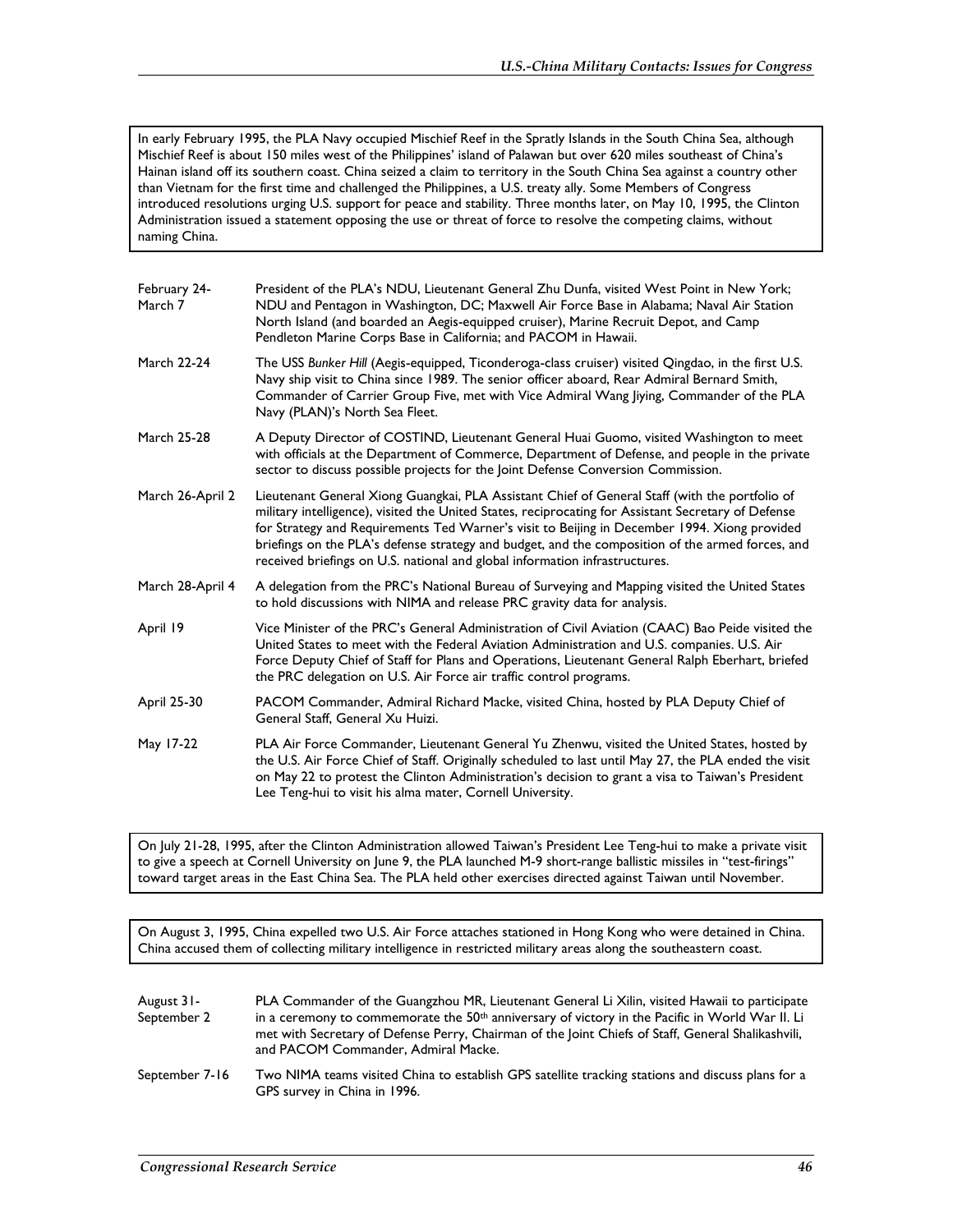| October 15-25  | Lieutenant General (USAF) Ervin Rokke, President of the NDU, visited China and held talks with<br>Lieutenant General Xing Shizhong, President of the PLA's NDU, about professional military<br>educational exchanges. The PLA arranged for Rokke to visit the 196 <sup>th</sup> Infantry Division under the<br>Beijing MR, the Satellite Control Center in Xian (the first U.S. access), the Guilin Army Academy<br>in Guilin, and the Guangzhou MR. |
|----------------|------------------------------------------------------------------------------------------------------------------------------------------------------------------------------------------------------------------------------------------------------------------------------------------------------------------------------------------------------------------------------------------------------------------------------------------------------|
| November 14-18 | Assistant Secretary of Defense for International Security Affairs Joseph Nye visited Beijing and<br>met with General Chi Haotian. Nye said that "nobody knows" what the United States would do if<br>the PLA attacked Taiwan.                                                                                                                                                                                                                        |

## **1996**

On January 19, 1996, China expelled the U.S. Assistant Air Force Attache and the Japanese Air Force Attache, after detaining them while they were traveling in southern China.

| January 20-27             | The Deputy Chief of Staff for Plans and Operations of the U.S. Air Force, Lieutenant General<br>Ralph Eberhart, visited China as head of a delegation of representatives of the Department of<br>Defense, Federal Aviation Administration, and Department of Commerce, as part of the Air<br>Traffic Control Cooperative Program. |
|---------------------------|-----------------------------------------------------------------------------------------------------------------------------------------------------------------------------------------------------------------------------------------------------------------------------------------------------------------------------------|
| January 31-<br>February 4 | The USS Fort McHenry, a dock-landing ship, visited Shanghai, under the command of Rear Admiral<br>Walter Doran.                                                                                                                                                                                                                   |
| February 6                | Visiting PRC Vice Foreign Minister Li Zhaoxing met with Under Secretary of Defense for Policy<br>Walter Slocombe at the Pentagon.                                                                                                                                                                                                 |
| March 7                   | Secretary of Defense Perry, along with National Security Advisor Anthony Lake, attended a<br>dinner meeting hosted by Secretary of State Christopher at the State Department for PRC<br>Foreign Affairs Office Director Liu Huaqiu. Perry warned Liu that there would be "grave<br>consequences" should the PLA attack Taiwan.    |

On March 8-15, 1996, the PLA launched four M-9 short-range ballistic missiles into waters close to the two ports of Keelung and Kaohsiung in Taiwan. Leading up to Taiwan's first democratic presidential election on March 23, the PLA conducted live fire exercises in the Taiwan Strait on March 12-25.

On March 10-11, 1996, the United States announced that it would deploy two aircraft carriers, the USS *Independence* and USS *Nimitz*, to waters near the east coast of Taiwan.

| March 9-17        | Assistant Secretary of Defense for Health Affairs Stephen Joseph visited China to advance bilateral<br>military medical relations. Joseph and a Deputy Director of the GLD, Lieutenant General Zhou<br>Youliang, signed a "Memorandum of Medical Exchange and Cooperation." |
|-------------------|-----------------------------------------------------------------------------------------------------------------------------------------------------------------------------------------------------------------------------------------------------------------------------|
| April 5-13        | Geodesy and geophysical staff from NIMA visited China to hold discussions with the PRC's<br>National Bureau of Surveying and Mapping.                                                                                                                                       |
| May 4-20          | A geodesy and geophysical survey team from NIMA visited China to perform a cooperative GPS<br>survey.                                                                                                                                                                       |
| June 25-28        | Under Secretary of Defense for Policy Walter Slocombe visited China.                                                                                                                                                                                                        |
| July 11-August 31 | The PRC's National Bureau of Surveying and Mapping visited the United States to hold discussions<br>with NIMA on cooperative projects and computation of results for the GPS China survey.                                                                                  |
| September 2-8     | PACOM Commander, Admiral Joseph Prueher, visited China, hosted by a PLA Deputy Chief of<br>General Staff, Lieutenant General Xiong Guangkai.                                                                                                                                |
| September 10      | The Office for Defense Procurement/Foreign Contracting of the Under Secretary of Defense for<br>Acquisition and Technology hosted Vice Chairman of the State Planning Commission She Jianming                                                                               |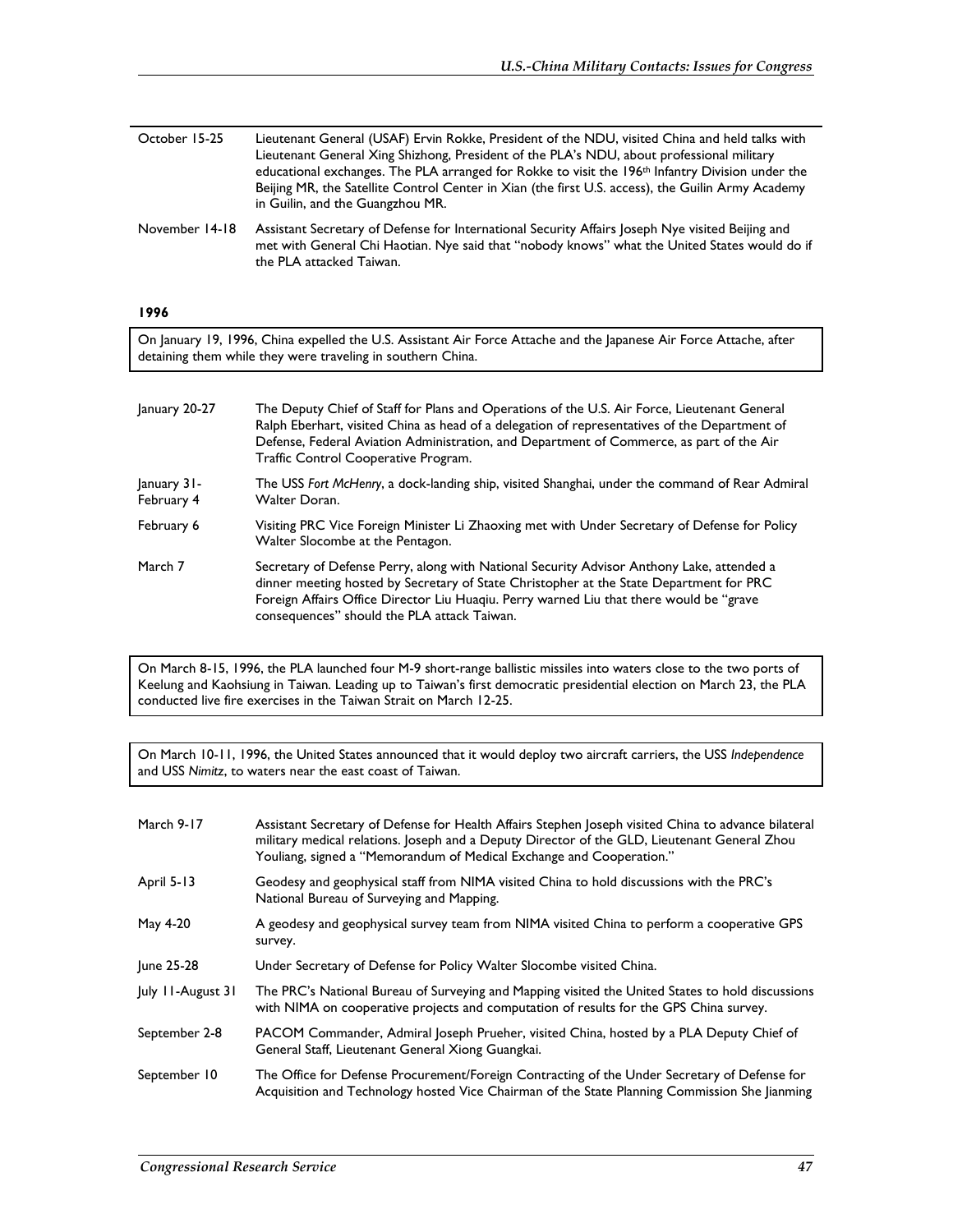at the Pentagon and provided a briefing on the Defense Department's procurement system. September 16-18 NIMA participated in the 9<sup>th</sup> meeting of the U.S.-PRC Joint Working Group for Scientific and Technical Cooperation in Surveying in Beijing. September 17-29 A Deputy Director of the GLD, Lieutenant General Zhou Youliang, visited the United States to advance bilateral military medical relations, as the reciprocal visit for that of the Assistant Secretary of Defense for Health Affairs to China in March 1996. Both sides discussed cooperation between military hospitals, such as PLA 301 Hospital and Walter Reed Army Medical Center. September 17 At the Pentagon, Deputy Assistant Secretary of Defense for Asian and Pacific Affairs Kurt Campbell met with the vice president of the Chinese Institute for Contemporary International Relations (CICIR), which is associated with the Ministry of State Security. September 21-27 A team from NIMA visited China to perform maintenance on the GPS tracking station and discuss cooperative plans on gravity data. October 4-17 Lieutenant General Xing Shizhong, President of the PLA's NDU, visited the United States. He and Lieutenant General Ervin Rokke, President of the U.S. NDU, signed a "Memorandum on Cooperation and Reciprocal Relations" between the two NDUs. They agreed to undertake reciprocal interaction on a broad range of issues relevant to professional military education, including military art, the evolution of strategy and doctrine, strategic assessment, the impact of technological advance on the nature of warfare, library science, and publishing. October 11-17 The Surgeon General of the U.S. Air Force, Lieutenant General Edgar Anderson, led a U.S. military medical delegation to participate in the XXXI International Congress on Military Medicine held in Beijing. October 20 At the Pentagon, Deputy Assistant Secretary of Defense for Asian and Pacific Affairs Kurt Campbell met with a delegation from the Chinese Institute of International Strategic Studies (CIISS), which is associated with the PLA. November 11-19 The Director of DIA, Lieutenant General Patrick Hughes, visited China. December 5-18 General Chi Haotian, a Vice Chairman of the CMC and Minister of Defense, visited the United States, to reciprocate for Defense Secretary Perry's visit to China in October 1994. Perry announced that General Chi's visit allowed for discussions of global and regional security issues as well as the future of mil-to-mil ties. While in Washington, General Chi met with President Clinton for 20 minutes. A controversy arose when General Chi gave a speech at NDU at Fort McNair and defended the PLA's crackdown on peaceful demonstrators in Beijing in 1989 (during which he was the PLA's Chief of General Staff) and claimed—apparently in a narrow sense—that no one died in Tiananmen Square itself. DOD provided a draft proposal for a bilateral military maritime cooperative agreement. The two sides agreed to continue U.S. port calls to Hong Kong after its hand-over from British to PRC control on July 1, 1997; to allow PLA ship visits to Hawaii and the U.S. west coast; to institutionalize Defense Consultative Talks; to hold senior-level visits; and to allow U.S. repatriation of the remains of the crew of a B-24 bomber that crashed in southern China in World War II (after General Chi presented dog tags found at the crash site). After Washington, Perry arranged for General Chi to travel to Air Force and Navy facilities in Norfolk, Virginia; the Air University at Maxwell Air Force Base in Alabama; Army units at Fort Hood, Texas; the Cooperative Monitoring Center at the Sandia National Laboratory in New Mexico (for discussion of technology that could be used to verify the Comprehensive Test Ban Treaty); and PACOM in Hawaii headed by Admiral Joseph Prueher. **1997**  January 13-17 A Defense POW/MIA team went to Maoer Mountain in southern Guangxi province to recover the remains of a "Flying Tigers" crew whose B-24 bomber crashed into the mountain in 1944 after bombing Japanese forces near Taiwan during World War II. January 15 At the Pentagon, Assistant Secretary of Defense for International Security Affairs Frank Kramer met with Wang Daohan, president of the PRC's Association for Relations Across the Taiwan Strait (ARATS). February 21- March 6 Lieutenant General Kui Fulin, a Deputy Chief of General Staff, visited the United States, hosted by the Chief of Staff of the Army (CSA), General Dennis Reimer. General Kui visited the Pentagon, West Point in New York, U.S. Army Forces Command in Georgia, Fort Benning in Georgia, and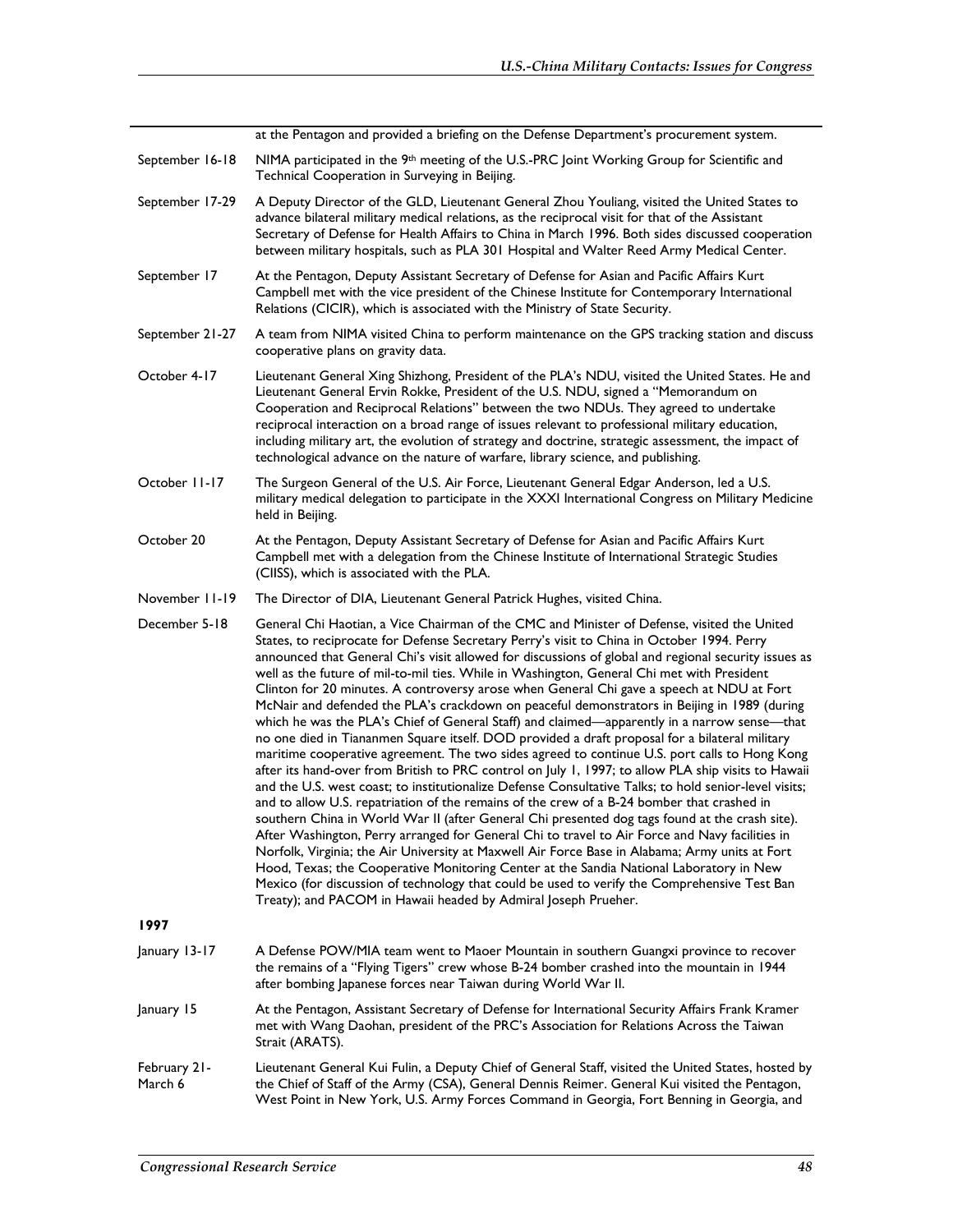|                 | PACOM in Hawaii.                                                                                                                                                                                                                                                                                                                                                                                                                                                                                                                                                                                                                                                                                                                                                                                                                                                                                                                               |
|-----------------|------------------------------------------------------------------------------------------------------------------------------------------------------------------------------------------------------------------------------------------------------------------------------------------------------------------------------------------------------------------------------------------------------------------------------------------------------------------------------------------------------------------------------------------------------------------------------------------------------------------------------------------------------------------------------------------------------------------------------------------------------------------------------------------------------------------------------------------------------------------------------------------------------------------------------------------------|
| February 24-27  | The Principal Assistant Deputy Under Secretary of Defense for Environmental Security, Gary<br>Vest, visited Beijing to participate in the 1997 China Environment Forum and met with PLA<br>leaders to discuss environmental security issues.                                                                                                                                                                                                                                                                                                                                                                                                                                                                                                                                                                                                                                                                                                   |
| March 9-25      | PLA Naval ships (the Luhu-class destroyer Harbin, the Luda-class destroyer Zhuhai, and the oiler<br>Nanchang) visited Pearl Harbor, HI (March 9-13) and San Diego, CA (March 21-25), in the PLA<br>Navy (PLAN)'s second ship visit to Pearl Harbor and first port call to the U.S. west coast. As part<br>of the occasion, Vice Admiral He Pengfei (a PLAN Deputy Commander) and Vice Admiral Wang<br>Yongguo (PLAN South Sea Fleet Commander) visited the United States.                                                                                                                                                                                                                                                                                                                                                                                                                                                                      |
| April           | Major General John Cowlings, Commandant of the Industrial College of the Armed Forces of the<br>U.S. NDU, visited China.                                                                                                                                                                                                                                                                                                                                                                                                                                                                                                                                                                                                                                                                                                                                                                                                                       |
| May 12-15       | The Chairman of the Joint Chiefs of Staff, General John Shalikashvili, visited China, hosted by the<br>PLA's Chief of General Staff, General Fu Quanyou. On May 14, 1997, Shalikashvili gave a speech at<br>the PLA's NDU, in which he called for mil-to-mil contacts that are deeper, more frequent, more<br>balanced, and more developed, in order to decrease suspicion, advance cooperation, and prevent<br>miscalculations in a crisis. He called for a more equal exchange of information, confidence building<br>measures (CBMs), military academic and functional exchanges, the PLA's participation in<br>multinational military activities, and a regular dialogue between senior military leaders. He also<br>urged the completion of the military maritime and air cooperative agreement. However,<br>Shalikashvili reportedly got only a limited view of the PLA during a visit to the 15th Airborne Army<br>(in Hubei province). |
| July            | Lieutenant General Xu Qiliang, Chief of Staff of the PLA Air Force, led an education and training<br>delegation to the United States.                                                                                                                                                                                                                                                                                                                                                                                                                                                                                                                                                                                                                                                                                                                                                                                                          |
| July            | Lieutenant General Wu Quanxu, a Deputy Chief of General Staff of the PLA, visited PACOM in<br>Hawaii.                                                                                                                                                                                                                                                                                                                                                                                                                                                                                                                                                                                                                                                                                                                                                                                                                                          |
| August 5-13     | General Fu Quanyou, PLA Chief of General Staff, visited the United States. Secretary of Defense<br>William Cohen and General John Shalikashvili welcomed Fu at the Pentagon with a 19-gun salute.<br>General Fu also visited West Point in New York, Fort Bragg in North Carolina, Norfolk Naval<br>Base in Virginia, Langley Air Force Base in Virginia, and PACOM in Hawaii. General Fu boarded a<br>U.S. nuclear attack submarine and the USS Blue Ridge, the 7 <sup>th</sup> Fleet's amphibious command ship.                                                                                                                                                                                                                                                                                                                                                                                                                              |
| September 11-15 | An Arleigh Burke-class destroyer, the USS John S. McCain, visited Qingdao. Commander of the<br>U.S. Pacific Fleet, Admiral Archie Clemins, visited China and met with the Commander of the<br>PLAN North Sea Fleet, Rear Admiral Zhang Dingfa.                                                                                                                                                                                                                                                                                                                                                                                                                                                                                                                                                                                                                                                                                                 |
| September 14-21 | The Judge Advocate General of the U.S. Army, Major General Walter Huffman, visited China,<br>including the Jinan MR, to discuss military law.                                                                                                                                                                                                                                                                                                                                                                                                                                                                                                                                                                                                                                                                                                                                                                                                  |
| September 22-26 | The Chief of Staff of the Army (CSA), General Dennis Reimer, visited China, along with the<br>Army's Deputy Chief of Staff for Intelligence, Lieutenant General Claudia Kennedy. They met with<br>Generals Chi Haotian and Fu Quanyou, and visited the 6 <sup>th</sup> Tank Division and an engineering<br>regiment in the Beijing MR, and an artillery unit in the Nanjing MR. They also paid the first U.S.<br>visit to the command headquarters of the Guangzhou MR.                                                                                                                                                                                                                                                                                                                                                                                                                                                                        |
| October 6       | The Chief of Naval Operations, Admiral Jay Johnson, visited China and met with General Chi<br>Haotian, General Fu Quanyou, and Admiral Shi Yunsheng, PLAN Commander.                                                                                                                                                                                                                                                                                                                                                                                                                                                                                                                                                                                                                                                                                                                                                                           |
| October         | Lieutenant General He Daoquan, a Vice President of the PLA's NDU, led a delegation to the<br>United States (like the U.S. Capstone program for new general/flag officers).                                                                                                                                                                                                                                                                                                                                                                                                                                                                                                                                                                                                                                                                                                                                                                     |
| October 29      | Jiang Zemin, General Secretary of the Communist Party of China, CMC Chairman, and PRC<br>President, visited Washington for a summit with President Clinton. Among a number of<br>agreements, they agreed to strengthen mil-to-mil contacts to minimize miscalculations, advance<br>transparency, and strengthen communication. In the "U.S.-PRC Joint Statement," the<br>Administration reiterated that it adheres to the "one China" policy and the principles in the three<br>U.S.-PRC Joint Communiques, but did not mention the Taiwan Relations Act (TRA), the law<br>governing U.S. relations with Taiwan (including security assistance for its self-defense).                                                                                                                                                                                                                                                                          |
| November        | Continuing a POW/MIA mission, a team from the U.S. Army's Central Identification Laboratory<br>Hawaii (CILHI) returned to Maoer Mountain in southern China to recover additional remains                                                                                                                                                                                                                                                                                                                                                                                                                                                                                                                                                                                                                                                                                                                                                       |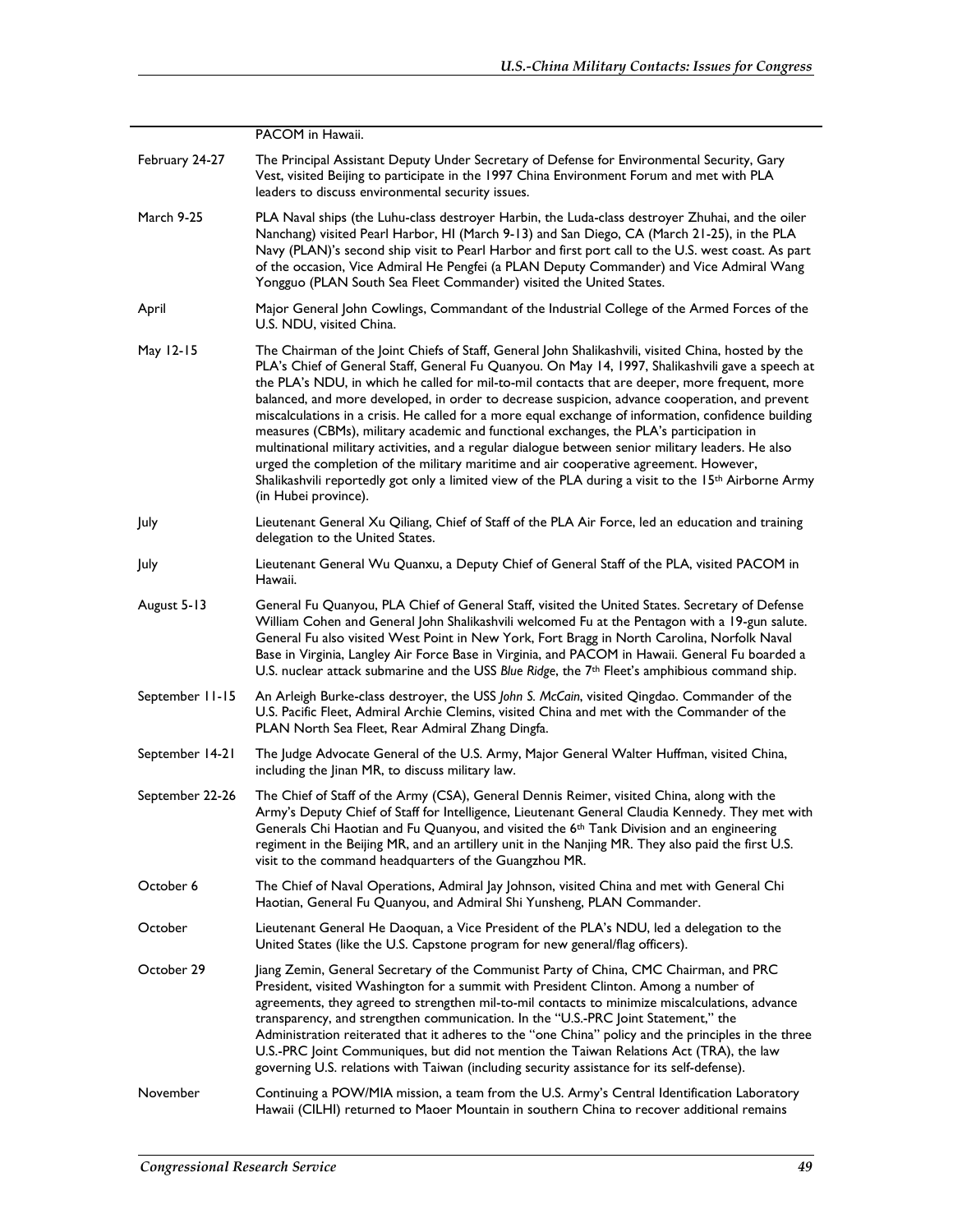| December 8-19        | PACOM Commander, Admiral Joseph Prueher, visited China and met with PRC leader Jiang<br>Zemin, General Zhang Wannian, General Chi Haotian, General Fu Quanyou, among others.<br>Prueher enjoyed what the PLA considered the broadest access ever granted to a visiting military<br>official during one trip. Prueher visited the Jinan, Nanjing, and Guangzhou MRs. He visited the<br>PLAAF Flight Test and Development Center in Cangzhou in Jinan, where he saw a static display of<br>aircraft, after poor weather apparently precluded a flight demonstration of F-7 and F-8 fighters.<br>Prueher visited the 179 <sup>th</sup> Infantry Division at the Nanjing MR, watched a live-fire assault<br>demonstration, and toured a farm run by the PLA. At Zhanjiang, Prueher visited the PLA Navy's<br>South Sea Fleet, where he observed a demonstration by the 1st Marine Brigade, saw a new air-<br>cushioned landing craft, and toured the destroyer Zhuhai. Prueher stressed future PLA-PACOM<br>cooperation in peacekeeping and disaster relief training.                                                                                                                                                                                                                                                              |
|----------------------|--------------------------------------------------------------------------------------------------------------------------------------------------------------------------------------------------------------------------------------------------------------------------------------------------------------------------------------------------------------------------------------------------------------------------------------------------------------------------------------------------------------------------------------------------------------------------------------------------------------------------------------------------------------------------------------------------------------------------------------------------------------------------------------------------------------------------------------------------------------------------------------------------------------------------------------------------------------------------------------------------------------------------------------------------------------------------------------------------------------------------------------------------------------------------------------------------------------------------------------------------------------------------------------------------------------------------------|
| December 11-12       | Lieutenant General Xiong Guangkai, a PLA Deputy Chief of General Staff, visited the Pentagon to<br>hold the 1st U.S.-PLA Defense Consultative Talks (DCT) with Under Secretary of Defense for<br>Policy Walter Slocombe. During their summit in October, Presidents Clinton and Jiang had agreed<br>to hold regular rounds of DCT. The two sides initialed the Military Maritime Consultative<br>Agreement (MMCA) ("Agreement Between the Department of Defense of the United States of<br>America and the Ministry of National Defense of the People's Republic of China on Establishing a<br>Consultation Mechanism to Strengthen Military Maritime Safety").                                                                                                                                                                                                                                                                                                                                                                                                                                                                                                                                                                                                                                                                |
| December             | The U.S. Air Force and Coast Guard conducted search-and-rescue exercises in Hong Kong (with<br>its Civil Aviation Department), after the British hand-over of Hong Kong to PRC sovereignty in<br>July 1997. At a news briefing on July 7, 1998, the Pentagon said that the PLA observed this<br>exercise.                                                                                                                                                                                                                                                                                                                                                                                                                                                                                                                                                                                                                                                                                                                                                                                                                                                                                                                                                                                                                      |
| December             | A PLA training delegation visited the U.S. Army's premier National Training Center (NTC) at<br>Fort Irwin in California.                                                                                                                                                                                                                                                                                                                                                                                                                                                                                                                                                                                                                                                                                                                                                                                                                                                                                                                                                                                                                                                                                                                                                                                                       |
| 1998                 |                                                                                                                                                                                                                                                                                                                                                                                                                                                                                                                                                                                                                                                                                                                                                                                                                                                                                                                                                                                                                                                                                                                                                                                                                                                                                                                                |
| January 17-21        | Secretary of Defense William Cohen, accompanied by Admiral Prueher (PACOM Commander),<br>visited China. Cohen signed the "Military Maritime Consultative Agreement (MMCA)," intended<br>to set up a framework for dialogue on how to minimize the chances of miscalculation and<br>accidents between U.S. and PLA forces operating at sea or in the air. He said that Jiang Zemin and<br>General Chi Haotian promised that China did not plan to transfer to Iran additional anti-ship<br>cruise missiles. The PLA allowed Cohen to be the first Western official to visit the Beijing MR's<br>Air Defense Command Center, a step that Cohen called important and symbolic. However, the<br>PLA denied Cohen's request to visit China's National Command Center. Cohen gave a speech at<br>the PLA's Academy of Military Science (AMS) and called for expanded mil-to-mil contacts on: (1)<br>defense environmental issues; (2) strategic nuclear missile forces; (3) POW/MIA affairs; and (4)<br>humanitarian operations (as part of shifting contacts from those that build confidence to those<br>that advance real-world cooperation). Cohen asked the PLA to allow U.S. access to PRC archives<br>to resolve questions about the fate of U.S. POW/MIAs in the Korean War who might have been<br>in prison camps in China. |
| February 16-20       | For the first time, the PLA attended the Pacific Area Special Operations Conference (PASOC) in<br>Hawaii.                                                                                                                                                                                                                                                                                                                                                                                                                                                                                                                                                                                                                                                                                                                                                                                                                                                                                                                                                                                                                                                                                                                                                                                                                      |
| March 14-24          | A U.S. Army training delegation from the Training and Doctrine Command (TRADOC) based at<br>Fort Monroe, VA, visited China. The Deputy Chief of Staff for Training, Major General Leroy Goff<br>and Assistant Deputy Chief of Staff for Personnel, Major General David Ohle, led the delegation.<br>They saw the PLA's training base in Anhui province under the Nanjing MR (similar to the NTC).                                                                                                                                                                                                                                                                                                                                                                                                                                                                                                                                                                                                                                                                                                                                                                                                                                                                                                                              |
| March 29-April<br>10 | General Wang Ke, Director of the GLD of the PLA, visited the United States, hosted by the<br>Under Secretary of Defense for Acquisitions and Technology. General Wang visited West Point<br>in New York, Aberdeen Proving Ground in Maryland, the Pentagon, Warner-Robins Air Logistics<br>Center in Georgia, the Defense Logistics Agency's Defense Supply Center in Richmond, the USS<br>Abraham Lincoln aircraft carrier at Naval Air Station North Island (San Diego) in California, and<br>PACOM in Hawaii. At the Pentagon, DOD provided briefings on: organizations for the DOD<br>Logistics Systems, Logistics Modernization Initiatives, Joint Logistics/Focused Logistics, DOD<br>Outsourcing Process and Experiences, DOD Military Retirement Systems, and the Army's<br>Integrated Training Area Management Program.                                                                                                                                                                                                                                                                                                                                                                                                                                                                                               |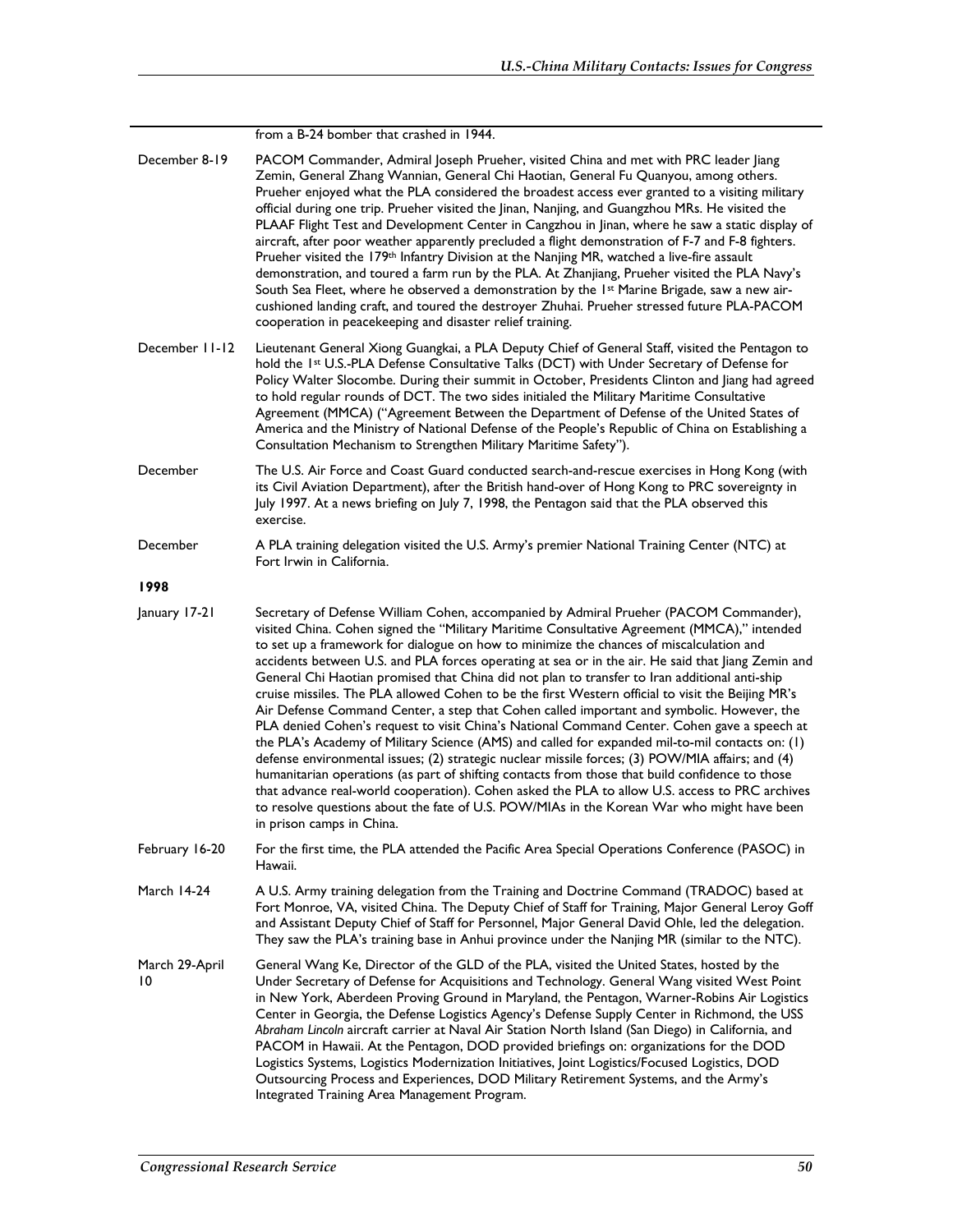In April 1998, the *New York Times* disclosed that the Justice Department had begun a criminal investigation into whether U.S. satellite manufacturers, Loral Space and Communications Ltd. and Hughes Electronics Corporation, violated export control laws. They allegedly provided expertise that China could use to improve its ballistic missiles, when the companies shared their technical findings with China on the cause of a PRC rocket's explosion while launching a U.S.-origin satellite in February 1996. The House set up the "Cox Committee" to investigate the allegations of corporate misconduct and policy mistakes. The Senate set up a task force. Congress passed legislation to control satellite exports to China

| April 6-10        | The PLA went to PACOM's Military Operations and Law Conference, organized by the Judge<br>Advocate's office.                                                                                                                                                                                                                                                                                                                                                                                                                                                                                                                                                                                                                                                                                                                                                                                                                                                                                                                                                                                     |
|-------------------|--------------------------------------------------------------------------------------------------------------------------------------------------------------------------------------------------------------------------------------------------------------------------------------------------------------------------------------------------------------------------------------------------------------------------------------------------------------------------------------------------------------------------------------------------------------------------------------------------------------------------------------------------------------------------------------------------------------------------------------------------------------------------------------------------------------------------------------------------------------------------------------------------------------------------------------------------------------------------------------------------------------------------------------------------------------------------------------------------|
| April 29-30       | The Defense Department and PLA held pre-talks on the Military Maritime Consultative<br>Agreement (MMCA).                                                                                                                                                                                                                                                                                                                                                                                                                                                                                                                                                                                                                                                                                                                                                                                                                                                                                                                                                                                         |
| May 3-5           | Assistant Secretary of Defense for International Security Affairs Franklin Kramer visited Beijing.                                                                                                                                                                                                                                                                                                                                                                                                                                                                                                                                                                                                                                                                                                                                                                                                                                                                                                                                                                                               |
| May 4-9           | The Chief of Staff of the U.S. Air Force, General Michael Ryan, visited China. The PLA Air Force<br>gave him a tour of Foshan Air Base and allowed him to fly an F-7 fighter and view an air-refuelable<br>version of an FA-2. However, the PLA Air Force denied General Ryan's requests to fly in a SU-27<br>fighter, to see integration of the SU-27s into the units, and to see progress on development of the<br>F-10 fighter.                                                                                                                                                                                                                                                                                                                                                                                                                                                                                                                                                                                                                                                               |
| May               | A PLA delegation on military law visited the United States.                                                                                                                                                                                                                                                                                                                                                                                                                                                                                                                                                                                                                                                                                                                                                                                                                                                                                                                                                                                                                                      |
| June 25-July 3    | President Clinton traveled to China to hold his second summit with Jiang Zemin, following the<br>summit in October 1997. They announced that the United States and China: have a direct<br>presidential "hot line" that was set up in May 1998; will not target strategic nuclear weapons<br>under their respective control at each other; will hold the first meeting under the MMCA; will<br>observe exercises of the other based on reciprocity (meaning the PLA would also issue invitations<br>to U.S. observers); will cooperate in humanitarian assistance; and will cooperate in military<br>environmental security. However, China only agreed to study whether to join the Missile<br>Technology Control Regime (MTCR) and did not agree to open archives to allow U.S. research<br>on POW/MIAs from the Korean War. In Shanghai on June 30, Clinton stated the so-called "Three<br>Noes" of non-support for Taiwan's independence; non-support for two Chinas or one China and<br>one Taiwan; and non-support for Taiwan's membership in international bodies requiring<br>statehood. |
| July 9-24         | At U.S. invitation, the PLA sent two observers to Cope Thunder 98-4, a multinational air exercise<br>held at Eielson and Elmendorf Air Force Bases in Alaska. The air forces of the United States,<br>United Kingdom, Australia, Japan, and Singapore participated in the exercise, which was designed<br>to sharpen air combat skills, exchange air operational tactics, and promote closer relations. Pilots<br>flew a variety of aircraft in air-to-air and air-to-ground combat missions, and combat support<br>missions against a realistic set of threats. Russia, Brunei, Malaysia, Thailand, and the Philippines<br>sent military observers.                                                                                                                                                                                                                                                                                                                                                                                                                                             |
| July 14-15        | In Beijing, the DOD and PLA held the first plenary meeting under the MMCA.                                                                                                                                                                                                                                                                                                                                                                                                                                                                                                                                                                                                                                                                                                                                                                                                                                                                                                                                                                                                                       |
| <b>July 15-20</b> | At U.S. invitation, the PLA Navy sent two observers to RIMPAC 1998, the first time the PLA<br>observed this multinational naval exercise based in Hawaii in the Pacific Ocean. The naval forces<br>of the United States, Australia, Canada, Chile, Japan, and South Korea participated in the exercise,<br>which was designed to enhance their tactical capabilities in maritime operations. During part of<br>the exercise, the U.S. Navy hosted the PLA Navy's representatives on board the USS Coronado                                                                                                                                                                                                                                                                                                                                                                                                                                                                                                                                                                                       |

July 20-26 PLA Deputy Chief of General Staff, Lieutenant General Qian Shugen, visited the United States.

July A PRC civilian and military delegation visited the United States, including Pensacola, FL, to discuss air traffic control with the Federal Aviation Administration, Departments of Commerce and Defense, and the U.S. Air Force.

Arleigh Burke-class destroyer), and the USS *Antietam* (a Ticonderoga-class cruiser).

(the 3rd Fleet's command ship), the USS *Carl Vinson* aircraft carrier, the USS *Paul Hamilton* (an

August 2-6 The command ship of the 7th Fleet, USS *Blue Ridge*, and a destroyer, USS *John S. McCain*, visited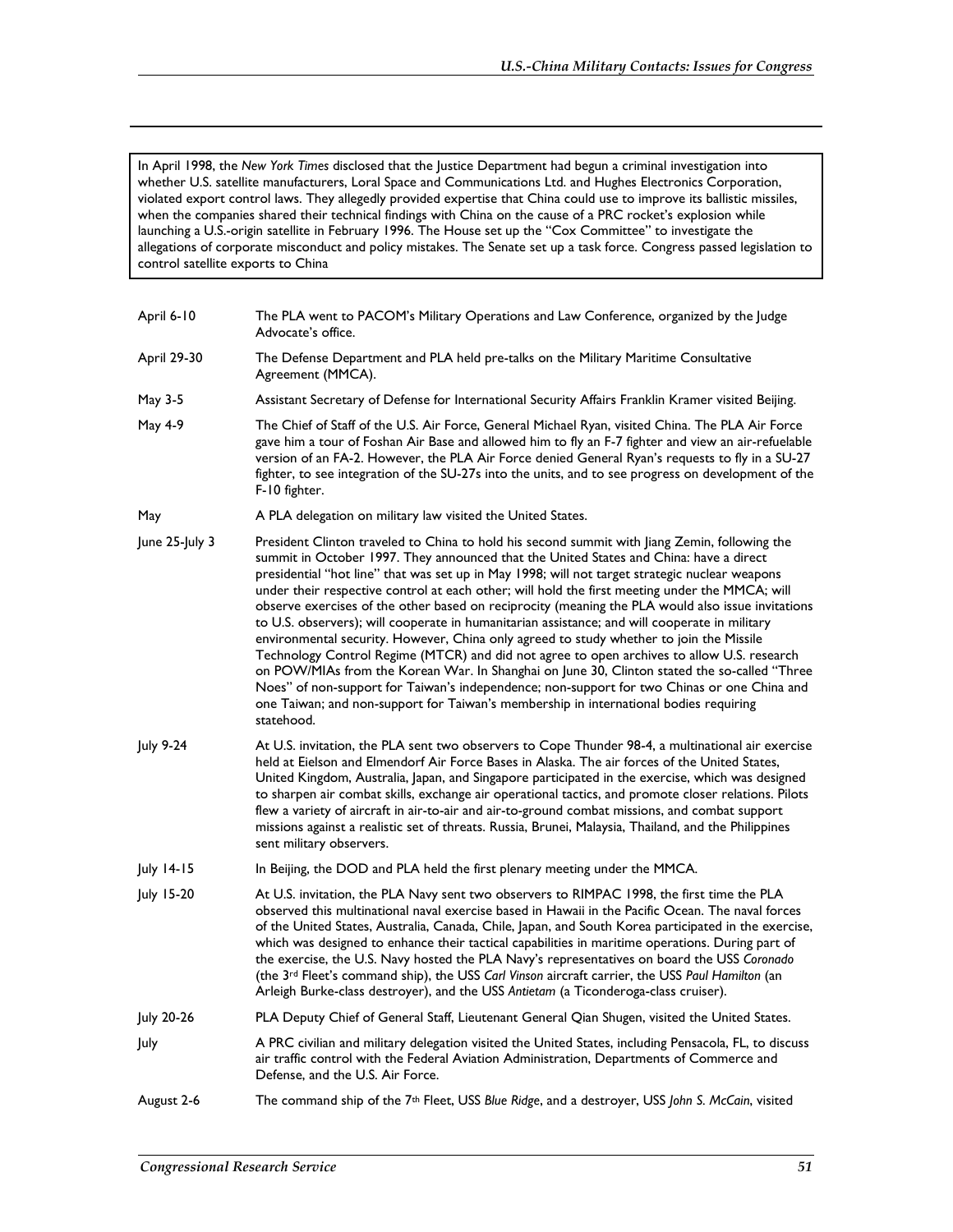Qingdao. As part of the occasion, Vice Admiral Robert Natter, Commander of the  $7<sup>th</sup>$  Fleet, visited and met with Vice Admiral Shi Yunsheng, PLAN Commander, and Vice Admiral He Pengfei, a PLAN Deputy Commander.

- August 16-23 The Commandant of the Army War College, Major General Robert Scales, and the U.S. Army's Chief of Military History, Brigadier General John Mountcastle, visited Beijing, Tianjin, and Nanjing, and discussed the PLA's historical campaigns.
- September 12-20 NDU President, Lieutenant General Richard Chilcoat, visited China, including Hong Kong, Beijing, Xian, and Dalian.
- September 14-24 General Zhang Wannian, a Politburo Member, a Vice Chairman of the CMC, and highest ranking PLA officer, visited the United States. However, with General Shalikashvili's disappointment with the lack of transparency and reciprocity shown to him by the PLA during his trip to China in May 1997, Secretary of Defense William Cohen invoked the "Shali Prohibitions" in restricting General Zhang's exposure to the U.S. military during his visits to the Pentagon, Fort Benning in Georgia, and Nellis Air Force Base in Nevada. President Clinton met briefly with General Zhang at the White House during his meeting with National Security Advisor Samuel Berger. At a news conference on September 15, 1998, Secretary Cohen announced that he and General Zhang signed an agreement on cooperation in environmental security ("|oint Statement on the Exchange of Information by the United States Department of Defense and the Chinese Ministry of National Defense on Military Environmental Protection"); discussed weapons proliferation and international terrorism; and agreed to conduct sand table exercises on disaster relief and humanitarian assistance in 1999, to have a ship visit by the PLA Navy in 1999, to conduct a seminar on maritime search and rescue, to allow each other to observe specific military exercises, to exchange military students, and to allow a PRC delegation to visit the Cooperative Monitoring Center at the Sandia National Laboratory. However, Cohen did not announce any progress in following up on U.S. concerns about Korean War POW/MIA cases, non-targeting of strategic nuclear forces (involving the Strategic Command (STRATCOM) and the PLA's Second Artillery), PLA threats against Taiwan, or weapons nonproliferation. General Zhang cited President Clinton's statements in China in June about the U.S. "one China" policy and the "Three Noes," while Secretary Cohen stressed peaceful resolution and said that Clinton reiterated commitment to the Taiwan Relations Act.
- October 20-21 Under Secretary of Defense for Policy Walter Slocombe visited Beijing for the 2<sup>nd</sup> DCT and met with Generals Zhang Wannian and Chi Haotian (CMC Vice Chairmen), and Lieutenant General Xiong Guangkai. They discussed global and regional security issues, defense relations in the Asia-Pacific region, military strategy and modernization, and mil-to-mil contacts in 1999 ("Gameplan for 1999 U.S.-Sino Defense Exchanges"). The PLA raised objections to the U.S. plan to field theater missile defense systems.
- November 1 Secretary of Defense Cohen visited Hong Kong (on his way to South Korea and Japan) to underscore the U.S. determination to continue its defense involvement there, including ship visits, after its hand-over to PRC rule.
- November 9-14 PACOM Commander, Admiral Joseph Prueher, visited China, along with Lieutenant General Carl Fulford (Commander of U.S. Marine Forces Pacific) and Major General Earl Hailston (Director for Strategic Planning and Policy). They met with General Zhang Wannian (a CMC Vice Chairman), General Fu Quanyou (Chief of General Staff), General Wang Ke (GLD Director), and Lieutenant General Xiong Guangkai (a Deputy Chief of General Staff). The PLA arranged for visits to the 47th Group Army based near Xian and a subordinate air defense brigade, in granting the first foreign military access to these two commands. Admiral Prueher also visited the PLA Air Force's 28<sup>th</sup> Air Attack Division in Hangzhou and observed ordnance loading of A-5 bombers and a live-fire demonstration of an air-to-ground attack by A-5s. He then toured a Jiangwei-class frigate of the PLA Navy in Shanghai.
- December 1-4 U.S. and PLA military forces participated in an annual search and rescue exercise (HK SAREX 98) held by Hong Kong's Civil Aviation Department.
- December 4 PACOM Commander, Admiral Joseph Prueher, visited Hong Kong and met with Major Generals Zhou Borong and Xiong Ziren, Deputy Commander and Political Commissar of PLA forces there.
- December 4-8 A U.S. Navy frigate, the USS *Vandegrift*, visited Shanghai. As part of the port call, Rear Admiral Harry Highfill, Commander of the U.S. 7<sup>th</sup> Fleet's Amphibious Force, met with Rear Admiral Hou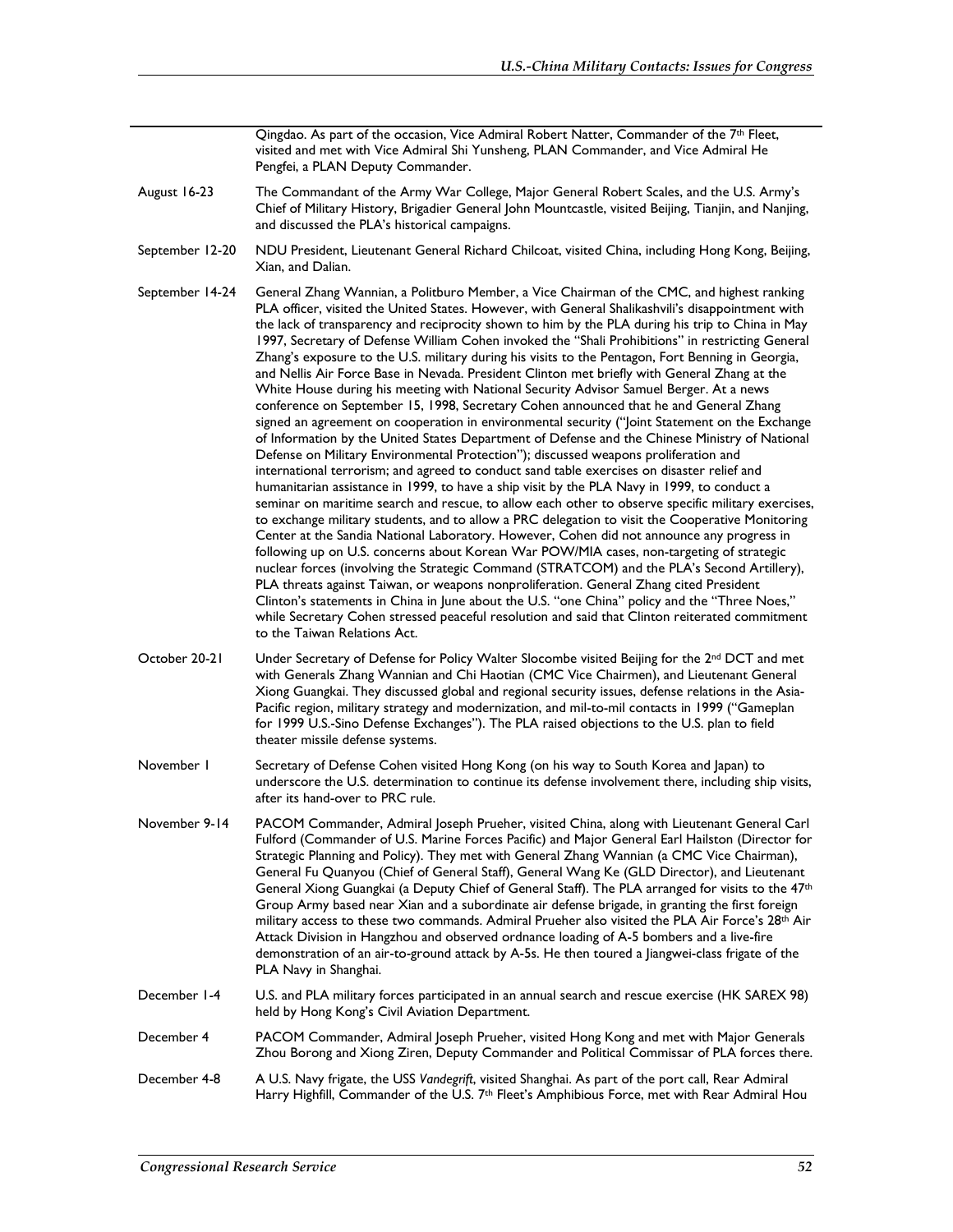Yuexi, Commander of the Shanghai Naval Base. The PLAN arranged for Admiral Highfill to tour the PLAN's Jiangwei-class frigate, the Anqing.

December 9-11 Military maritime consultative talks (under the MMCA) between the U.S. Navy and PLAN took place near San Diego, CA. The PLAN delegation, led by Captain Shen Hao, Director of the PLAN Operations Department, stayed at the Naval Amphibious Base at Coronado and toured a U.S. destroyer (USS *Stetham*) and the U.S. Navy's Maritime Ship Handling Simulator at the San Diego Naval Station.

## **1999**

At the end of 1998 and start of 1999, the *New York Times* and *Wall Street Journal* disclosed that the Cox Committee was looking at the Clinton Administration's investigation that began in 1995 into whether China obtained secret U.S. nuclear weapons data, in addition to missile technology associated with satellite launches. On April 21, 1999, the Director of Central Intelligence confirmed that "China obtained by espionage classified U.S. nuclear weapons information that probably accelerated its program to develop future nuclear weapons." However, it was uncertain whether China obtained documentation or blueprints, and China also benefitted from information obtained from a wide variety of sources, including open sources (unclassified information) and China's own efforts.

January 19-26 The Director of the Defense POW/MIA Office, Deputy Assistant Secretary of Defense Robert Jones, visited China to seek the PLA's cooperation in accounting for U.S. POW/MIAs from the Korean War, specifically seeking U.S. access to PLA archives, veterans, and a film with information about POW camps in China. March President of the PLA's NDU, General Xing Shizhong, visited Washington and gave a speech at the U.S. NDU at Fort McNair on March 18, 1999. The Pentagon arranged for General Xing to visit Norfolk Naval Base in Virginia, receive a briefing on the U.S. Navy's "Network Centric Warfare" in Rhode Island, visit Fort Hood in Texas and receive a briefing on Task Force XXI (an

Base in Nevada. However, the Defense Department denied the PLA delegation's access to observe the Red Flag combat training exercise at Nellis Air Force Base. On May 7, 1999, U.S.-led NATO forces bombed the PRC's embassy in Belgrade, Yugoslavia, having mistakenly targeted it as a military supply facility belonging to Yugoslav President Slobodan Milosevic, whose Serbian forces attacked Kosovo. Despite President Clinton's apology, the PRC angrily suspended mil-to-mil contacts, allowed protesters to violently attack U.S. diplomatic facilities in China, and denied ship visits to Hong Kong by the U.S. Navy

experimental warfighting force in the Army), and see the Air Warfare Center at Nellis Air Force

until September 1999. On May 8, Secretary of State Madeleine Albright wrote a letter to the PRC Foreign Minister to express "sincere sorrow" for loss of life, injuries, and damage as a result of the mistaken bombing with no intention to hit the PRC embassy. She also expressed critical concern about China allowing large-scale demonstrations at the U.S. Embassy and Consulates that were "threatening the safety of our officials and their families and causing damage to our properties." The Ambassador was trapped at the U.S. Embassy. PRC protestors burned a building at the Consulate in Chengdu. Then-PRC Vice President Hu Jintao expressed support for what he called "legal protests." Testifying to Congress, Defense Secretary William Cohen warned China against "exacerbating" tension and "calculated exploitation." In July 1999, the United States agreed to pay \$4.5 million in compensation for PRC casualties. In FY2001 legislation, Congress appropriated \$28 million to compensate for damages to China's embassy.

| May      | A U.S. Navy working group under the MMCA visited Qingdao to discuss international standards<br>of communication at sea.                                                                                                                                                                 |
|----------|-----------------------------------------------------------------------------------------------------------------------------------------------------------------------------------------------------------------------------------------------------------------------------------------|
| May 9-20 | A PRC delegation that included PLA officers visited the United States to discuss air traffic control.<br>On May 18, 1999, they visited Edwards Air Force Base in California and received a briefing on<br>daily planning, integration, and control of civilian and military operations. |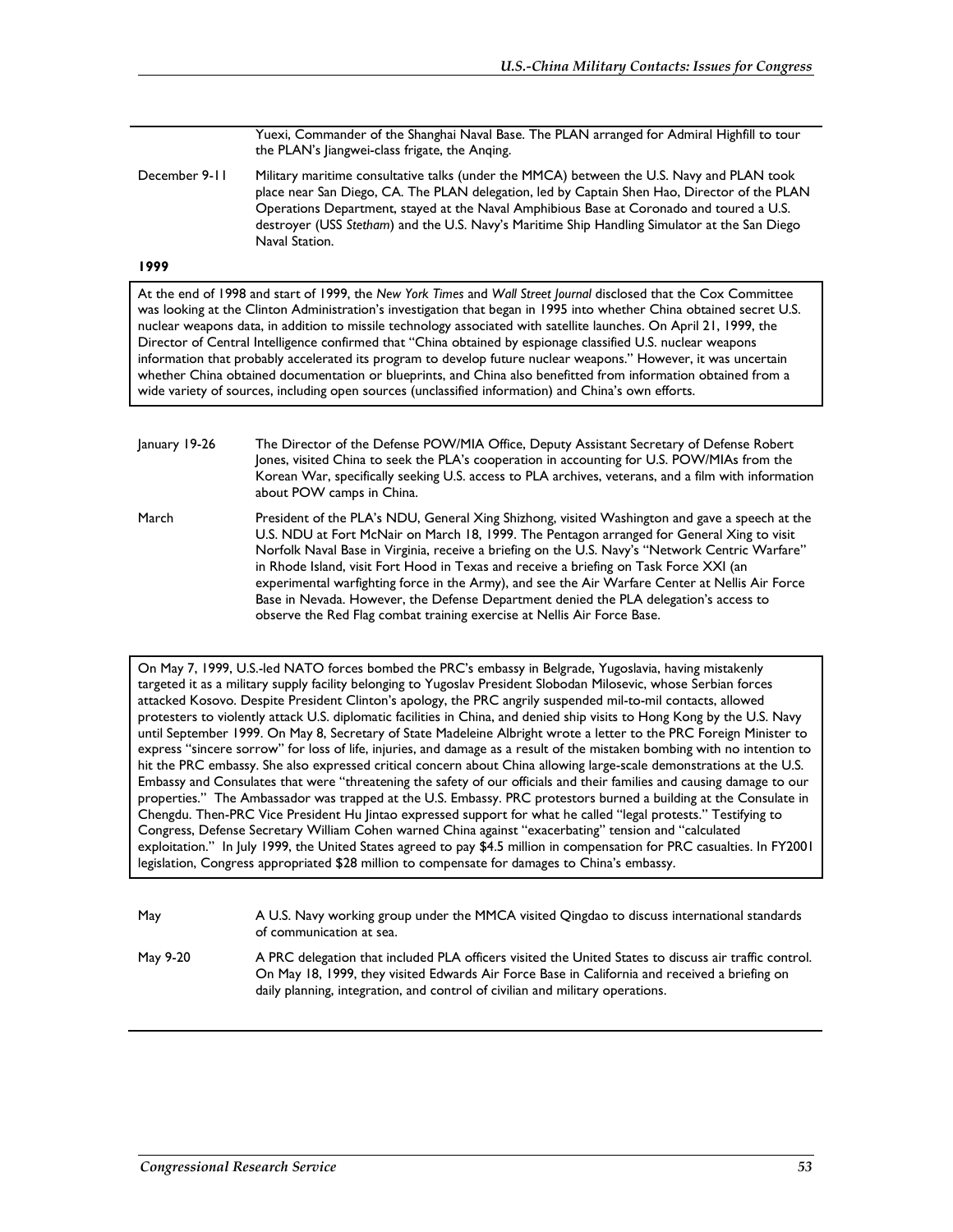On July 9, 1999, Taiwan President Lee Teng-hui characterized the cross-strait relationship as "special state-to-state ties," sparking military tensions with the PLA. The Clinton Administration responded that Lee's statement was not helpful and reaffirmed the "one China" policy. The PLA flew fighters across the "center" line of the Taiwan Strait and conducted exercises along the coast opposite Taiwan. In early September, CMC Vice Chairman General Zhang Wannian personally directed a joint landing exercise. An earthquake in Taiwan on September 21 defused the tension.

| November 19-21 | Deputy Assistant Secretary of Defense for Asian and Pacific Affairs Kurt Campbell and Major<br>General (USMC) Michael Hagee, PACOM's Director for Strategic Planning and Policy (J5), visited<br>Beijing to discuss resuming military contacts.                                                                                                                                                                                                                                                                                                                                                                                                                            |
|----------------|----------------------------------------------------------------------------------------------------------------------------------------------------------------------------------------------------------------------------------------------------------------------------------------------------------------------------------------------------------------------------------------------------------------------------------------------------------------------------------------------------------------------------------------------------------------------------------------------------------------------------------------------------------------------------|
| December 1-4   | U.S. military and PLA participated in Hong Kong's annual search and rescue exercise.                                                                                                                                                                                                                                                                                                                                                                                                                                                                                                                                                                                       |
| 2000           |                                                                                                                                                                                                                                                                                                                                                                                                                                                                                                                                                                                                                                                                            |
| January 24-26  | Resuming contacts, Lieutenant General Xiong Guangkai (a Deputy Chief of General Staff) visited<br>Washington to hold the 3 <sup>rd</sup> DCT with Under Secretary of Defense for Policy Slocombe. They<br>discussed the program for mil-to-mil contacts in 2000, international security issues, U.S. strategy<br>in Asia, the PLA's missile buildup, Taiwan, missile defense, weapons proliferation, and North<br>Korea. Xiong met with Secretary of Defense Cohen, Chairman of the Joint Chiefs General Henry<br>Shelton, Deputy National Security Advisor James Steinberg, Under Secretary of State Thomas<br>Pickering, and State Department Senior Advisor John Holum. |
| February 17-18 | Deputy Secretary of State Strobe Talbott, Under Secretary of Defense for Policy Walter<br>Slocombe, Vice Chairman of the Joint Chiefs of Staff General Joseph Ralston, and Deputy National<br>Security Advisor James Steinberg visited Beijing (after visiting Tokyo) for a strategic dialogue. They<br>met with CMC Vice Chairman General Zhang Wannian, who raised concerns about Taiwan,<br>including U.S. arms sales to Taiwan.                                                                                                                                                                                                                                        |

On February 21, 2000, ahead of Taiwan's presidential election on March 18, 2000, the PRC issued its second Taiwan White Paper, which declared a threat to use force against Taiwan if a serious development leads to Taiwan's separation from China in any name, if there is foreign invasion or occupation of Taiwan, or if Taiwan's government indefinitely refuses to negotiate national unification (called the "Three Ifs"). Under Secretary of Defense Slocombe, who was just in Beijing but was given no indication that the PRC would issue the White Paper and the threat, responded forcefully on February 22 by warning that China would face "incalculable consequences" if it used force against Taiwan.

| February 27-<br>March 2 | PACOM Commander, Admiral Dennis Blair, visited China and discussed tensions over Taiwan<br>with Chief of General Staff, General Fu Quanyou, and General Chi Haotian.                                                                                                                                                                                                                        |
|-------------------------|---------------------------------------------------------------------------------------------------------------------------------------------------------------------------------------------------------------------------------------------------------------------------------------------------------------------------------------------------------------------------------------------|
| March 10-12             | Secretary of Defense William Cohen visited Hong Kong and discussed issues such as port calls by<br>the U.S. Navy and the prevention of trans-shipments of advanced U.S. technology to mainland<br>China.                                                                                                                                                                                    |
| <b>March 27-29</b>      | A working group under the MMCA held a planning meeting in China.                                                                                                                                                                                                                                                                                                                            |
| <b>April 14-22</b>      | PLAN Commander, Admiral Shi Yunsheng, visited the United States, coinciding with an annual<br>round of U.S.-Taiwan arms sales talks in Washington. Admiral Shi met with Secretary of Defense<br>Cohen, Vice Chairman of the Joint Chiefs of Staff General Richard Myers, and Chief of Naval<br>Operations Admiral Jay Johnson.                                                              |
| May 28-June 3           | PACOM in Hawaii hosted the second plenary meeting under the MMCA. PACOM's Director for<br>Strategic Planning and Policy (J5), Major General Michael Hagee (USMC), and the PLA's Deputy<br>Chief of Staff, Rear Admiral Wang Yucheng, led the proceedings. They reviewed a mutually-<br>produced document, "A Study on Sino-U.S. Maritime Navigational Safety, Including<br>Communications." |
| $ une 13-14$            | Assistant Secretary of Defense for International Security Affairs Frank Kramer visited Beijing and<br>met with Major General Zhan Maohai, Lieutenant General Xiong Guangkai, and General Chi<br>Haotian to plan Secretary of Defense Cohen's visit to China.                                                                                                                                |
| $ une$ 13-21            | Superintendent of the U.S. Military Academy (West Point), Lieutenant General Daniel Christman,                                                                                                                                                                                                                                                                                              |
|                         |                                                                                                                                                                                                                                                                                                                                                                                             |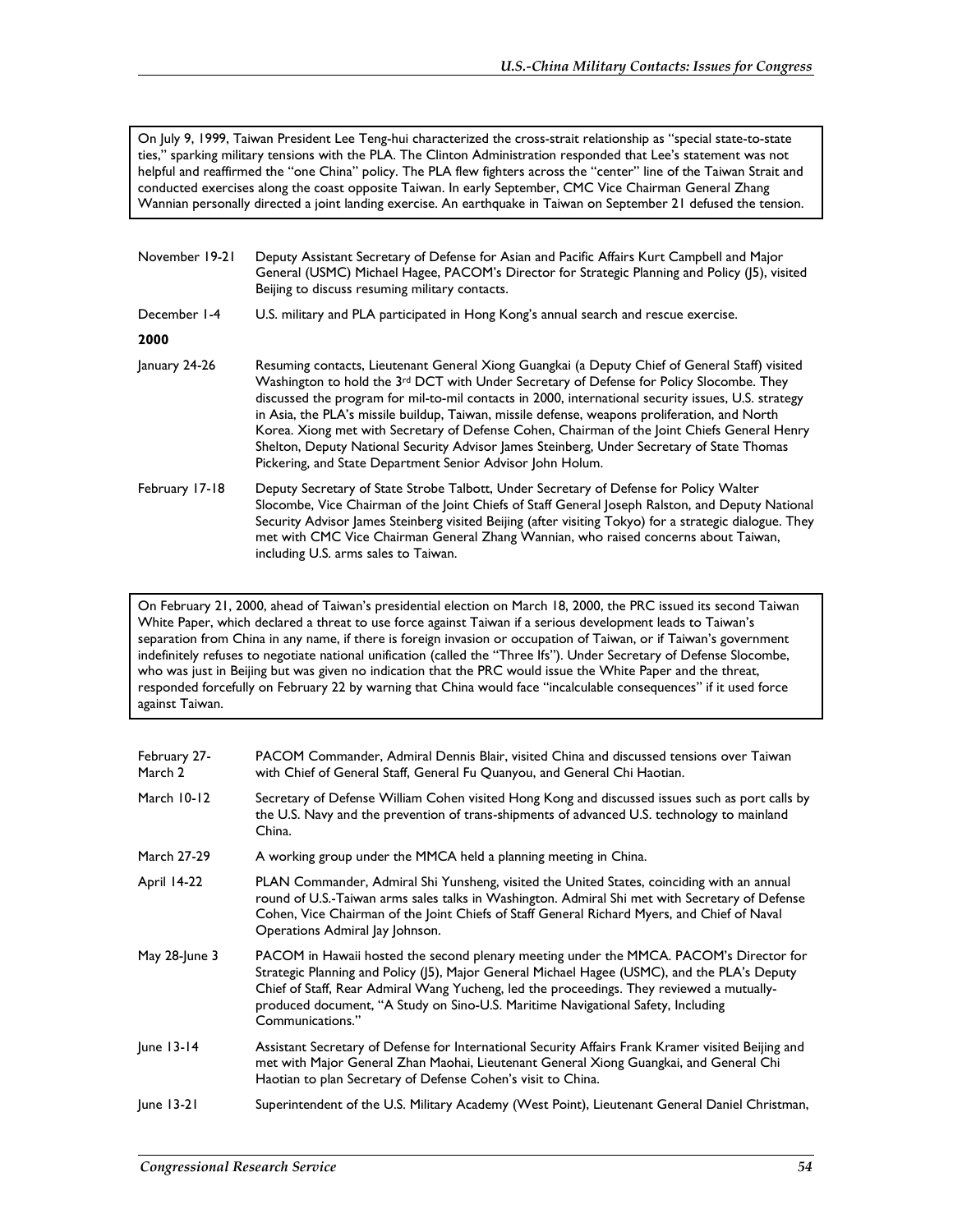visited China. He met with General Chi Haotian and visited the PLA's Armored Force Engineering Academy, where he was the first American to have access to a PLA Type-96 main battle tank.

June 18-23 Nanjing MR Commander Liang Guanglie led a PLA delegation to visit PACOM in Hawaii and met with Admiral Dennis Blair.

On July 10, 2000, responding to objections from the Clinton Administration and Congress, Israeli Prime Minister Ehud Barak told PRC ruler Jiang Zemin in a letter that Israel canceled the nearly completed sale of the Phalcon airborne early warning system to the PLA. Prime Minister Barak informed President Clinton the next day during peace talks at Camp David, MD.

July 11-15 Secretary of Defense William Cohen visited Beijing and Shanghai. Cohen met with President Jiang Zemin and Generals Chi Haotian, Zhang Wannian, and Fu Quanyou. Cohen did not visit any PLA bases. Cohen referred to the promise made by PRC President Jiang Zemin during Cohen's previous visit to China in January 1998 and said that the PRC has abided by that agreement not to ship cruise missiles to Iran. Cohen and General Chi signed an "Agreement on the Exchange of Environmental Protection Research and Development Information" and discussed the need for cross-strait dialogue, weapons nonproliferation, and regional stability. The PRC objected to U.S. plans for missile defense and pressure on Israel to cancel the sale of the Phalcon airborne early warning system to the PLA, concerning which Israel notified China just before Cohen's visit. Cohen offered to fund PLA students at PACOM's APCSS in Honolulu. Regarding Taiwan, General Chi said that China would adopt a wait and see posture toward the leader of Taiwan (referring to Chen Shui-bian of the Democratic Progressive Party, who won the presidential election on March 18, 2000, bringing an end to the Kuomintang (KMT)'s 55 years of rule in Taiwan). Cohen said that the Administration viewed Chen as offering hope for cross-strait reconciliation. In Shanghai, Cohen stepped out of the narrow mil-to-mil context and met with Wang Daohan, chairman of the PRC's Association for Relations Across the Taiwan Strait (ARATS). Cohen said that Chen showed flexibility after becoming president and that there was a window of opportunity for changes. July 23-August 4 A delegation of the PLA Medical Department visited the United States. July 31-August 5 Admiral Thomas Fargo, Commander of the U.S. Pacific Fleet, visited Beijing and Qingdao in conjunction with the visit of the U.S. Navy's guided-missile cruiser USS *Chancellorsville* in Qingdao (August 2-5). August 21- September 2 President of the PLA's Academy of Military Sciences (AMS), General Wang Zuxun, visited the United States. There is no counterpart in the U.S. military with which to set up reciprocal exchanges. The AMS delegation included the Directors of the Departments of Strategic Studies, Operational and Tactical Studies, and Foreign Military Studies. They visited the Pentagon; Joint Forces Command in Norfolk, Virginia; West Point in New York; Army War College in Pennsylvania; Army's Training and Doctrine Command (TRADOC) at Fort Monroe in Virginia; and PACOM in Hawaii. The Joint Forces Command provided unclassified tours of its Joint Training Directorate (J-7) and Joint Training Analysis Simulation Center, but not the Joint Experimentation Battle Lab. September 5-18 PLA Navy ships (the Luhu-class destroyer Qingdao and Fuqing-class oiler Taicang) visited Pearl Harbor, HI (September 5-8) and Naval Station Everett, near Seattle, WA (September 14-18). In Hawaii, the visitors toured the U.S. destroyer USS *O'Kane*. October For the first time, the PLA invited two U.S. military personnel to attend the one-month International Security Symposium at the NDU in Beijing. (Subsequent invitations dropped required fees.) October 10-18 The PLA participated in a visit to the United States by a Humanitarian Disaster Relief Sandtable Planning Team. October 12-13 Secretary of the Navy Richard Danzig visited Shanghai, in the first visit by a U.S. Secretary of the Navy to China. His visit was curtailed because of the attack on the USS *Cole* in a Yemeni harbor on October 12, 2000. October 24- CMC Member and Director of the General Political Department (GPD)—the top political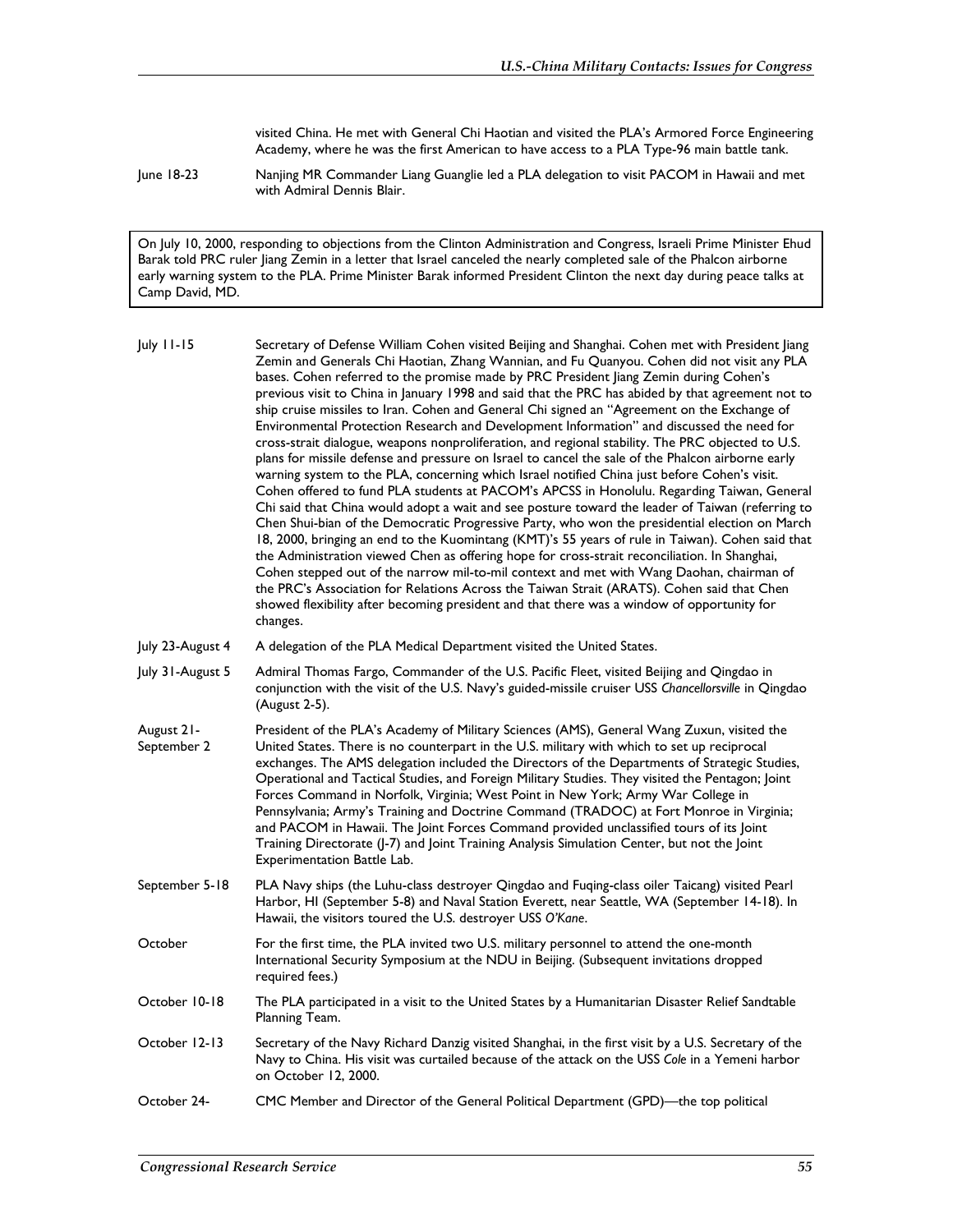| November 4                 | commissar, General Yu Yongbo, visited the United States. He was hosted by Under Secretary of<br>Defense for Readiness Bernard Rostker. General Yu's delegation visited the Pentagon and met<br>with Secretary of Defense Cohen; West Point in New York; Bolling Air Force Base in<br>Washington, DC; Fort Jackson in South Carolina; Patrick Air Force Base in Florida; and PACOM<br>in Hawaii.                                                    |
|----------------------------|----------------------------------------------------------------------------------------------------------------------------------------------------------------------------------------------------------------------------------------------------------------------------------------------------------------------------------------------------------------------------------------------------------------------------------------------------|
| November 2-6               | Chairman of the Joint Chiefs of Staff, General Henry Shelton, visited China, at the invitation of<br>Chief of General Staff, General Fu Quanyou. The PLA allowed Shelton to observe a brigade<br>exercising at the Combined Arms Training Center in the Nanjing MR. Shelton stressed the<br>peaceful resolution of the Taiwan question.                                                                                                            |
| November 2-12              | A Deputy Chief of Staff of the PLA Navy, Rear Admiral Zhang Zhannan, led a delegation from the<br>Naval Command Academy (in Nanjing) to visit Newport News, RI (Naval War College);<br>Washington, DC (including a meeting with the Secretary of the Navy); Monterey, CA (Naval Post-<br>Graduate School); and Honolulu, HI (Pacific Command, including a tour aboard an Aegis-equipped<br>cruiser).                                               |
| November 12-19             | A PLA NDU delegation (similar to the U.S. Capstone program) visited the United States.                                                                                                                                                                                                                                                                                                                                                             |
| November 28-<br>December 2 | Under Secretary of Defense for Policy Walter Slocombe visited Beijing to hold the 4th DCT with<br>PLA Deputy Chief of General Staff Xiong Guangkai. Slocombe also met with Generals Chi<br>Haotian and Fu Quanyou and visited the PLA Navy's North Sea Fleet in Qingdao. The U.S. and<br>PRC sides discussed sharp differences over Taiwan and missile defense, the program for mil-to-<br>mil contacts in 2001, Korea, and weapons proliferation. |
| December 3-9               | A Working Group under the MMCA held its second meeting (in China).                                                                                                                                                                                                                                                                                                                                                                                 |
| December 5-8               | U.S. military and PLA forces participated in Hong Kong's annual search and rescue exercise and<br>worked together in a demonstration.                                                                                                                                                                                                                                                                                                              |

At the end of December 2000 in New York, PLA Senior Colonel Xu Junping, who closely handled U.S.-PRC military relations, defected to the United States and presented an intelligence loss for the PLA (reported *Far Eastern Economic Review*, April 5, 2001).

## **2001**

| February 9-23 | Major General Wang Shouye, Director of the GLD's Capital Construction and Barracks<br>Department, led a delegation on military environmental protection matters to the United States.<br>They visited Washington, DC; Fort Pickett in Virginia; Fort Bliss in Texas; the "boneyard" at<br>Davis-Monthan Air Force Base in Arizona; Las Vegas in Nevada; and PACOM in Hawaii. |
|---------------|------------------------------------------------------------------------------------------------------------------------------------------------------------------------------------------------------------------------------------------------------------------------------------------------------------------------------------------------------------------------------|
| March 14-17   | PACOM Commander, Adm. Dennis Blair, visited Beijing, Nanjing, and Shanghai. PACOM said that<br>Blair's trip was intended to discuss military activities and plans of the PLA and PACOM, exchange<br>views and enhance mutual understanding, discuss Taiwan, and stress the inclusion rather than<br>exclusion of China in multilateral activities.                           |
| March 23-26   | The command ship of the $7th$ Fleet, the USS Blue Ridge, made a port call to Shanghai. In<br>conjunction with the ship visit, Vice Admiral James Metzger, Commander of the 7th Fleet, visited<br>Shanghai and met with Vice Admiral Zhao Guojun, Commander of the PLAN's East Sea Fleet.                                                                                     |

On March 24, 2001, in the Yellow Sea near South Korea, a PLA Navy Jianghu III-class frigate passed as close as 100 yards to a U.S. surveillance ship, the USNS Bowditch, and a PLA reconnaissance plane shadowed it. The PLA's harassment of the USS *Bowditch* continued for months.

On April 1, 2001, a PLA Navy F-8 fighter collided with a U.S. Navy EP-3 reconnaissance plane over the South China Sea. Upon surviving the collision, the EP-3's crew made an emergency landing on China's Hainan island. The PLA detained the 24 U.S. Navy personnel for 11 days. Instead of acknowledging that the PLA had started aggressive interceptions of U.S. reconnaissance flights in December 2000 and apologizing for the accident, top PRC ruler Jiang Zemin demanded an apology and compensation from the United States. The United States did not transport the damaged EP-3 out of China until July 3.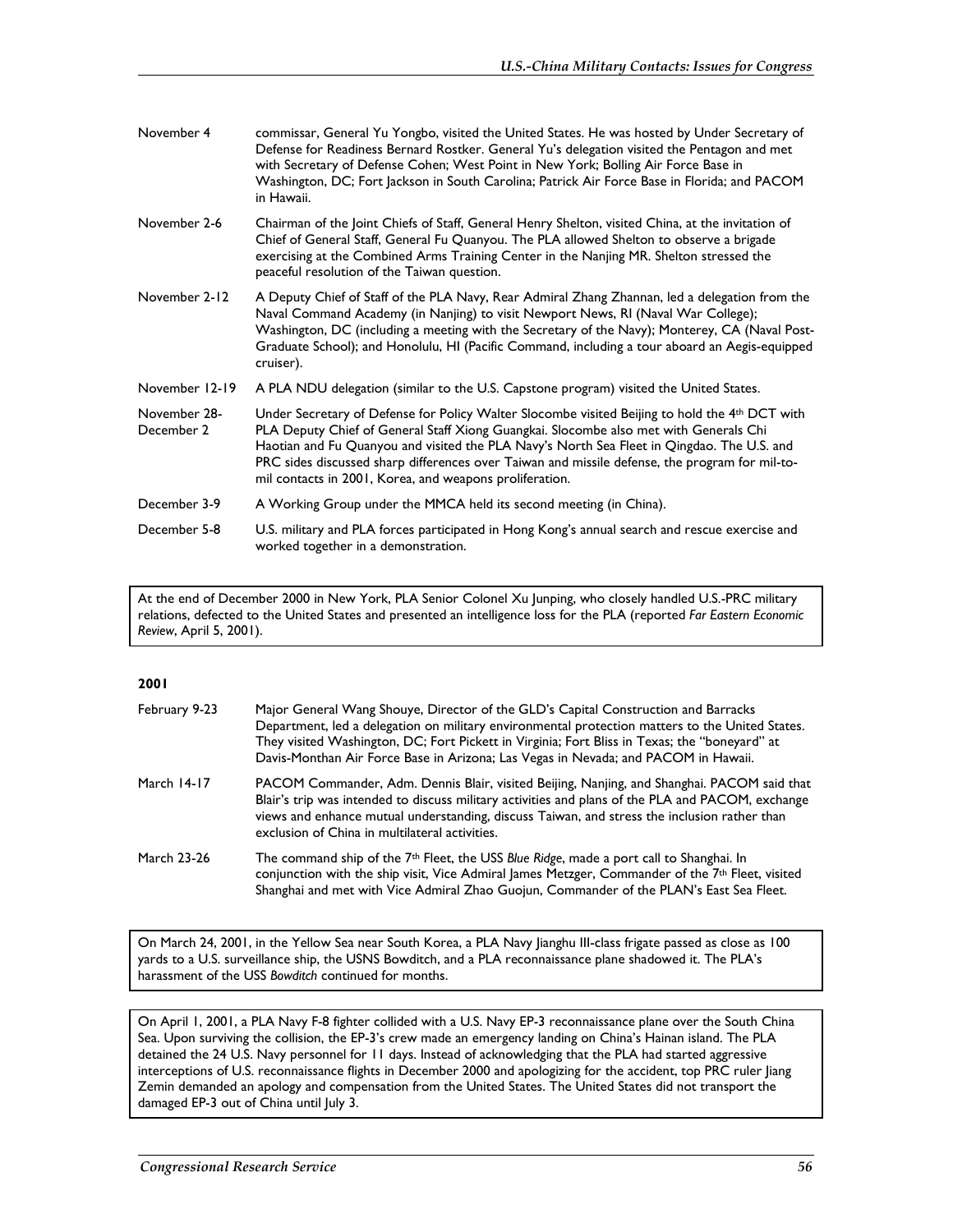On April 24, 2001, during the last annual arms sales talks in Washington, President Bush approved requests from Taiwan's military to purchase weapons systems including diesel-electric submarines; P-3 anti-submarine warfare aircraft; and destroyers (approving four Kidd-class destroyers). The Bush Administration also decided to brief Taiwan on the PAC-3 missile defense missile. The next day, the President said in an interview that if the PRC attacked Taiwan, the United States would have an obligation to do "whatever it took to help Taiwan defend herself."

| September 14-15      | DOD and the PLA held a special meeting under the MMCA (in Guam) to discuss how to avoid<br>clashes like the one involving the EP-3. The Commander of U.S. Naval Forces Marianas, Rear<br>Admiral Tom Fellin, led the U.S. delegation. The issues for U.S. side were: principles of safe flight<br>and navigation for military activities conducted on the high seas, international airspace, and EEZs;<br>and safety of ships and aircraft exercising the right of distressed entry. The Deputy Director of<br>the Foreign Affairs Office, Major General Zhang Bangdong, led the PLA delegation. |
|----------------------|--------------------------------------------------------------------------------------------------------------------------------------------------------------------------------------------------------------------------------------------------------------------------------------------------------------------------------------------------------------------------------------------------------------------------------------------------------------------------------------------------------------------------------------------------------------------------------------------------|
| December 5-7         | A Working Group under the MMCA met in Beijing.                                                                                                                                                                                                                                                                                                                                                                                                                                                                                                                                                   |
| 2002                 |                                                                                                                                                                                                                                                                                                                                                                                                                                                                                                                                                                                                  |
| April 10-12          | The third plenary meeting under the MMCA was held in Shanghai. PACOM's Director for<br>Strategic Planning and Policy (J5), Rear Admiral William Sullivan, and the PLA Navy's Deputy Chief<br>of Staff, Rear Admiral Zhou Borong, led the delegations.                                                                                                                                                                                                                                                                                                                                            |
| April 27-May 1       | PRC Vice President Hu Jintao visited PACOM and was welcomed by Admiral Dennis Blair. In<br>Washington, Secretary of Defense Rumsfeld welcomed Hu with an honor cordon at the<br>Pentagon. PRC media reported that Rumsfeld and Hu reached a consensus to resume military<br>exchanges, but the Pentagon's spokeswoman said that they agreed to have their representatives<br>talk about how to proceed on mil-to-mil contacts, which were still approved on a case-by-case<br>basis. Vice President Hu also met with President Bush and Vice President Dick Cheney.                              |
| May 14-28            | For the first time, the PLA sent observers to Cobra Gold 2002 in Thailand, a combined exercise<br>involving forces of the United States, Thailand, and Singapore. Senators Jesse Helms and Robert<br>Smith expressed their concerns to the Secretary of Defense.                                                                                                                                                                                                                                                                                                                                 |
| June 26-27           | Assistant Secretary of Defense for International Security Affairs Peter Rodman visited Beijing to<br>discuss a resumption of military exchanges. He met with General Xiong Guangkai and General<br>Chi Haotian, who said that the PRC was ready to improve military relations with the United<br>States. Secretary Rumsfeld told reporters on June 21, 2002, that Rodman would discuss the<br>principles of transparency, reciprocity, and consistency for mil-to-mil contacts that Rumsfeld<br>stressed to Vice President Hu Jintao.                                                            |
| July 15-29           | In the first POW/MIA mission in China on a Cold War case, a team from the Army's Central<br>Identification Laboratory in Hawaii (CILHI) went to northeastern Jilin province to search for, but<br>did not find, the remains of two CIA pilots whose C-47 plane was shot down in 1952 during the<br>Korean War.                                                                                                                                                                                                                                                                                   |
| August 6-8           | The PLA and DOD held a meeting under the MMCA in Hawaii.                                                                                                                                                                                                                                                                                                                                                                                                                                                                                                                                         |
| August-<br>September | In a POW/MIA recovery mission, a team from the Army's Central Identification Laboratory in<br>Hawaii (CILHI) recovered remains of the crew of a C-46 cargo plane that crashed in March 1944<br>in Tibet while flying the "Hump" route over the Himalaya mountains back to India from Kunming,<br>China, during World War II. The two-month operation excavated a site at 15,600 ft.                                                                                                                                                                                                              |

In September 2002, PLA patrol aircraft and ships harassed the unarmed USNS Bowditch in international water in the Yellow Sea. The PLA claimed the ship's surveys violated the PRC's EEZ. The two countries traded diplomatic protests.

| October 8-14 | The President of NDU, Vice Admiral Paul Gaffney, visited Beijing, Xian, Hangzhou, and Shanghai.<br>He met with CMC Vice Chairman and Defense Minister Chi Haotian, Deputy Chief of General<br>Staff Xiong Guangkai, and NDU President Xing Shizhong.                                       |
|--------------|--------------------------------------------------------------------------------------------------------------------------------------------------------------------------------------------------------------------------------------------------------------------------------------------|
| October 25   | President Bush held a summit with PRC President liang Zemin at his ranch in Crawford, TX.<br>Concerning security issues, President Bush said they discussed "the threat posed by the Iragi<br>regime," "concern about the acknowledgment of the Democratic People's Republic of Korea of a |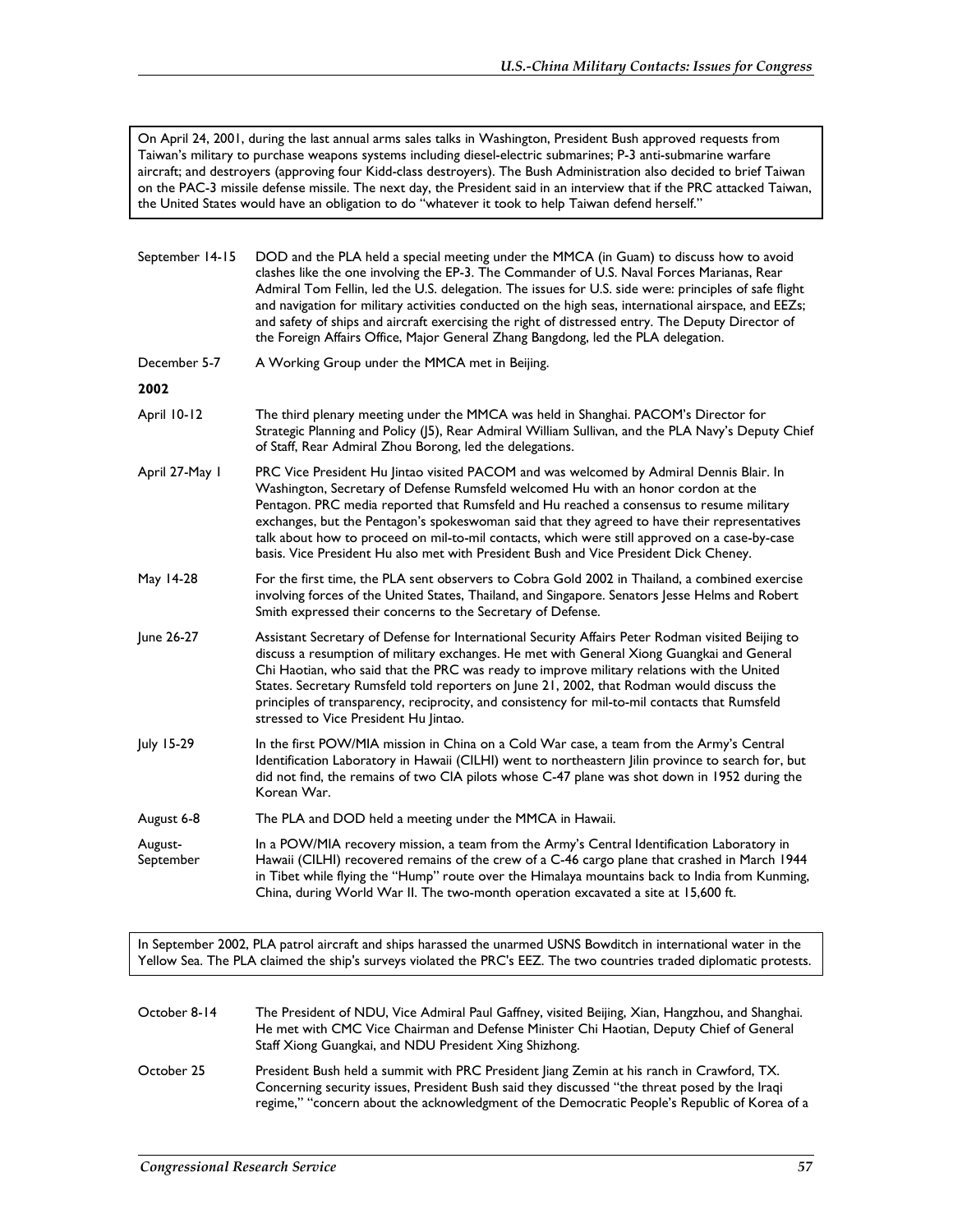| program to enrich uranium," counterterrorism (calling China an "ally"), weapons proliferation,     |
|----------------------------------------------------------------------------------------------------|
| Taiwan, and a "candid, constructive, and cooperative" relationship with contacts at many levels in |
| coming months, including "a new dialogue on security issues." Jiang offered a vague proposal to    |
| reconsider the PLA's missile buildup in return for restraints in U.S. arms sales to Taiwan.        |

- November 24 In the first U.S. naval port call to mainland China since the EP-3 crisis, the destroyer USS *Paul F. Foster* visited Qingdao.
- November 30- December 8 Lieutenant General Gao Jindian, a Vice President of the NDU, led a Capstone-like delegation to the United States.
- December 4-6 The Maritime and Air Safety Working Group under the MMCA met in Qingdao. The U.S. team toured the destroyer Qingdao.
- December 9-10 Following a two-year hiatus after the previous Defense Consultative Talks (DCT) in December 2000, the Pentagon held the 5<sup>th</sup> DCT (the first under the Bush Administration) and kept U.S. representation at the same level as that under the Clinton Administration. Under Secretary of Defense for Policy Douglas Feith met with General Xiong Guangkai, a Deputy Chief of General Staff, at the Pentagon. The PLA played up the status of Xiong and the DCT, calling the meeting "defense consultations at the vice ministerial level." At U.S. urging, Xiong brought a proposal for mil-to-mil exchanges in 2003. Feith told reporters that he could not claim progress in gaining greater reciprocity and transparency in the exchanges, although they had a discussion of these issues. They did not discuss Jiang's offer on the PLA's missile buildup. Feith also said that DOD had no major change in its attitude toward the PLA since the EP-3 crisis. Secretary Rumsfeld did not meet with Xiong. Deputy Secretary of Defense Wolfowitz and National Security Advisor Condoleezza Rice met with Xiong on December 10.
- December 12-17 PACOM Commander, Admiral Thomas Fargo, visited Chengdu, Nanjing, Ningbo, Beijing, and Shanghai. The PLA showed him a live-fire exercise conducted by a reserve unit of an infantry division in Sichuan. General Liang Guanglie (Chief of General Staff) met with Admiral Fargo.

| March 25-29 | The Director of the Defense POW/MIA Office (DPMO), Deputy Assistant Secretary of Defense              |
|-------------|-------------------------------------------------------------------------------------------------------|
|             | Jerry Jennings, visited China and met with officials of the PLA, Ministry of Foreign Affairs, and Red |
|             | Cross Society of China. Jennings said that the PRC has records that may well hold "the key" to        |
|             | helping DOD to resolve many of the cases of American POWs and MIAs from the Vietnam War,              |
|             | the Korean War, and the Cold War. While the PRC has been "very cooperative" in U.S.                   |
|             | investigations of losses from World War II and Vietnam, Jennings said both sides suggested ways       |
|             | to "enhance cooperation" on Korean War cases and acknowledged that there is limited time.             |
|             | Jennings sought access to information in PRC archives at the national and provincial levels,          |
|             | assistance from PRC civilian researchers to conduct archival research on behalf of the United         |
|             | States, information from the Dandong Museum relating to two F-86 pilots who are Korean War            |
|             | MIAs, and resumption of contact with PLA veterans from the Korean War to build on                     |
|             | information related to the PRC operation of POW camps during the war.                                 |
|             |                                                                                                       |

- April 9-11 In Hawaii, in the fourth plenary meeting under the MMCA, PACOM's Director for Strategic Planning and Policy (J5), Rear Admiral William Sullivan, met with PLA Navy's Deputy Chief of Staff, Rear Admiral Zhou Borong.
- April 25-May 4 The Commandant of the PLA's NDU, Lieutenant General Pei Huailiang, led a delegation to visit the U.S. Naval Academy in Annapolis, MD; U.S. NDU in Washington, DC; Marine Corps Recruit Depot in San Diego, CA; and PACOM in Honolulu, HI.
- May 15-29 The PLA sent observers to Cobra Gold 2003 in Thailand, a combined exercise involving the armed forces of the United States, Thailand, and Singapore.
- August 19-21 The Military Maritime and Air Safety Working Group under the MMCA met in Hawaii. The PLA delegation met with PACOM's Chief of Staff for the Director for Strategic Planning and Policy, Brigadier General (USAF) Charles Neeley, and toured the U.S. Aegis-equipped cruiser USS *Lake Erie*.
- August 25 The PLA arranged for 27 military observers from the United States and other countries to be the first foreign military observers to visit China's largest combined arms training base (in the Inner Mongolia Autonomous Region) and watch an exercise that involved elements of force-on-force, live-fire, and joint operational maneuvers conducted by the Beijing MR.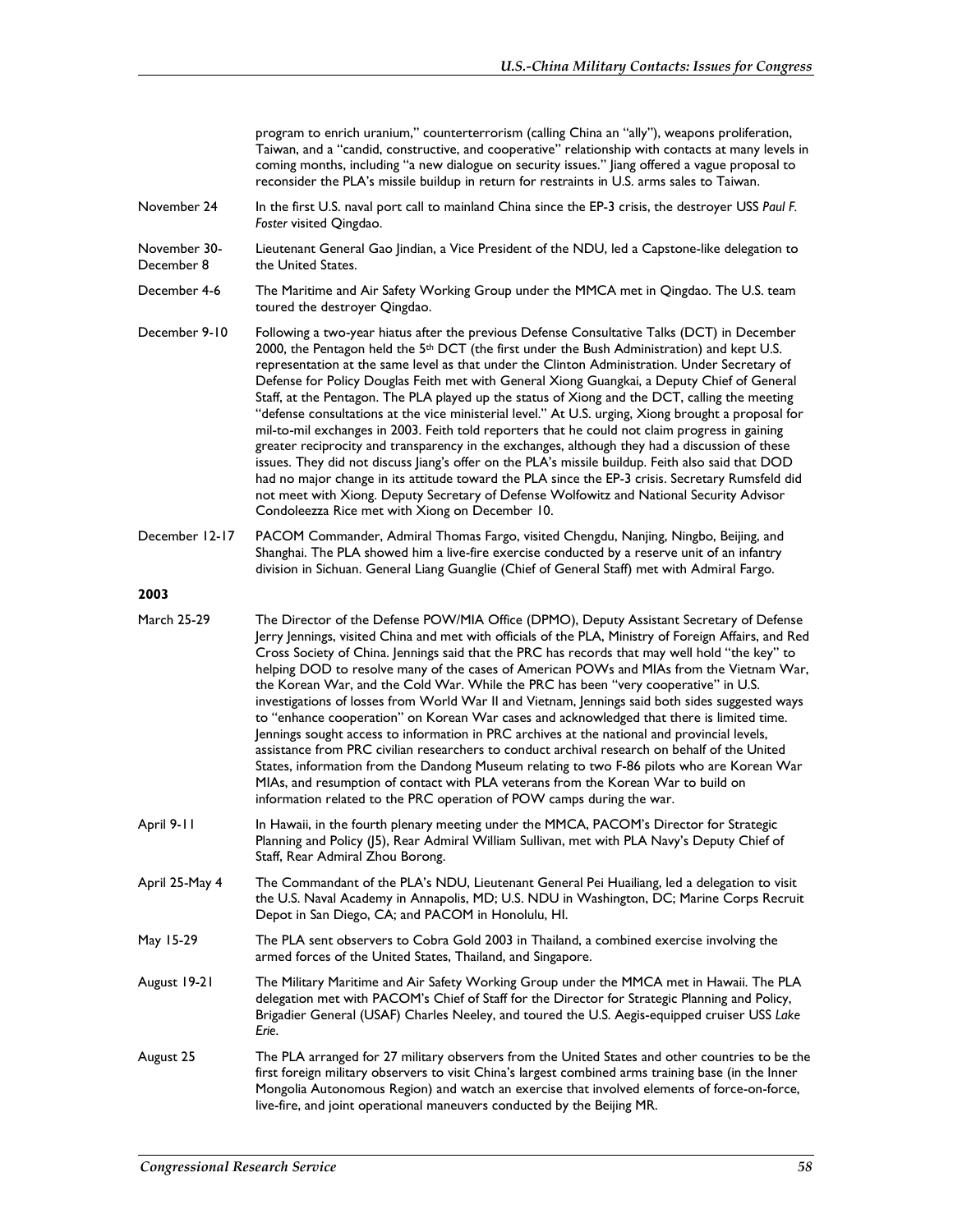- September 22-26 In the first foreign naval ship visit to Zhanjiang, the cruiser USS *Cowpens* and frigate USS *Vandegrift* visited this homeport of the PLAN's South Sea Fleet. Its Chief of Staff, Rear Admiral Hou Yuexi, welcomed Rear Admiral James Kelly, Commander of Carrier Group Five, who also visited.
- October 22-25 The PLAN destroyer Shenzhen and supply ship Qinghai Lake visited Guam.
- October 24- November 1 Politburo Member, CMC Vice Chairman, and PRC Defense Minister, General Cao Gangchuan, visited PACOM in Hawaii, West Point in New York, and Washington, DC, where he met with Secretary of Defense Donald Rumsfeld and Secretary of State Colin Powell. General Cao stressed that Taiwan was the most important dispute. The PLA sought the same treatment for General Cao as that given to General Chi Haotian when he visited Washington as defense minister in 1996 and was granted a meeting with President Clinton. In the end, President Bush dropped by for five minutes when General Cao met with National Security Advisor Rice at the White House. Rumsfeld did not attend the PRC Embassy's banquet for Cao. At PACOM, Cao met with Admiral Thomas Fargo and toured the cruiser USS *Lake Erie*.
- November 12-19 Nanjing MR Commander, Lieutenant General Zhu Wenquan, visited PACOM where he met with Admiral Thomas Fargo and boarded the destroyer USS *Russell*. Zhu visited San Diego, where he toured the carrier USS *Nimitz* and the Marine Corps Recruit Depot. He also stopped in Washington and West Point in New York.

On November 18, 2003, a PRC official on Taiwan affairs who is a PLA major general, Wang Zaixi, issued a threat to use force against the perceived open promotion of Taiwan independence. Campaigning for re-election on March 20, 2004, Taiwan's President Chen Shui-bian was calling for controversial referendums and a new Taiwan constitution. On the eve of his visit to Washington, PRC Premier Wen Jiabao threatened that China would "pay any price to safeguard the unity of the motherland." On December 3, PRC media reported the warnings of a PLA major general and a senior colonel at AMS, who wrote that Chen's use of referendums to seek independence will push Taiwan into the "abyss of war." They warned that China would be willing to pay the costs of war, including boycotts of the 2008 Olympics in Beijing, drops in foreign investment, setbacks in foreign relations, wartime damage to the southeastern coast, economic costs, and PLA casualties. Appearing with Premier Wen at the White House on December 9, 2003, President Bush criticized Chen, saying that "we oppose any unilateral decision by either China or Taiwan to change the status quo. And the comments and actions made by the leader of Taiwan indicate that he may be willing to make decisions unilaterally to change the status quo, which we oppose."

## **2004**

January 13-16 The Chairman of the Joint Chiefs of Staff, General (USAF) Richard Myers, visited Beijing, the first visit to China by the highest ranking U.S. military officer since November 2000. General Myers met with Generals Guo Boxiong and Cao Gangchuan (CMC Vice Chairmen) and General Liang Guanglie (PLA Chief of General Staff). CMC Chairman Jiang Zemin met briefly with Myers, echoing President Bush's brief meeting with General Cao. The PLA generals and Jiang stressed Taiwan as their critical issue. General Myers stressed that the United States has a responsibility under the TRA to assist Taiwan's ability to defend itself and to ensure that there will be no temptation to use force. Myers pointed to the PLA's missile buildup as a threat to Taiwan. The PLA allowed Myers to be the first foreign visitor to tour the Beijing Aerospace Control Center, headquarters of its space program. Myers discussed advancing mil-to-mil contacts, including search and rescue exercises, educational exchanges, ship visits, and senior-level exchanges (including a visit by General Liang Guanglie). Myers also indicated a U.S. expectation of exchanges between younger officers, saying that interactions at the lower level can improve mutual understanding in the longer run.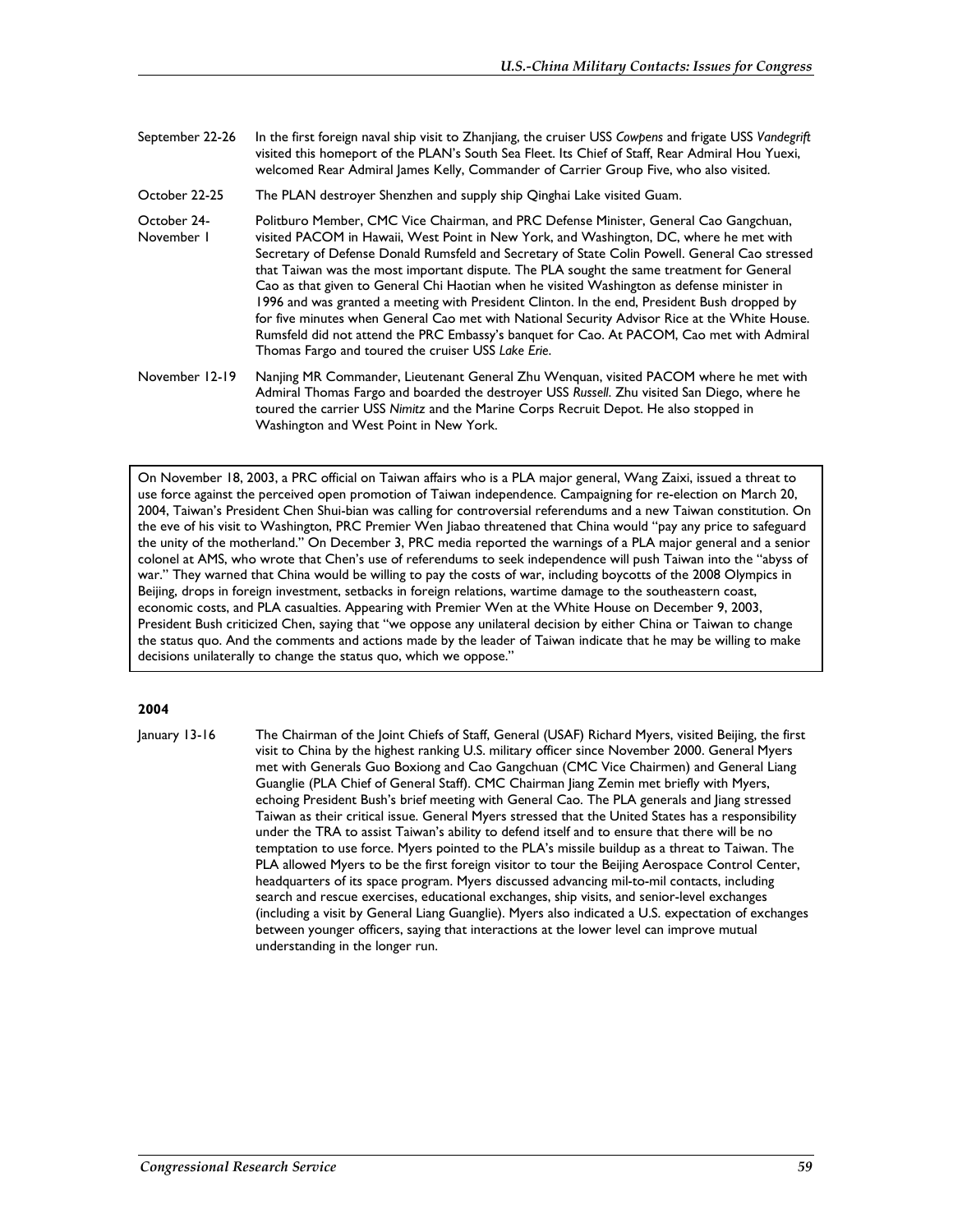| February 10-11            | Under Secretary of Defense for Policy Douglas Feith visited Beijing to hold the 6 <sup>th</sup> DCT with<br>General Xiong Guangkai, a meeting which the PLA side claimed to be "defense consultations at<br>the vice ministerial level." Feith met with General Cao Gangchuan (a CMC Vice Chairman and<br>Defense Minister), who raised extensively the issue of Taiwan and the referendums. Feith said he<br>discussed North Korean nuclear weapons, Taiwan, and maritime safety. He stressed that avoiding<br>a war in the Taiwan Strait was in the interests of both countries and that belligerent rhetoric and<br>the PLA's missile buildup do not help to reduce cross-strait tensions. The PRC's Foreign Ministry<br>said that the two sides discussed a program for mil-to-mil contacts in 2004. The Department of<br>Defense proposed a defense telephone link (DTL), or "hotline," with the PLA. |
|---------------------------|------------------------------------------------------------------------------------------------------------------------------------------------------------------------------------------------------------------------------------------------------------------------------------------------------------------------------------------------------------------------------------------------------------------------------------------------------------------------------------------------------------------------------------------------------------------------------------------------------------------------------------------------------------------------------------------------------------------------------------------------------------------------------------------------------------------------------------------------------------------------------------------------------------|
| February 24-28            | The USS Blue Ridge, the $7th$ Fleet's command ship, visited Shanghai. In conjunction with the port<br>call, Vice Admiral Robert Willard, Commander of the 7 <sup>th</sup> Fleet, met with Rear Admiral Zhao<br>Guojun, Commander of the East Sea Fleet.                                                                                                                                                                                                                                                                                                                                                                                                                                                                                                                                                                                                                                                    |
| March 9-11                | The Maritime and Air Safety Working Group under the MMCA met in Shanghai. The U.S. visitors<br>met with Rear Admiral Zhou Borong, Deputy Chief of Staff of the PLAN, and toured the frigate<br>Lianyungang.                                                                                                                                                                                                                                                                                                                                                                                                                                                                                                                                                                                                                                                                                                |
| May 3-June 29             | A team from the Joint POW/MIA Accounting Command (JPAC) traveled to northeastern city of<br>Dandong near China's border with North Korea on an operation to recover remains of a pilot<br>whose F-86 fighter was shot down during the Korean War. In following up on an initial operation<br>in July 2002 on a Cold War case, the U.S. team also went to northeastern Jilin province to<br>recover remains of two CIA pilots whose C-47 transport plane was shot down in 1952.                                                                                                                                                                                                                                                                                                                                                                                                                             |
| July 21-25                | PACOM Commander, Admiral Thomas Fargo, visited China and met with General Liu Zhenwu<br>(Guangzhou MR Commander), Foreign Minister Li Zhaoxing, General Liang Guanglie (Chief of<br>General Staff), and General Xiong Guangkai (a Deputy Chief of General Staff), who opposed U.S.<br>arms sales and defense cooperation with Taiwan. Fargo said that policy on Taiwan has not<br>changed.                                                                                                                                                                                                                                                                                                                                                                                                                                                                                                                 |
| August-<br>September      | DPMO sent a team to Tibet to recover wreckage from a site where a C-46 aircraft crashed<br>during World War II.                                                                                                                                                                                                                                                                                                                                                                                                                                                                                                                                                                                                                                                                                                                                                                                            |
| September 24-27           | The USS Cushing, a destroyer with the Pacific Fleet, visited Qingdao for a port visit.                                                                                                                                                                                                                                                                                                                                                                                                                                                                                                                                                                                                                                                                                                                                                                                                                     |
| October 24-30             | Reciprocating General Myers' visit to China, PLA Chief of General Staff, General Liang Guanglie,<br>visited the United States, including the Joint Forces Command and Joint Forces Staff College at<br>Norfolk; the carrier USS George Washington and the destroyer USS Laboon at Norfolk Naval Base;<br>Air Combat Command at Langley Air Force Base; Joint Task Force-Civil Support at Fort Monroe;<br>Army Infantry Center at Fort Benning; Washington, D.C.; and Air Force Academy in Colorado<br>Springs. In Washington, General Liang held meetings with National Security Advisor Condoleezza<br>Rice, Secretary of State Colin Powell, and General Richard Myers, Chairman of the Joint Chiefs of<br>Staff. Secretary of Defense Rumsfeld saw General Liang briefly. Talks covered military exchanges,<br>the Six-Party Talks on North Korea, and Taiwan.                                          |
| November 22-23            | DPMO held Technical Talks in Beijing on POW/MIA recovery operations in 2005.                                                                                                                                                                                                                                                                                                                                                                                                                                                                                                                                                                                                                                                                                                                                                                                                                               |
| 2005                      |                                                                                                                                                                                                                                                                                                                                                                                                                                                                                                                                                                                                                                                                                                                                                                                                                                                                                                            |
| January 30-<br>February I | Deputy Under Secretary of Defense Richard Lawless visited Beijing to hold a Special Policy<br>Dialogue for the first time, as a forum to discuss policy problems separate from safety concerns<br>under the MMCA. Meeting with Zhang Bangdong, Director of the PLA's Foreign Affairs Office,<br>Lawless tried to negotiate an agreement on military maritime and air safety. He also discussed a<br>program of military contacts in 2005, the U.S. proposal of February 2004 for a "hotline," Taiwan,<br>the DCTs, PLA's buildup, and a possible visit by Secretary Rumsfeld. Lawless also met with<br>General Xiong Guangkai.                                                                                                                                                                                                                                                                             |
| February 23-25            | Deputy Assistant Secretary of Defense for POW/MIA Affairs Jerry Jennings visited Beijing and<br>Dandong to discuss China's assistance in resolving cases from the Vietnam War and World War<br>II. He also continued to seek access to China's documents related to POW camps that China<br>managed during the Korean War. At Dandong, Jennings announced the recovery of the remains<br>of a U.S. Air Force pilot who was missing-in-action from the Korean War.                                                                                                                                                                                                                                                                                                                                                                                                                                          |
| April 29-30               | General Xiong Guangkai, Deputy Chief of General Staff, visited Washington to hold the 7th DCT<br>with Under Secretary of Defense Douglas Feith. They continued to discuss the U.S. proposal for a<br>"hotline" and an agreement on military maritime and air safety with the PLA and also talked about                                                                                                                                                                                                                                                                                                                                                                                                                                                                                                                                                                                                     |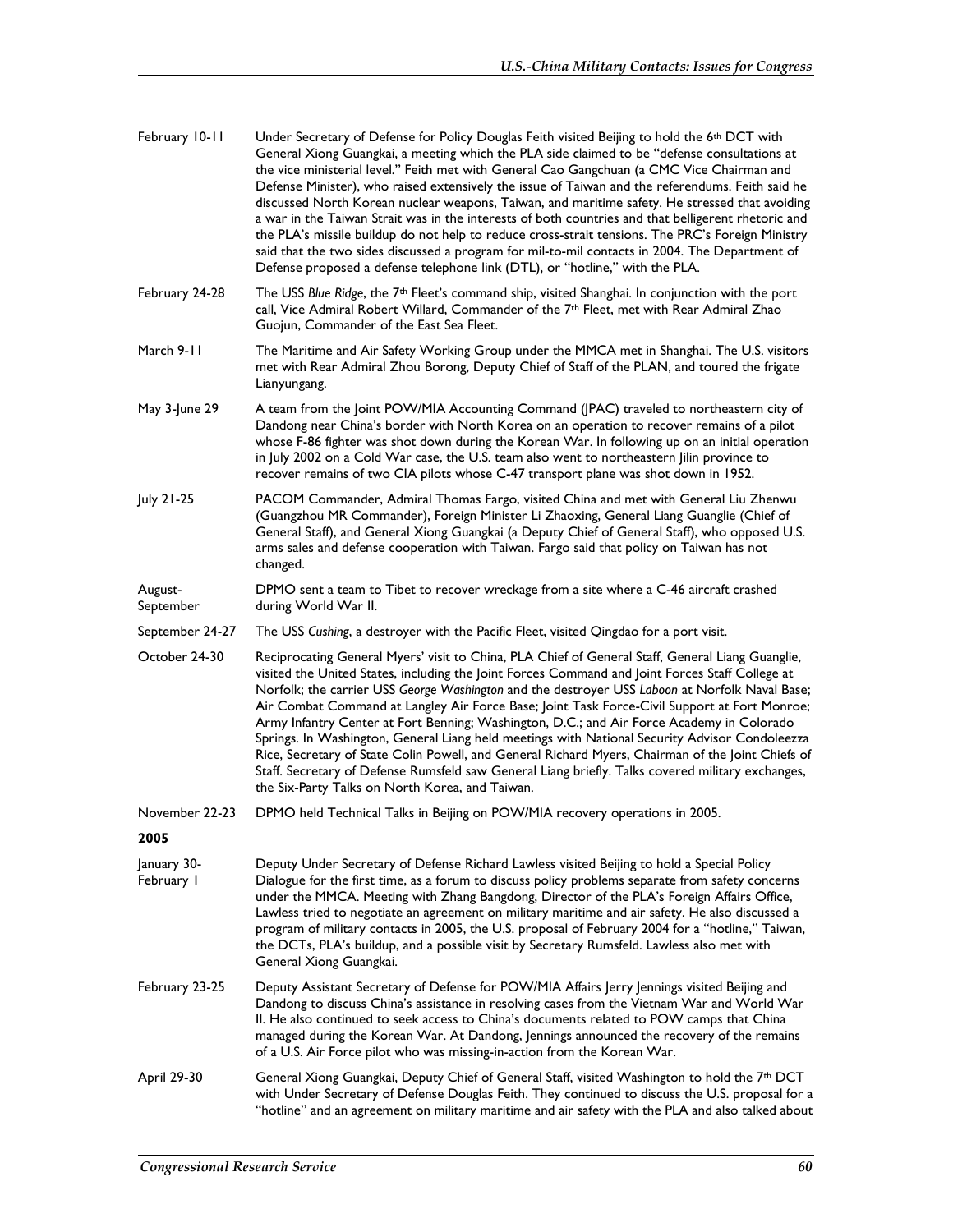military exchanges, international security issues, PLA modernization, U.S. military redeployments, and energy. Xiong also met with Deputy Secretary of Defense Paul Wolfowitz, National Security Advisor Stephen Hadley, and Under Secretary of State Nicholas Burns.

- July 7-8 The Department of Defense and the PLA held an annual MMCA meeting in Qingdao, to discuss unresolved maritime and air safety issues under the MMCA.
- July 18-22 General Liu Zhenwu, Commander of the PLA's Guangzhou MR, visited Hawaii, as hosted by Admiral William Fallon, Commander of the Pacific Command. Among visits to parts of the Pacific Command, General Liu toured the USS *Chosin*, a Ticonderoga-class cruiser.
- September 6-11 Admiral William Fallon, Commander of the Pacific Command, visited Beijing, Shanghai, Guangzhou, and Hong Kong at the invitation of General Liu Zhenwu, Guangzhou MR Commander. As Admiral Fallon said he sought to deepen the "exceedingly limited military interaction," he met with high-ranking PLA Generals Guo Boxiong (CMC Vice Chairman) and Liang Guanglie (Chief of General Staff). Fallon discussed military contacts between junior officers; PLA observers at U.S. exercises; exchanges with more transparency and reciprocity; cooperation in disaster relief and control of avian flu; and reducing tensions.

September 13-16 The destroyer USS *Curtis Wilbur* visited Qingdao, hosted by the PLAN's North Sea Fleet.

September 27 U.S. and other foreign military observers (from 24 countries) observed a PLA exercise ("North Sword 2005") at the PLA's Zhurihe training base in Inner Mongolia in the Beijing MR.

- October 18-20 Defense Secretary Donald Rumsfeld visited Beijing, China. He met with General Cao Gangchuan (including a visit to the office in the August 1st [Bayi] Building of this CMC Vice Chairman and Defense Minister), General Guo Boxiong (a CMC Vice Chairman), General Jing Zhiyuan (commander of the Second Artillery, or missile corps, in the first foreign visit to its headquarters), and Hu Jintao (Communist Party General Secretary, CMC Chairman, and PRC president). General Jing introduced the Second Artillery and repeated the PRC's declared "no first use" nuclear weapons policy. Rumsfeld's discussions covered military exchanges; greater transparency from the PLA, including its spending; China's rising global influence; Olympics in Beijing in 2008; and China's manned space program. Rumsfeld also held round-tables at the Central Party School and Academy of Military Science. The PLA denied a U.S. request to visit its command center in the Western Hills, outside Beijing, and continued to deny agreement on a "hot line." The PLA did not agree to open archives believed to hold documents on American POWs in the Korean War, an issue raised by Assistant Secretary of Defense Peter Rodman and Deputy Under Secretary of Defense Richard Lawless.
- November 13-19 The PLA sent its first delegation of younger, mid-ranking brigade and division commanders and commissars to the United States. Led by Major General Zhang Wenda, Deputy Director of the GSD's General Office, they visited units of the Pacific Command in Hawaii and Alaska.
- December 8-9 Deputy Under Secretary of Defense Lawless visited Beijing to discuss the military exchange program in 2006 and military maritime security. He met with the Director of the PLA's Foreign Affairs Office, Major General Zhang Bangdong, and Deputy Chief of General Staff, General Xiong Guangkai.
- December 12-15 A delegation from the PLA's NDU, led by Rear Admiral Yang Yi, Director of the Institute for Strategic Studies, visited Washington (NDU, Pentagon, and State Department).
- December 13 Following up on Rumsfeld's visit, a DPMO delegation visited Beijing to continue to seek access to China's archives believed to contain information on American POWs during the Korean War. The delegation also discussed POW/MIA investigations and recovery operations in China in 2006.

- January 9-13 PLA GLD delegation representing all MRs visited PACOM (hosted by Col. William Carrington, J1) to discuss personnel management, especially U.S. vs. PLA salaries.
- February 27-28 A PACOM military medical delegation visited China.
- March 13-18 To reciprocate the PLA's first mid-ranking delegation's visit in November 2005, PACOM's J5 (Director for Strategic Planning and Policy), Rear Admiral Michael Tracy, led a delegation of 20 O-5 and O-6 officers from PACOM's Army, Marines, Navy, and Air Force commands to Beijing, Shanghai, Nanjing, Hangzhou, and Ningbo.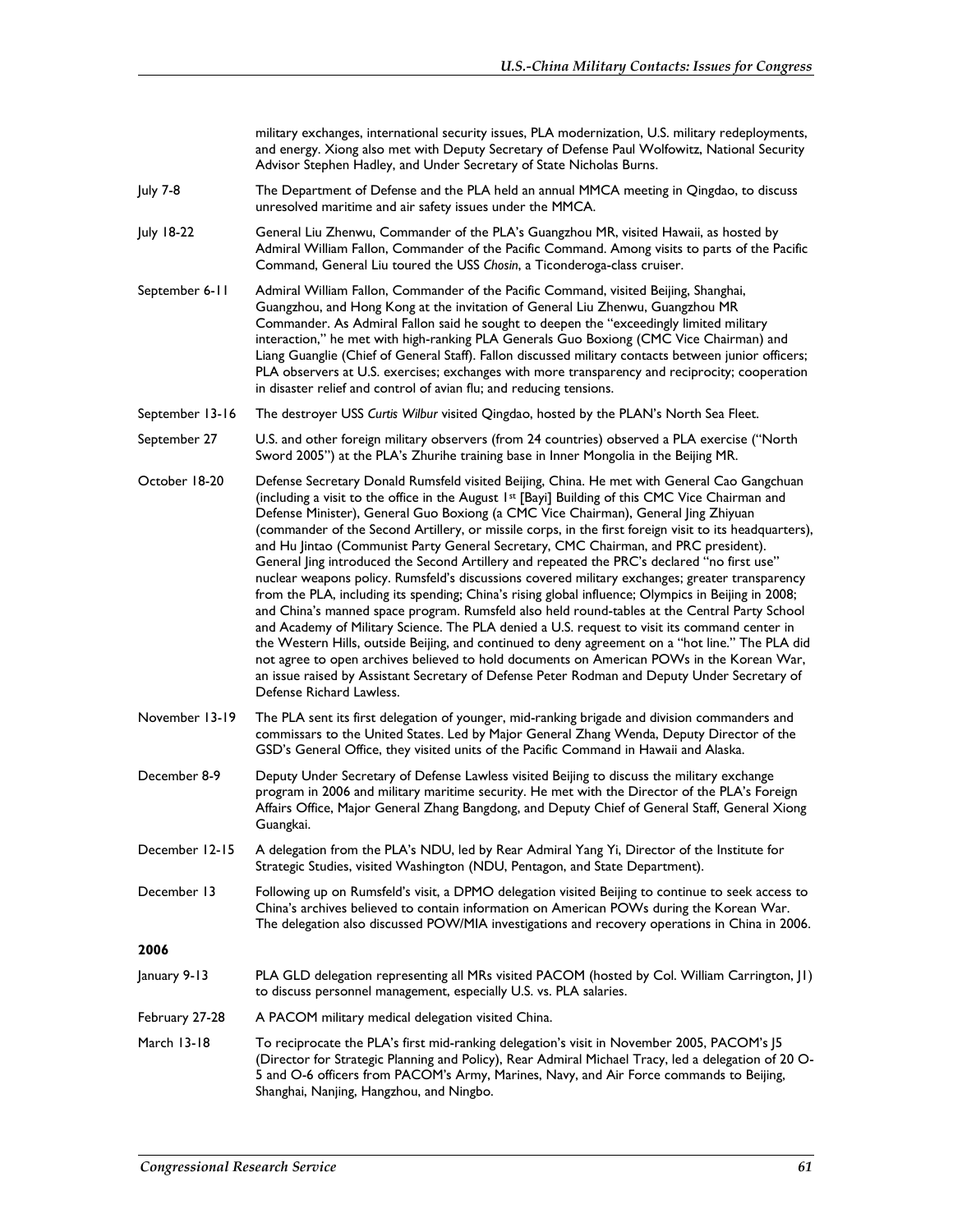- April 9-15 NDU President Lt. Gen. Michael Dunn and Commandant of the Industrial College of the Armed Forces (ICAF) Maj. Gen. Frances Wilson visited Beijing, Nanjing, and Shanghai.
- May 9-15 PACOM Commander, Admiral William Fallon, visited Beijing, Xian, Hangzhou, and cities close to the border with North Korea, including Shenyang. He met with a CMC Vice Chairman, General Cao Gangchuan, and a Deputy Chief of General Staff, General Ge Zhenfeng, and discussed issues that included the U.S.-Japan alliance and real PLA spending. Fallon was the first U.S. official to visit the 39<sup>th</sup> Group Army, where he saw a showcase unit (346<sup>th</sup> regiment). At the 28<sup>th</sup> Air Division near Hangzhou, he was the first U.S. official to see a new FB-7 fighter. He invited the PLA to observe the U.S. "Valiant Shield" exercise in June near Guam.
- May 15-26 A PLA delegation observed "Cobra Gold," a multilateral exercise hosted by Thailand and PACOM.
- June 8 Assistant Secretary of Defense Peter Rodman visited Beijing for the 8<sup>th</sup> DCT, the first time at this lower level and without Xiong Guangkai. He talked with Major General Zhang Qinsheng, Assistant Chief of General Staff, about exchanges, weapons nonproliferation, counterterrorism, Olympics, invitation to the Second Artillery commander to visit, etc.
- June 16-23 A PLA and civilian delegation of 12, led by Rear Admiral Zhang Leiyu, a PLAN Deputy Chief of Staff and submariner, observed the U.S. "Valiant Shield" exercise that involved three carrier strike groups near Guam. They boarded the USS *Ronald Reagan* and visited Guam's air and naval bases.
- June 27-30 USS *Blue Ridge* (7th Fleet's command ship) visited Shanghai.
- July 16-22 The highest ranking PLA commander, a Politburo Member, and a CMC Vice Chairman, General Guo Boxiong, visited San Diego (3rd Marine Aircraft Wing and carrier USS *Ronald Reagan*), Washington, and West Point, at Defense Secretary Rumsfeld's invitation. General Guo agreed to hold a combined naval search and rescue exercise (a U.S. proposal for the past two years in the context of the MMCA talks) and to allow U.S. access to PLA archives with information on U.S. POW/MIAs from the Korean War (a U.S. request for many years). Guo personally gave Rumsfeld information on his friend, Lt. j.g. James Deane, a Navy pilot who was shot down by the PLA Air Force in 1956. Guo also had meetings with Representatives Mark Steven Kirk and Rick Larsen (co-chairs of the U.S.-China Working Group), Secretary of State Condoleezza Rice, and National Security Advisor Stephen Hadley, and President Bush briefly dropped by for 10 minutes during the last meeting. During the meetings and an address at the National Defense University, General Guo discussed North Korea's July 4 missile tests, critically citing the U.N. Security Council resolution condemning the tests (remarks not reported by PRC press). In contrast to the meeting in Beijing with General Myers in January 2004, Taiwan was not a heated topic in General Guo's talks with Rumsfeld and the Chairman of the Joint Chiefs of Staff, General Peter Pace.
- August 7-11 MMCA plenary and working group meetings held in Hawaii. The two sides established communication protocols, planned communications and maneuver exercises, and scripted the two phases of the planned search and rescue exercise.
- August 21-23 PACOM Commander, Admiral Fallon, visited Harbin.
- September 6-20 The PLAN destroyer *Qingdao* visited Pearl Harbor (and held the first U.S.-PLA basic exercise in the use of tactical signals with the U.S. Navy destroyer USS *Chung-Hoon*) and San Diego (and held the first bilateral search and rescue exercise (SAREX), under the MMCA, with the destroyer USS *Shoup*).
- September 10-21 In the second such visit after 1998, a huge 58-member PLA Air Force delegation, with its own PLAAF aircraft, visited Elmendorf AFB (saw an F-15C fighter) in Alaska, Air Force Academy and Air Force Space Command in Colorado, Maxwell AFB and Air War College in Alabama, Andrews AFB in Maryland, the Pentagon in DC, McGuire AFB and Atlantic City in New Jersey, Philadelphia, and New York.
- September 20-30 DPMO Team visited China to discuss POW/MIA concerns.
- September 26 USS *Chancellorsville* made a port visit to Qingdao.
- September 26-28 Principal Deputy Under Secretary of Defense for Policy, Ryan Henry, visited Beijing and Xian. He briefed PLA General Ge Zhenfeng, Deputy Chief of General Staff, on the Quadrennial Defense Review (QDR) of February 2006.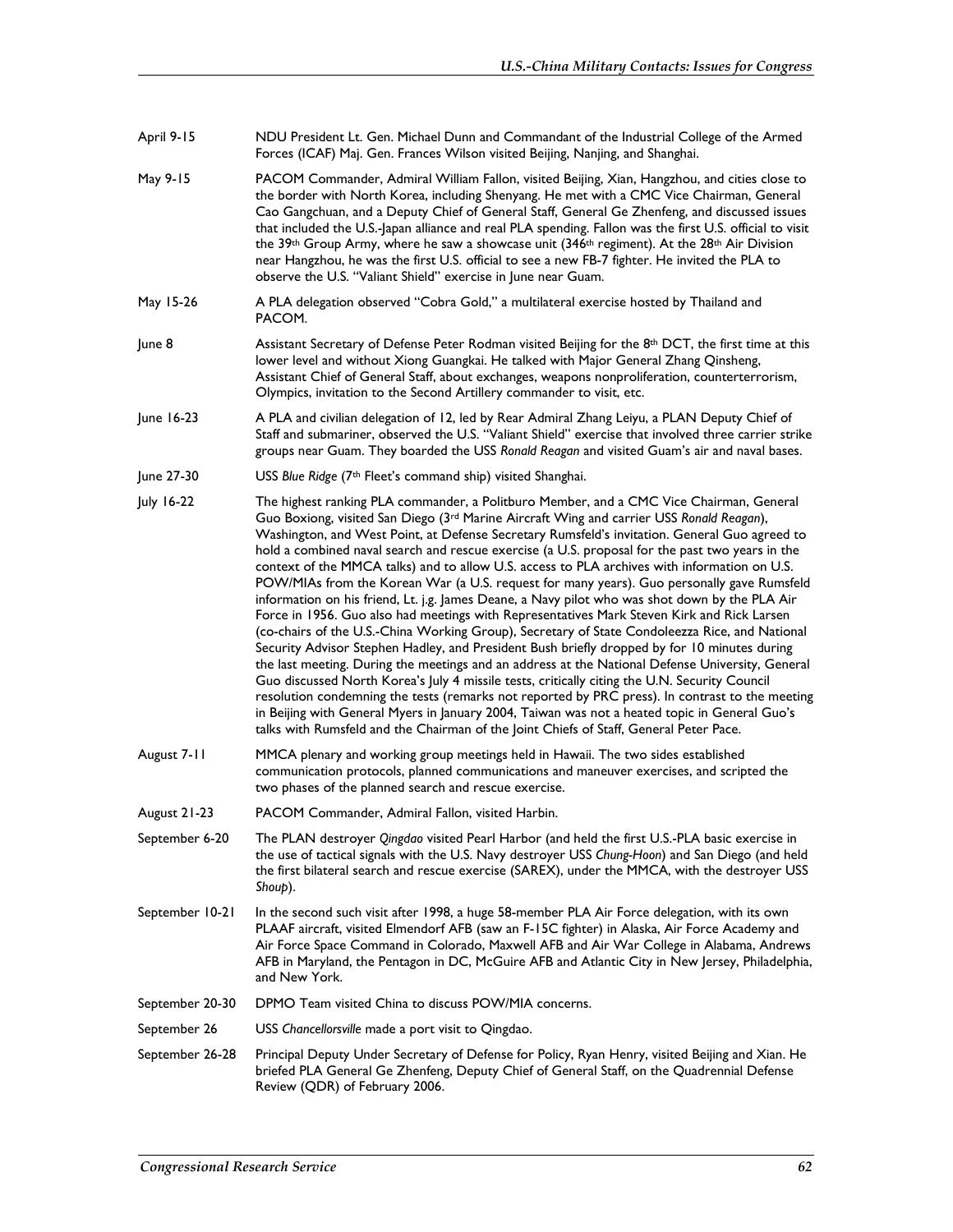October 8-13 A U.S. delegation from the Office of the Deputy Under Secretary of Defense for Installations and Environment visited China to discuss military environmental issues.

October 20-27 A delegation of NDU operational commanders visited the United States.

On October 26, 2006, a PLAN Song-class diesel electric submarine approached undetected to within five miles of the aircraft carrier USS *Kitty Hawk* near Okinawa. PACOM Commander Admiral Fallon argued that the incident showed the need for military-to-military engagement to avoid escalations of tensions.

| October 30-<br>November 4 | PLA mid-level, division and brigade commanders (senior colonels and colonels) visited Honolulu,<br>toured the destroyer USS Preble in San Diego, and observed training at Camp Pendleton Marine<br>Base. They were denied requests to have closer looks at an aircraft carrier and Strykers.                    |
|---------------------------|-----------------------------------------------------------------------------------------------------------------------------------------------------------------------------------------------------------------------------------------------------------------------------------------------------------------|
| November 12-19            | Commander of the Pacific Fleet, Adm. Gary Roughead, visited Beijing, Shanghai, and Zhanjiang,<br>overseeing second phase of bilateral search and rescue exercise (involving the visiting amphibious<br>transport dock USS Juneau and destroyer USS Fitzgerald), and the first Marine Corps visit to the<br>PRC. |
| December 7-8              | Stemming from the MMCA-related Special Policy Dialogue of 2005, the Deputy Assistant<br>Secretary of Defense held the 1 <sup>st</sup> Defense Policy Coordination Talks (DPCT) in Washington with<br>the director of the PLA's Foreign Affairs Office to discuss a dispute over EEZs.                           |
| 2007                      |                                                                                                                                                                                                                                                                                                                 |

On January 11, 2007, the PLA conducted its first successful direct-ascent anti-satellite (ASAT) weapons test by launching a missile with a kinetic kill vehicle to destroy a PRC satellite at about 530 miles up in space.

| January 28-<br>February 9 | Deputy Chief of General Staff, General Ge Zhenfeng led a PLA delegation to visit PACOM in<br>Honolulu, Washington, Fort Monroe, Fort Benning, and West Point. The U.S. Chief of Staff of the<br>Army (CSA) hosted Ge, who also met with the Deputy Secretary of Defense and Vice Chairman<br>of the Joint Chiefs of Staff in the Pentagon. However, the PLA declined to attend the Pacific<br>Armies' Chiefs' Conference in August and a reciprocal visit by the CSA.                                                                                                                                                                                              |
|---------------------------|--------------------------------------------------------------------------------------------------------------------------------------------------------------------------------------------------------------------------------------------------------------------------------------------------------------------------------------------------------------------------------------------------------------------------------------------------------------------------------------------------------------------------------------------------------------------------------------------------------------------------------------------------------------------|
| January 30-31             | DPMO/IPAC delegation visited China to discuss POW/MIA cooperation.                                                                                                                                                                                                                                                                                                                                                                                                                                                                                                                                                                                                 |
| February 23-28            | Commander of Combined Forces Command-Afghanistan, Lt. General Karl Eikenberry, visited<br>China.                                                                                                                                                                                                                                                                                                                                                                                                                                                                                                                                                                   |
| March 22-25               | Chairman of the Joint Chiefs of Staff, Marine Corps General Peter Pace, was hosted in China by<br>Chief of General Staff Liang Guanglie and also met with CMC Vice Chairmen Guo Boxiong and<br>Cao Gangchuan. Pace visited Beijing, Shenyang, Anshan, Dalian, and Nanjing, including the<br>Academy of Military Sciences, Shenyang MR (where he was the first U.S. official to sit in a PLAAF<br>Su-27 fighter and a T-99 tank), and the Nanjing MR command center.                                                                                                                                                                                                |
| April 1-7                 | PLA Navy Commander Wu Shengli visited Honolulu and Washington, where he met with the<br>PACOM Commander Keating, Pacific Fleet Commander Roughhead, Chief of Naval Operations<br>(CNO) Mullen, Deputy Secretary of Defense England, Chairman of the Joint Chiefs of Staff Pace,<br>and Navy Secretary Winter. The CNO, Admiral Michael Mullen, discussed his "1,000-ship navy"<br>maritime security concept with Vice Admiral Wu. He also toured the Naval Academy at<br>Annapolis, the cruiser USS Lake Erie in Honolulu, and aircraft carrier USS Harry Truman and<br>nuclear attack submarine USS Montpelier at Norfolk Naval Base. Wu also went to West Point. |
| <b>April 15-22</b>        | General Counsel of the Defense Department William Haynes II visited Beijing and Shanghai, and<br>met with GPD Director Li Jinai. Haynes sought to understand the rule of law in China.                                                                                                                                                                                                                                                                                                                                                                                                                                                                             |
| <b>April 21-28</b>        | U.S. mid-level officers' visit to China, led by RAdm Michael Tracy (PACOM J-5). The delegation<br>visited Beijing, Qingdao, Nanjing, and Shenyang, including the East Sea Fleet Headquarters, a Su-27<br>fighter base, and 179th Brigade.                                                                                                                                                                                                                                                                                                                                                                                                                          |
| May 12-16                 | PACOM Commander Admiral Timothy Keating visited Beijing, meeting with CMC Vice Chairman<br>Guo Boxiong and questioning the ASAT weapon test in January. Keating also met with PLA Navy<br>Commander Wu Shengli and heard interest in acquiring an aircraft carrier. Keating visited the                                                                                                                                                                                                                                                                                                                                                                            |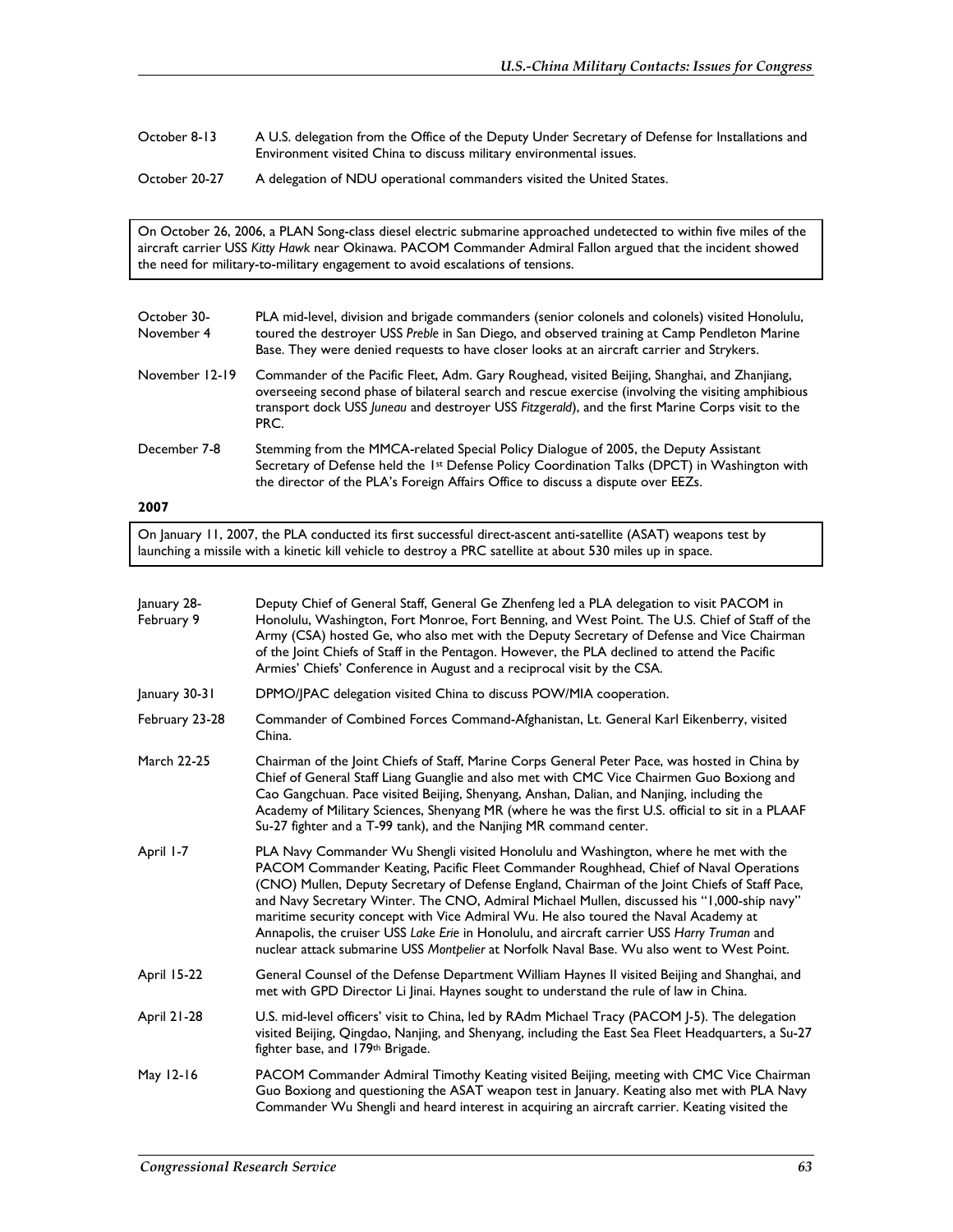Nanjing MR (including the Nanjing Naval Command, Nanjing Polytechnic Institute, and 179<sup>th</sup> Brigade). At a press conference in Beijing on May 12, Keating suggested U.S. "help" if China builds aircraft carriers.

- June 15-25 In the third such visit and nominally under its Command College, the PLAAF sent a 20-member delegation (U.S. limit reduced from 58 members in September 2006). They visited New York, McGuire AFB (saw KC-135 Stratotanker) in New Jersey, the Pentagon in D.C., Maxwell AFB and Air War College in Alabama, Lackland AFB and Randolph AFB (Personnel Center) in Texas, and Los Angeles.
- July 23-29 Pacific Air Forces Commander, General Paul Hester, visited Beijing and Nanjing. He met with PLAAF Commander Qiao Qingchen and Deputy Chief of General Staff Ge Zhenfeng. Hester visited Jining Air Base (as the first U.S. visitor) and Jianqiao Air Base. He was denied access to the J-10 fighter.
- August 17-23 After nomination to be Chairman of Joint Chiefs of Staff, the CNO, Adm. Michael Mullen, visited Lushun, Qingdao, Ningbo, and Dalian Naval Academy. He met with PLAN Commander Wu Shengli and two CMC Vice Chairmen, Generals Guo Boxiong and Cao Gangchuan. After postponing his reciprocal visit (for hosting PLAN Commander Wu Shengli in April) due to inadequate substance and access given by the PLA, Mullen got unprecedented observation of an exercise, boarding a Song-class sub and Luzhou-class destroyer.
- November 4-6 Defense Secretary Robert Gates visited China (then South Korea and Japan). Defense Minister Cao Gangchuan finally agreed to the U.S. proposal to set up a defense telephone link (hotline). Gates also sought a dialogue on nuclear policy and broader exchanges beyond the senior level. Gates also met with CMC Vice Chairmen Guo Boxiong and Xu Caihou, and Chairman Hu Jintao.

In November 2007, the PRC Ministry of Foreign Affairs disapproved a number of port calls at Hong Kong by U.S. Navy ships, including two minesweepers in distress (USS *Patriot* and USS *Guardian*) seeking to refuel in face of an approaching storm, and the aircraft carrier USS *Kitty Hawk* and accompanying vessels planning on a holiday and family reunions for Thanksgiving. In response, on November 28, President Bush raised the problem with the PRC's visiting Foreign Minister, and Deputy Assistant Secretary of Defense David Sedney lodged a demarche to the PLA. When the *Kitty Hawk* left Hong Kong, it transited the Taiwan Strait, raising PRC objections. In Beijing in January 2008, Admiral Keating asserted that the strait is international water and PRC permission is not needed.

| December 3     | 9th DCT was held in Washington. PLA Deputy Chief of General Staff Ma Xiaotian and Under<br>Secretary of Defense for Policy Eric Edelman led discussions that covered PLA objections to U.S.<br>arms sales to Taiwan and U.S. law restricting military contacts, military exchanges in 2008, nuclear<br>proliferation in North Korea and Iran (including the just-issued U.S. National Intelligence Estimate<br>on Iran's nuclear program), lower-ranking exchanges, hotline, PLA's suspension of some visits and<br>port calls in Hong Kong, and U.S. interest in a strategic nuclear dialogue. The PLA delegation<br>included PLAN Deputy Chief of Staff Zhang Leiyu and 2 <sup>nd</sup> Artillery Deputy Chief of Staff Yang<br>Zhiguo. They also met: Deputy Defense Secretary Gordon England, Vice Chairman of the Joint<br>Chiefs of Staff James Cartwright, Deputy National Security Advisor James Jeffrey, and Deputy<br>Secretary of State John Negroponte. |
|----------------|---------------------------------------------------------------------------------------------------------------------------------------------------------------------------------------------------------------------------------------------------------------------------------------------------------------------------------------------------------------------------------------------------------------------------------------------------------------------------------------------------------------------------------------------------------------------------------------------------------------------------------------------------------------------------------------------------------------------------------------------------------------------------------------------------------------------------------------------------------------------------------------------------------------------------------------------------------------------|
| 2008           |                                                                                                                                                                                                                                                                                                                                                                                                                                                                                                                                                                                                                                                                                                                                                                                                                                                                                                                                                                     |
| January 13-18  | In his 2 <sup>nd</sup> visit as PACOM Commander, Adm. Timothy Keating, visited Beijing, Shanghai, and<br>Guangzhou, before Hong Kong. He visited AMS and Guangzhou MR, and met with PLA Chief of<br>General Staff, General Chen Bingde; CMC Vice Chairman, General Guo Boxiong, who demanded<br>an end to U.S. arms sales to Taiwan. Keating discussed planned exchanges with a new invitation to<br>the PLA to participate in the Cobra Gold multilateral exercise in May, the PRC's strategic<br>intentions, denied port calls in Hong Kong, etc. (But the PLA only observed Cobra Gold in<br>Thailand in May 2008.)                                                                                                                                                                                                                                                                                                                                              |
| February 23-27 | PACOM's Director for Strategic Planning and Policy (J-5), USMC Major General Thomas Conant,<br>and PLA Navy Deputy Chief of Staff Zhang Leiyu led an annual plenary meeting under the MMCA<br>in Qingdao, the first since 2006. The U.S. delegation visited the frigate Luoyang. The U.S. side<br>opposed PLA proposals to discuss policy differences and plan details of naval exercises at the<br>MMCA meetings.                                                                                                                                                                                                                                                                                                                                                                                                                                                                                                                                                  |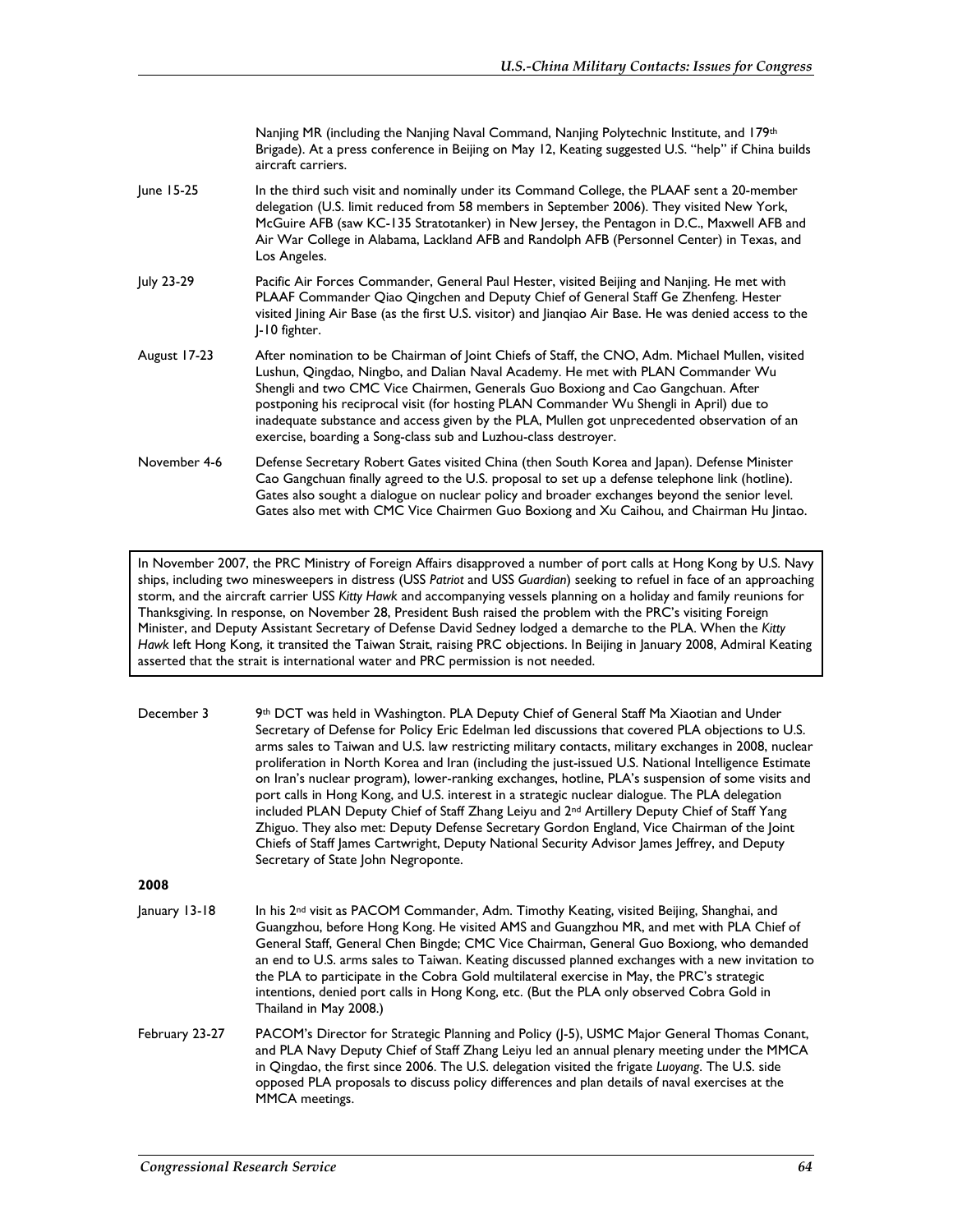- February 25-29 Deputy Assistant Secretary of Defense for POW/MIA Affairs Charles Ray signed a Memorandum of Understanding in Shanghai on February 29, 2008, gaining indirect access to PLA archives on the Korean War in an effort to resolve decades-old POW/MIA cases.
- February 26-29 Deputy Assistant Secretary of Defense David Sedney met with PLA Assistant Chief of General Staff, Major General Chen Xiaogong, in Beijing. Sedney also led the 2<sup>nd</sup> meeting of the DPCT in Shanghai. Sedney and Major General Qian Lihua, Director of the PLA's Foreign Affairs Office, signed an agreement to set up a hotline.

Days before Taiwan's presidential election and referendums on March 22, 2008, in a sign of U.S. anxiety about PRC threats to peace and stability, the Defense Department had two aircraft carriers (including the *Kitty Hawk* returning from its base in Japan for decommissioning) positioned east of Taiwan to respond to any provocative situation.

| March 7-15                 | PACOM's Deputy Director for Strategic Planning and Policy, Brigadier General Sam Angelella, led<br>a 19-member group of mid-level officers to Beijing, Zhengzhou, and Qingdao.                                                                                                                                                                                                                                                                                                                                                                                                                                                                                                                                                                                                                                 |
|----------------------------|----------------------------------------------------------------------------------------------------------------------------------------------------------------------------------------------------------------------------------------------------------------------------------------------------------------------------------------------------------------------------------------------------------------------------------------------------------------------------------------------------------------------------------------------------------------------------------------------------------------------------------------------------------------------------------------------------------------------------------------------------------------------------------------------------------------|
| March 29-April 6           | The U.S. Marine Corps Commandant, General James Conway, visited Beijing, as hosted by PLA<br>Navy Commander Wu Shengli. Conway met with Defense Minister Liang Guanglie and spoke at<br>NDU. The PLAN allowed Conway to board an amphibious ship, a destroyer, and an<br>expeditionary fighting vehicle. In meeting Guangzhou MR Commander, Lt. Gen. Zhang Qinsheng,<br>Conway apparently discussed deploying forces together in disaster relief operations.                                                                                                                                                                                                                                                                                                                                                   |
| <b>April 21-22</b>         | The first discussion on nuclear weapon strategy and policy was held in Washington, DC, at the<br>"experts" level.                                                                                                                                                                                                                                                                                                                                                                                                                                                                                                                                                                                                                                                                                              |
| May 18                     | After the earthquake in China on May 12, PACOM sent two C-17 transport aircraft from Guam<br>to Chengdu to deliver disaster relief supplies. PACOM Commander Keating used the Pentagon's<br>hotline to discuss that aid with PLA Deputy Chief of General Staff Ma Xiaotian.                                                                                                                                                                                                                                                                                                                                                                                                                                                                                                                                    |
| June 16-21                 | Air Force Command Chief Master Sgt James Roy from PACOM led the first U.S. NCO delegation<br>to China. The group of senior NCOs visited the PLA's 179th Infantry Battalion in Nanjing and the<br>Second Artillery (Missile Force) Academy's NCO training school in Wuhan.                                                                                                                                                                                                                                                                                                                                                                                                                                                                                                                                      |
| July 6-17                  | PLA Lieutenant General Zhang Qinsheng, Guangzhou MR Commander, led a delegation to<br>Hawaii. He met with Admiral Robert Willard, Commander of the Pacific Fleet, at his headquarters<br>and with Rear Adm. Joe Walsh, Submarine Force Commander, during a tour of the attack<br>submarine USS Santa Fe. The PLA delegation also was able to observe the RIMPAC exercise.<br>PACOM Commander, Admiral Timothy Keating, agreed with Zhang about planning for two<br>humanitarian aid exercises, the first combined land-based ones, to "push the envelope." The PLA<br>delegation also visited Alaska, Washington, D.C., and New York. In Washington, Zhang met with<br>U.S. officials of the Marine Corps, Departments of Defense and State, and NSC, including Deputy<br>Secretary of Defense Gordon England. |
| September 30-<br>October 2 | The PLA sent its first "NCO" delegation to PACOM supposedly to reciprocate the U.S. NCO<br>visit in June. However, the PLA delegation was led by Major General Zhong Zhiming, and only 3<br>out of 13 members in the group were enlisted.                                                                                                                                                                                                                                                                                                                                                                                                                                                                                                                                                                      |
| December 17-19             | After the PLA suspended some military exchanges in response to notifications to Congress of<br>arms sales to Taiwan on October 3, Deputy Assistant Secretary of Defense David Sedney visited<br>Beijing to try without success to resume exchanges. He met with PLA Assistant Chief of General<br>Staff Chen Xiaogong.                                                                                                                                                                                                                                                                                                                                                                                                                                                                                         |
| 2009                       |                                                                                                                                                                                                                                                                                                                                                                                                                                                                                                                                                                                                                                                                                                                                                                                                                |
| January                    | The PLA Navy and U.S. Navy coordinated anti-piracy operations off Somalia.                                                                                                                                                                                                                                                                                                                                                                                                                                                                                                                                                                                                                                                                                                                                     |
| February 27-28             | Deputy Assistant Secretary of Defense David Sedney again visited Beijing to resume military<br>exchanges after suspension in October 2008. He held the 3rd DPCT, met with Deputy Chief of<br>General Staff Ma Xiaotian, and then called his meetings "the best set of talks" he has experienced.<br>However, results were limited, and the PLA raised U.S. "obstacles," including arms sales to and<br>military ties with Taiwan, legal restrictions on military contacts, and reports on PRC Military<br>Power.                                                                                                                                                                                                                                                                                               |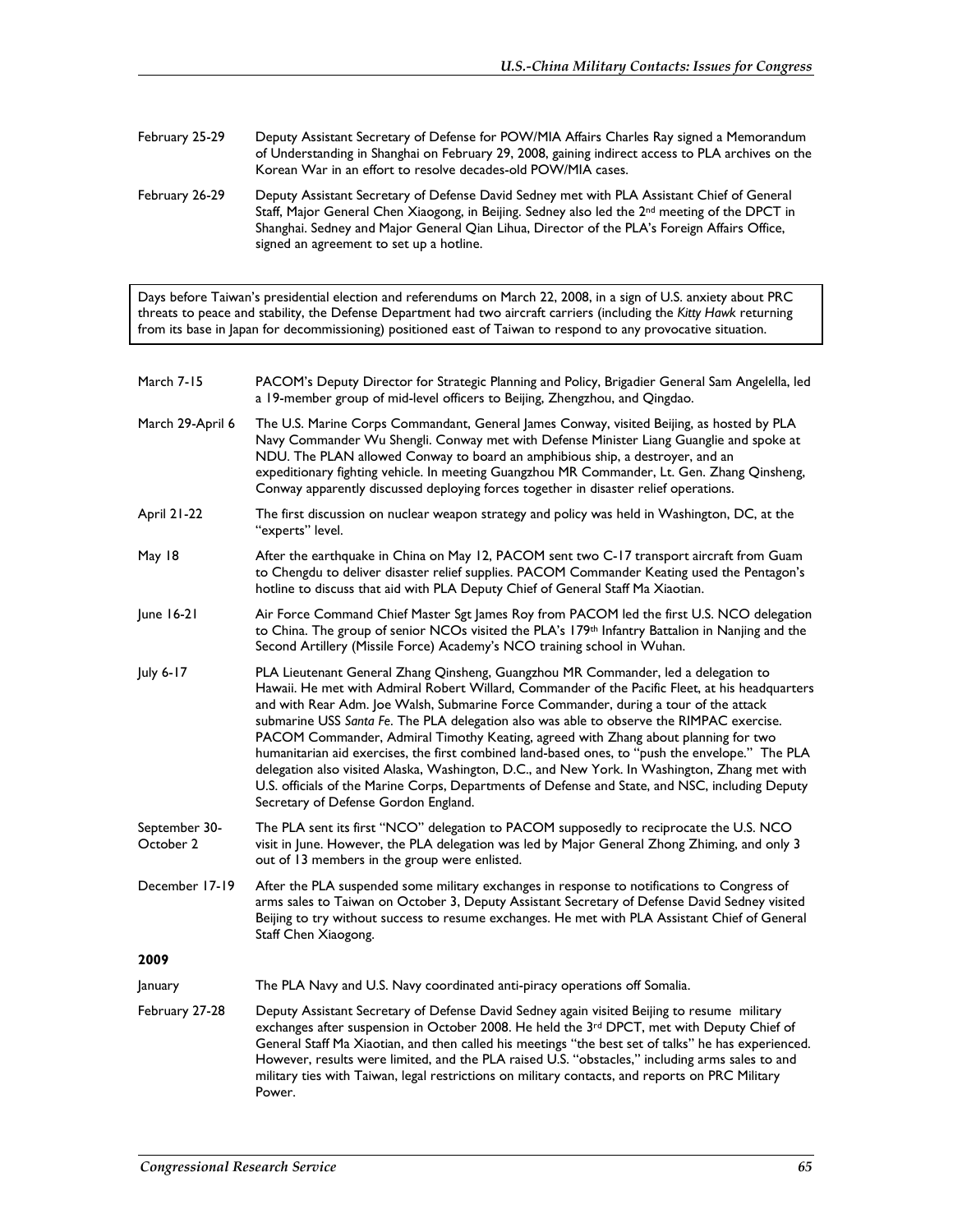On March 4-8, 2009, Y-12 maritime surveillance aircraft, a PLAN frigate, PRC patrol and intelligence collection ships, and trawlers coordinated in increasingly aggressive and dangerous harassment of unarmed U.S. ocean surveillance ships, the USNS Victorious and USNS Impeccable, during routine operations in international waters in the Yellow Sea and South China Sea (75 miles south of Hainan island). The PRC ships risked collision. On March 10, China sent its largest "fishery patrol" ship (converted from a PLAN vessel) to "safeguard sovereignty" in the South China Sea. U.S. press reported the next day that the destroyer USS *Chung-Hoon*, already deployed in the area, provided armed escort to continuing U.S. surveillance operations. On March 10, Director of National Intelligence (DNI) Dennis Blair (also retired admiral and former PACOM commander) testified to the Senate Armed Services Committee that this crisis was the most serious since the EP-3 crisis of 2001, China was being even more aggressive in the South China Sea in the past two years, and there was still a question as to whether China will use its increasingly powerful military "for good or for pushing people around." (For years, China has tried to stake sovereign claims to Exclusive Economic Zones (EEZs) (up to 200 miles from the coast) beyond territorial waters (up to 12 miles from the coast), while the United States and other countries assert access and freedom of navigation in and flight over the high seas.) On March 12, President Obama stressed military dialogue to avoid future incidents to visiting PRC Foreign Minister Yang Jiechi. In May 2009, there was another incident involving the USNS Victorious and PRC fishing ships in the Yellow Sea. In June, the USS *John S. McCain*'s towed sonar array suffered a collision with a PLA submarine off the coast of the Philippines, in what could have been an accident.

| April 5-11 | Deputy Assistant Secretary of Defense for Prisoner of War/Missing Personnel Affairs             |
|------------|-------------------------------------------------------------------------------------------------|
|            | (POW/MPA) Charles Ray and JPAC Commander Rear Admiral Donna Crisp visited Beijing and           |
|            | Liaoning province to discuss progress in the PLA's research of archives from the Korean War and |
|            | toured the PLA's archives.                                                                      |

- April 17-21 Admiral Gary Roughead, CNO, visited Beijing and Qingdao in part for the international fleet review for the 60th anniversary of the PLA Navy. Admiral Roughhead conducted a working visit with PLAN Commander Admiral Wu Shengli and also met with Defense Minister General Liang Guanglie, and PLAN North Sea Fleet Commander Admiral Tian Zhong. Roughhead raised concern about operational safety of naval encounters, port visits and reciprocity, and potential cooperation in anti-piracy and search and rescue.
- June 23-24 Under Secretary of Defense for Policy Michele Flournoy visited Beijing for the 10th DCT and met with Lt. Gen. Ma Xiaotian, Deputy Chief of General Staff. They agreed to hold a special MMCA meeting to discuss disputes over maritime safety and freedom of navigation in the PRC's EEZ. While the U.S. Navy tracked a North Korean ship with suspicious cargo for Burma, Flournoy said they did not discuss enforcement of U.N. sanctions against North Korea and the meeting was not "appropriate" to discuss "operational" matters. They discussed regional security in North Korea, Iran, Afghanistan, and Pakistan. The U.S. side briefed the PLA on the Nuclear Posture Review (NPR) and Quadrennial Defense Review (QDR).
- July 27-28 Under Secretary of Defense for Policy Michele Flournoy and PACOM Commander, Admiral Timothy Keating, represented the DOD at the 1st Strategic and Economic Dialogue (S&ED) in Washington, co-chaired by the Secretaries of State and Treasury. Pressed by the U.S. side to participate, the PLA reluctantly dispatched Rear Admiral Guan Youfei, Deputy Director of the Foreign Affairs Office, in charge of mil-to-mil with the United States. The two sides reiterated that they "resumed" the military relationship and agreed that a CMC Vice Chairman, General Xu Caihou, will visit.
- August 19-22 As the first Chief of Staff of the Army (CSA) to visit China after 1997, General George Casey visited Beijing and met with Chief of General Staff and Deputy Chief of General Staff, Generals Chen Bingde and Ge Zhenfeng, who complained about U.S.-only "obstacles" in mil-to-mil exchanges (including arms sales to Taiwan). Casey countered that it was difficult to build a lasting relationship when the PLA's constant starting point was to blame the United States for problems. Still Casey sought to advance ties and agreed to explore a bilateral humanitarian assistance/disaster relief exercise. Casey also visited the AMS and Shenyang MR and rode in a Type-99 tank. The two sides agreed to "cultural," mid-level officer, and functional exchanges, and humanitarian assistance and disaster relief exercises. General Casey then traveled to Tokyo for the Pacific Army Chiefs conference, which the PLA rejected.
- August 26-27 PACOM's Director of Strategic Planning and Policy, Major General (USMC) Randolph Alles, traveled to Beijing for a special meeting under the MMCA. The PLA side complained about U.S.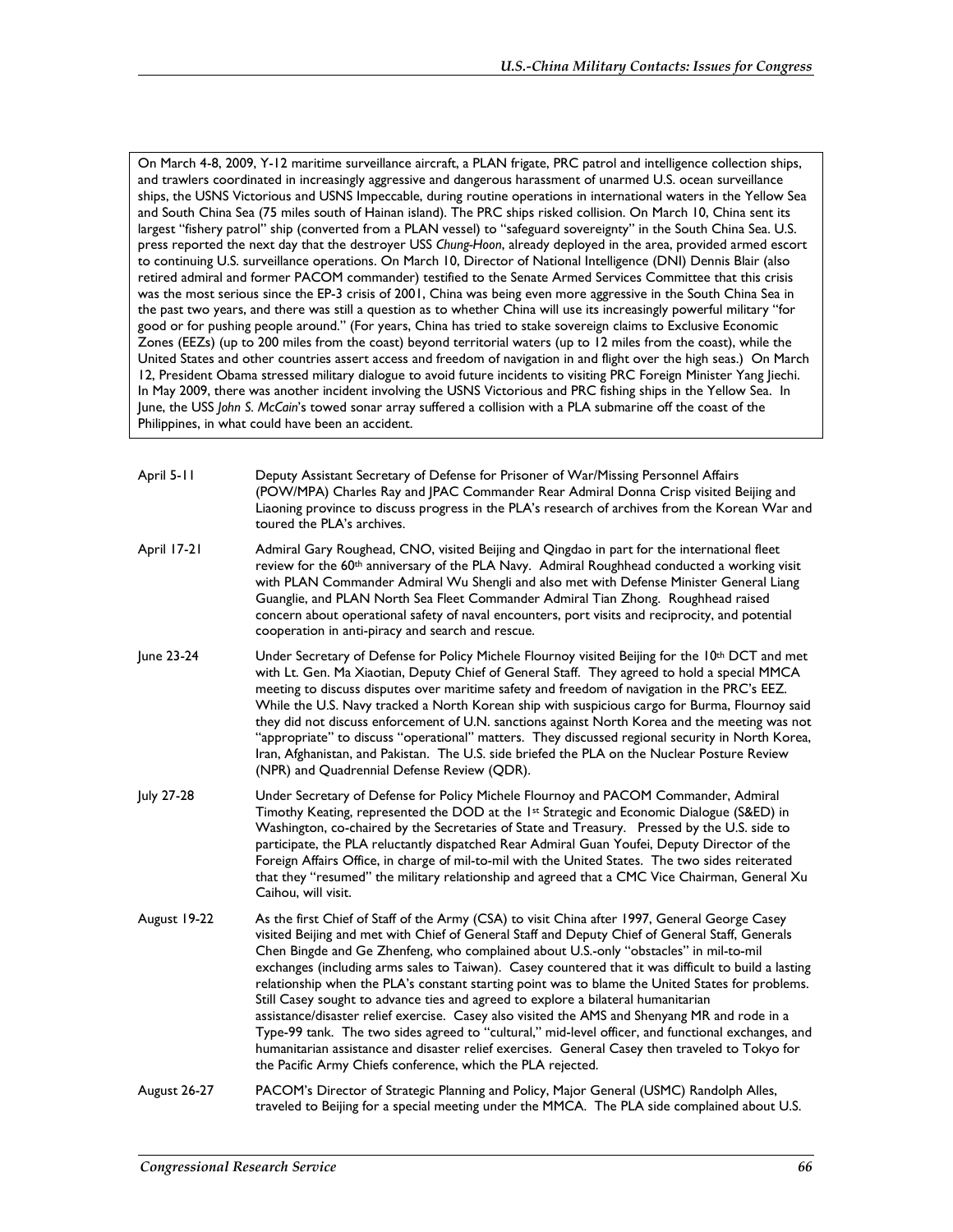surveillance, while the U.S. side stressed safety as well as freedom of navigation in and over international waters, including the PRC's EEZ.

- August 31- September 3 The Director of the Second Department (on intelligence) of the PLA's General Staff Department, Major General Yang Hui, visited Washington and met with the Director of the Defense Intelligence Agency (DIA), Lieutenant General Ronald Burgess. Yang also visited the National Defense Intelligence College, National Medical Intelligence Center, and West Point. Yang complained about press reports on the incident in 2006 when a PLAN submarine closely followed the USS *Kitty Hawk* and about alleged terrorist ties of Muslim Uighurs in China's northwest.
- September 1-3 The PLA's Archives Department visited Washington, DC, including Gray Research Center at Marine Corps Base Quantico and National Archives and Records Administration, and met with DPMO to review progress in the first year of the PLA's research on POW/MIAs from the Korean War (as agreed in 2008).
- October 24- November 3 A CPC Politburo Member and CMC Vice Chairman, General Xu Caihou, led a 26-member delegation to visit Washington where he publicly presented a propaganda film on the PLA's relief work after an earthquake in China and met with Defense Secretary Robert Gates, National Security Advisor James Jones, Deputy National Security Advisor Thomas Donilon (last meeting at which President Obama dropped by for 10 minutes for a PLA-requested presidential encounter). Gates called Xu his "counterpart" and said both sides agreed to build a "sound and sustainable" mil-to-mil relationship. They agreed to a "7-point consensus" (to exchange senior visits in 2010 by Gates, Chief of General Staff General Chen Bingde, and Chairman of the Joint Chiefs of Staff Admiral Mike Mullen; conduct a maritime search and rescue exercise and other exchanges on humanitarian assistance and disaster relief; cooperate in military medicine; expand service-level exchanges; enhance mid-grade and junior officer exchanges; promote cultural and sports exchanges; and invigorate existing mechanisms for maritime safety). Xu complained about four U.S. "obstacles" to ties (U.S. arms sales to Taiwan, activities in the EEZ off China's coast, the FY2000 NDAA, and DOD reports on the PLA). Gates raised the importance of following up on the nuclear dialogue in April 2008. In the first such PLA visit, Xu briefly visited the Strategic Command (STRATCOM), hosted by General Kevin Chilton. Xu also visited the Naval Academy, Nellis Air Force Base, and Naval Air Station North Island (and the carrier USS *Ronald Reagan*) in San Diego, and visited PACOM, hosted by PACOM Commander, Admiral Robert Willard.
- December 16-17 Deputy Assistant Secretary of Defense for East Asia Michael Schiffer held the 4th DPCT in Honolulu with the Director of the Foreign Affairs Office of the Defense Ministry, Major General Qian Lihua. They discussed military exchanges, regional security, and weapon nonproliferation. The U.S. side briefed the PLA on the QDR, and the PLA briefed on its military modernization. Schiffer and Major General Randolph Alles, PACOM J5, sought to reinvigorate the MMCA process to manage problems in maritime and air safety. The PLA proposed to change the MMCA charter, to shift attention away from operational safety to planning for naval exercises and other navy-to-navy contacts.

- $J$ anuary 28 After an earthquake in Port-Au-Prince, Haiti, the Army's 82<sup>nd</sup> Airborne had soldiers conduct the first U.S. combined patrol with U.N. peacekeepers there. The U.N. unit was a PRC paramilitary People's Armed Police (PAP) unit deployed in police uniforms.
- April 23-30 Deputy Assistant Secretary of Defense for POW/MIA Personnel Affairs Bob Newberry visited Beijing to discuss accounting for missing personnel.
- May 25 PACOM Commander Admiral Robert Willard and Assistant Secretary of Defense Wallace Gregson visited Beijing for the 2<sup>nd</sup> S&ED and met with Deputy Chief of General Staff, Air Force General Ma Xiaotian and Rear Admiral Guan Youfei, who complained about U.S. "obstacles" (arms sales to Taiwan, U.S. reconnaissance, and FY2000 NDAA). The State Department proposed DOD briefings on the Quadrennial Defense Review and Nuclear Posture Review, but the PLA did not accept the proposal.
- September 27-28 Deputy Assistant Secretary of Defense Michael Schiffer visited Beijing to discuss the mil-to-mil relationship with Director of the PLA's Foreign Affairs Office Qian Lihua. The PLA called the meeting merely "working-level" talks and raised concern about U.S.-ROK combined exercises in the Yellow Sea and U.S. policy in the South China Sea. Schiffer also held meetings at the Taiwan Affairs Office (TAO), China Foundation for International Strategic Studies (CFISS), a PLA-affiliated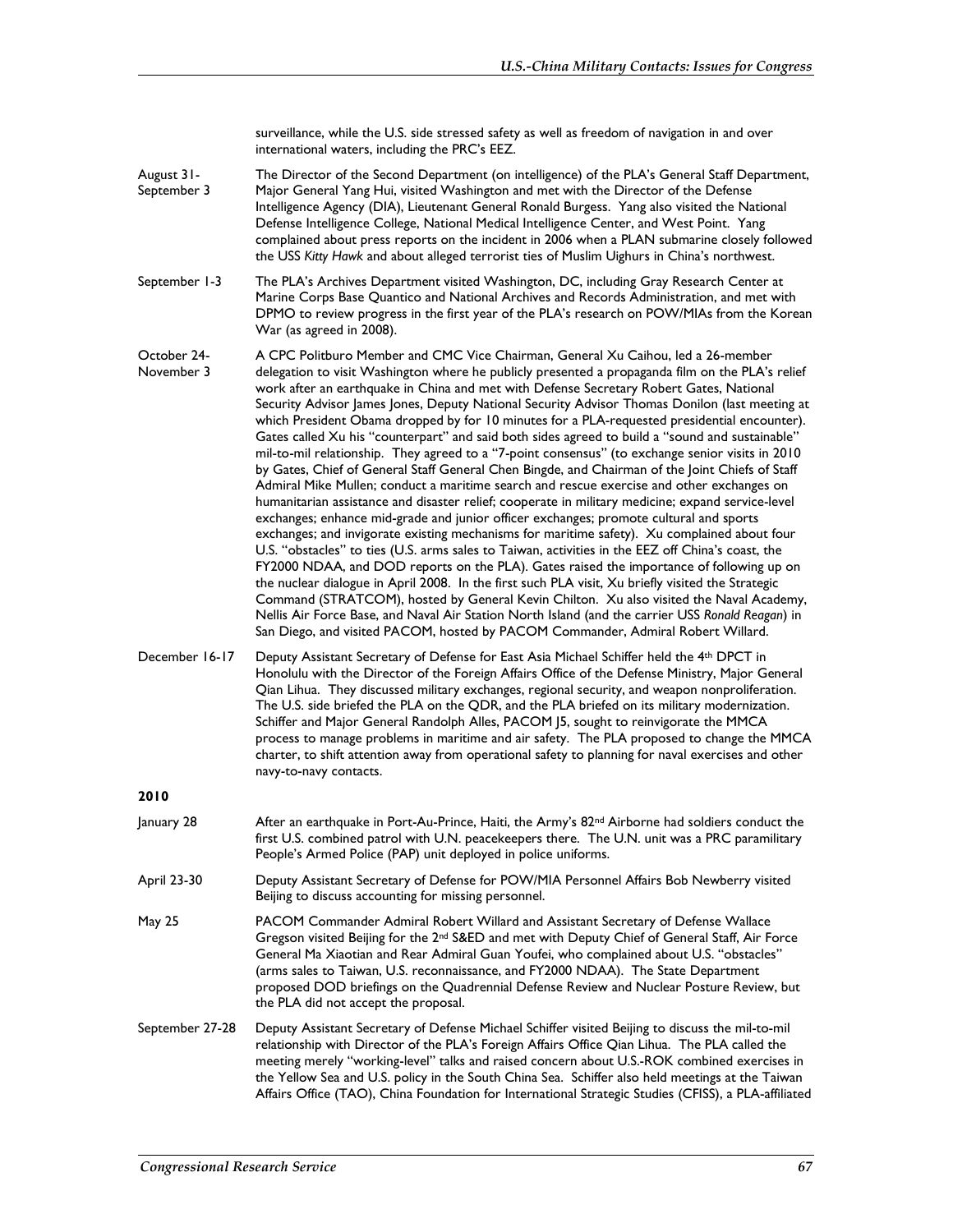group, and Foreign Ministry.

- October 14-15 PACOM hosted an annual plenary meeting of the MMCA in Honolulu. Major General Randolph Alles (USMC), J5, led the U.S. side, but the PLA sent a delegation led only by the PLAN and Rear Admiral Liao Shining, PLAN Deputy Chief of Staff. The U.S. military raised concern about several recent incidents involving unsafe and unprofessional actions by PRC ships as well as aircraft that risked that lives of U.S. sailors and airmen. They agreed to hold future exchanges on maritime search and rescue operations.
- December 10 Under Secretary of Defense for Policy Michele Flournoy hosted in Washington General Ma Xiaotian, PLA Deputy Chief of General Staff, for the 11th DCT. Flournoy pointed out the positive tone of the talks with the PLA, which reaffirmed the "7-point consensus" between Secretary Gates and Xu Caihou in 2009 and the invitation for Gates to visit (January 10-14, 2011), expected right before Hu Jintao's visit later in January. Also, Chief of General Staff General Chen Bingde will visit in 2011. The DCT reviewed discussions under the MMCA, where there remain disagreements over maritime safety and security. They discussed possible cooperation in regional security. The U.S. side briefed on the Nuclear Posture Review, Ballistic Missile Defense Review, and Space Posture Review (the same briefings given to allies), and the PLA briefed on its strategy and modernization. The PLA complained about three U.S. "obstacles" (arms sales to Taiwan, FY2000 NDAA, and reconnaissance in the EEZ off China's coast). Flournoy and Chairman of the Joint Chiefs of Staff Admiral Mike Mullen pressed the PLA side to help end North Korea's provocations and get it to show willingness to denuclearize. (Earlier in December, Mullen publicly criticized China for "tacit approval" of North Korea's belligerence.) Representatives Rick Larsen and Charles Boustany (of the U.S.-China Working Group) hosted a dinner in the Capitol.
- December 10 The commander of the PLAN's anti-piracy task force in the Gulf of Aden, also the Director of the PLAN's Navigational Support Department, visited the Headquarters of the U.S. Navy's Fifth Fleet at Naval Support Activity (NSA) Bahrain. In return, a U.S. delegation from the Fifth Fleet and the Central Command (CENTCOM) visited the PLAN's Kunlunshan assault ship (a large landing platform dock (LPD)).
- **2011**
- January 9-12 Defense Secretary Robert Gates visited Beijing. The PLA invited Gates to visit in early 2011, though expected in 2010, partly to improve the atmosphere for Hu Jintao's state visit to the White House on January 19. Gates did not travel only to China. He also visited allies Japan and South Korea. Reiterating past proposals, Gates proposed a "sustained and reliable" mil-to-mil relationship, a "strategic dialogue," the 2nd Artillery Commander's visit, and implementation of the "7-point consensus" of 2009 with the PLA. Gates recognized China's helpful role in late 2010 in restraining North Korea, which Gates stressed was becoming a "direct threat" to the United States. The two sides agreed on a new working group to develop a framework for mil-to-mil; combined exercises and other activities in maritime search and rescue, humanitarian assistance and disaster relief, counter-piracy, counterterrorism, etc.; and planning for visits by Admiral Mullen and General Chen Bingde in 2011. Defense Minister Liang Guanglie agreed that a healthy and stable mil-to-mil relationship is an essential part of the positive, cooperative, and comprehensive relationship agreed to by Presidents Obama and Hu, partly to advance "common interests" and to reduce misunderstanding and miscalculation. He agreed on the value of mil-tomil mechanisms such as the DCT, DPCT, and MMCA, though only to "study" the U.S. proposal of a strategic dialogue (on nuclear weapons, missile defense, space, and cyber security) as part of the S&ED. Gates stressed the need to meet under the MMCA to improve operational safety. Gates also met with CMC Vice Chairman and PRC Vice President Xi Jinping, CMC Vice Chairman Xu Caihou, Minister of Foreign Affairs, top leader Hu Jintao, and 2<sup>nd</sup> Artillery Commander Jing Zhiyuan, whom the U.S. side again invited to visit STRATCOM. Gates asked Hu about the test flight of a J-20 fighter and said that Hu assured that the test was not related to Gates' visit and was surprised by the test.
- April 11 Deputy Assistant Secretary of Defense Michael Schiffer visited Beijing for the 5<sup>th</sup> DPCT and met with the PLA's Director of the Foreign Affairs Office Qian Lihua. However, the PLA referred instead to only a "working-level" meeting.
- April 12 Major General Jeffrey Dorko, Deputy Commanding General for Military and International Operations of the U.S. Army Corps of Engineers, visited Beijing and met with PLA Assistant to the Chief of General Staff Lieutenant General Chen Yong.